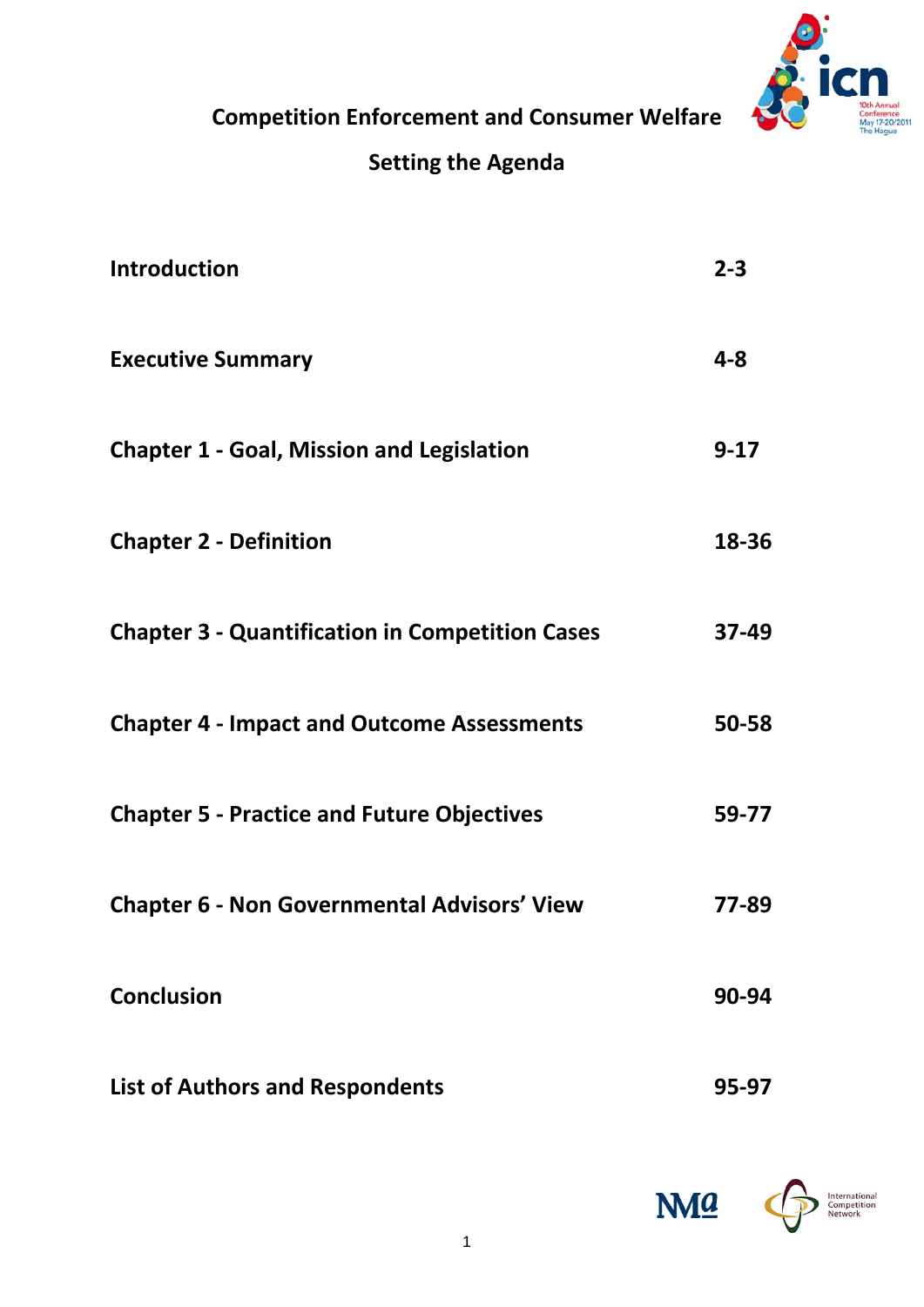# **Competition Enforcement and Consumer Welfare – Setting the Agenda**

#### **Introduction**

1

This ICN discussion document (Document) has been created in order to stimulate discussion on the role of consumer welfare in competition enforcement across the global competition community. It has been drafted utilizing the answers provided by 57 competition Authorities (Authorities)  $1$  and 19 non-governmental advisors to competition Authorities (NGAs) in response to a questionnaire sent out by the Netherlands Competition Authority (NMa) in 2010.

This Document seeks to provide a helicopter view of the prevailing attitudes regarding the role of consumer welfare in competition enforcement, by a broad range of respondents to the questionnaire (Respondents) at the time of the International Competition Network's (ICN's) 10th Jubilee year. The Document analyses how, and indeed whether, the promotion of consumer welfare is in fact reflected in national practice and case law around the world.

The impetus for this Special Project stemmed from the fact that in recent years, a growing number of Authorities refer to the role of consumer welfare in their competition law enforcement. However, interpretations of what should be included in the definition consumer welfare differ. Quantification of the changes in detriment to consumer welfare and the role of references to consumer welfare in competition law enforcement remain a challenge. There is a growing desire among ICN members to address some new and challenging topics, as the ICN enters its second decade. To facilitate discussion of this important and sometimes controversial topic, the NMa's Special Project seeks to provide clarity on the issues, and sets the agenda for future work on competition enforcement and promote consumer welfare.

It should be stressed that this Document is neither a compilation of best practices nor a set of guidelines; it also does not seek to present a unified view of Authorities' opinions on what role the promoting consumer welfare should play in competition analysis. Instead, this Document provides both background material which was discussed by the delegates at the

<span id="page-1-0"></span> $1$  For ease of reading, this Document generally uses only the country name to indicate the source of the comment and not the name of the Authority. As the ICN does not represent the views of individual countries, but of Authorities, the Appendix sets out the proper titles for the Authority to which the country titles refer. The names and titles of the NGAs that have contributed to Chapter 6 of this Document are also referred to in the Appendix.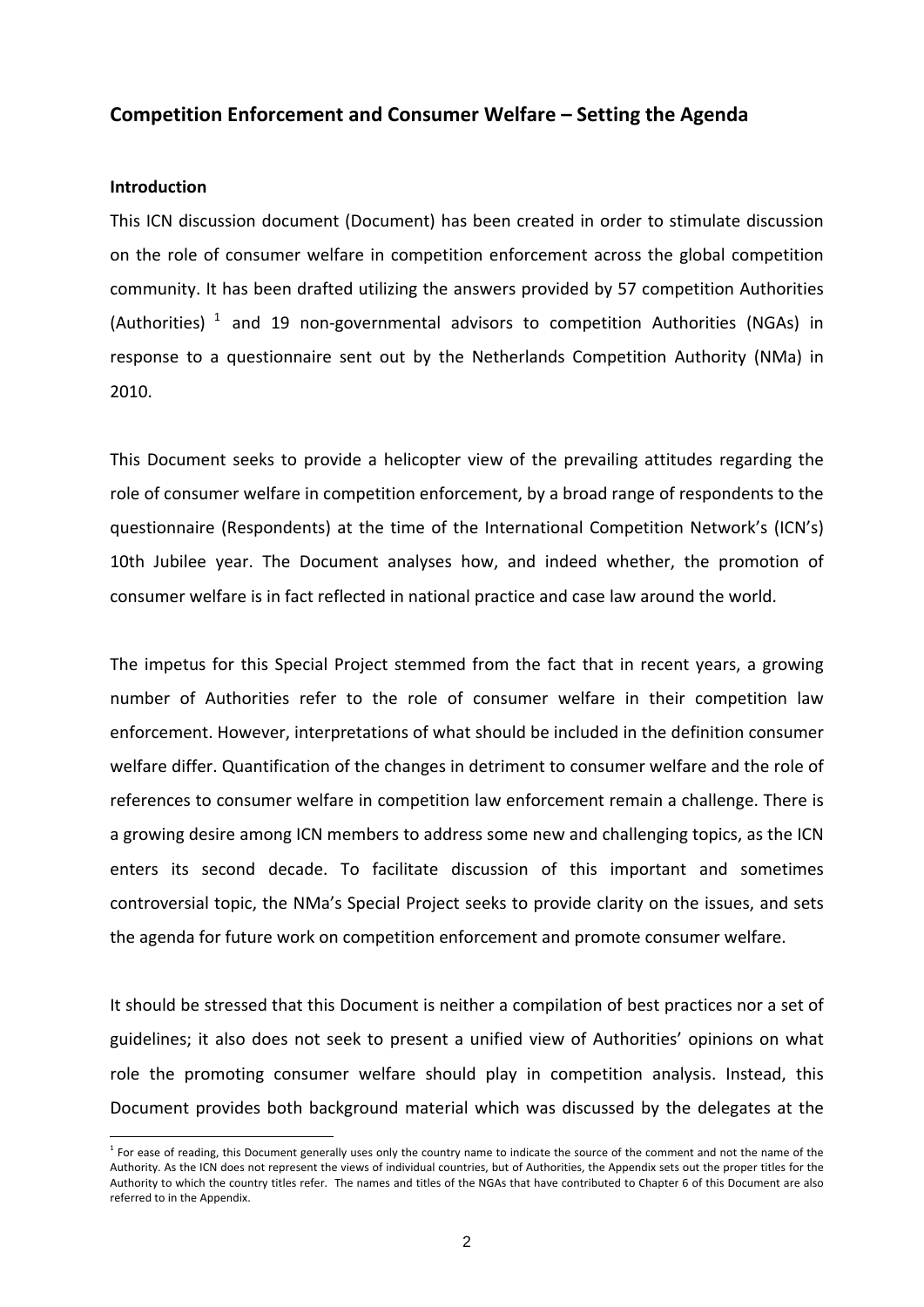Annual ICN conference, held on 17‐20 may 2011 in the Hague (Conference) and gives an overview of the discussions held at the conference. In order to maximise the benefit of the discussions held at the Conference, the views expressed there are incorporated into this final document.

Enforcers of competition law often refer to the importance of promoting consumer welfare through the application of competition law. Indeed, during the research on this Special Project it was discovered that currently many Authorities carry out their enforcement duties on the presumption that ensuring the maintenance of competition in markets will ultimately benefit consumer welfare. However, the connection between consumer welfare and the practical enforcement of competition law is not always straightforward. In fact, there may be a considerable gap between policy statements and practice.

This Document first addresses how the promotion of consumer welfare is treated by Respondents.<sup>[2](#page-2-0)</sup> This is done by reflecting on whether reference is made to the promotion of consumer welfare in an Authority's mission and/or legislation. The Document then goes into depth on how the Authorities define consumer welfare. In Chapter 3, the Document deals with the issue of burden of proof in relation to detriment to consumer welfare in individual cases. This chapter also considers whether Authorities believe such detriment to be quantifiable in practice. In Chapter 4, the Document looks at whether and how Authorities conduct outcome analyses, to assess the impact of intervention on consumer welfare. The answers to the questionnaire are then distilled in Chapter 5 to decipher the practical ways in which Authorities refer to consumer welfare in their enforcement of competition law. This is followed by a review of how Authorities may, if they so desire, choose to promote consumer welfare in their competition enforcement. The Document concludes with a brief synopsis of some NGA views on competition enforcement and consumer welfare in Chapter 6.

<span id="page-2-0"></span><sup>&</sup>lt;sup>2</sup> Please note that not all Authorities answered all of the questions, for this reason specific figures and percentages have been provided to indicate the number of Authorities who have answered a question in a specific way. Furthermore, not all Authorities provided commentary to supplement their answers. This Document makes occasional use of specific quotations from the answers provided by Respondents.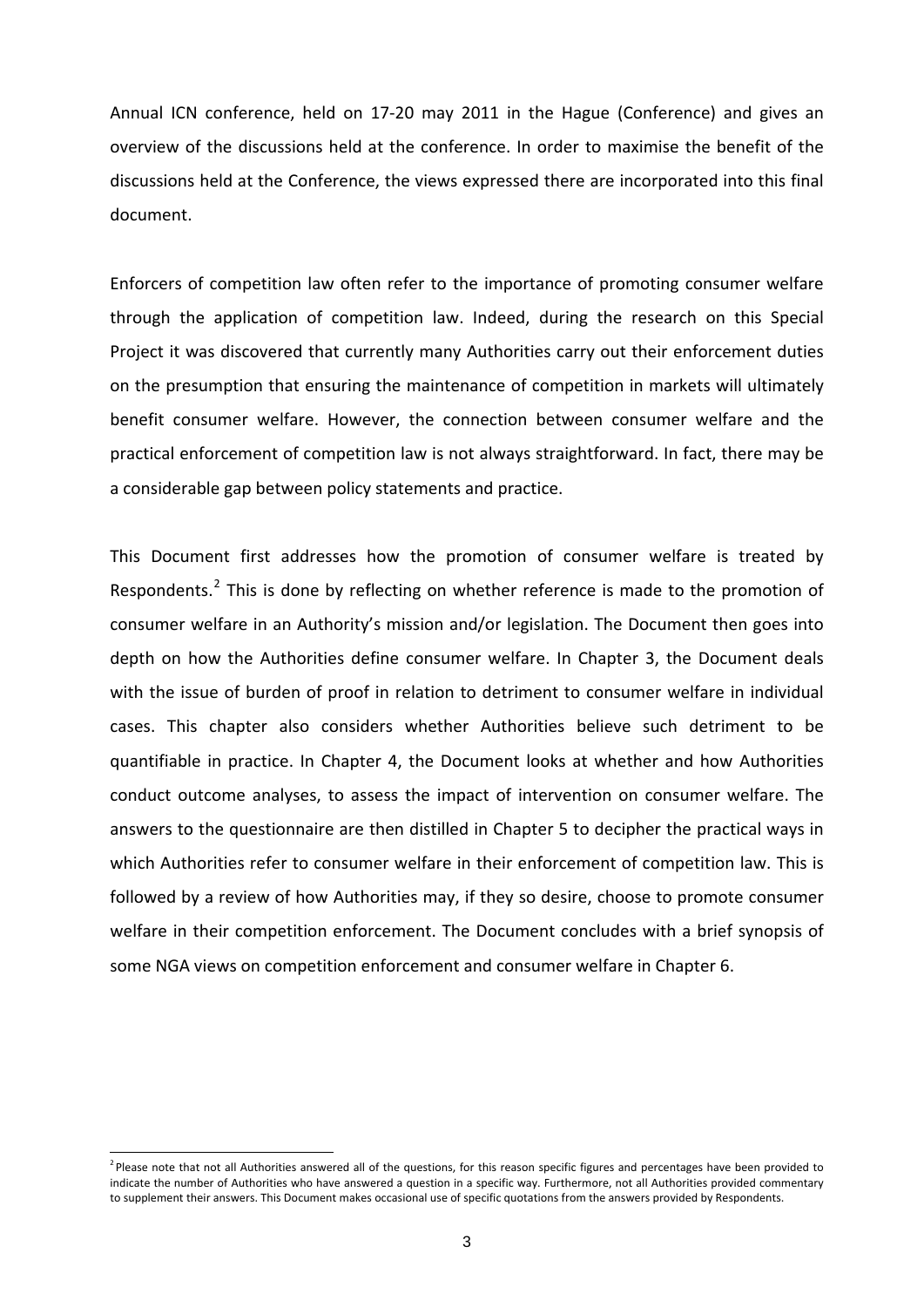# **Executive summary**

#### **What is consumer welfare?**

Consumer welfare can mean many things to different people. Many Authorities have not adopted a formal definition of consumer welfare, though their practice is sometimes governed by principles in which a definition is indirectly incorporated.<sup>[3](#page-3-0)</sup> For those Authorities who see consumer welfare as the underlying goal of competition law, explicit references to consumer welfare in the Authority's enforcement activities may arguably be superfluous. In fact, they may see the very act of enforcement as beneficial for consumer welfare.

On examination of what Respondents understand consumer welfare to be, it becomes clear that there is some agreement among the Authorities. Many Respondents distinguish between consumer protection and consumer welfare.<sup>[4](#page-3-1)</sup> Most Respondents agree that an interpretation of consumer welfare includes quality, and other (mainly economic) criteria.<sup>[5](#page-3-2)</sup> Most Respondents do not generally use total welfare as a standard. Although they acknowledge that, theoretically, it may be more accurate to use total welfare in the long term, for practical purposes, most seem to regard consumer welfare as a more useful standard in the short term. Most Respondents seem to prefer a long‐term approach, and favour a dynamic perspective over a static one.<sup>[6](#page-3-3)</sup> However, most Respondents also seem to admit that enforcement realities frequently oblige them to have regard to short‐term effects, and often to use a static perspective.<sup>[7](#page-3-4)</sup> Finally, many Respondents look at the welfare of intermediate consumers as well as end consumers in at least some of their investigations.<sup>[8](#page-3-5)</sup>

#### **Can we calculate it?**

1

The question whether one can calculate effects on consumer welfare can be examined on an individual and at an aggregate level. On an individual level, 33 Authorities<sup>[9](#page-3-6)</sup> believe it is possible to quantify the impact on consumer welfare in a specific case. Of that group of 33 Authorities, 20 Authorities state that they use a qualitative and/or quantitative assessment.

<span id="page-3-0"></span> $3$  30 Authorities: 58% of the Respondents to that question.<br> $4$  38 Authorities: 81% of the Respondents to that question.

<span id="page-3-1"></span>

<span id="page-3-2"></span><sup>5</sup> 37 Authorities: 73% of the Respondents to that question.

<span id="page-3-3"></span> $6$  47 Authorities: 90% of the Respondents to that question.

<span id="page-3-4"></span> $^7$  30 Authorities: 56% of the Respondents to that question.  $^8$  38 Authorities: 75% of the Respondents to that question.

<span id="page-3-5"></span>

<span id="page-3-6"></span><sup>&</sup>lt;sup>9</sup> Total respondents that answered that question: 52 Authorities. 33 Authorities is 75% of the Respondents to that question.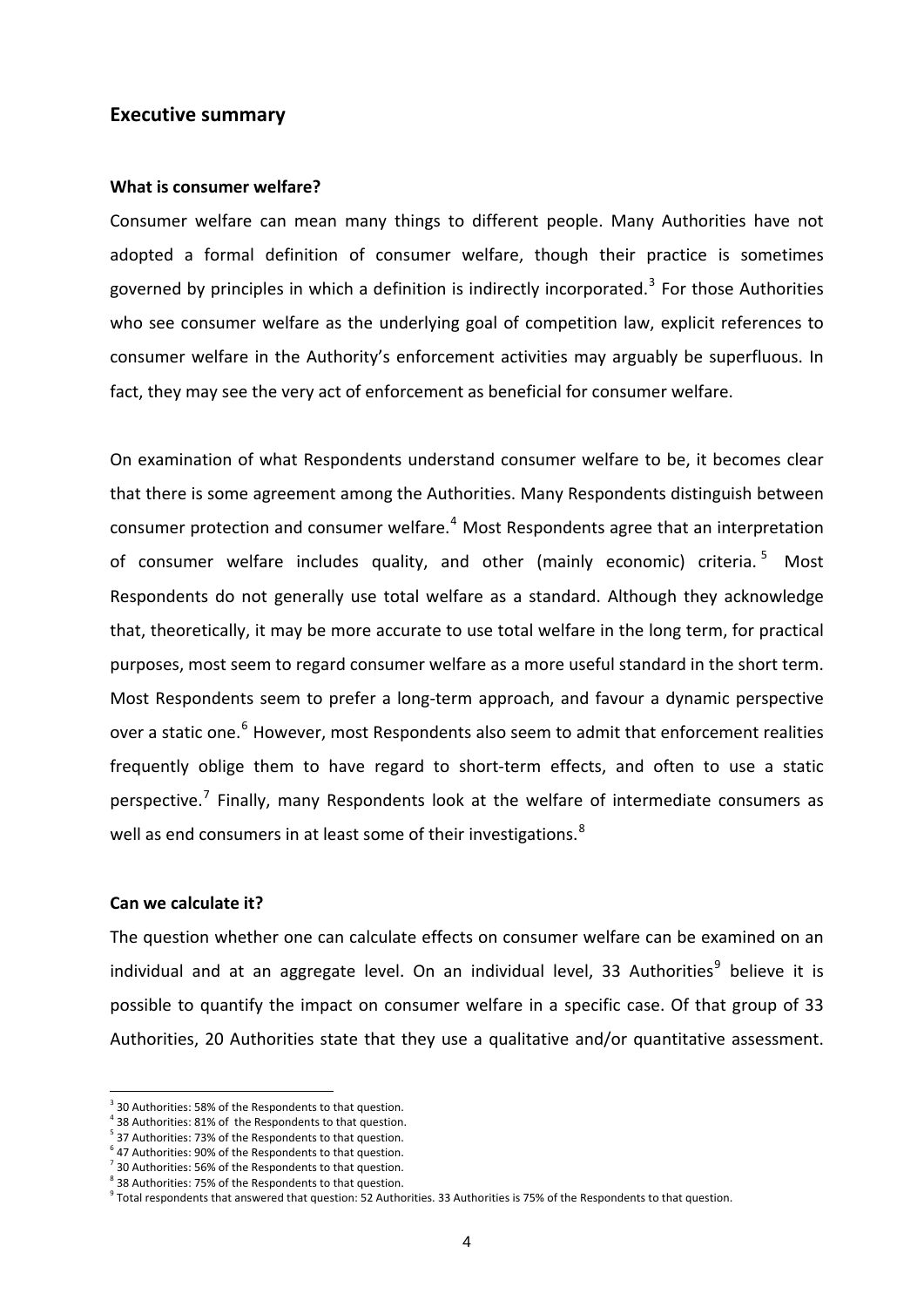The Respondents provided a variety of answers as to what they base their assessment on. However, all seem to recognise difficulties and limitations in practice. Some Authorities stated that due to these constraints the ability to quantify the detriment will usually depend on the specific circumstances of the case, this may mean that some assessments will largely be based on qualitative measurement. A majority of Respondents stated that the methodology of quantifying consumer harm had not yet been considered by the courts. This seems to suggest that there is no easy, non‐contestable, practical method for quantifying harm to consumer welfare that will work for all cases. If detriment to consumer welfare is considered, this does not mean that this detriment is actually quantified, at least not in an exact or precise manner.

At an aggregate level, Authorities may refer to changes in consumer welfare to measure the effects competition Authorities' interventions may have. For some Authorities, measurement of outcome is required by law, while others do not have the resources to conduct such assessment or do not consider it their responsibility. The answers received show that among the Authorities that do conduct outcome assessments, no widely recognised method has been developed yet. In fact, only a limited number of Authorities calculate the outcome on an aggregate level, while others have developed their own methodology to calculate outcome (e.g. the assessment of enforcement impact, the number of cases or imposed fines and ex‐ post reviews). Most of Respondents that stated that they conduct outcome assessments.<sup>[10](#page-4-0)</sup> stated that the aim of the calculation is to account to lawmakers, politicians and society.

#### **How important is it?**

1

An important aspect to consider when discussing the relevance of consumer welfare in competition enforcement is whether Authorities have a burden to prove a detriment to consumer welfare. Although only few Authorities are required to bear such a burden as a general rule, a majority of the Authorities have a burden of proof at certain stages of some proceedings ‐ especially in cartel and dominance cases. Such a burden is generally determined on a case-by-case basis.<sup>[11](#page-4-1)</sup> The fact that the burden of proof is limited might be explained by legal presumptions (e.g. in case of hard‐core cartels), though these are rebuttable in specific cases ‐ implying that parties to the proceedings may confront an Authority with evidence on

<span id="page-4-0"></span> $10$  Total Respondents that answered that question: 30 Authorities.

<span id="page-4-1"></span> $11$  25 Authorities: 56% of Respondents to that question.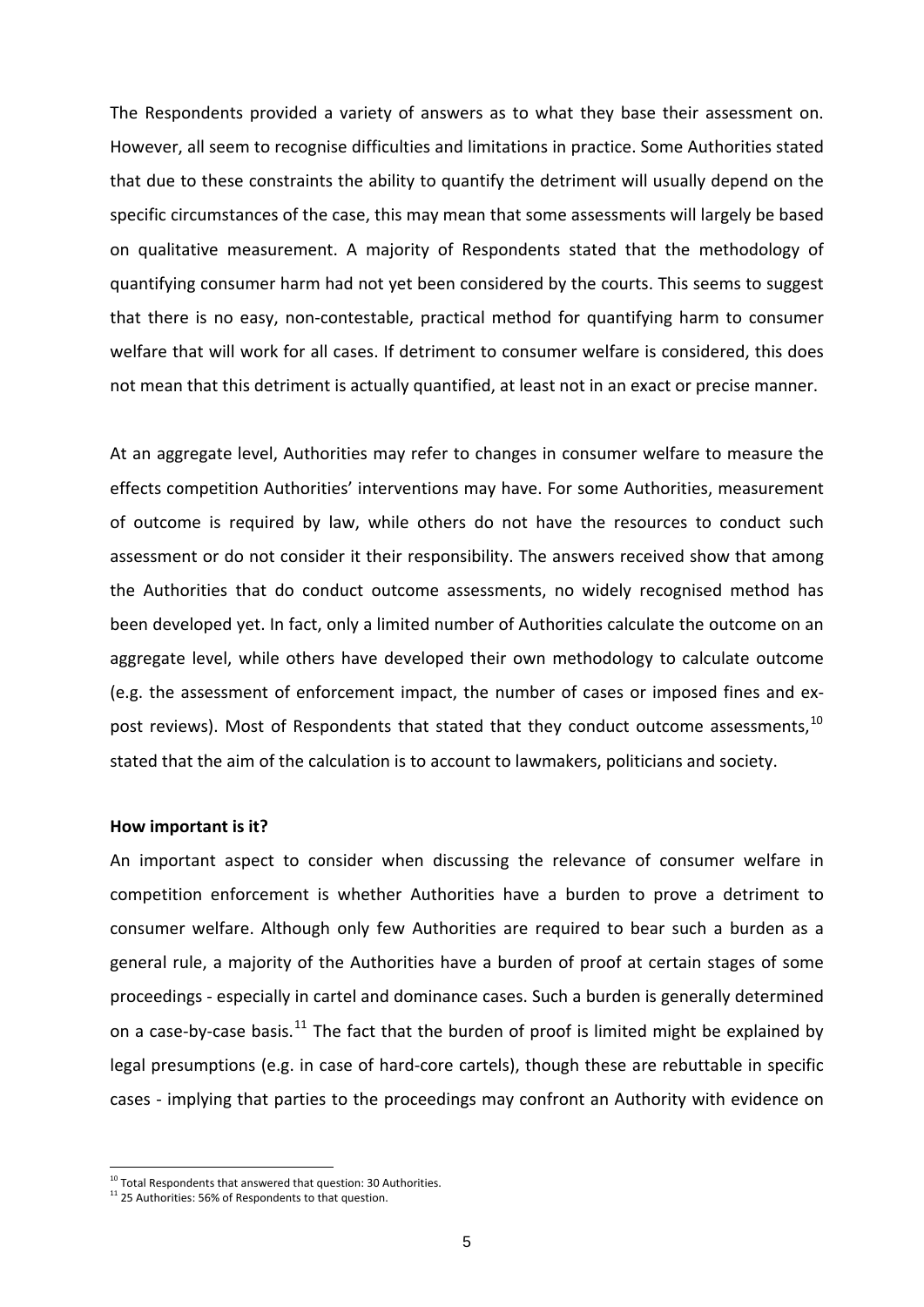the effect on consumer welfare. Furthermore, 20 Authorities<sup>[12](#page-5-0)</sup> state that the fact that they have no burden does not mean that they do not consider the interests of consumers at all, or make no reference to consumer welfare at any stage of the proceedings.

Most Authorities base their enforcement efforts on the premise that they enlarge consumer welfare. However, besides seeing promotion of consumer welfare as merely an outcome of enforcement, the majority of Authorities see increasing consumer welfare as the primary or at least one of the goals of competition law enforcement.<sup>[13](#page-5-1)</sup> Where Authorities differ is with regard to the assessment of the importance of this goal, and the extent to which the desire to achieve this goal has been translated into practice. Many Authorities stated that although promoting consumer welfare is an important end goal, economic growth in general and/or total welfare is the more specific (or more important) goal. In addition, depending on the legislation under which they operate, an Authority may be obliged to have regard to concepts of "fairness", economic dependency, ordo‐liberal theories of market power distribution or the preservation of national champions. These are all issues which may conflict with a goal of promoting consumer welfare through competition law.

A majority of Authorities state that their national legislation refers either directly or indirectly to consumer welfare.<sup>[14](#page-5-2)</sup> A majority of Authorities also refer to consumer welfare in their mission statements.<sup>[15](#page-5-3)</sup> In fact, of the 57 Authorities who sent responses, only one Authority answered that it does not refer to consumer welfare in its mission statement, legislation, or the goal of its Authority. Chapter 5 of this Document discusses how this is reflected in the practice of competition enforcement by Authorities world‐wide.

#### **Is consumer welfare reflected in enforcement practice?**

Since the Authorities differ with regard to the assessment of the importance of consumer welfare as a goal of competition enforcement and since there is frequently no explicit legislative obligation to refer to consumer welfare, it could be seen as overly burdensome for an Authority to refer to consumer welfare in practice.<sup>[16](#page-5-4)</sup> However, 35 Authorities always and

<span id="page-5-0"></span><sup>&</sup>lt;sup>12</sup> 45% of Respondents to that question.

<span id="page-5-1"></span> $13$  50 Authorities: 89% of the Respondents to that question.<br> $14$  41 Authorities: 76% of the Respondents to that question.

<span id="page-5-3"></span><span id="page-5-2"></span> $15$  38 Authorities: 70% of the Respondents to that question.

<span id="page-5-4"></span><sup>&</sup>lt;sup>16</sup> See Chapter 4 for a discussion on the burden of proof.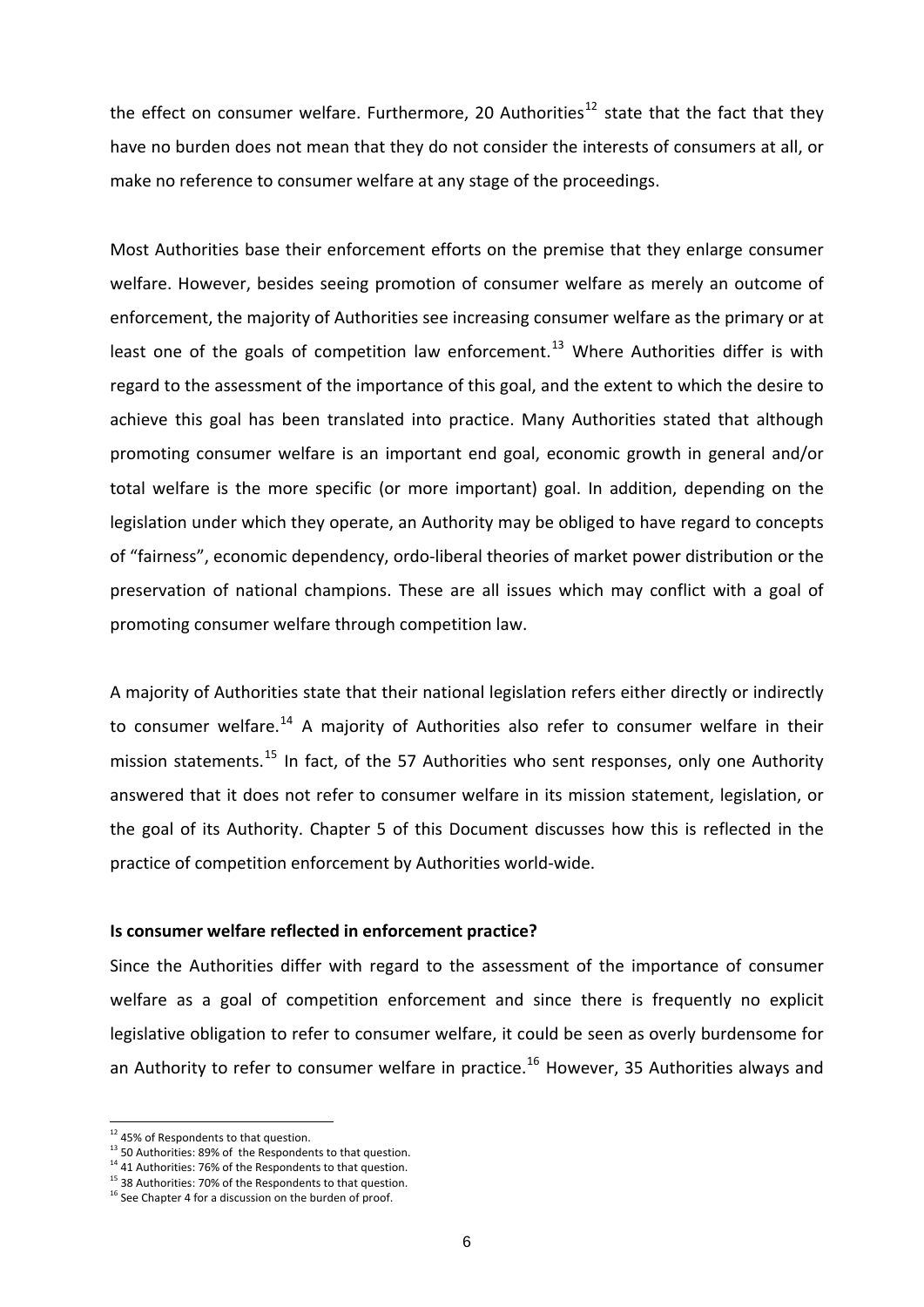15 occasionally use consumer welfare as a reference point for enforcement activities. Chapter 1 goes into more depth as to what the other reference points for enforcement may be.

In summary, although the majority of Authorities do seem to share a common general desire to promote consumer welfare in some way, there appears to be a lack of uniformity in how they do so. An explanation may be that consumer welfare does play a role in the practice of Authorities, but not in a way that can easily be measured. Besides this, it may be that Authorities simply see the ability to refer to consumer welfare as a useful tool to explain to the general public why anti‐competitive practices are damaging. Indeed, some Authorities use changes in consumer welfare as a result of intervention by the Authority, to assess their outcome.

#### **In Short**

 It appears the promotion of consumer welfare is a common theme for most Authorities throughout the world, regardless of whether or not it plays a formal role in their legal framework. This Document discusses whether on the one hand, it may be sufficient to assume that by enforcing competition law, consumer welfare is already benefitted; or on the other hand whether defining the concept and referring to it explicitly in their decisions, Authorities will give better credence to this concept.

 Even though Authorities do not agree upon a formal definition of consumer welfare, there seems to be agreement on the main elements that define the concept. Respondents indicated that a definition will in any case always include changes in price and quality and the effect this may have an effect on consumer surplus. It is important to note that differences in definition and what should be precisely included do not seem to prevent the concept of consumer welfare from being a common theme for enforcement activities.

 Due to theoretical differences between Authorities, as well as difficulties and limitations to the quantification of detriment to consumer welfare, at least to meet the requisite legal standards in a case‐specific context, Authorities seem to agree that it is undesirable to make proof of detriment to consumer welfare a prerequisite for finding an infringement or imposing sanctions.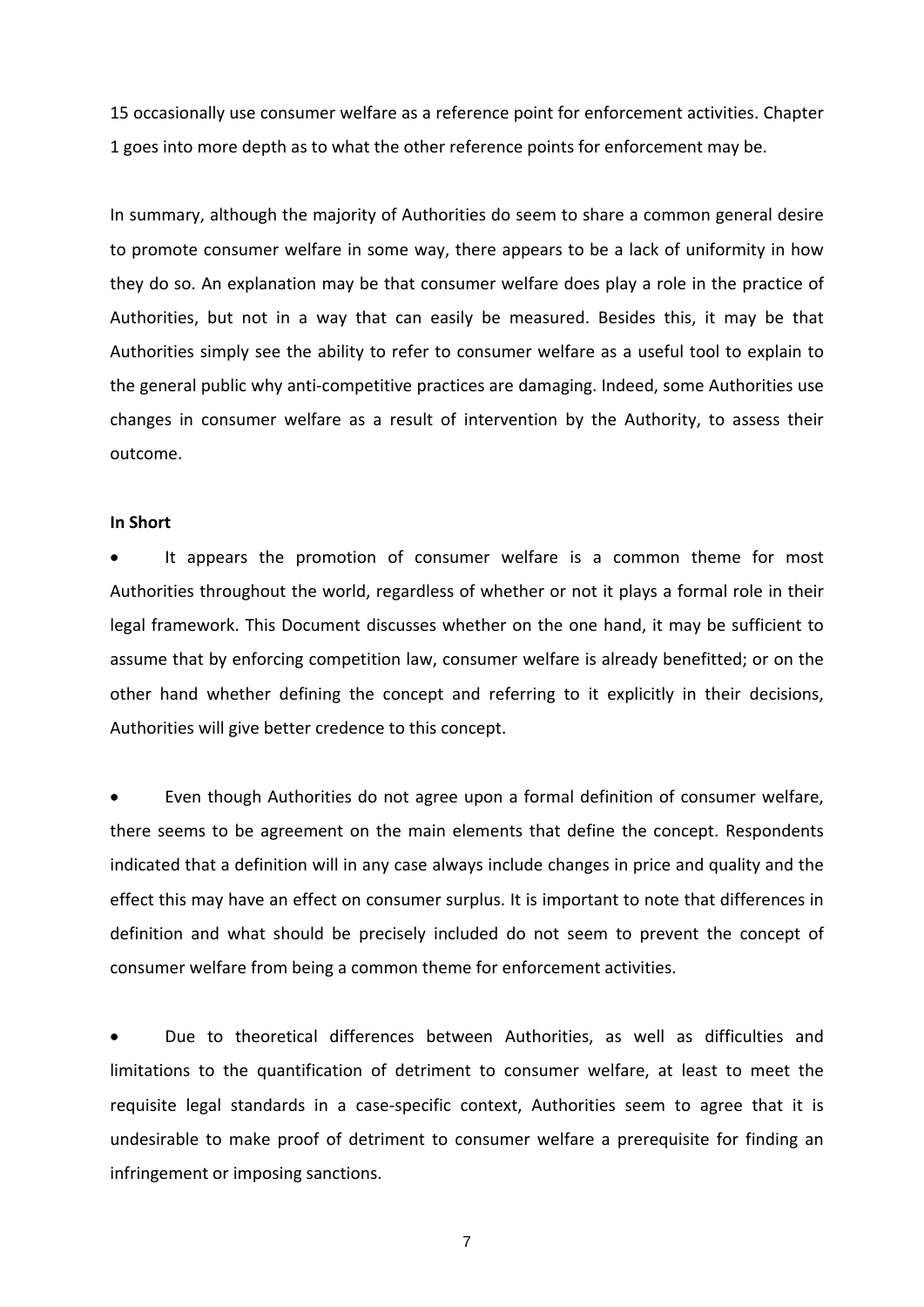It may transpire that quantifications will become more important as a yardstick for impact assessment studies in the future in order to better account to lawmakers and society.

 Authorities may find reference to consumer welfare a useful tool to be used in their advocacy efforts to expose the public to the benefits competition enforcement can obtain for consumers.

#### **Comments from ICN Conference 2011, The Hague**

This Document was discussed at the ICN conference on  $17 - 20$  May 2011. Views expressed have been incorporated into boxes throughout this final document.

**Plenary session**, Jarig van Sinderen (Netherlands) and Barbara Baarsma (NGA, Netherlands)

*Overview of sessions and moderators*

- 1. **Mission and Legislation**, Toshiko Igarashi (Japan) and Carmen Suarez (OFT)
- 2. **Economic Definition**, Jan‐Kees Winters (Netherlands) and Christian Ewald (Germany)
- 3. **Quantification and Legal Burden of Proof**, Ewoud Saakers (EU) and Monique Van Oers (Netherlands)
- 4. **Practice and Future Objectives**, René Smits (Netherlands) and Francis Kariuki (Kenya)
- 5. **Consumer Perspectives**, Jacques Steenbergen (Belgium) and Kati Cseres (NGA, NL)
- 6. **Business Perspectives**, Anne Perrot (France) and Olavo Chinaglia (Brazil)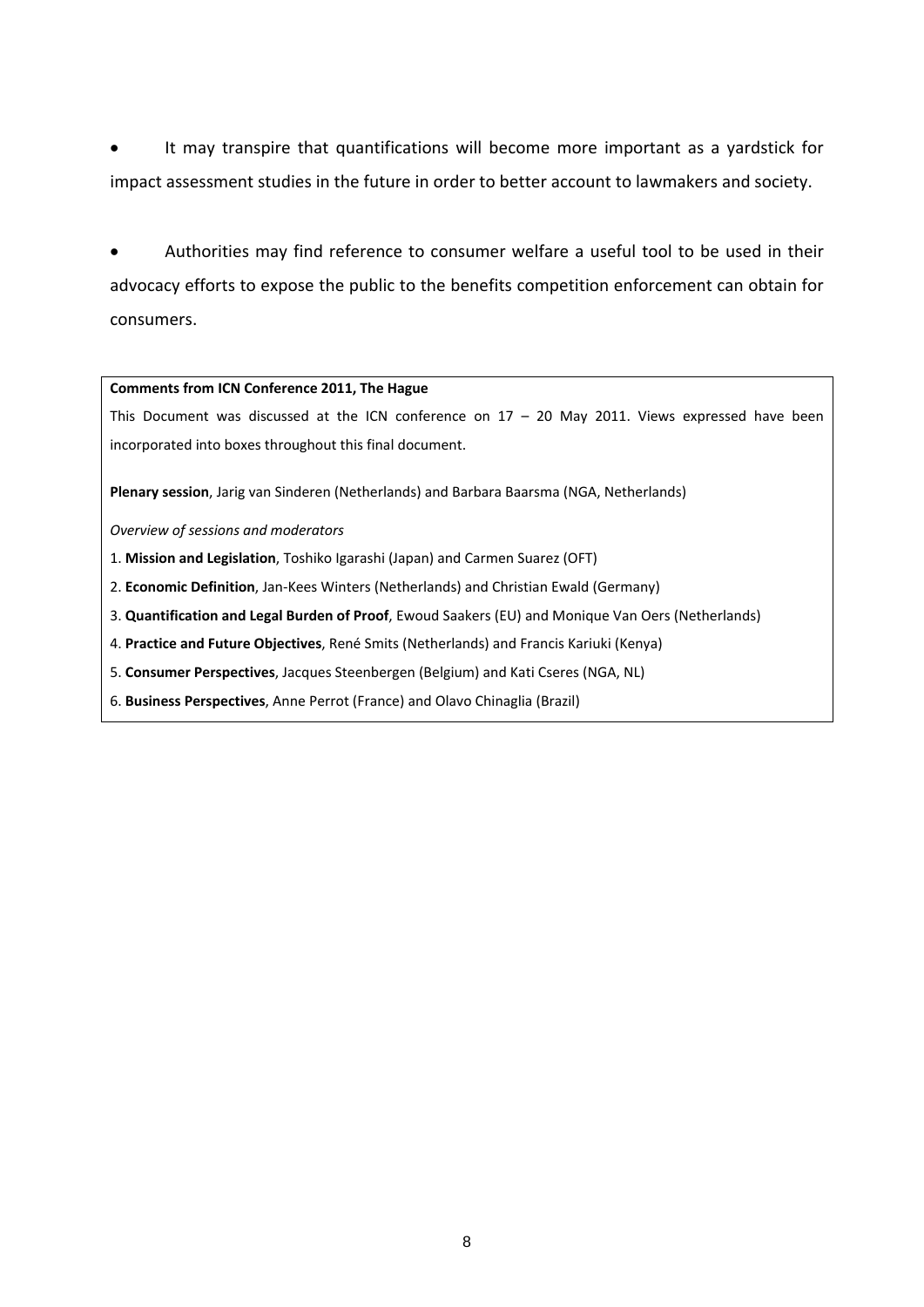# **Chapter 1 ‐ Goal, Mission and Legislation**

#### **1.1 Introduction**

When analyzing the role of consumer welfare in competition enforcement, it is important to begin at the beginning and to focus on the question of whether Authorities believe their primary goal to be the promotion of consumer welfare. In addition, insight can be gained on how Authorities perceive the role of consumer welfare, by considering whether where and how reference is made to consumer welfare in Authorities' mission statements and competition law. This Chapter discusses various Authorities perceptions of consumer welfare considerations in competition enforcement.

#### **1.2 Relationship Between Competition Law and Consumer Welfare**

For many Authorities, competition law seeks to protect the process of free market competition in order to ensure the efficient allocation of scarce economic resources. Some Authorities ensure that the maximization of economic efficiency will ultimately create benefits for the consumer, including i) price and cost reductions, plus improvements and innovations in ii) quality; iii) choice; and iv) services.

It may be argued that promoting consumer welfare is inherent in the enforcement of competition and that consumer welfare is a natural result of (optimally implemented) competition law. For example, Bosnia states that the very fact that competition law is enforced, naturally leads to enhanced consumer welfare. In other words, by carrying out its legal mandate and ensuring that healthy competition exists, the Bosnian Competition Council enhances the welfare of end consumers on the market. In Israel*,* the Authority has a similar view, stating that through the prevention of harm to competition, Israel's competition law is invariably designed to benefit consumers. In Bulgaria*,* the Law on Protection on Competition has a similar objective, i.e. to ensure protection and to provide conditions for promotion of competition and free economic initiative, in the belief that effective competition ultimately enhances consumer welfare. In the view of the Bulgarian Authority, the purpose of competition policy is to ensure that through competition, consumers have the widest possible range of choice of goods and services at the lowest possible prices.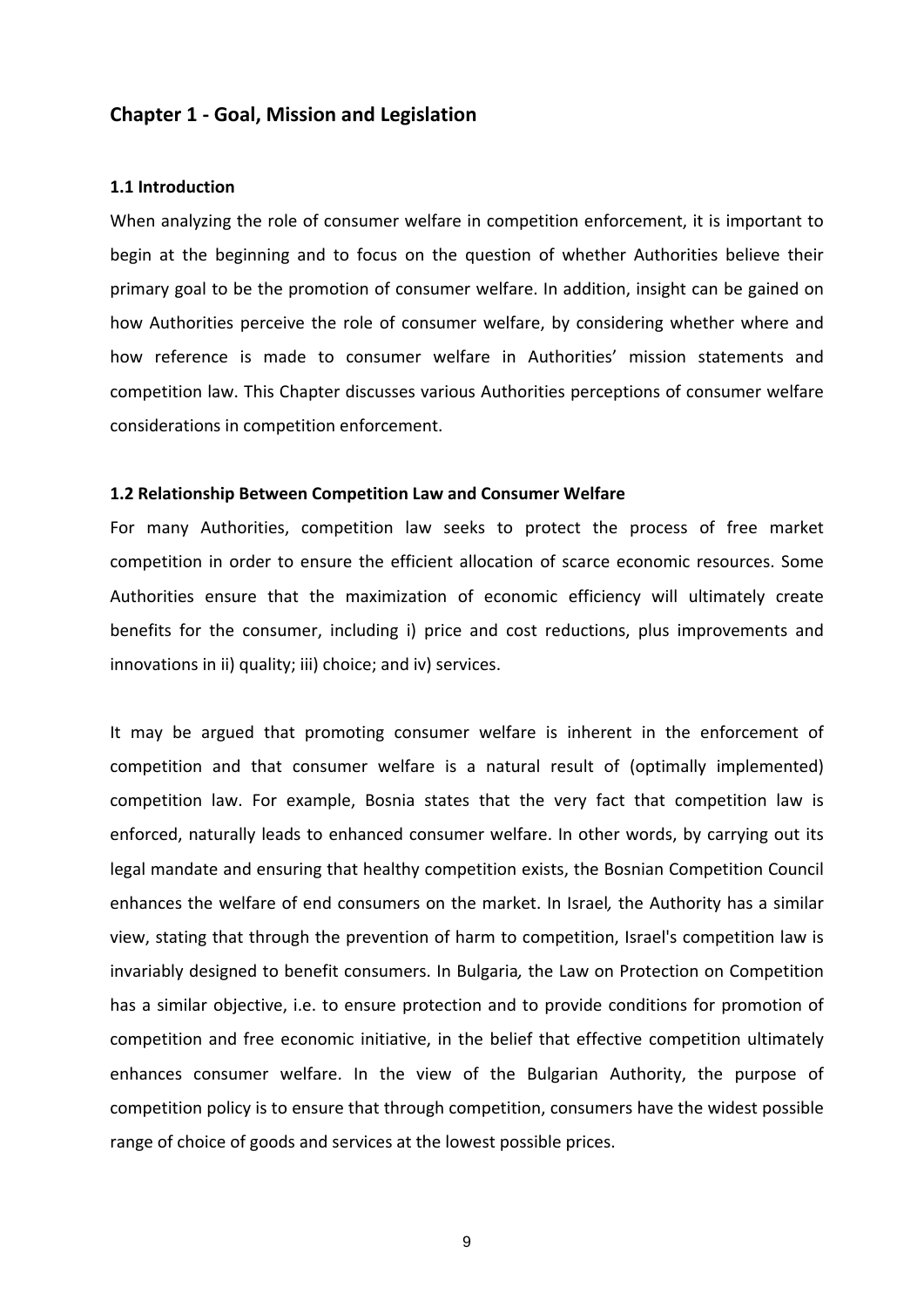France states that consumer welfare is considered one of the main aims of competition law enforcement, although it is broadly construed. In France it is assumed that intermediate objectives (such as enhancing the competitive process, in some situations, as well as stimulating an efficient allocation of resources and preventing unchecked market power) foster consumer welfare in the long run.<sup>[17](#page-9-0)</sup> Competition is therefore not an end in itself but a means intended to make sure the market economy – alongside other public policies – works for the benefit of consumers. In Finland, the *Authority*'s mission also places emphasis on the need for the development of productivity (as a result of well-functioning markets) the gains of which are (presumed) to be passed on to customers and consumers.

The US DOJ believes the promotion of consumer welfare is served by safeguarding the competitive process in the marketplace. In other words, safeguarding competitive market conditions serves as a means for promoting consumer welfare. Relevant forms of competition include competition on price, as well as on non‐price dimensions such as quality, variety, and innovation. The US DOJ's policy is therefore aimed, in the first instance, at safeguarding competition in all these respects. Since US competition law does not incorporate non‐ competition objectives, and competition is seen as a proxy for consumer welfare, there are no tensions between consumer welfare and other competition agency objectives. Similarly, as stated by Spain, the Spanish CNC protects the competitive process as a means to enhance consumer/total welfare.<sup>[18](#page-9-1)</sup>

In conclusion, most of the Respondents, whose answers are referred to above, expressed the view that they perceive the promotion of consumer welfare, in one way or another, to be the natural result of competition. Many of the Respondents indicated that consumer welfare may be considered a natural result of enforcement activities but not necessarily an underlying goal.

When considering the importance of consumer welfare, as some sort of standard within a particular jurisdiction, it is also important to look at the Authority's ultimate goal. Authorities

<span id="page-9-0"></span><sup>&</sup>lt;sup>17</sup> The French enforce a competition policy that aims at securing and enhancing the competitive functioning of markets, with a view to delivering tangible consumer welfare results. In a broad sense, consumer welfare is a standard which guides all aspects of the Autorité's action, from selection of cases and projects, to choice of instruments: advocacy, merger review, antitrust procedures, and of course substantive analysis.

<span id="page-9-1"></span><sup>&</sup>lt;sup>18</sup> Spain provided an overall comment on consumer welfare and competition law enforcement but did not answer the questionnaire.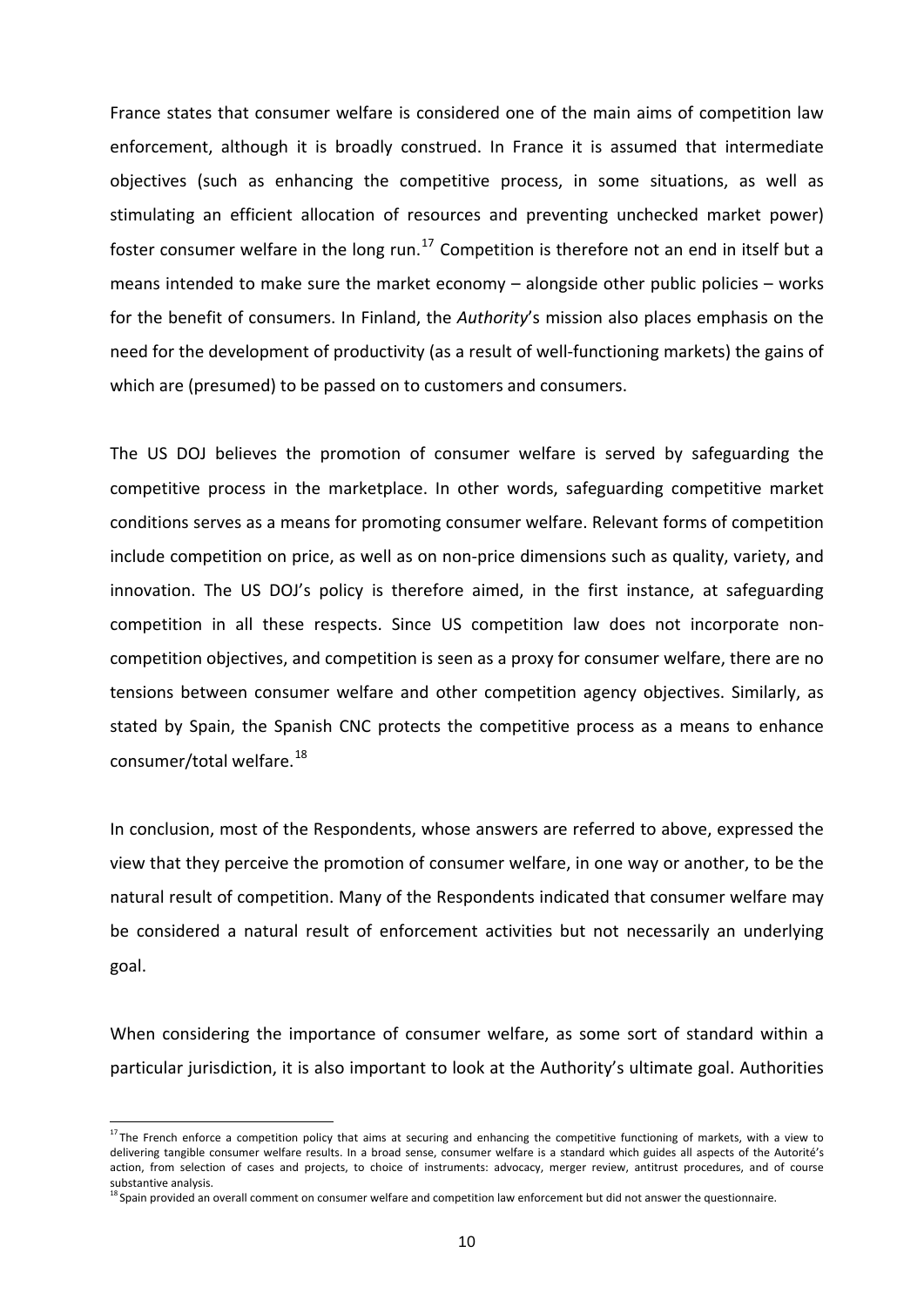were therefore asked whether they view consumer welfare to be the (or one of the many) goals of competition law enforcement.<sup>[19](#page-10-0)</sup> Authorities were also asked whether they perceive the promotion of consumer welfare to be simply a possible outcome of enforcement activities.



# **1.3 Consumer Welfare: A goal, the goal, or simply an outcome of an effective Authority's work?**

A majority of the Authorities responded to the questionnaire by stating that, in their jurisdiction, consumer welfare is treated as an underlying enforcement goal of competition law (whether the only goal, or one of many goals). Many Authorities do their utmost to promote consumer welfare at every stage of the enforcement process. For example, in the UK, consumer welfare appears to be at the heart of the OFT's work, with its mission to "make markets work well for consumers". Another example is the fact that although the term 'consumer welfare' cannot be found in the legislative history of the Netherlands Competition Act, the consequences of a lack of competition are listed as the absence of elements classically considered to constitute consumer welfare. One might therefore assume that consumer welfare was in the mind of the legislator.<sup>[20](#page-10-1)</sup>

 $19$  Total Respondents that answered this question: 56 Authorities.

<span id="page-10-1"></span><span id="page-10-0"></span><sup>20 &</sup>quot;Lack of innovation of the tendering process, reduction in innovation, reduction of incentives to produce efficiently, upwards pressure on prizes, and a negative welfare effect": Memorie van Toelichting bij de Mededingingswet (Explanatory Memorandum to the Dutch Competition Act), (Kamerstukken II (Proceedings of the Second Chamber of Parliament), 1995/1996, 24 707, no. 3). Quoted by Pieter Kalbfleisch, in article to be published in the Journal of Competition Law and Practice. "Aiming for Alliance: Competition Law and Consumer welfare".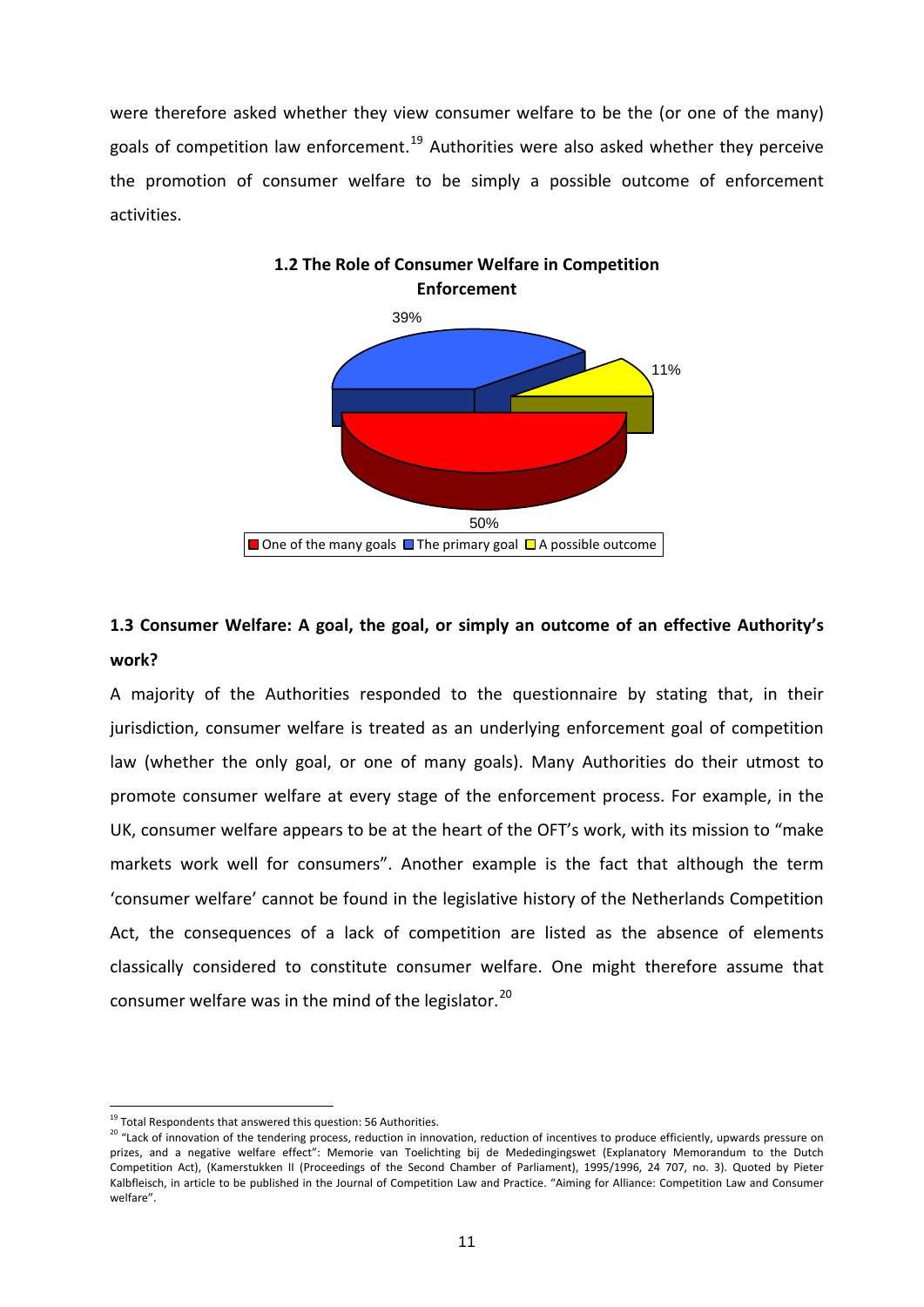While a number of Authorities do mention long-term consumer welfare as the primary goal, many also mention other objectives. A considerable number of Authorities stated that, besides striving to promote consumer welfare, the primary goals of their competition enforcement are also, for example, in Hungary, to maintain effective competition and promote efficiencies; $^{21}$  $^{21}$  $^{21}$  or, as in Canada, to maintain and encourage competition in Canada.<sup>[22](#page-11-1)</sup>

A few Respondents, such as Korea, Swaziland, Iceland and Uzbekistan mention that consumer welfare is one of many goals of competition law enforcement. Article 1 of Korea's Monopoly Regulation and Fair Trade Act (MRFTA), states that "this act seeks to promote free and fair competition such that creative business activities are fostered, to protect consumers, and to strive for the balanced development of the national economy by preventing the abuse of market dominance by enterprises and excessive concentration of economic power and by regulating unlawful coordinated interaction and unfair business practices". The general interpretation of Article 1 is that "promoting fair and free competition" is the first and direct goal of competition enforcement and "fostering creative business activities, protecting consumers and striving for the balanced development of the national economy" is the secondary or ultimate goal. Swaziland posits that besides consumers, there are other equally important stakeholders, such as competing businesses, and that this can lead to the importance of ensuring welfare of groups other than consumers. Iceland notes that according to the Competition Act, the object of the Act is to promote effective competition and thereby increase the efficiency of the factors of production of society. The strategic goal of the Competition Authority is to promote active competition for the public benefit.

Many Authorities stated that although consumer welfare is an important end goal, economic growth in general and total welfare is the more specific goal. For example, in Ireland, the Authority stated that while the primary goal of its work is to ensure competitiveness in the Irish economy, this also ultimately benefits the consumer (although the benefits of this might not always be immediately clear to consumers). The main goal of Switzerland's Cartel Act is to prevent the harmful economic or social effects of cartels and other restraints of competition

<span id="page-11-1"></span><span id="page-11-0"></span><sup>&</sup>lt;sup>5</sup> Hungary answered that the competitive process is generally presumed to maximise long-term consumer welfare. Consumer welfare is kept in mind, but only comes into explicit play in situations where there is a good reason to believe that this presumption is likely to seriously fail.  $^{22}$ In order to promote the efficiency and adaptability of the Canadian economy, to expand opportunities for Canadian participation in world markets while at the same time recognizing the role of foreign competition in Canada, and to ensure that small and medium‐sized enterprises have an equitable opportunity to participate in the Canadian economy.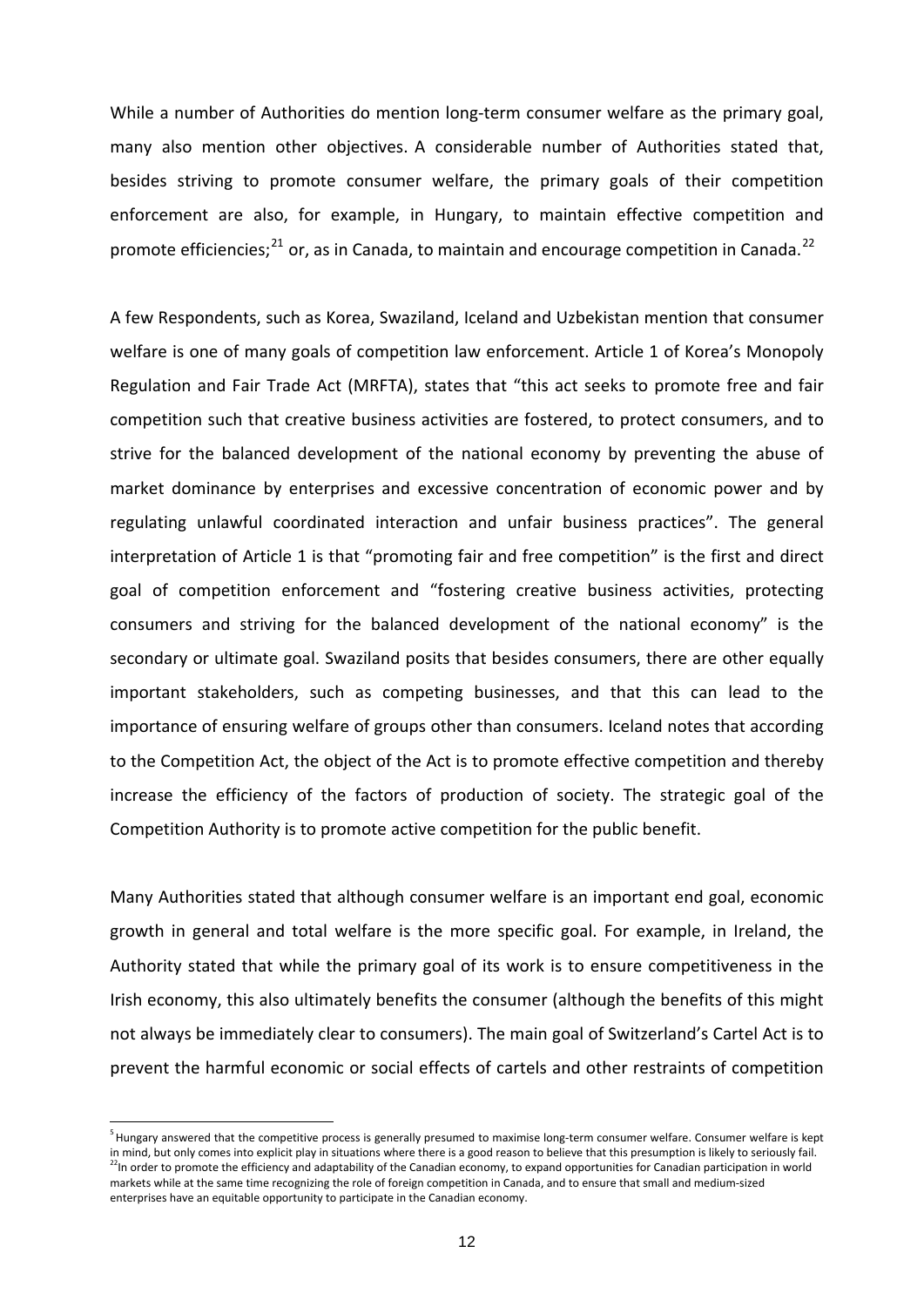and, by doing so, to promote competition in the interests of a liberal market economy. In Poland, consumer welfare may be seen as a benchmark for the success of the competitive process, and thereby a goal for which to strive.

A few Authorities such as Australia<sup>[23](#page-12-0)</sup>, Norway<sup>[24](#page-12-1)</sup>, South Africa and New Zealand<sup>[25](#page-12-2)</sup>, stated that they consider the promotion of total welfare as their primary goal. Some Authorities, however, such as South Africa, qualify this statement by saying that they consider the promotion of consumer welfare to be an important end goal in itself. In Kenya competition law sometimes seeks to maximise producer and consumer surplus, not just consumer surplus alone.

Finally, some Authorities view consumer welfare solely as a possible beneficial outcome of effective competition enforcement. For example, in Turkey the Competition Act sets the aim of "protection of competition". The promotion of "consumer welfare" is considered as a possible outcome of competition law enforcement.

It is interesting to note the variety of ways in which Authorities incorporate the goal of promoting consumer welfare into their daily work. The answers provided above give a broad geographical cross‐section of the perceived importance of consumer welfare as viewed by Authorities across the globe. For the most part, it seems that most Authorities responding to the questionnaire do see the promotion of consumer welfare as a goal to be achieved; whether that should be a "hard" or "soft" goal is analysed in the next section of this Chapter. The next section considers the extent to which consumer welfare is referenced in the Authorities' mission statements and legislation. The answers received from respondents are also analysed in order to ascertain whether the mission statements and legislation of Authorities, who do not see consumer welfare as the primary goal, nevertheless promote consumer welfare.

<span id="page-12-0"></span><sup>&</sup>lt;sup>23</sup> Australia states that it applies a total welfare standard. The ACCC has powers to grant exemption from competition law in certain circumstances, such as where benefits to the public from the anti-competitive conduct outweigh the detriment that the conduct may cause.<br>In these circumstances, the ACCC may have regard to total welfare effects.

<span id="page-12-1"></span><sup>&</sup>lt;sup>24</sup> The Norwegian Authority has, according to the law, a total welfare standard for its work. The purpose of the Competition Act is stated as : "...to further competition and thereby contribute to the efficient utilization of society's resources." However, it is also stated that when applying the Act, "special consideration shall be given to the interests of consumers."

<span id="page-12-2"></span><sup>&</sup>lt;sup>25</sup> New Zealand notes in this regard that the purpose of the Commerce Act is "to promote competition in markets for the long-term benefit of consumers within New Zealand."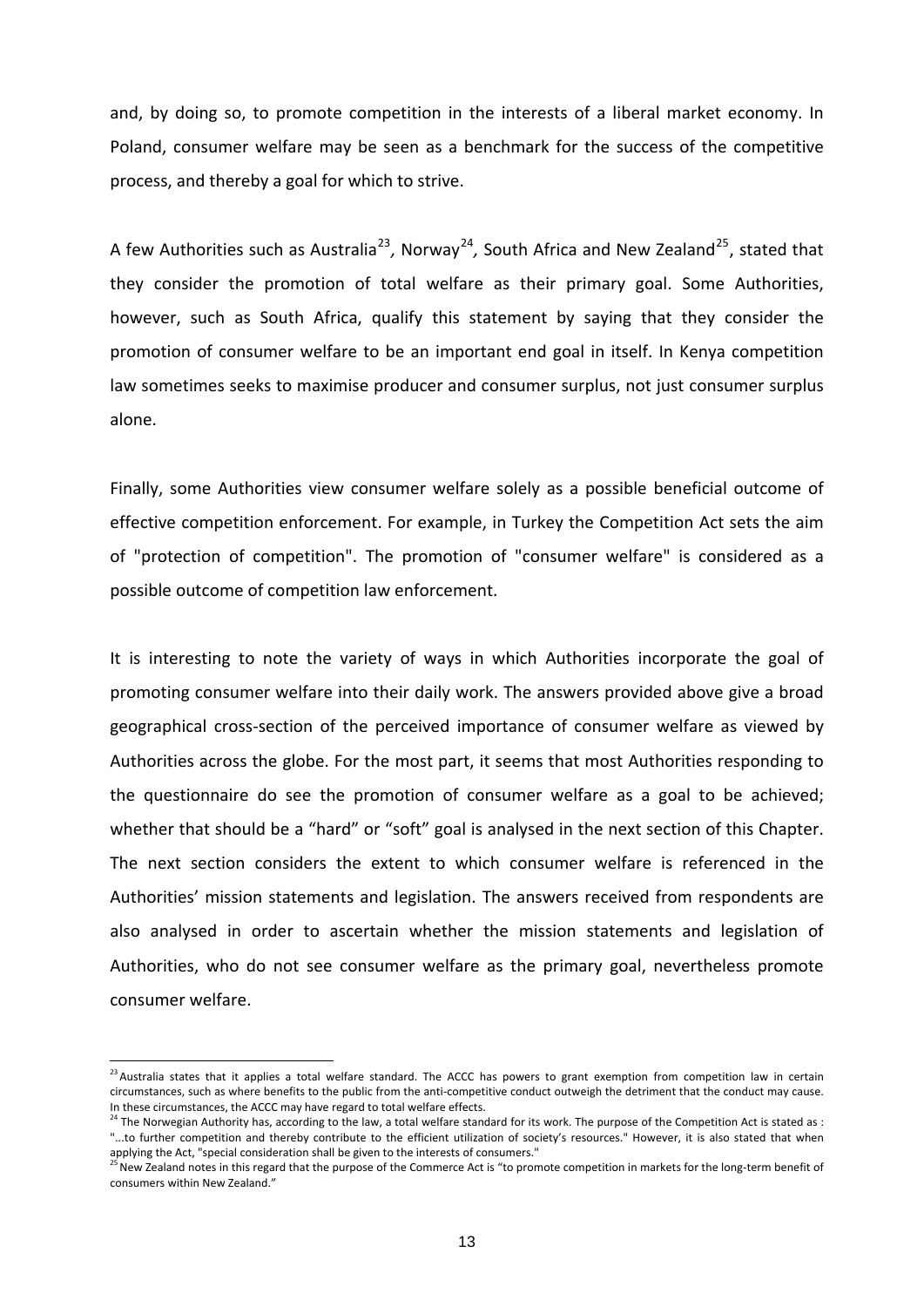**1.4 Consumer Welfare: Its place in Authorities' Mission Statements and Legislation** Respondents to the questionnaire were asked whether consumer welfare is referred to directly or indirectly in their mission statements and national legislation. These questions were asked, in addition to the question regarding an Authority's perceived goals, in order to discern whether the promotion of consumer welfare is an official mandate of the Authority, or simply a desired outcome. This Document therefore considers whether, when Respondents state that consumer welfare is a goal of their Authority, it also appears in their mission statements and/or legislation. In this way, the Document attempts to distil whether the goal of achieving/protecting consumer welfare is a "soft" goal, or a mandated goal, either by the government in legislation<sup>[26](#page-13-0)</sup>, or by the Authority itself in its mission statement<sup>[27](#page-13-1)</sup>.



Most respondents referred to consumer welfare directly in their mission statement.<sup>[28](#page-13-2)</sup> Three examples of direct references in the mission statements are those of France, Korea and the UK OFT. In France, the Authority enforces a competition policy that aims at securing and enhancing the competitive functioning of markets, with a view to deliver tangible results for consumers. The mission statement of the Korean Authority reads: "to promote free and fair competition and enhance consumer welfare". Of the jurisdictions with a direct reference, five stated that consumer welfare is a primary goal and fourteen that it was one of many goals. In order to determine the relationship between mission and goal this Document also considers whether consumer welfare is mentioned in the Respondent's national legislation.

<span id="page-13-1"></span><span id="page-13-0"></span><sup>&</sup>lt;sup>26</sup> Total Respondents that answered this question: 55 Authorities.<br><sup>27</sup> Total Respondents that answered this question: 54 Authorities.

<span id="page-13-2"></span><sup>&</sup>lt;sup>28</sup> 27 Authorities: 50% of Respondents to that question.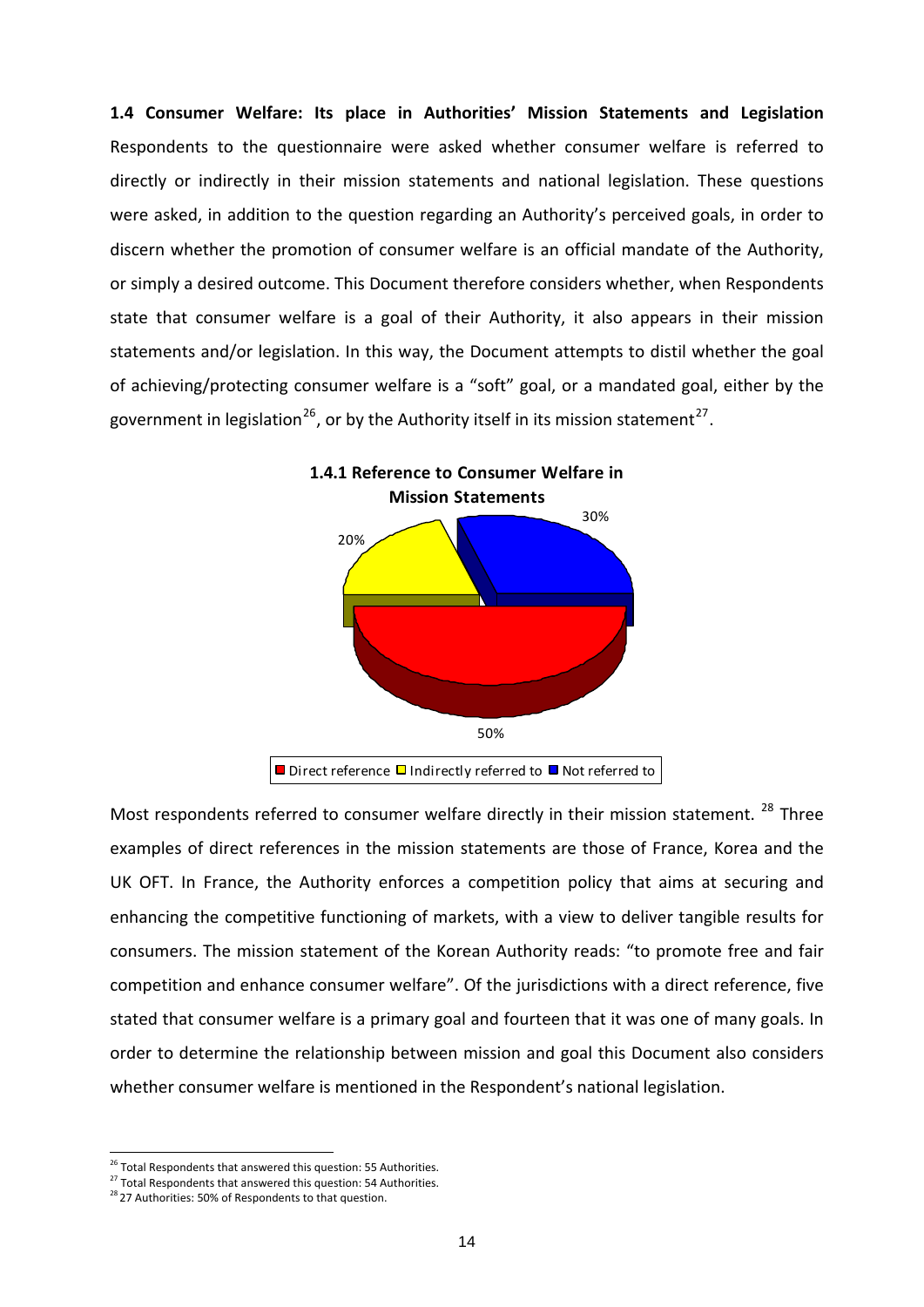It is interesting to note that of the 38 Authorities (see graph 1.4.1) who do refer (directly or indirectly) to consumer welfare in their mission statement, five of these 38 have no reference to consumer welfare either directly or indirectly in their legislation.  $29$  Conversely, of the Authorities - that do not refer to consumer welfare in their mission statement - four Respondents directly (and three Respondents indirectly) have references to consumer welfare in their national legislation.<sup>[30](#page-14-1)</sup>



**1.4.2 Reference to Consumer Welfare in National Legislation**

Graph 1.4.2 above provides information on those Authorities who refer to consumer welfare in their national legislation (irrespective of whether they include such a reference in their mission). $31$ 

Some Authorities' mission statements and legislation only indirectly refer to consumer welfare. For example, in the US, although the FTC's stated mission does not specifically refer to consumer welfare, this goal is implied from its stated mission of benefiting and protecting consumers. This is reflected, for example, in the FTC's "Competition Counts" brochure "[Competition] benefits consumers by keeping prices low and the quality and choice of goods and services high"; "The FTC enforces antitrust laws by challenging business practices that could hurt consumers by resulting in higher prices, lower quality, or fewer goods or services." The FTC's website also notes that "the stated mission of the FTC's Bureau of Competition

<span id="page-14-0"></span><sup>&</sup>lt;sup>29</sup> 38 Respondents answered this question. Of the five Respondents that do mention consumer welfare in their mission statement, but not in their legislation, two Respondents stated that consumer welfare was a primary goal, one stated that it was one of many goals and one stated

that it was an outcome, rather than a goal.<br><sup>30</sup> Total Respondents to question on legislation: 54 Authorities.

<span id="page-14-2"></span><span id="page-14-1"></span> $31$  Total number of Respondents to this question: 28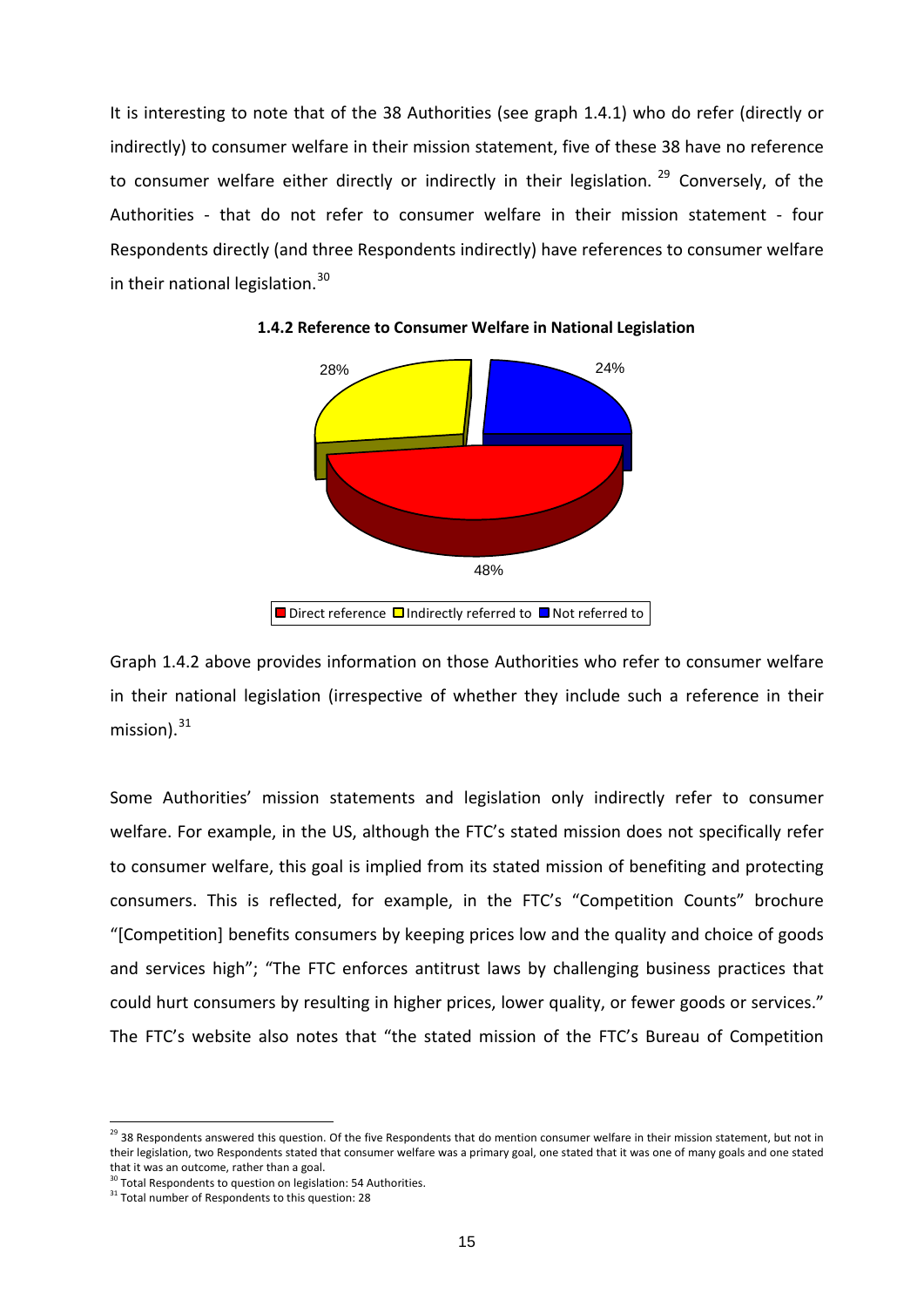champions the rights of American consumers by promoting and protecting free and vigorous competition".

It is interesting to note that of the 57 Authorities surveyed, only seven answered that they do not refer directly or indirectly to consumer welfare in either their mission statement or their legislation.<sup>[32](#page-15-0)</sup> Of these seven Respondents, two have mentioned consumer welfare as the primary goal of their Authority, yet it appears in neither their legislation nor their mission statement. In fact, of all the Authorities surveyed, only one country does not refer to consumer welfare in its mission statement, legislation, or the goal of its Authority.

Of the Authorities surveyed, 11 jurisdictions do not refer to consumer welfare in their mission statement at all. For example, the mission of Romania is efficient measures for a normal competitive environment, while the Turkish mission statement refers to total welfare. Twelve jurisdictions do not refer directly or indirectly to consumer welfare in their legislation.

There may be various reasons why consumer welfare is not referred to directly in the legislation, mission statement and goals of an Authority's work. It may simply be that other goals have a higher priority, as mentioned above; however, it may also be that consumer welfare is seen as a soft goal, rather than a hard and fast rule, of the Authority. This may be related to the fact that it can be difficult to quantify detriment to consumer welfare. Accordingly, problems of quantification may help explain why public references to the importance of maintaining consumer welfare are therefore missing from the stated mission of the Authority, or indeed from its legislation. This issue is further discussed in Chapters 3 and 5 of this Document.

Although some Respondents make explicit reference to the goal of promoting consumer welfare, it does seem to be lacking from the mission statements and/or competition legislation of a number of Respondents. Chapter 5 will consider the fact that consumer welfare may alternatively be considered as a public policy with which they may (statutorily) be required to hold reckoning with.

<span id="page-15-0"></span> $32$  Of these Respondents, four actually do state that consumer welfare is one of the many goals of their Authority.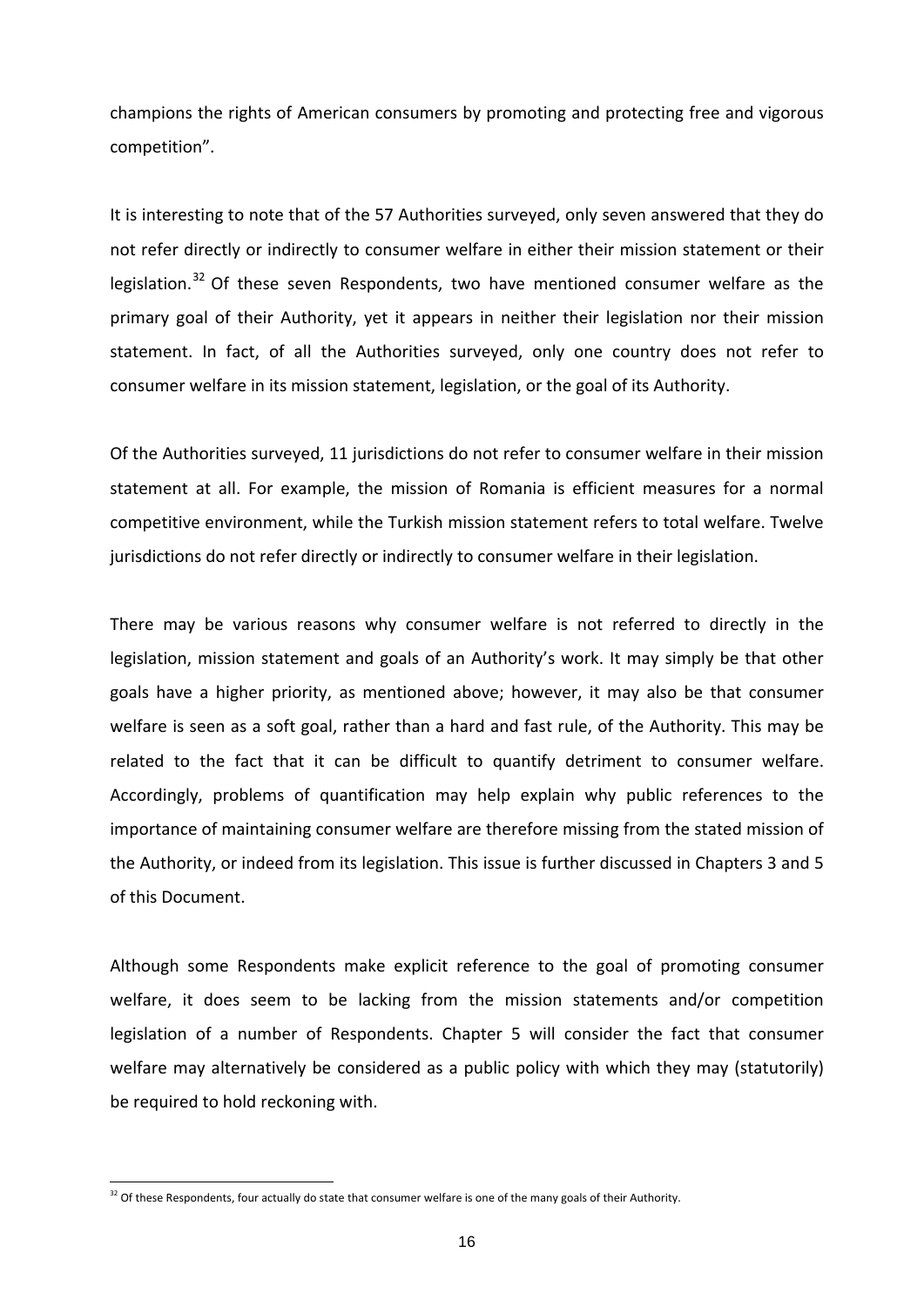Depending on the legislation under which they operate, Authorities may need to have regard to concepts of "fairness", economic dependency, ordo‐liberal theories of market power distribution or the preservation of national champions. These are all issues which may conflict with a goal of promoting consumer welfare through competition law. It would be helpful in such situations if the legislator had decided on the order in which several, possibly conflicting objectives needed to be met. However, even absent such specification, it may assist the Authority to strive for transparency in its decision-making as regards these various objectives. It is interesting to note that a number of Respondents indicated that although they do not refer to consumer welfare in their mission statement and neither is consumer welfare mentioned in their legislation, they do consider it to be a goal of competition enforcement.<sup>[33](#page-16-0)</sup> Chapter 5 will discuss the issues surrounding consumer welfare and its inclusion as a public policy goal in more depth.

### **1.5 Conclusion**

This chapter has distilled some general conclusions from the answers to the survey questions received from Authorities as to the perception of the importance of consumer welfare within Authorities around the world.

For the most part, it seems that many Authorities do see the promotion of consumer welfare as a goal to be achieved, although these Authorities may differ in their assessment of the importance of this goal, and the extent to which the desire to achieve this goal has been translated into practice. Some Authorities refer to consumer welfare in their mission statements, some report that they are directly bound by statute to promote consumer welfare, and others report that to the contrary, they see consumer welfare as no more than a possible outcome of competition enforcement. This chapter has considered whether the goal of promoting consumer welfare is mentioned in the mission statements and in legislation: subsequent chapters will consider whether this goal can be found in the investigatory techniques and decisional practices of Authorities across the globe.

<span id="page-16-0"></span><sup>&</sup>lt;sup>33</sup> 8 Authorities.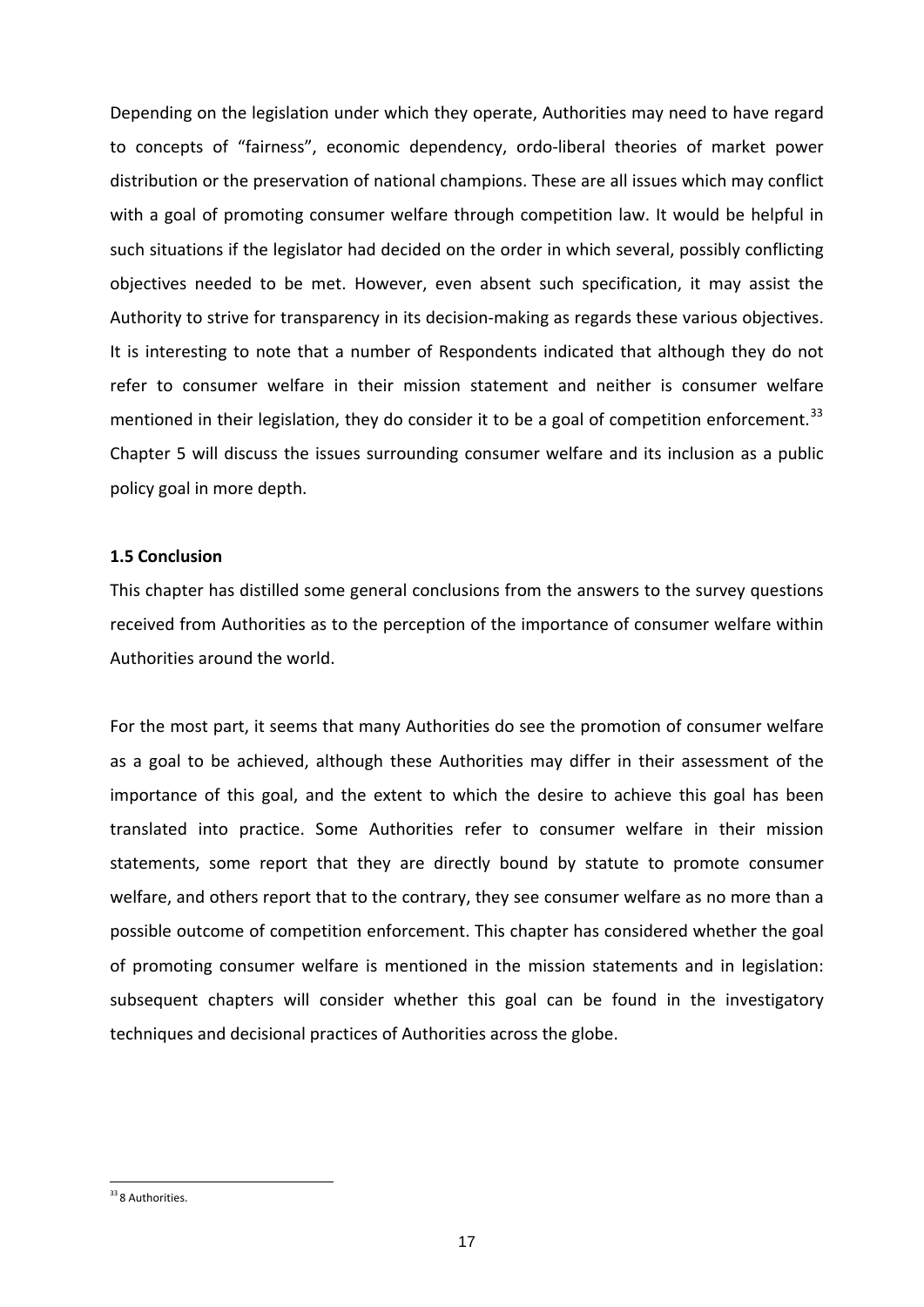# **Chapter 2 ‐ Definition of Consumer Welfare in Competition Law Enforcement**

#### **2.1 Introduction**

Consumer welfare can mean many things to different people. Indeed, the original impetus for this Special Project was to discern what ICN members mean by consumer welfare, in order to facilitate further discussion of how it can best be used in competition law enforcement. The answers to the questionnaire as analysed in Chapter 5 of this Document reveal that consumer welfare is widely used by Authorities worldwide in competition enforcement. As is clear in Chapter 1, the starting point for most Respondents seems to be to ensure effective competition on the markets in their jurisdictions. The importance they place on consumer welfare as a primary goal or an underlying goal of competition enforcement varies considerably among Respondents. This in turn may affect the flexibility of their approach to defining consumer welfare. Nevertheless, reaching a clearer understanding of how Authorities define consumer welfare can only be helpful to the discussion.

#### **Comments from session on Consumer Perspectives : Market failure and consumer welfare**

*Moderated by Jacques Steenbergen (Belgium) and Kati Cseres (NGA, Netherlands)* Some participants of the breakout session said that their enforcement policy requires them to take market failure into consideration. Detriment to consumers may be one of the effects of market failure. Therefore, in assessing market failure, authorities are actually looking at assessing changes in consumer welfare. So in that sense, consumer welfare is an underlying goal of competition enforcement.

In this chapter, the definition of consumer welfare is explored in three sections. First, a general discussion of consumer welfare is presented. Second, the discussion of the definition of consumer welfare is sub‐divided into four issues relating to consumer protection, consumer surplus, total welfare, and short-term and long-term effects. Third, the discussion focuses on when consumer welfare relates to intermediate consumers and end-consumers. Finally, the conclusion outlines where the main agreements and divisions lie. All these issues are related to each other. The focus of the chapter is on competition policy and law enforcement and consumer welfare in a broad sense.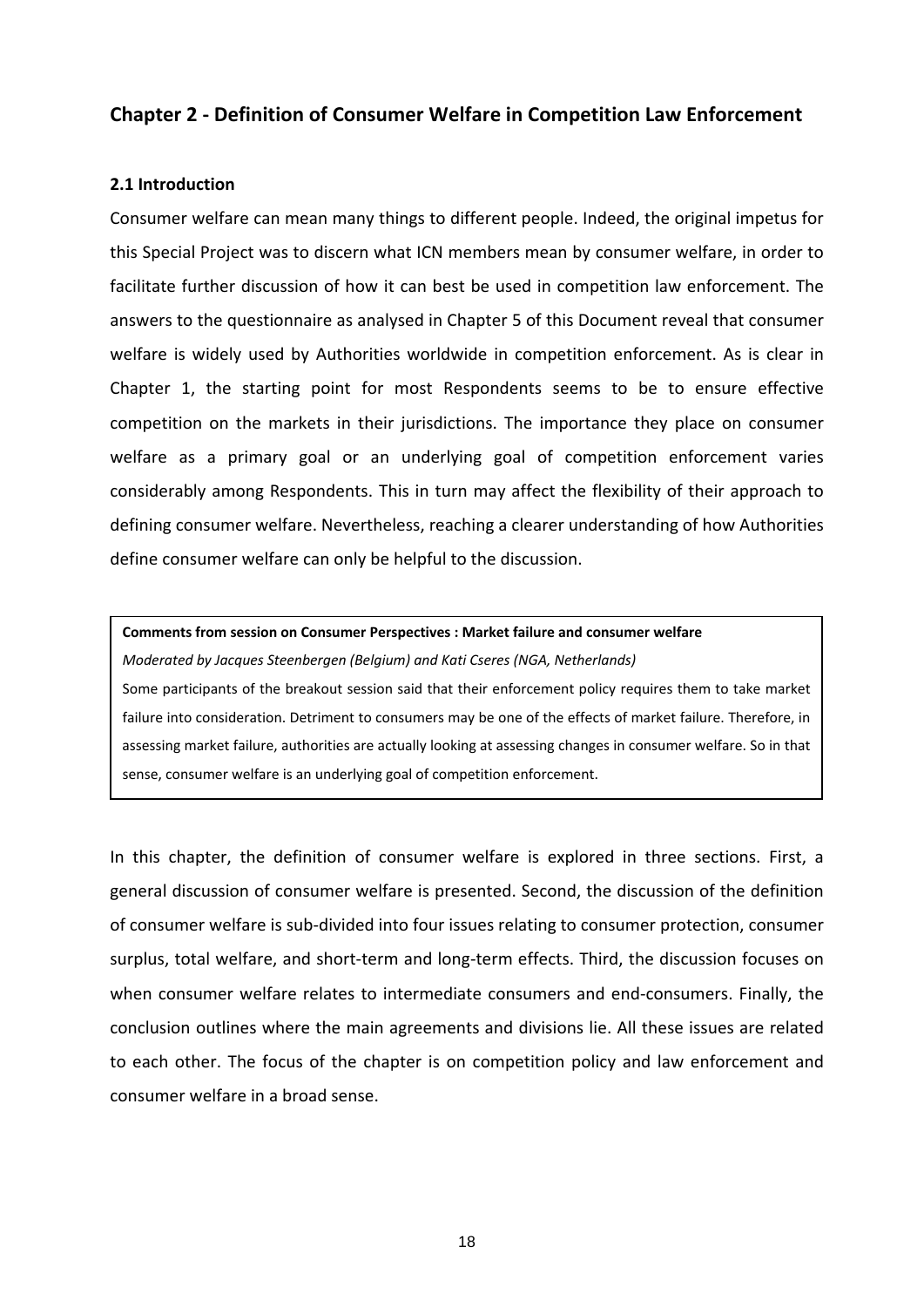# **2.2 Definition of Consumer Welfare**

In order to streamline the debate on this topic, the Netherlands provided a general definition of consumer welfare in the questionnaire.<sup>[34](#page-18-0)</sup> Some Authorities  $35$  agreed with the sample definition provided by the Netherlands, while many Authorities<sup>[36](#page-18-2)</sup> pointed out that they do not use a formal definition. Denmark, for example, agreed that its vision is to provide consumer access to a wide range of goods and services at the lowest prices possible, given the quality.

Many Authorities worldwide stated that they had no explicit definition of consumer‐ welfare.<sup>[37](#page-18-3)</sup> Various reasons were given. Australia pointed out that the term 'consumer welfare standard' has a variety of uses and meanings in the broader economic and legal literature. In static analysis it is synonymous with consumer surplus. In dynamic analysis it is more closely aligned with total surplus (i.e. consumer and producer). Although consumer welfare plays an important role in Germany's work, it is not the primary goal under their legislation and so a conscious choice was made not to make an operational target of consumer welfare by using a written definition. Nevertheless, consumer welfare has always been an important underlying issue for German competition law. Nor does Hungary officially have an exact definition and Hungary points out that in any case, the concept of consumer welfare provides general, underlying, conceptual guidance rather than a technical test for enforcement in practice.

Some Authorities stated that although they do not use an explicit definition of consumer welfare, their practice is governed by (for example, constitutional<sup>[38](#page-18-4)</sup>) principles in which a definition is indirectly incorporated.<sup>[39](#page-18-5)</sup> Others, such as El Salvador, state that, in the absence of a formal definition, the concept refers, in general terms, to the value consumers receive from the goods and services they consume  $-$  including price, quality, and consumer choice.<sup>[40](#page-18-6)</sup> Ireland adds that in most cases, the effect on consumer welfare can be measured by whether the price in the market will rise. Some Authorities, such as Lithuania, state that they see

<span id="page-18-0"></span><sup>&</sup>lt;sup>34</sup> "Consumer welfare in competition law enforcement is not synonymous with consumer protection. Consumer welfare in competition law enforcement relates only to consumer surplus – which also encompasses quality/range/innovation; we do not look at non-economic considerations. We also do not look at total welfare. We focus on long‐term consumer welfare. We use both a static and dynamic analysis as appropriate, given the specific facts of the case".

<sup>7</sup> Authorities.

<span id="page-18-2"></span><span id="page-18-1"></span><sup>36 30</sup> Authorities.<br><sup>36</sup> 30 Authorities.<br><sup>37</sup> 38 Authorities. 5 Authorities did not answer the question, and 1 said it was not applicable.

<span id="page-18-4"></span><span id="page-18-3"></span><sup>38</sup> Brazil's Antitrust Law requires that antitrust measures be guided by constitutional principles regarding free enterprise, open competition, the social role of property, consumer protection and restraint of abuses of economic power.

<span id="page-18-5"></span><sup>&</sup>lt;sup>39</sup> For example, Croatia mentions the benefits of effective competition for consumers in several documents such as annual reports on the work of the Agency or expert articles prepared by the employees of the Agency.

<span id="page-18-6"></span><sup>&</sup>lt;sup>40</sup> 4 Authorities.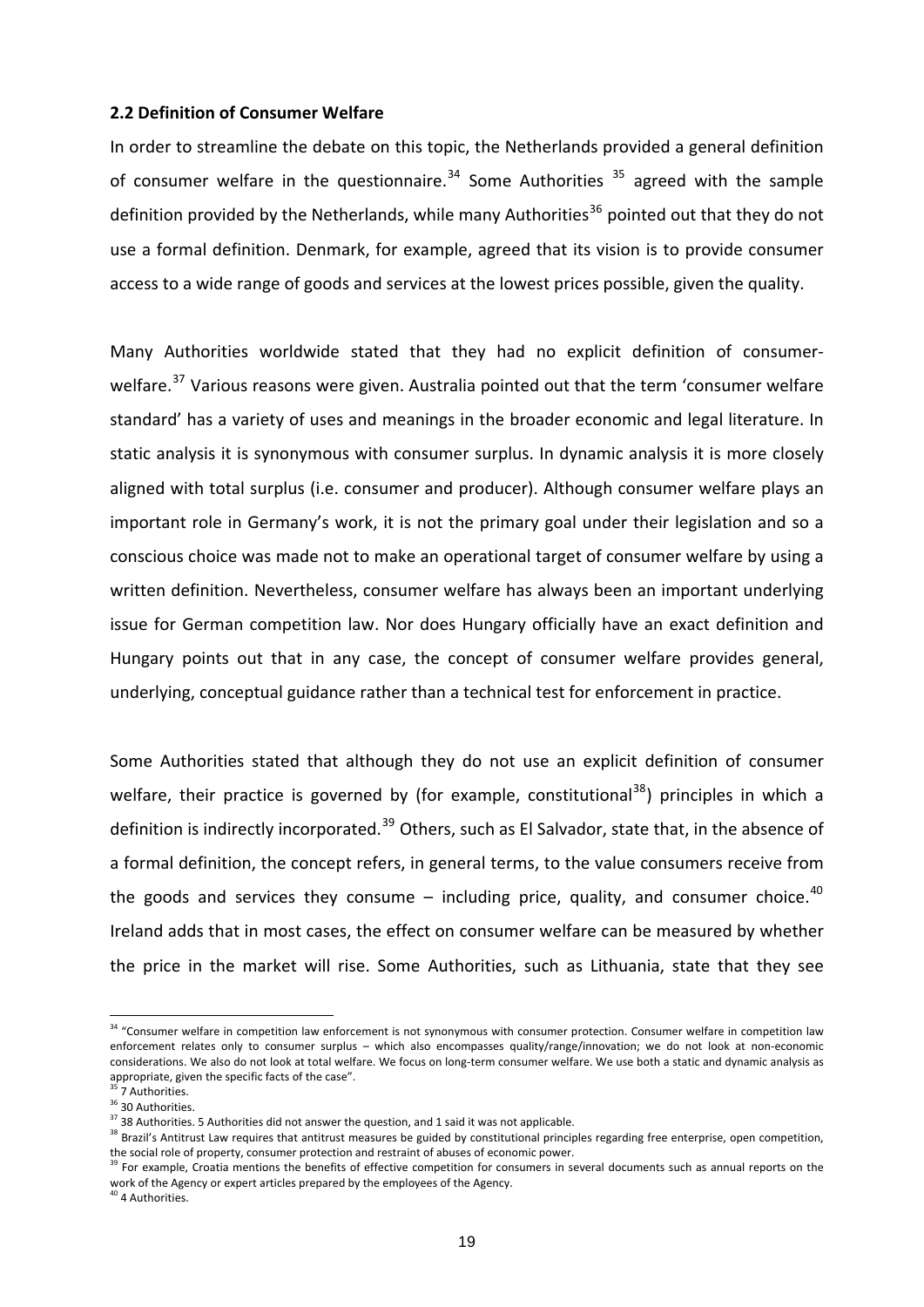consumer welfare as the natural result of competition (and/or competition law enforcement) in markets.<sup>[41](#page-19-0)</sup>

Some European Authorities, and the European Commission, stated that they follow the practice of the European courts.<sup>[42](#page-19-1)</sup> Mexico and Poland say that they use the term as it is commonly understood in the economic literature, as consumer surplus. While Turkey explicitly cites and takes into account consumer welfare in its decisions, it is not defined in a clear manner in those decisions, nor in the legislation. To the extent that consumer welfare is considered in one Authority's merger cases, it is in the context of efficiencies at the remedies stage.

Some Authorities suggested alternative definitions of consumer welfare.<sup>[43](#page-19-2)</sup> Taiwan considers "consumer interests" to be synonymous with "consumer welfare" or "consumer surplus". Norway agrees that consumer welfare relates to consumer surplus, in short, medium and long term, and encompasses quality, range and innovation.

It seems therefore that many Authorities have not adopted a formal definition of consumer welfare. As stated earlier, the importance placed on consumer welfare as a primary goal or an underlying goal of competition enforcement varies considerably among Respondents. This approach may affect the flexibility of their approach to defining consumer welfare. Nevertheless, reaching as clear a definition as possible can only be helpful to the discussion.

<span id="page-19-0"></span><sup>&</sup>lt;sup>41</sup> 7 Authorities.

<span id="page-19-1"></span> $42$  The European Commission stated that benefits to consumers include low prices, high quality products, a wide selection of goods and services, and innovation, and referred to EC Merger Guidelines on non-horizontal mergers (OJ C 265, 18.10.2008, pages 6-25, paragraphs 10-16), for an example on how consumer benefits are considered. See also judgments of the European Court of Justice, 6 October 2009, *GlaxoSmithKline*, Joined Cases C‐501/06, C‐513/06, C‐515/06 and C‐519/06, [2009] ECR I‐09291. In that case, the Court made it clear that "there is nothing in Article 81 EC [currently Article 101 TFEU] to indicate that only those agreements which deprive consumers of certain advantages may have an anti-competitive object". The Court went further to observe that " it must be borne in mind that the Court has held that, like other competition rules laid down in the Treaty, Article 81 EC [currently Article 101 TFEU] aims to protect not only the interests of competitors or of consumers, but also the structure of the market and, in so doing, competition as such. Consequently, for a finding that an agreement has an anti-competitive object, it is not necessary that final consumers be deprived of the advantages of effective competition in terms of supply or price (see, by analogy, T‐Mobile Netherlands and Others, cited above, paragraphs 38 and 39)." (ECJ, 4 June 2009, T*‐Mobile Netherlands and others*, Case C‐8/08, [2009] ECR I‐04529).

<span id="page-19-2"></span><sup>&</sup>lt;sup>43</sup> 14 Authorities.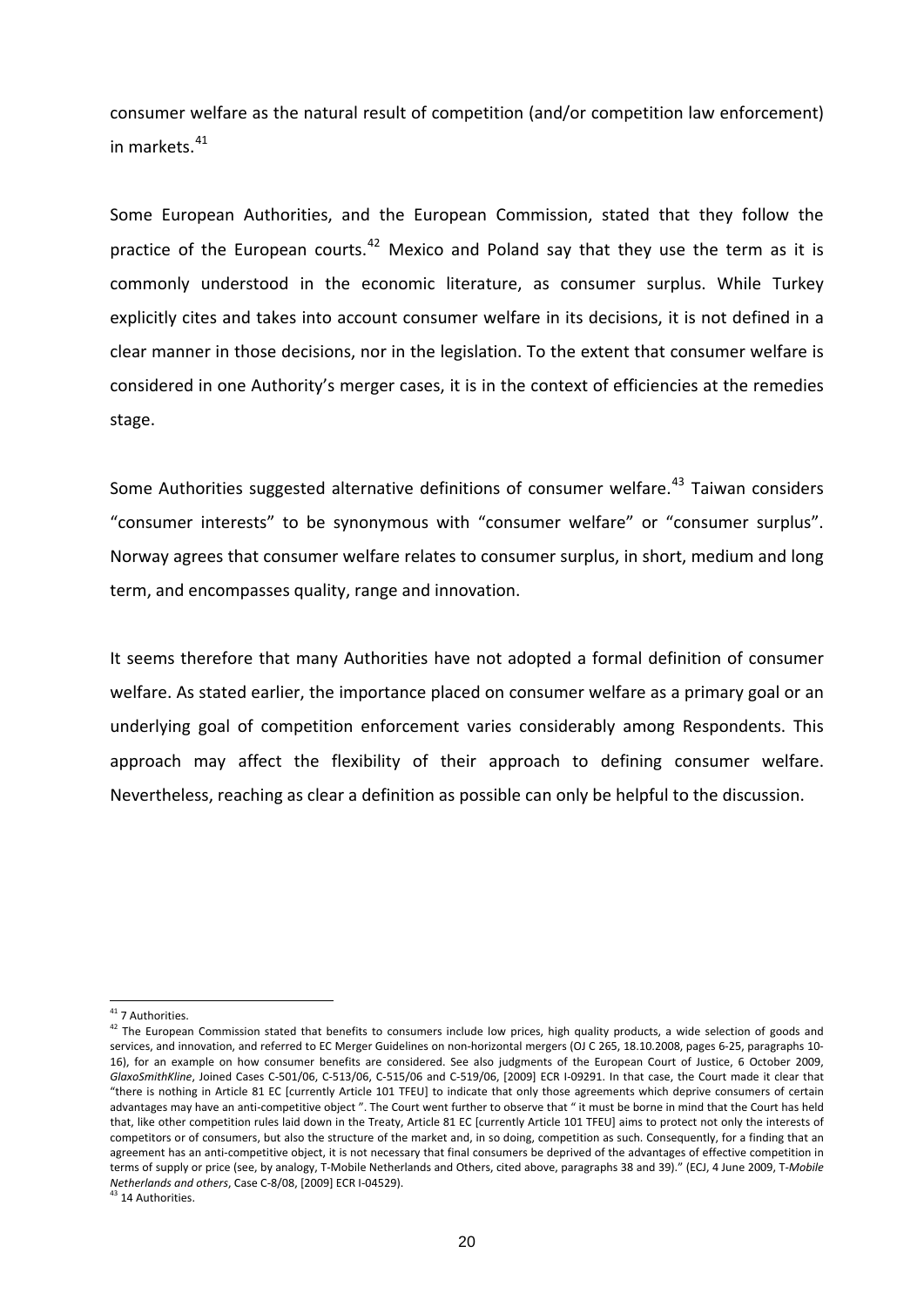# **Comments from session on Economic Definition : Unified consumer welfare standard needed – plea for a common standard**

*Moderated by Jan‐Kees Winters (Netherlands) and Christian Ewald (Germany)*

Participants expressed the view that there is a growing appetite among competition authorities for a unified consumer welfare standard. This standard must be distinguished from the policies of individual competition authorities, which can be influenced by national political and business pressure and therefore differ considerably from member state to member state.

Although there is disagreement on the content of a possible standard for consumer welfare, the majority of competition authorities agreed that dynamics ‐ the way that future consumer surplus is considered ‐ must be part of the standard.

Some competition authorities suggested that there is a need for a 'benchmark', since there will always be positive and negative effects and benefits and costs. The presence of a benchmark would allow these effects to be balanced and for a competition authority to make a choice based on a trade‐off. The question remains whether this implies that a unified consumer welfare standard is needed.

The next section of this chapter breaks down the definition of consumer welfare into categories to facilitate further examination and outline a clearer picture of the areas of agreement and disagreement between the Respondents.

### **2.3 Further examination of the definition**

To further delineate the term consumer welfare, the questionnaire split the definition into different categories; the relationship between consumer protection and consumer welfare, whether consumer welfare is synonymous with consumer surplus, combined with the regard Authorities pay to non-economic considerations, short-term and long-term consumer welfare, and welfare of end‐consumers or intermediate consumers.

# **2.3.1 Consumer protection and consumer welfare**

1

The Netherlands distinguishes between consumer protection and consumer welfare, seeing consumer protection as a separate, though probably complementary field of law to competition law.[44](#page-20-0) Competition law keeps consumer options open, while consumer law protects the ability of consumers to choose among those options.<sup>[45](#page-20-1)</sup> Consumer protection is a broader, and more general, concept than consumer welfare, and may describe all types of government regulation to inform and safeguard consumers. Consumer welfare when

<sup>44</sup> Kovacic, W.E., Competition Policy, consumer Protection, and Economic Disadvantage (2007) 25 *Journal of Law & Policy* 101, 114.

<span id="page-20-1"></span><span id="page-20-0"></span><sup>45 &</sup>quot;The Interface between Competition and Consumer Policies", OECD Global Forum on Competition, 5 June 2008, 17ff.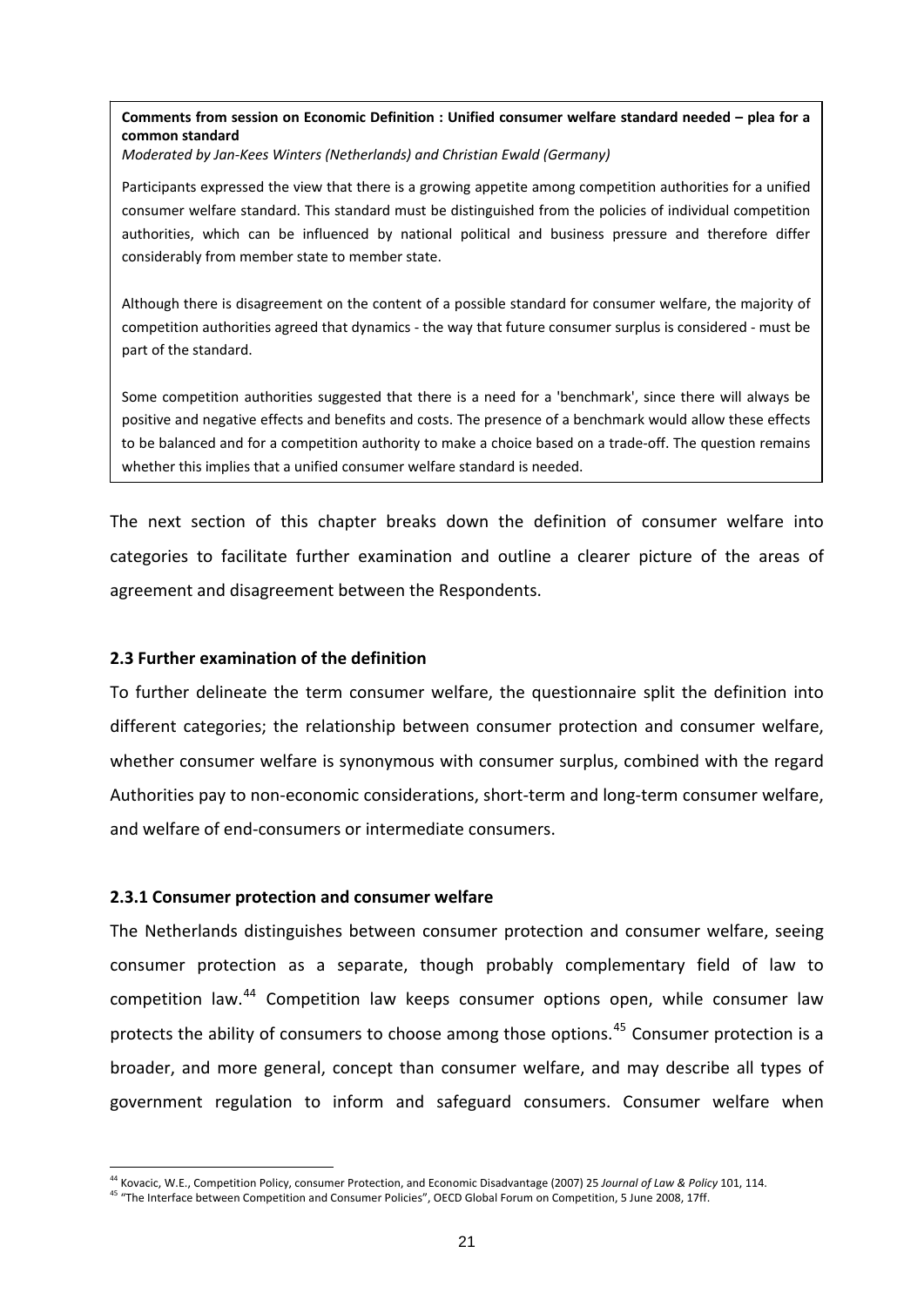understood in the context of competition law enforcement in the Netherlands is a concept based on consumer surplus.





The majority of Authorities stated that they distinguish between consumer welfare and consumer protection.<sup>[46](#page-21-0)</sup> Some explain the distinction, indicating that consumer protection powers fall outside their remit,  $47$  or are the responsibility of a separate agency.  $48$  Mexico points out that consumer protection policy is seen as complementary to competition policy, as both are aimed at increasing (consumer) welfare. Similarly, the US DOJ and the Netherlands commented that although consumer protection is not part of the Antitrust Division's mission, by protecting competition, the Antitrust Division does, in turn, protect consumers.

For many Authorities, who have competencies in consumer protection and in competition enforcement, the distinction is grounded in principle. For example, Hungary states that consumer welfare and consumer protection are conceptually not identical. The Authority has both competition enforcement and consumer protection functions and they believe that ideally both public policies should ultimately serve consumer welfare (by different means), and should share the same world view in terms of the fundamental role of markets, efficiency and consumer choice. Australia refers to the fact that its legislation contains a number of consumer protection provisions, and their enforcement, while aiming to maximise total welfare, will coincidentally have the effect of protecting/increasing consumer surplus. Korea states that consumer welfare and consumer protection can be distinguished, in that the

<span id="page-21-0"></span><sup>&</sup>lt;sup>46</sup> 38 Authorities. Total Respondents to this question: 47 Authorities.<br><sup>47</sup> 3 Authorities.

<span id="page-21-2"></span><span id="page-21-1"></span><sup>&</sup>lt;sup>48</sup> 6 Authorities.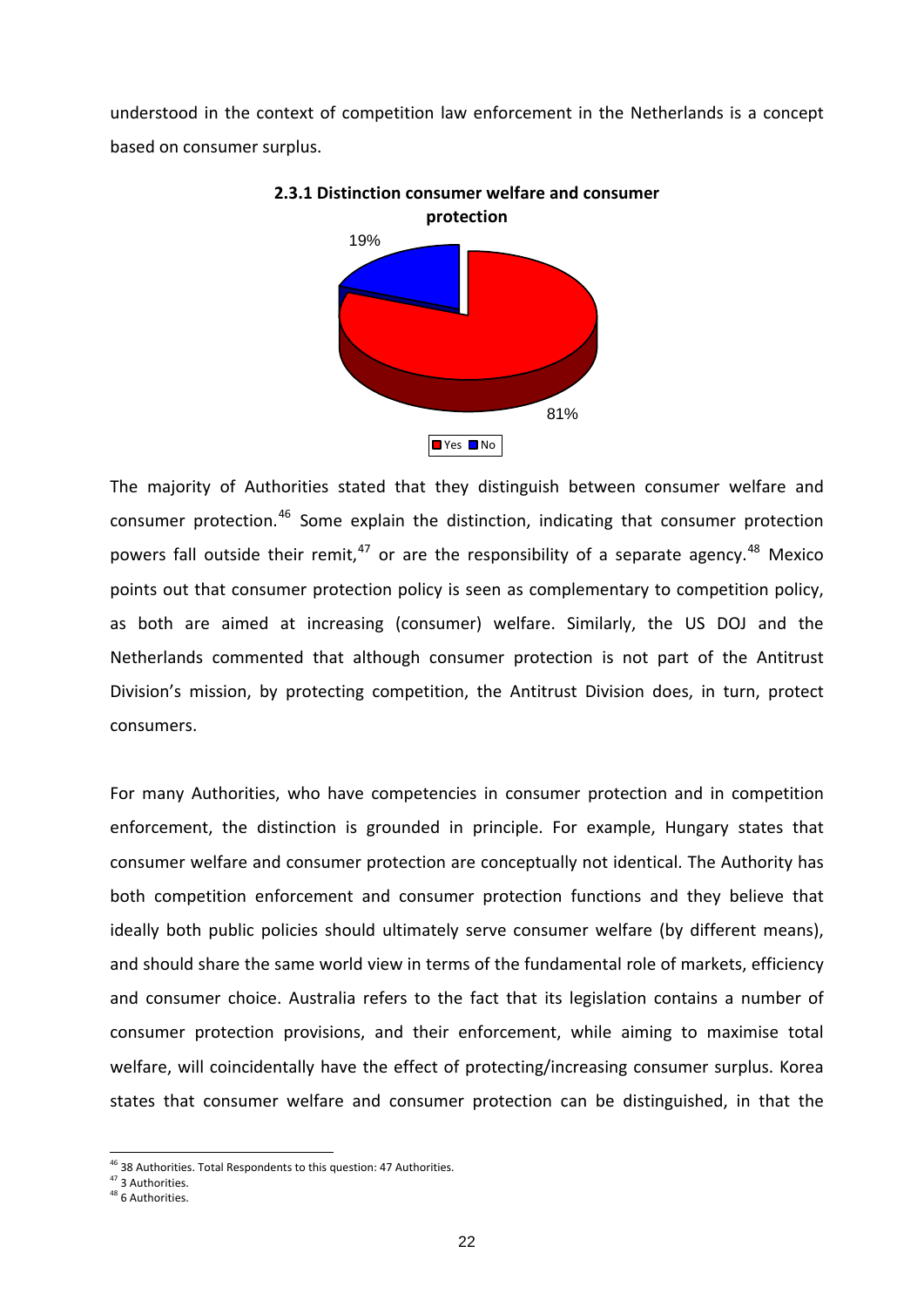former is achieved by providing many kinds of high quality goods at lower prices through enhanced competition, whereas the latter aims to prevent consumer harm resulting from unlawful business activities. Some Authorities point out that consumer protection can be seen as focused upon an activity usually carried out under consumer enforcement powers, while consumer welfare is a measure or a goal. <sup>[49](#page-22-0)</sup>

Some Authorities do not distinguish between consumer protection and consumer welfare, as the benefits aimed at by their competition legislation also provide benefits for consumer protection.<sup>[50](#page-22-1)</sup> Consequently, it may not always be possible to draw a clear demarcation line between consumer welfare and consumer protection.

For some Authorities, the relationship between consumer protection and consumer welfare can relate to their powers. The US (FTC) has both competition and consumer protection mandates. Its response explains that the consumer welfare standard used for antitrust enforcement includes an element of consumer protection.<sup>[51](#page-22-2)</sup> The US (FTC) response notes that although functionally related, antitrust and consumer protection enforcement are distinct. Both contribute to the maintenance of a free market economy in which consumer welfare is maximized. However, competition enforcement protects the array of options that are available in the marketplace, whereas consumer protection ensures purchasers' ability to make an informed and effective selection from among those options. Keeping these functions clearly defined will help in devising policies that can best advance each of them.

Many Respondents seem to see the relationship between consumer protection and competition enforcement, and accord it with varying degrees of importance. The majority of responding Authorities do distinguish between consumer protection and competition enforcement, and this distinction seems to apply regardless of whether the Authority has a mandate to apply the law only in competition enforcement, or also in consumer protection.

<sup>&</sup>lt;sup>49</sup> 2 Authorities.

<span id="page-22-1"></span><span id="page-22-0"></span><sup>50</sup> 9 Authorities.

<span id="page-22-2"></span> $51$  In the US (FTC)'s consumer protection mission, consumer surplus is maximized insofar as purchasers can choose among non deceptivelydescribed products that satisfy their needs, and consumer surplus is diminished insofar as consumers make different choices in the market than they would have absent deception.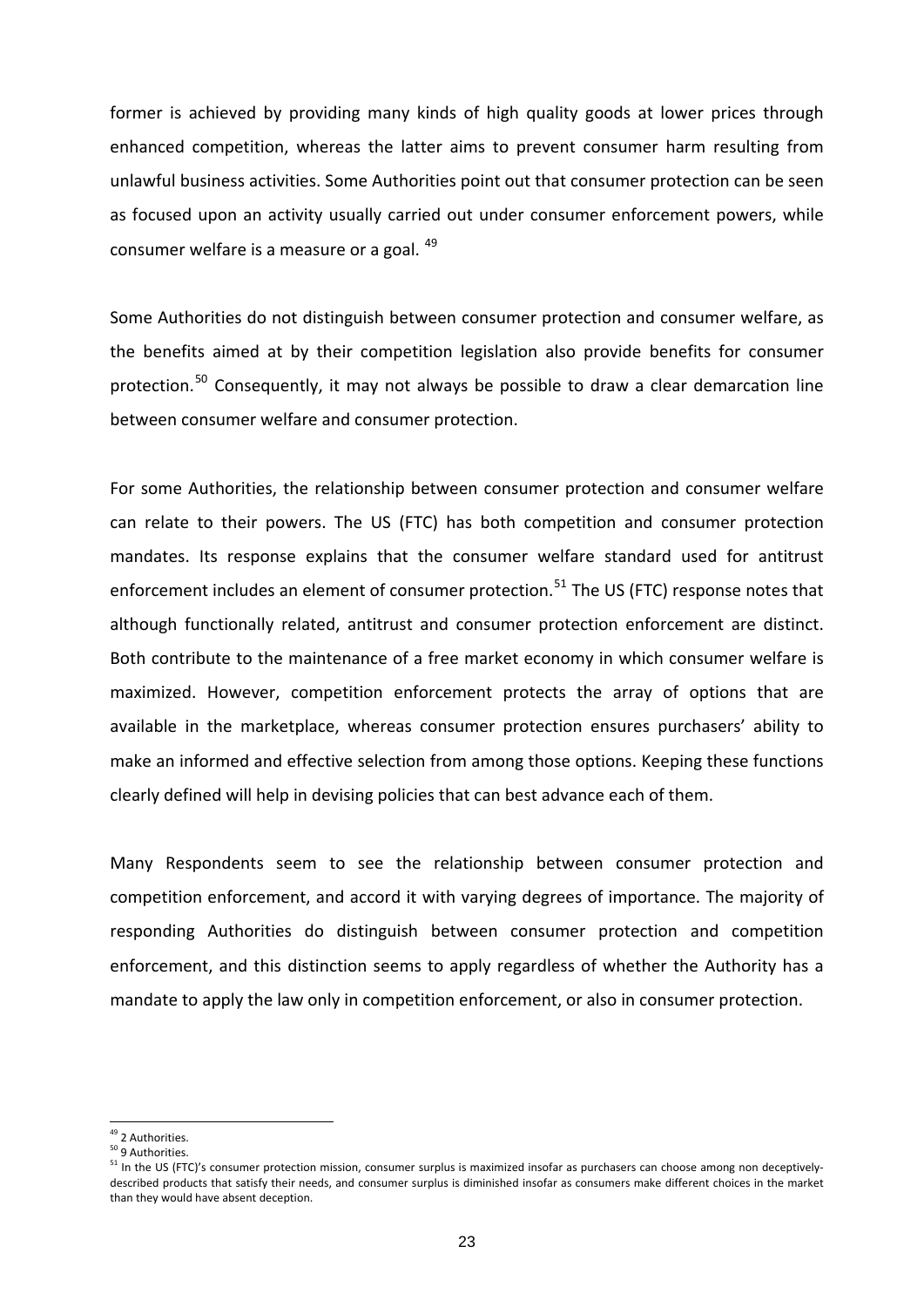**Comments from session on Economic Definition : Calculating consumer welfare does not include consumer protection – Consumer protection is a different creature.** *Moderated by Jan‐Kees Winters (Netherlands) and Christian Ewald (Germany)*

Participants in the breakout session generally agreed that consumer welfare is not consumer protection. If consumer protection is the goal of competition enforcement, then many aspects of consumer protection are being overlooked. Some participants noted that consumer protection is already regulated by other means and feared the potential of over-regulation to actually bring more harm than benefit to consumers.

### **2.3.2 Consumer welfare and consumer surplus and the relevance of non‐economic criteria**

Consumer welfare is defined, in economic terms, as consumer surplus.<sup>[52](#page-23-0)</sup> Consumer surplus, loosely speaking, is the difference between the amount the consumer would be willing to pay for the product and the price of the product. Focusing on low price may be guiding when assessing consumer surplus, however, low prices may not always be good for consumers.<sup>[53](#page-23-1)</sup> Practically speaking therefore, consumer welfare is interpreted, to include the quality of the product, the range, the service etc., all of which are of course, related to the price.



### **2.3.2 Consumer welfare is confined to economic criteria**

One of the first issues to address is whether the definition of consumer welfare focuses on consumer surplus (when referred to in a competition law enforcement context). For the majority of Respondents, this is the case.<sup>[54](#page-23-2)</sup> A related issue is the degree to which consumer welfare is interpreted by Authorities as being confined to economic criteria and not extending to other public policy criteria.

<span id="page-23-0"></span> $52$  It should be noted that not all economists or lawyers may accept this definition, for example, Bork defined consumer welfare as "merely another term for the wealth of the nation". Bork R., The Antitrust Paradox, (New

<span id="page-23-1"></span><sup>&</sup>lt;sup>53</sup> Orbach, B.Y., The Antitrust Consumer Welfare Paradox, (2010) Journal of Competition Law & Economics, 7 (1), pp. 133-164.

<span id="page-23-2"></span><sup>54</sup> 39 Authorities: Total Respondents that answered this question: 47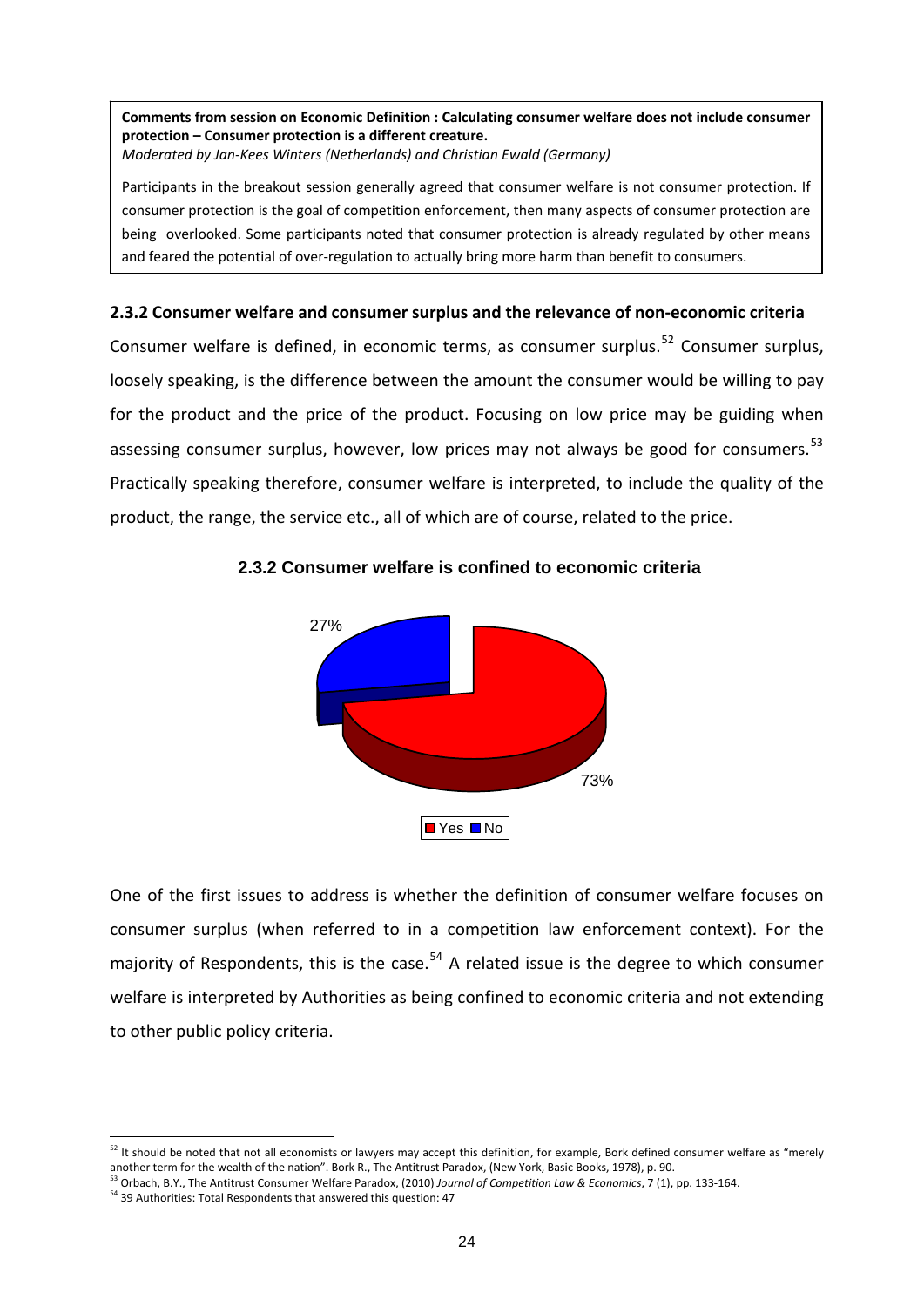Australia has a total welfare focus. However, in considering total welfare Australia has regard to total surplus (i.e. consumer surplus + producer surplus). Consistent with standard economic welfare analysis, changes in quality are reflected in shifts in a demand curve. All other things equal, an improvement in the quality of a good or service (e.g. an airline alliance leading to greater choice of flights) leads to an outward shift of the demand curve for that good or service and, hence increase in total surplus (including consumer surplus). Australia's interpretation of "economic criteria" encompasses a wide range of environmental, health, safety and other 'social' considerations in addition to economic efficiency. New Zealand makes it very clear that they define consumer welfare as consumer surplus and long‐term consumer welfare as being promoted in markets that maximize total welfare.

The majority of Respondents agreed that the interpretation should be confined to economic criteria.<sup>[55](#page-24-0)</sup> France makes it quite clear that its mandate is exclusively to make markets work in the best interest of consumers. Promoting other public policies and, if need be, reconciling those with consumer welfare, is a task which may best be achieved by Government and Parliament. Mauritius would seem to agree but adds that in assessing remedies, it can consider a number of possible offsetting benefits, including safety, which are arguably non‐ economic, but must relate to consumers or businesses more widely to be considered. In this regard, Finland states that much of the essence of consumer welfare can be translated into economic terms. Safer or improved products, for example, enter the demand via consumer preferences. One Authority states that when applying competition law, it does not look at non‐economic considerations' (environmental considerations, media plurality), except in mergers, where in special cases, 'public interest' issues are considered.

Some of the Respondents stressed that quality in particular is also reflected in the definition of consumer surplus.<sup>[56](#page-24-1)</sup> Others agree that consumer welfare should be interpreted to mean consumer surplus insofar as consumer surplus is not restricted to a preference for lower prices but extends to fostering quality, choice of products, variety, service and sustained and potential innovation.<sup>[57](#page-24-2)</sup>

<sup>&</sup>lt;sup>55</sup> 37 Authorities: Total Respondents that answered this question: 51.

<span id="page-24-1"></span><span id="page-24-0"></span><sup>&</sup>lt;sup>56</sup> 6 Authorities. Pakistan gives a hypothetical example of where an acquisition that was expected to lead to a decline in product quality by some proportion, with the nominal price remaining unchanged, a proportional rise in the quality-adjusted price would result. This situation would then be comparable to an increase in the nominal price by that proportion, with quality being held constant. <sup>57</sup> 8 Authorities.

<span id="page-24-2"></span>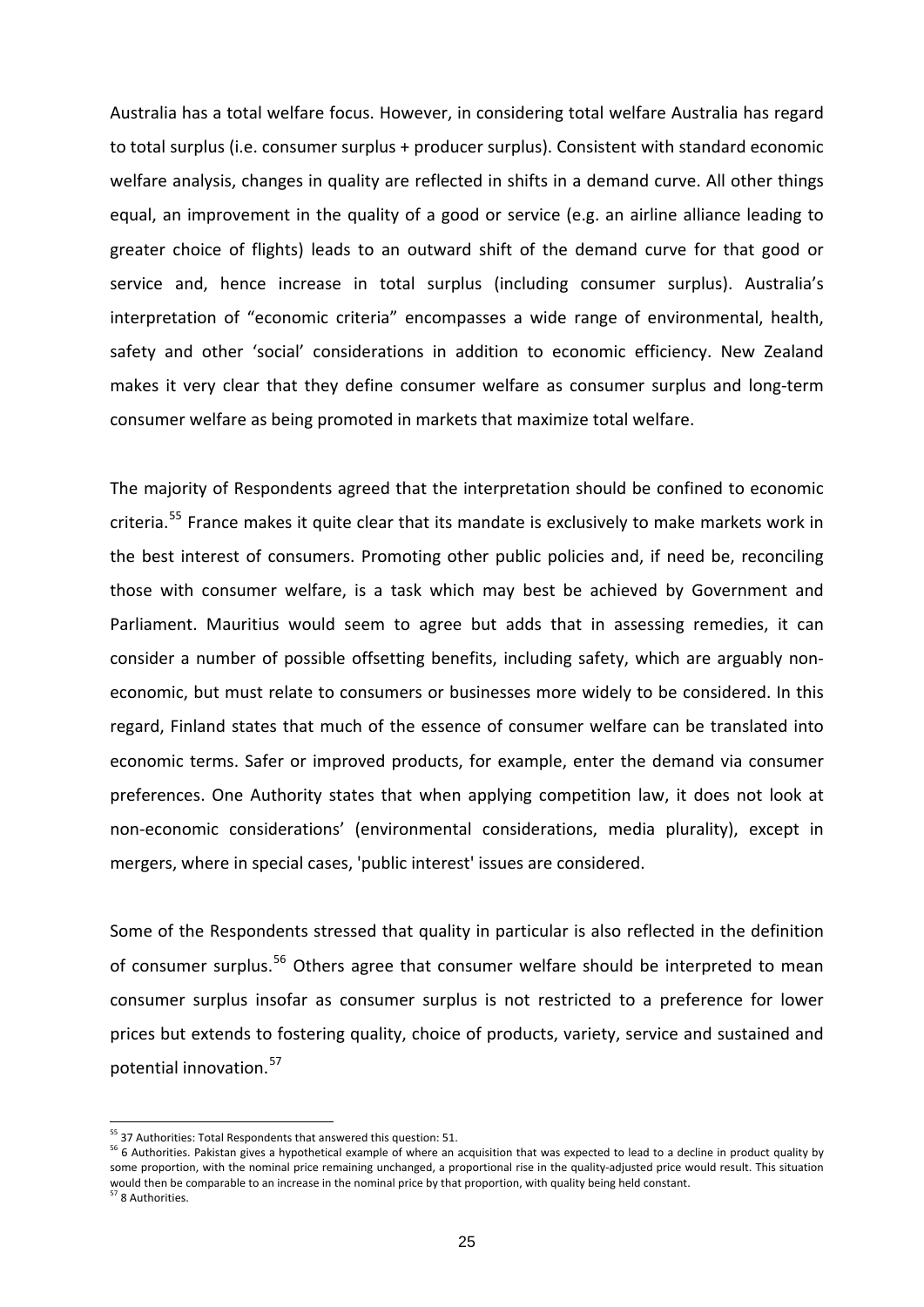Although Hungary accepts that other public policies intend to serve the public interest, welfare or even consumer welfare in their own way, Hungary does not interpret its own mission, and the consumer welfare objective, in a way which would effectively integrate other public policies or their specific objectives into competition policy. Hungary adds that consumer surplus is a useful conceptual bench‐mark and can provide intellectual discipline. It is also more embedded into the standard empirical competition policy framework, a comment echoed by Swaziland. Nevertheless, Hungary stresses that a narrow technical approach may ignore economic aspects that are sometimes very important and that, therefore, have to be a part of the picture, even if they are difficult to compare with those connected to consumer surplus. In that light, Korea's definition of consumer welfare includes both non-economic benefits such as the right to choose and additional conveniences, as well as consumer surplus measured by economic criteria. That is, it considers that consumer welfare can be undermined by lower product quality, decreased product varieties, sluggish innovation and infringement of the right to choose, not just by excessive price hikes.

#### **Comments from session on Economic Definition : Competition legislation and economic goals** *Moderated by Jan‐Kees Winters (Netherlands) and Christian Ewald (Germany)*

The justification for considering only economic criteria in the assessment of consumer welfare is the reality that most competition law is related to economic goals. One might risk neglecting these legislative goals if non‐economic criteria were taken into account in the assessment of consumer welfare.

Some Authorities disagreed with excluding non‐economic criteria from their interpretation of consumer welfare.<sup>[58](#page-25-0)</sup> Jordan stated that it could extend, for example, to social and financial policies. In the opinion of some agencies, it is not clear how the two differ, as consumer welfare is a broad term. However, the focus of the Authorities' work is competition and while consideration of the impact on consumers is permitted in limited circumstances (relating, for example, to merger remedies), the Authority's consideration is confined to economic criteria.<sup>[59](#page-25-1)</sup> Some Respondents disagree that consumer welfare can be equated to consumer surplus.<sup>[60](#page-25-2)</sup> Malta and Mauritius stated that the definition should not necessarily be so interpreted, but should be left more open. Some Respondents point out that the question is

<span id="page-25-0"></span> $58$  15 Authorities.<br> $59$  1 Authority.

<span id="page-25-2"></span><span id="page-25-1"></span> $60$  6 Authorities.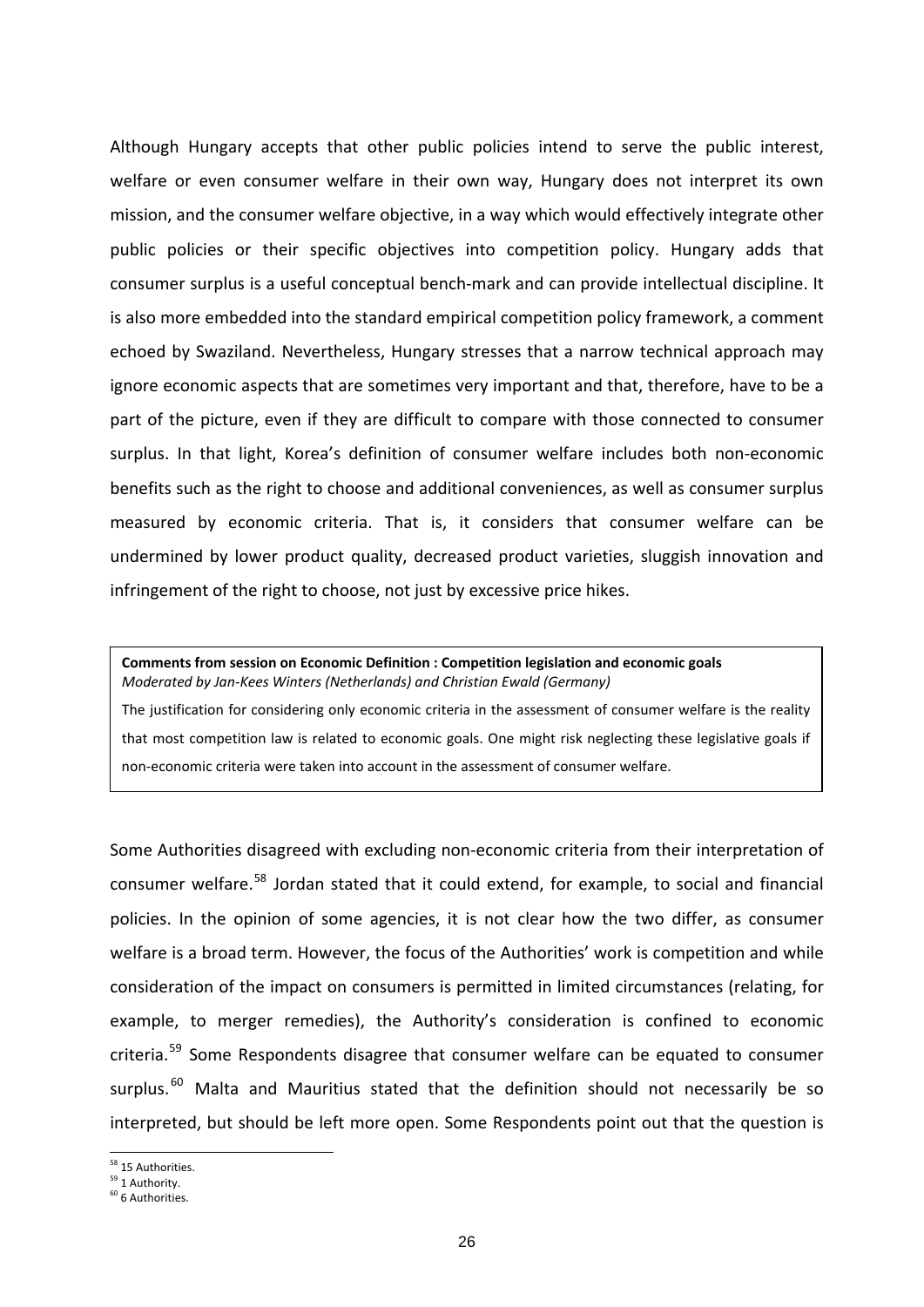not applicable as they do not use a formal definition of consumer welfare.<sup>[61](#page-26-0)</sup> The European Commission explained that the issue is case specific and may be subject to pending court proceedings.

**Comments from session on Economic Definition : A call for a flexible definition of consumer surplus** *Moderated by Jan‐Kees Winters (Netherlands) and Christian Ewald (Germany)*

During the breakout sessions, there was general agreement that consumer welfare can be confined by economic criteria if one uses a loose definition of consumer surplus (i.e. the price related to the quality, the range, the service, the variety etc.). If one uses a strict definition in which consumer surplus only includes the price in a strict sense, one should include non‐economic criteria as well when assessing consumer welfare.

Generally, Respondents do not seem to wish to be tied to a formal definition of consumer welfare as consumer surplus, and certainly not if consumer surplus is given a narrow definition and confined to price, without due consideration for quality, and other economic criteria.

# **2.3.3 Consumer welfare and total welfare**

From an economic perspective, for many Authorities competition enforcement is a means to make markets work and achieve economic efficiency. As such, from an economic perspective, the choice of a total welfare standard generates the most for society as a whole because it takes into account both allocative and productive efficiency. Total welfare is the combined welfare of the consumer and producer, that is, consumer surplus plus producers' gross profit on the product.<sup>[62](#page-26-1)</sup> This total welfare standard, in line with the Chicago school, treats the distribution of wealth between consumers and producers neutrally.

The view of the Netherlands is that in practice, total welfare and consumer welfare go hand in hand when the focus is on dynamic aspects. In the long-term, more competition is always to the benefit of producers, labour and consumers. However, total welfare and consumer welfare will not always go hand in hand in the short-term. A restriction of competition, which leads to an increase in price, generates a deadweight loss. This implies that total welfare decreases, and that decrease is to the disadvantage of the consumer in the short‐term.

<sup>&</sup>lt;sup>61</sup> 2 Authorities.

<span id="page-26-1"></span><span id="page-26-0"></span><sup>62</sup> Motta, M., *Competition Policy: Theory and Practice* (Cambridge University Press, 2004), 18.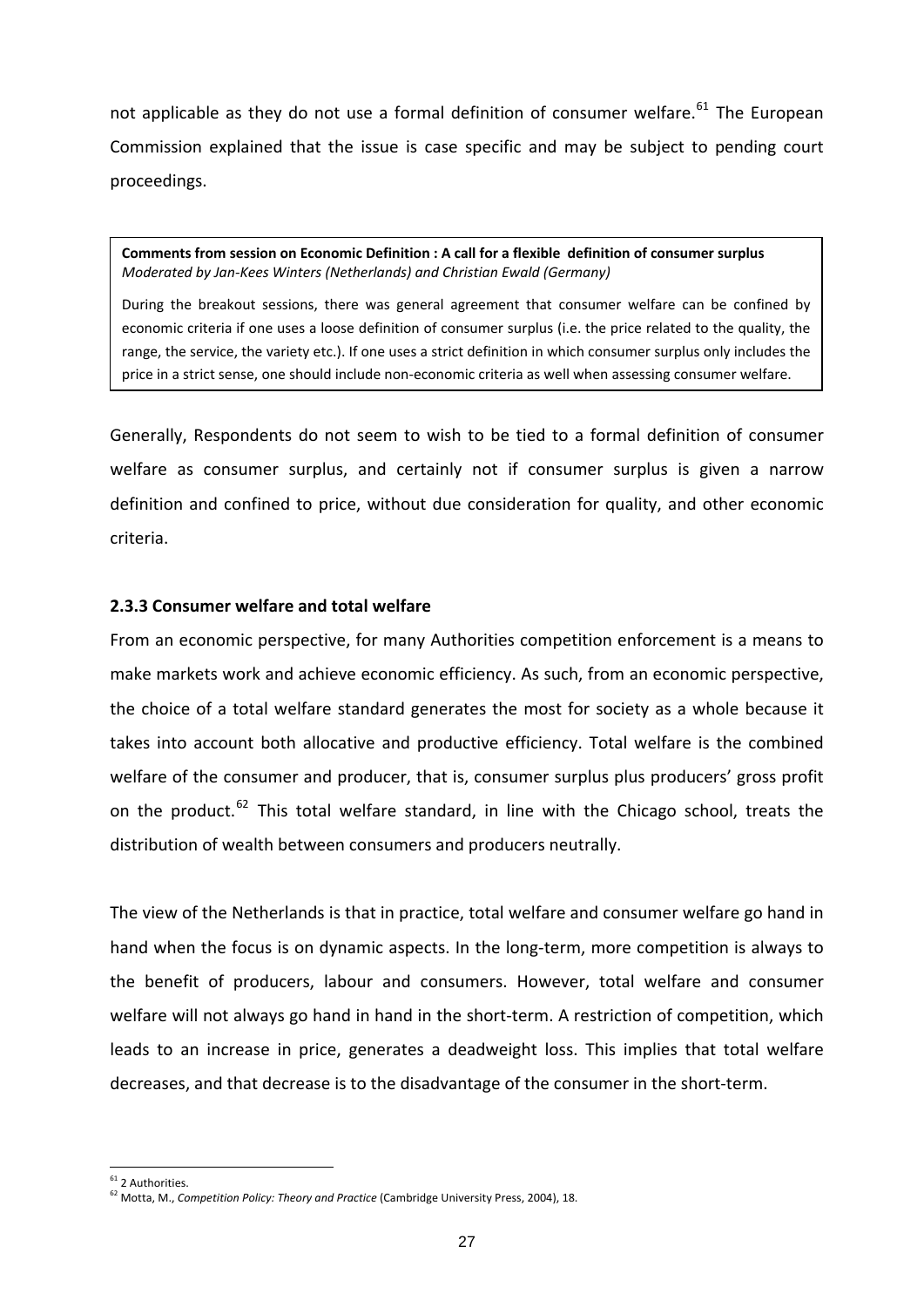Authorities may be reluctant to accept the total welfare standard as a guiding principle, for example, because of the sensitive issue of wealth distribution.<sup>[63](#page-27-0)</sup> Because a total welfare standard does not automatically result in a "fair" share of benefits for consumers, the Authority may need to use a consumer welfare standard which allows for a redistribution of the benefits between consumers and producers.





A discussion on the selected welfare standard is therefore important because the selection of the welfare standard affects decisions in the enforcement of competition rules. <sup>[64](#page-27-1)</sup> Respondents were split equally on the issue of whether they considered total welfare in addition to consumer welfare.<sup>[65](#page-27-2)</sup> The reason for such an equal split probably lies in the answer given by the US DOJ which pointed out that the distinction between "Total Welfare" and "Consumer Welfare" is only clear enough for a yes/no answer in the most abstract, static models of textbook economics. The US DOJ considers the welfare of consumers as the primary goal of antitrust enforcement. In doing so, it recognizes that cost savings or other benefits which may accrue most immediately to a producer in a marketplace can, through one mechanism or another, be passed through to consumers if the marketplace is generally competitive. The concept of weighing or sorting benefits to one group or another or over time is further complicated by the unpredictability of events far enough in the future. So, in practice, the DOJ tends to give most weight to effects on consumers that are direct and immediate and to consider other, indirect, implications for the welfare of consumers to the extent that those can be reasonably predicted or proven. Similarly, other Authorities stressed

<span id="page-27-0"></span><sup>63</sup> Kalbfleisch, P., "The Assessment of Interests in Competition Law: a Balancing Act" in *Economic Law and Justice in Ties of Globalisation*, (Monti et al ed.s), (Nomos Verlagsgesellschaft, Baden‐Baden, 2007), 455, 462.

<span id="page-27-1"></span><sup>64</sup> Van Sinderen, J. and Kemp, R., "The Economic Effect of Competition Law Enforcement: the Case of the Netherlands", (2008) De *Economist,* Vol. 156, Nr. 4, 365.

<span id="page-27-2"></span> $65$  24 Authorities. Total respondents that answered this question: 51 Authorities.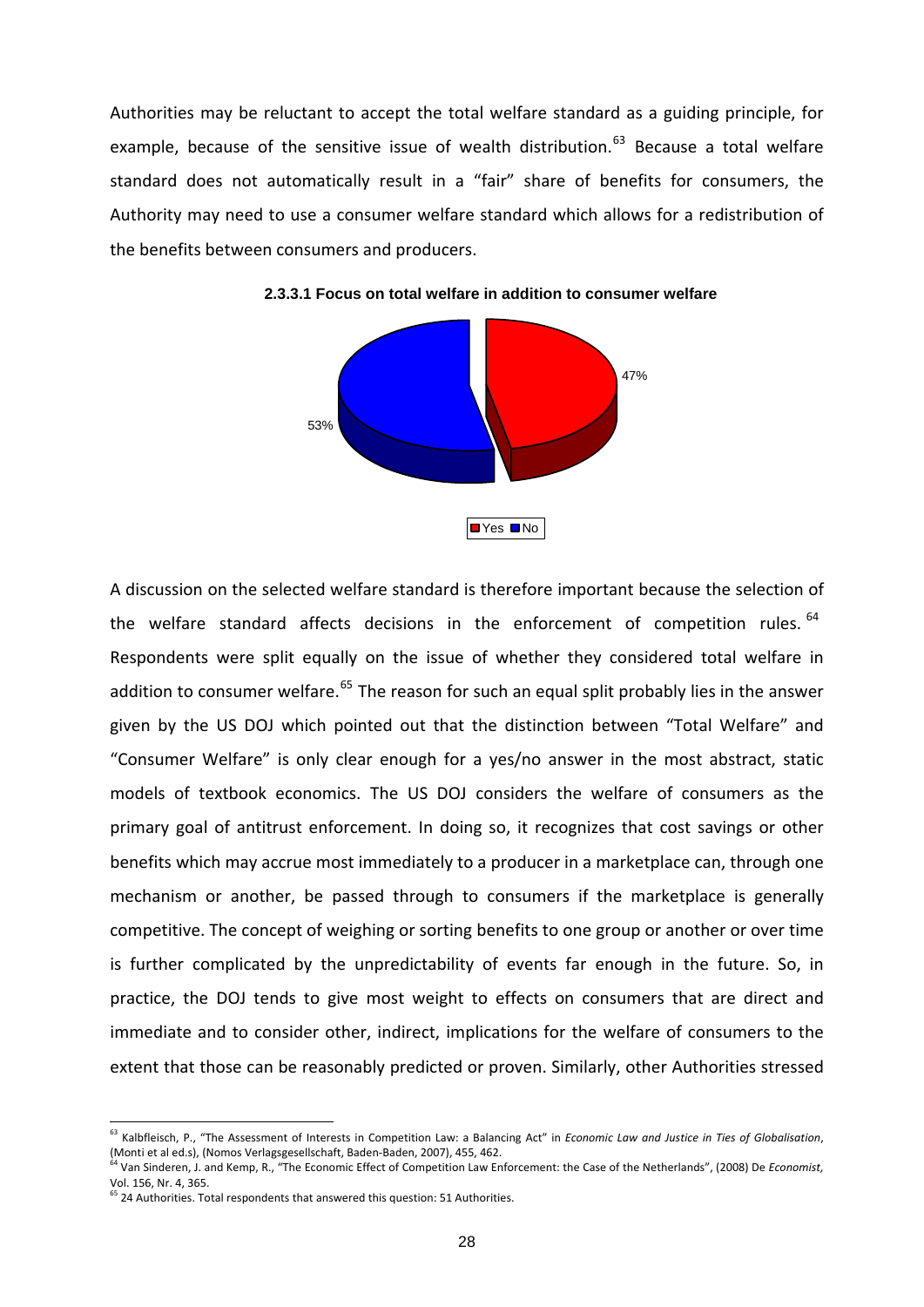that they do not consider total welfare when carrying out pure enforcement activities, but might when looking at advocacy interventions, market studies or evaluations of the impact of their work. Their ultimate objective is the enhancement of consumer welfare and they believe that the pursuit of short run consumer welfare and long run total welfare are intrinsically linked.<sup>[66](#page-28-0)</sup>

Some Authorities apply a total welfare standard.<sup>[67](#page-28-1)</sup> Australia and New Zealand make it clear throughout the questionnaire that they apply a total welfare standard. Australia sees long run or dynamic consumer welfare often as a good proxy for total welfare, which is its welfare standard. The legislation of Swaziland and also that of Taiwan and Kenya require a broad definition of consumer welfare.

One Authority stated that while they mainly apply a consumer welfare standard, in practice total welfare is what truly matters. Another said they are excluded from evaluating total welfare due to limited resources. Although competition policy in Bulgaria is primarily concerned with the effects of competition on consumers, its legislation also contains unfair competition provisions which aim to protect the interests of individual competitors. Some Authorities point out the need to consider both producer and consumer surplus in the context of assessing efficiencies under their merger rules.<sup>[68](#page-28-2)</sup> Finland qualifies its answer by pointing out that reducing the deadweight loss of imperfect competition does not directly require an assessment of how the gained deadweight loss is divided, at least in the short term.

Of those Respondents that state they do not consider total welfare in addition to consumer welfare,<sup>[69](#page-28-3)</sup> the following comments are illustrative of their answers. Korea explains that from a practical perspective, their decisions and those of their courts indicate that consumer welfare, rather than total welfare, is a criterion for examining anticompetitive effect of a behaviour; they give examples of cases stipulating that the alleged benefits of the behaviour in question must be passed on to the consumer. Poland points out that an increase in total welfare will usually not stop the condemnation of a practice harmful to consumers. Mauritius agrees that while they can consider "the efficiency and adaptability of the economy as a whole" and can

<sup>&</sup>lt;sup>66</sup> 2 Authorities.

<span id="page-28-1"></span><span id="page-28-0"></span> $\frac{67}{67}$  2 Authorities and respectively 3 and 2 Authorities.<br> $\frac{68}{68}$  2 Authorities.

<span id="page-28-3"></span><span id="page-28-2"></span><sup>&</sup>lt;sup>69</sup> 26 Authorities.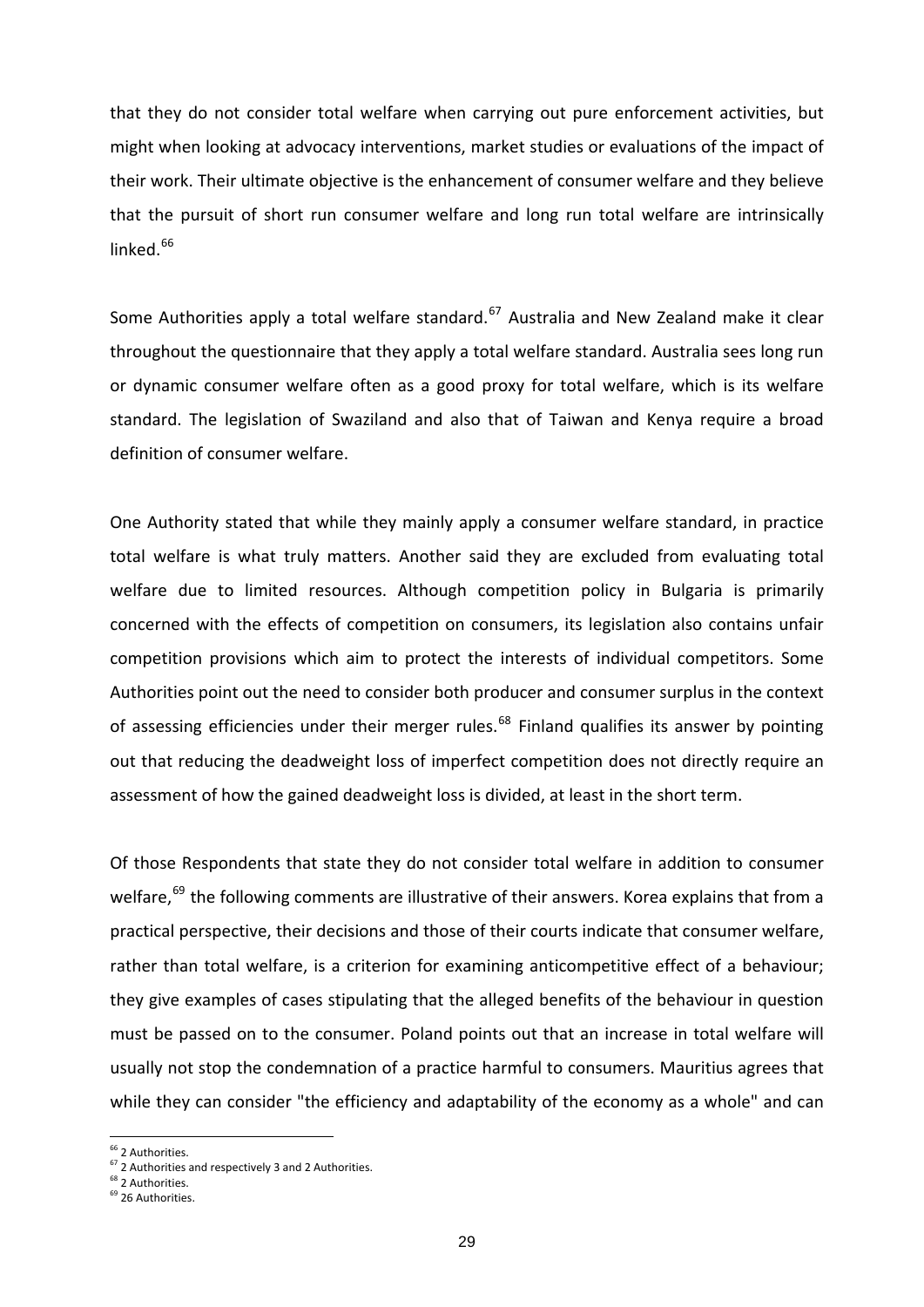take account of some other things in assessing remedies, their guidelines make clear that the main parties' profits cannot be considered a benefit of a breach of the Act, so there is no total welfare criterion. In the long run, they agree, as do all Respondents, that total and consumer welfare converge. Taiwan gave an example of a merger review case between the two biggest Karaoke companies in 2008, where Taiwan considered both expected changes in consumer surplus as well as total welfare when prohibiting the merger.

**Comments from session on Economic Definition : Dynamics**

*Moderated by Jan‐Kees Winters (NL) and Christian Ewald (Germany)*

During the breakout session the participants agreed that total welfare includes an evaluation of dynamic aspects.

In the opinion of the Netherlands Authority, competition enforcement aims not to maximise welfare, but to promote welfare.<sup>[70](#page-29-0)</sup> Total welfare may well be preferred as a standard, at least from a theoretical perspective. However, in many cases, consumer surplus may be the best option available to Respondents, as it fits best with the ultimate goal of the Authorities.<sup>[71](#page-29-1)</sup> Part of the solution to the total welfare question may lie in the answers Respondents gave to the questions on short‐term and long‐term consumer welfare. According to the Netherlands Authority, it would seem that when taking a long‐term focus, total welfare should be of most importance, and in the short-term, it is more practical to focus on short-term consumer welfare. However, a focus on short-term consumer welfare should not be at the expense of investment and innovation by producers.

<span id="page-29-0"></span><sup>70</sup> NMa Agenda 2010‐10011, p. 25.

<span id="page-29-1"></span><sup>71</sup> Farrell J., and Katz M.L., the Economics of Welfare Standards, (2006) *Antitrust Competition Policy International* 2 (2), pp. 29‐54.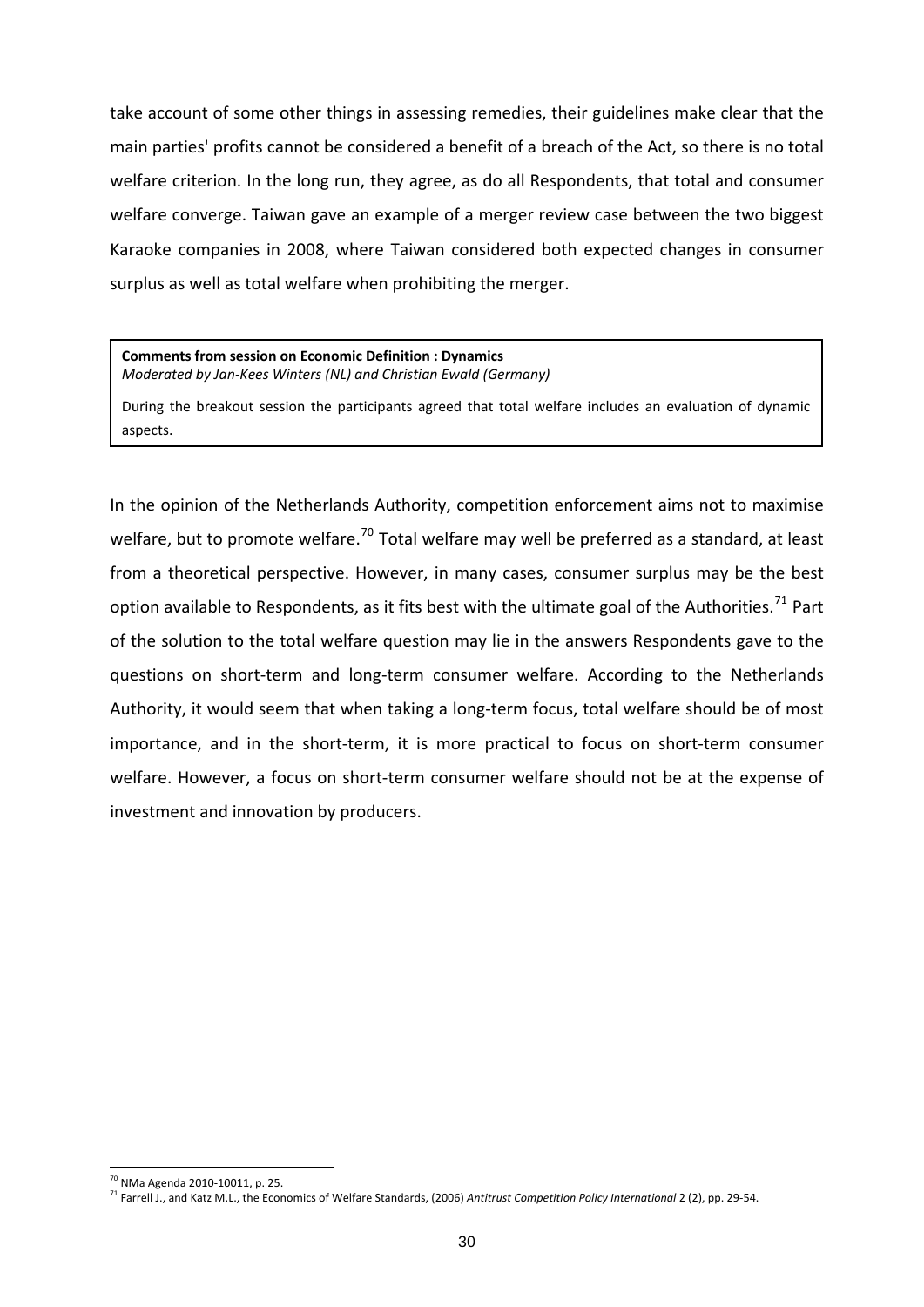**2.3.3.2 Focus on short‐term consumer welfare**



#### **2.3.4 Short‐term and long‐term consumer welfare**

For the purpose of the questionnaire, short-term consumer welfare is defined as the consumer surplus after a period of 1 to 3 years following a transaction subject to competition law scrutiny. Long‐term consumer welfare is the consumer surplus that can be expected after that period. Arguably, a short‐term consumer welfare standard can be damaging to firms' incentives to invest.<sup>[72](#page-30-0)</sup> Consumer welfare may be examined from a static or a dynamic perspective. Static efficiency is based on the short term and relates to the optimal distribution of scarce resources among alternative production targets. Static efficiency concerns resource allocation at a certain point in time. Dynamic efficiency is based on the long term and focuses on increasing welfare over time. Dynamic efficiency concerns the incentive to innovate and renew processes and products. The questionnaire asked Authorities about their focus on short‐term versus long‐term consumer welfare.

Some Respondents focus on short-term consumer welfare.<sup>[73](#page-30-1)</sup> Some Authorities consider both.<sup>[74](#page-30-2)</sup> For some Authorities, the time frame of consumer welfare will depend on a particular case and market concerned. New Zealand gives specific examples of legislative provisions, under which it is obliged to take short-term consumer surplus into account.<sup>[75](#page-30-3)</sup> Finland points out that in the prioritization of case handling, the magnitude of short-term gains in consumer welfare (surplus) plays a key role. Although cases that are important as a matter of principle,

<span id="page-30-0"></span><sup>&</sup>lt;sup>72</sup> Cseres K., "The Controversies of the Consumer Welfare Standard"(2007) *The Competition Law Review* 121, 150.<br><sup>73</sup> 22 Authorities. Total respondents that answered this question: 52 Authorities.

<span id="page-30-2"></span><span id="page-30-1"></span><sup>&</sup>lt;sup>74</sup> 14 Authorities.

<span id="page-30-3"></span><sup>&</sup>lt;sup>75</sup> New Zealand cites that short-term consumer surplus can be used in cases concerning prohibiting contracts, arrangements, or understandings substantially lessening competition, certain provisions of contracts, etc, with respect to prices deemed to substantially lessen competition, prohibiting the taking advantage of market power, and in cases where the Commission may grant clearances to business acquisitions.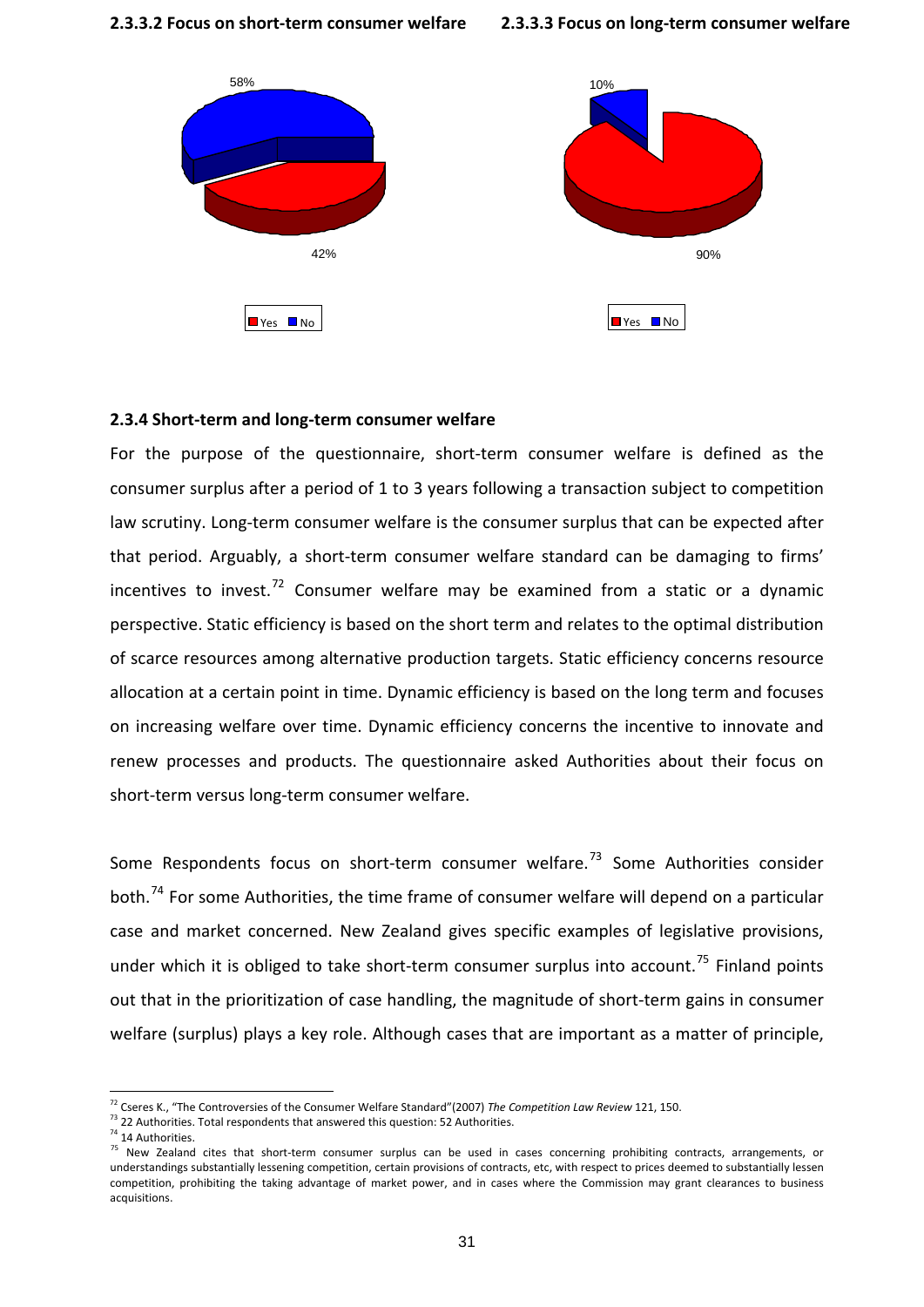such as hard-core restrictions, may not yield imminent consumer gains, due to the limited size of the market affected, addressing such cases nevertheless adds to the credibility of antitrust enforcement, and thus contributes to long‐term consumer welfare.

Most Authorities do not focus exclusively on short-term consumer welfare.<sup>[76](#page-31-0)</sup> The vast majority of Respondents focuses on long-term consumer welfare.<sup>[77](#page-31-1)</sup> The very purpose of New Zealand's competition legislation is "to promote competition in markets for the long‐term benefit of consumers within New Zealand." Australia points out that in the short run, consumer welfare can be a poor proxy for total welfare since it does not take into account the need for firms to earn sufficient returns to invest and innovate.

For the Netherlands, although focusing on long-term consumer welfare is the norm, immediate damage to short-term consumer welfare will be relevant. For example, when selecting which case to prioritise, one criterion which is taken into account is the degree to which intervention will be beneficial to consumers. If intervention would prevent immediate damage (in addition to being beneficial to consumer welfare in the long term), then that is a reason to prioritise such a case. Poland has done predatory pricing cases where the focus is long-term. One Authority states that although it recognises that there may be short term gains to consumers resulting from a merger, its focus in mergers and markets is on long term effects, including efficiencies that benefit customers in the medium to long‐term.

France focuses on long-term consumer welfare, both when reviewing mergers, where a dynamic approach must be taken, and in antitrust enforcement since, under article 101(3) TFEU, the issue of whether an anti‐competitive practice yielded economic efficiencies must be addressed.<sup>[78](#page-31-2)</sup> Mauritius focuses on long-term consumer welfare, but not explicitly. More generally, Mauritius is concerned with assessing competition itself as a process of rivalry, rather than necessarily considering its effects.

One Authority says that the decision to look at short-term or long-term consumer welfare depends upon the context in which they are operating. For instance, they will not intervene in

<span id="page-31-0"></span><sup>&</sup>lt;sup>76</sup> 30 Authorities.<br><sup>77</sup> 47 Authorities. Total respondents that answered this question: 52 Authorities.

<span id="page-31-2"></span><span id="page-31-1"></span><sup>&</sup>lt;sup>78</sup> France provides an illustration of the latter in their recent case of collusion in the banking sector (decision 10-D-28 of 20 Sept. 2010).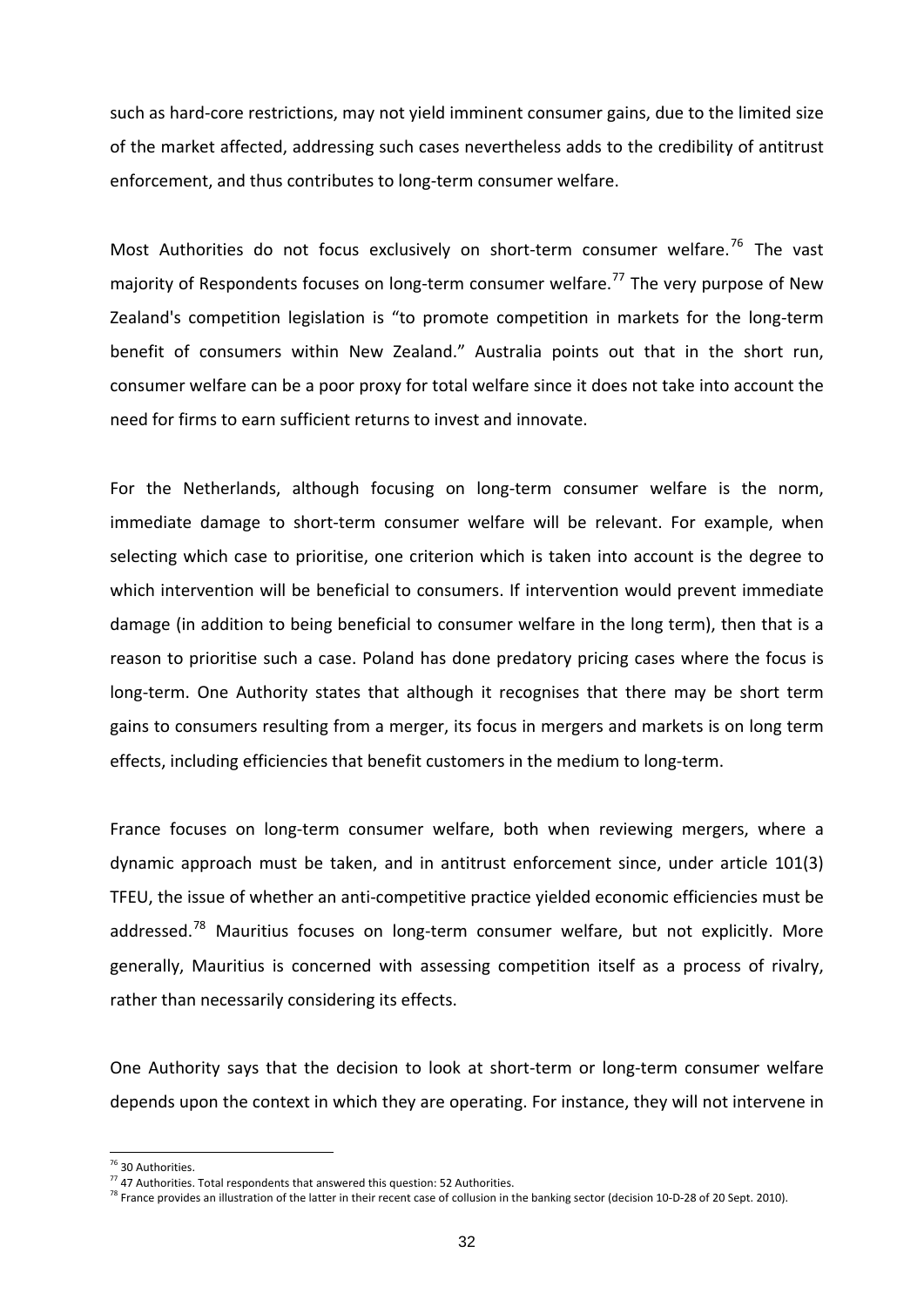favour of static competition where this is to the detriment of dynamic competition. However, although the Authority does not in principle focus exclusively on short‐term consumer welfare, in practice, it is often hard to do more than this. Hungary agrees, and its comment seems to sum up the issue very clearly: "long-term consumer welfare does not only seem more appropriate as a goal than short-term consumer welfare, and more consistent with a dynamic approach, but in principle it also reduces some of the dilemmas discussed above. Short-term producers' surplus and quality may translate into consumer surplus in the long term, via dynamic efficiencies and the operation of the competitive process, if conditions are given. However, in reality, the time horizon of reliable analysis often does not make it plausible to take into consideration long term effects, even if the broader conceptual framework would allow that".

One Authority stated it does not distinguish the short-term from the long-term when enforcing the law. Several Authorities made it clear that they will not intervene in favour of static competition where this is to the detriment of dynamic competition.

### **2.4 Welfare of end‐consumers or intermediate consumers**

It is not the intention of the special project to delve into definitional issues of who is, or is not, a consumer, or whether it is a national or international consumer. Such a definition may tend to be more political than economic in nature. However, it is helpful to reach at least a technical definition of whose welfare is being taken into account. In this regard, it may be that the "consumer" in "consumer welfare", refers to all direct and indirect users who are affected by the anticompetitive agreements, behaviour or mergers in question,  $79$  or the focus may be more exclusively on the end-consumer. $80$  These questions were answered in considerable detail by most Respondents. Indeed, one Respondent reported having recently performed an in‐house review in which three related issues arose in this context: the dilemma of intermediate (direct) versus end consumer's welfare; the different approaches applied to abuse of dominance allegations, to merger control and to cartel investigations (i.e. whether in one way or another all of them are ultimately aimed at maximizing long term welfare of final consumers as a consequence of differing implicit presumptions reflecting underlying

<span id="page-32-0"></span><sup>&</sup>lt;sup>79</sup> According to the European Commission, "the concept of 'consumers' encompasses all direct or indirect users of the products covered by the agreement, including producers that use the products as an input, wholesalers, retailers and final consumers", European Commission Notice on the Application of Art. 81(3).

<span id="page-32-1"></span><sup>80</sup> Where end-consumer refers to those persons who are acting for purposes outside their trade, business, or profession.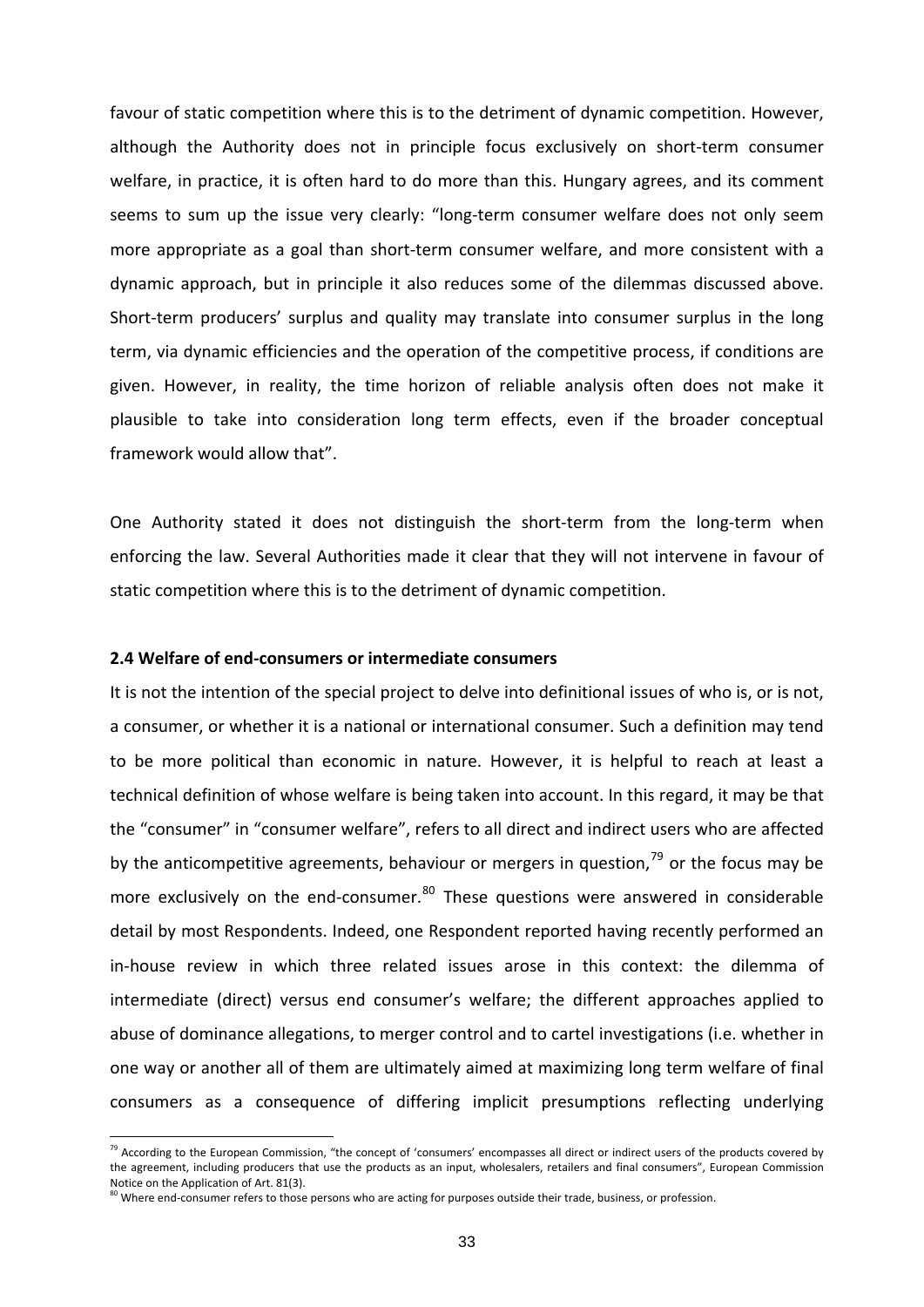differences between major cases types); and whether such differences are consistent with the letter of the applicable competition law and with international best practice.

# **Comments from session on Economic Definition : Considering solely national consumers or international consumers too**

*Moderated by Jan‐Kees Winters (NL) and Christian Ewald (Germany)*

The question about which group of consumers is taken into account in the applied assessment of consumer welfare was consciously not inserted into the questionnaire. However, in the break-out session it emerged that the subject of whether we should consider solely national or also international consumers invites keen discussion. It could therefore be interesting to examine further the question of which specific group of consumers ought to be taken into account.

Some Respondents look at the welfare of both intermediate and end-consumers.<sup>[81](#page-33-0)</sup> Some Respondents note that consumers include all actual and potential, direct and indirect customers (e.g. clients, distributors, possibly competitors, as well as end‐customers), in an economic sense. One Authority stated it considered the welfare of both consumers and producers. Many Authorities say they do not exclusively look at end consumers in all types of cases.<sup>[82](#page-33-1)</sup> Logically, many Authorities also say they do look at welfare of the intermediate consumer in all types of cases.<sup>[83](#page-33-2)</sup> Some Authorities note that they look at intermediate consumers in all cases, but assume pass through to end consumers.<sup>[84](#page-33-3)</sup>

**Comments from session on Economic Definition : Consumer Welfare and intermediate consumers** *Moderated by Jan‐Kees Winters (NL) and Christian Ewald (Germany)*

Some participants in the break-out session were in favour of legislators making the choice on whether consumer welfare includes the welfare of immediate consumers. Other participants preferred a broad formulation in their legislation, since they did not consider it the role of the legislator to decide on such economic questions.

It was observed that a broad formulation of consumer offers a pragmatic solution, since it is sufficiently flexible to accommodate future economic arguments.

Approximately 15% of the Respondents said they do not look at consumer welfare at the intermediate level in merger, cartels and dominance cases.<sup>[85](#page-33-4)</sup> Malta notes that ensuring fair competition among undertakings is also given due importance. Some Authorities have interesting provisions in their national legislation on this topic. In Swaziland, "Consumer"

<span id="page-33-0"></span><sup>81 3</sup> Authorities.

<span id="page-33-1"></span><sup>82 39</sup> Authorities.

<span id="page-33-2"></span> $83$  38 Authorities. 1 Authority looks at intermediate consumers in mergers, cartels and dominance cases.  $84$  2 Authorities.

<span id="page-33-4"></span><span id="page-33-3"></span><sup>85 8</sup> Authorities.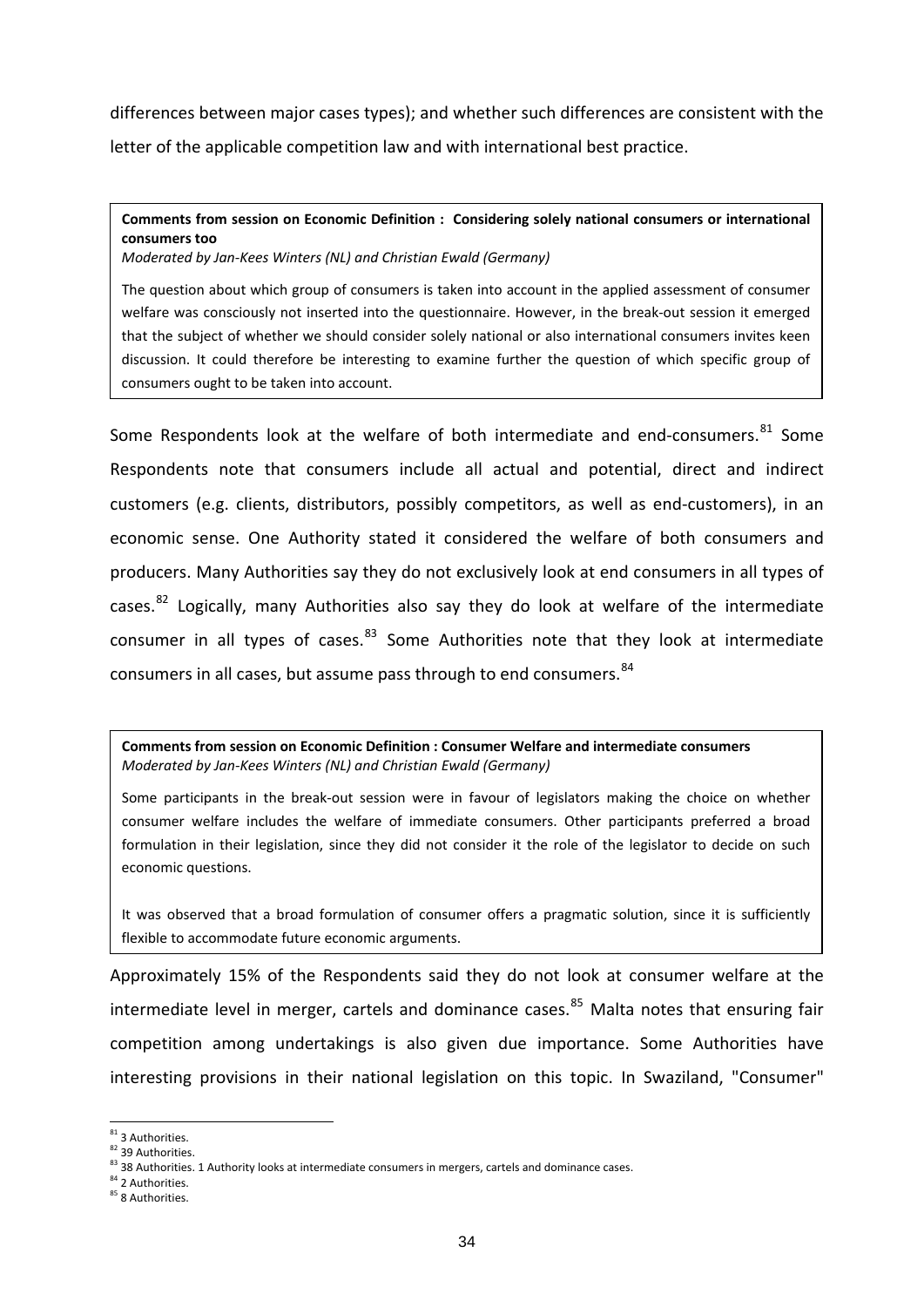includes any person‐ (a) who purchases or offers to purchase goods otherwise than for the purpose of resale but does include a person who purchases any goods for the purpose of using them in the production and manufacture of any other goods or articles for sale; (b) to whom a service is rendered. Although the question was not asked in the questionnaire, some Authorities mentioned definitions restricting the concept of consumer welfare to national consumers, and excluding favouring one group of consumers over another.<sup>[86](#page-34-0)</sup>

#### **Comments from session on Economic Definition : Buyer Power, a necessary evil?** *Moderated by Jan‐Kees Winters (Netherlands) and Christian Ewald (Germany)*

During the breakout session a discussion arose on the matter of buyer power. Some participants were of the opinion that buyer power is not problematic from a consumer welfare point of view, since it enhances the consumer surplus. Others saw buyer power as problematic insofar as it can limit competition and therefore consumer welfare should not be a primary goal of competition enforcement. Due to high barriers to entry, buyer power can result in only one cheap brand being left over, with little chance of market entry, whereas some consumers want real choice. One participant in the break-out session indicated that whereas some consumers want choice, others simply want the cheapest product.

It seems that most Authorities presume that harm to intermediate consumers generally causes harm to end consumers. Some see the end consumers as the only true consumers.<sup>[87](#page-34-1)</sup>

# **2.5 Conclusion**

Some general conclusions can be drawn from the often detailed and informative answers provided by Respondents on the issue of defining consumer welfare. The starting point for most Respondents seems to be to ensure competition on the markets in their jurisdictions. The importance they place on consumer welfare as a primary goal or an underlying goal varies considerably among Respondents. Perhaps partly because of this, many Respondents do not seem to utilize a formal definition of consumer welfare.

On examination of what Respondents understand consumer welfare to be, it becomes clear that many Respondents distinguish between consumer protection and consumer welfare, seeing the former as broader than the latter. $88$  Many Respondents interpret consumer welfare, to include quality, and other (economic) criteria.<sup>[89](#page-34-3)</sup> Many Respondents acknowledge

<sup>&</sup>lt;sup>86</sup> 2 Authorities.

<span id="page-34-1"></span><span id="page-34-0"></span><sup>&</sup>lt;sup>87</sup> Akman P., "Consumer versus Customer: The Devil in the Detail" (2010) *British Journal of Law and Society* 37 (2), pp. 315-344.<br><sup>88</sup> 38 Authorities. 81 % of the Respondents to that question.

<span id="page-34-3"></span><span id="page-34-2"></span><sup>89 37</sup> Authorities. 73 % of the Respondents to that question.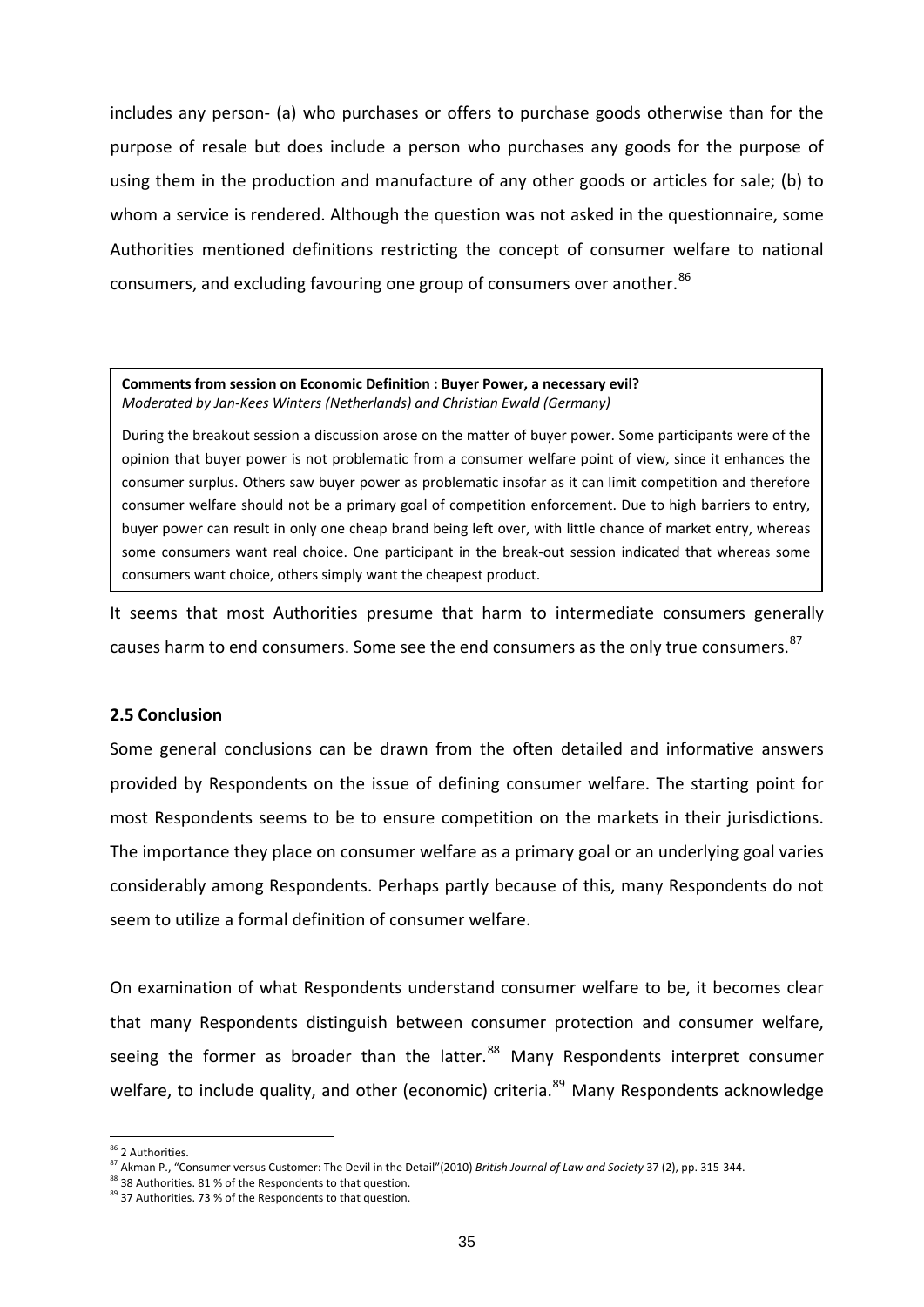that, it may be more accurate to use total welfare, most seem to regard consumer welfare as a more useful standard in most cases, for practical purposes.<sup>[90](#page-35-0)</sup> Many Respondents seem to prefer a long‐term approach in theory, and favour a dynamic perspective over a static one. However, many Respondents seem to admit that enforcement realities frequently oblige them to have regard to short-term effects, and often to use a static perspective.<sup>[91](#page-35-1)</sup> Finally, many Respondents look at the welfare of intermediate consumers in at least some of their investigations.<sup>[92](#page-35-2)</sup>

The answers to the questions on the definition of consumer welfare were among the most elaborate of the questionnaire. It seems that Respondents hold strong views on defining consumer welfare, yet agree with each other on more issues than might be expected.

<span id="page-35-0"></span> $\frac{90}{91}$  See discussion at paragraph 2.3.3.<br><sup>91</sup> See discussion at paragraph 2.3.4.

<span id="page-35-2"></span><span id="page-35-1"></span><sup>92 39</sup> Authorities. 76% of the Respondents to that question.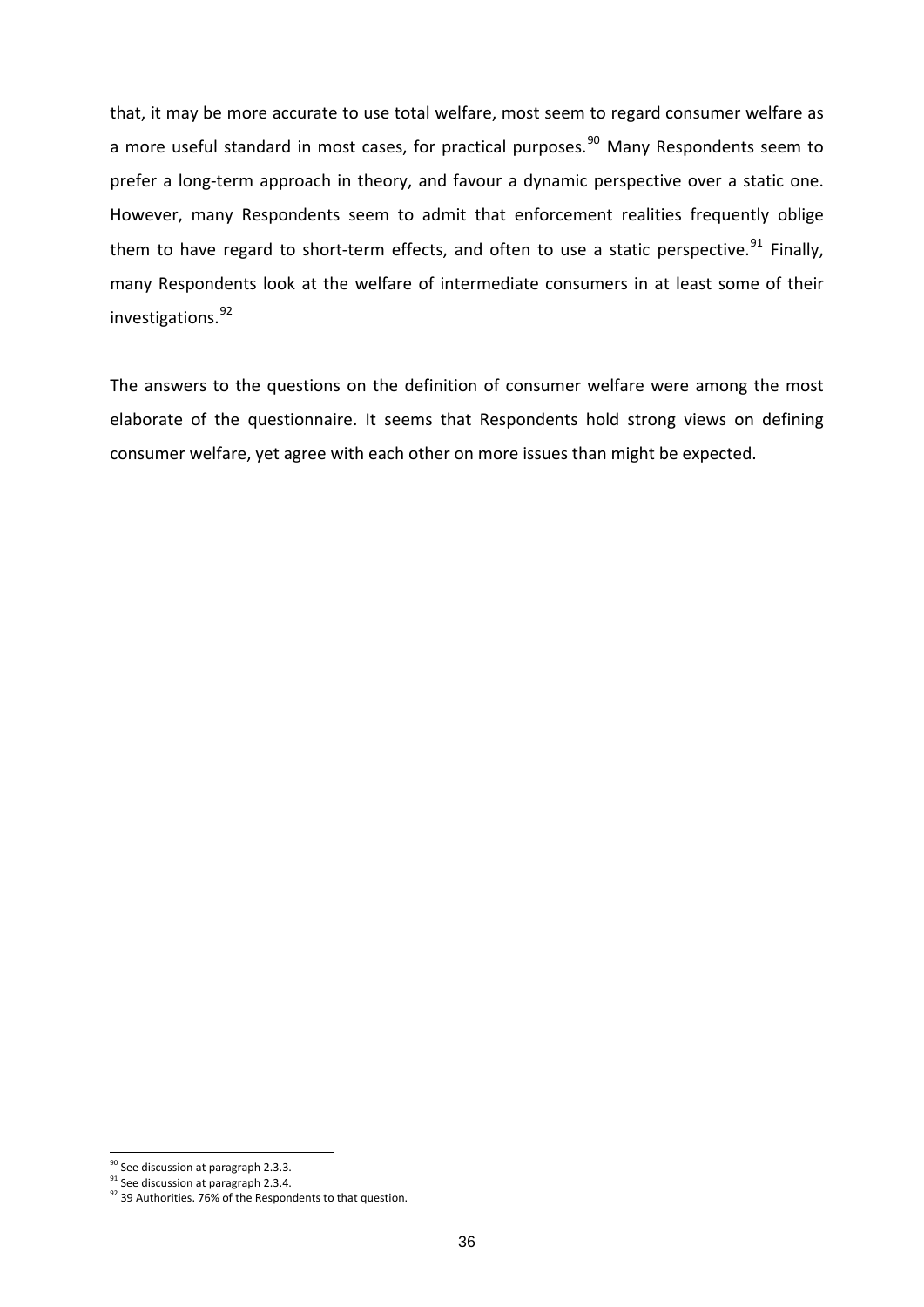# **Chapter 3 ‐ Quantification in Competition Cases**

# **3.1 Introduction**

The purpose of the questions relating to the quantification of detriment to consumer welfare in individual competition cases is to provide a survey of what Authorities think is possible in terms of quantification of detriment and if and how they apply this in practice. It was also asked, if applicable, whether the quantification methods used were reviewed by courts. A preliminary question is whether or not there is a burden of proof for competition Authorities to establish a detriment to consumer welfare in competition cases. This partly determines the relevance of methods for quantification of detriment to consumer welfare.

The kind of quantification of detriment to consumer welfare that is dealt with in this section, must be distinguished from the type of quantification of the effects competition Authorities' interventions may have at a more macro level. The latter kind of quantification, also referred to as outcome, is the subject matter of Chapter 4 of this Document. This Chapter looks at quantification at the more micro level of specific competition cases. Firstly, a survey of the answers received is provided, on both the burden of proof and the issue of how detriment to consumer welfare is or may be quantified. Each part is then followed by some reflections on these answers supplemented with observations on experiences in the Netherlands. The section concludes with some remarks on quantification of detriment to consumer welfare and the use (and limitations) of it in optimizing effective competition law enforcement.

#### **3.2 Burden of proof**

A majority of the Respondents state that situations may arise in which they are required to prove detriment to consumer welfare. The requirement to prove detriment may occur at different stages of the proceedings, in different types of cases. For some Authorities, it seems that the existence or absence of a burden of proof in an individual case is determined by case‐ specific aspects, this will be discussed further at 3.2.2 below.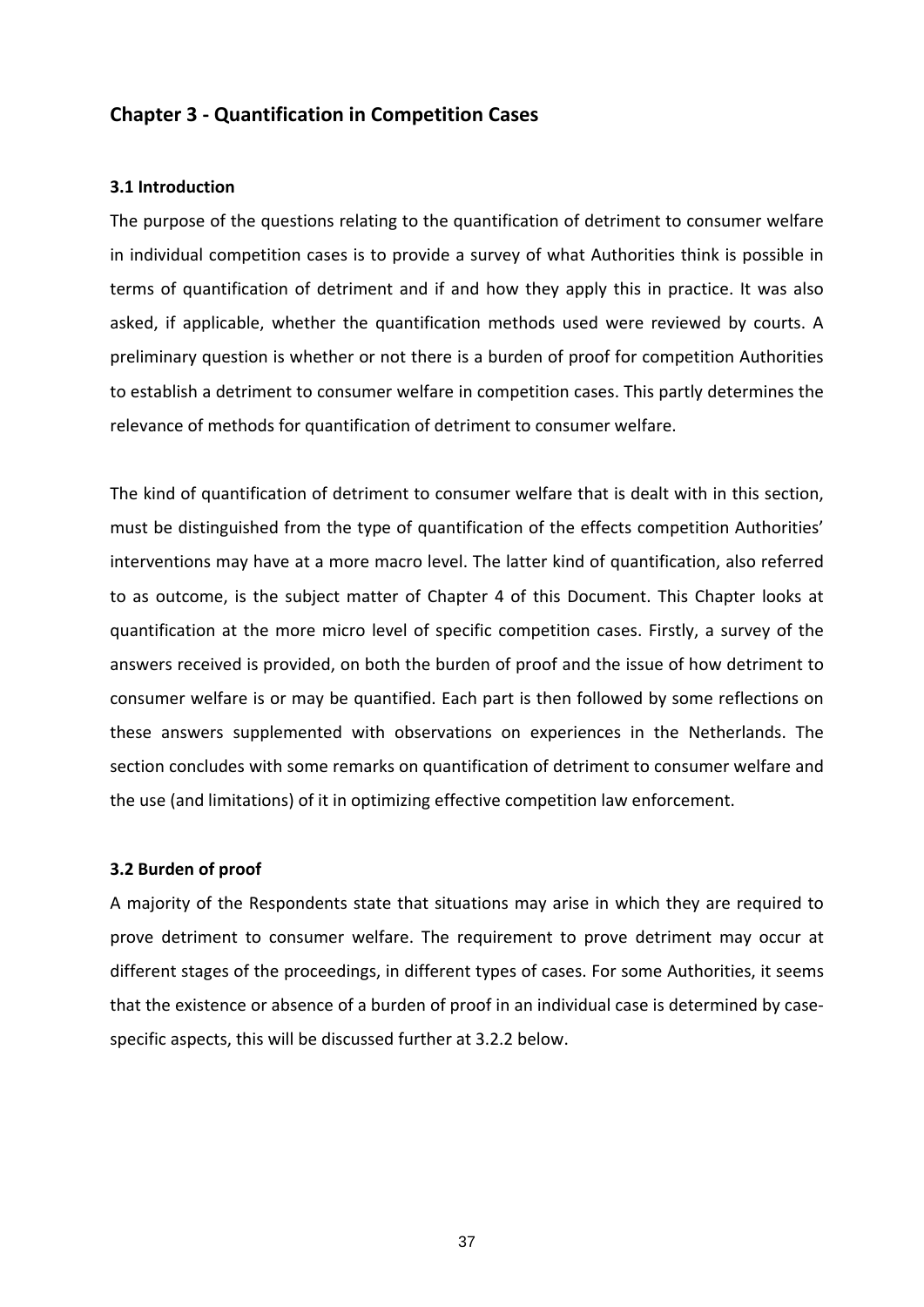# **3.2.1.1 ‐ 3.2.1.3 Burden of Proof in Merger, [93](#page-37-0) Cartel,[94](#page-37-1) and Dominance Cases[95](#page-37-2)**



■ Always □ Sometimes □ Never

The answers suggest that a burden of proof is most likely to exist in a specific case, when the flaw obliges, or the Authority chooses, to demonstrate the (negative) effects of a certain conduct/alleged infringement. However, many Authorities also mentioned that detriment to consumer welfare may also need to be proven during the decision and/or establishing the theory of harm.

Therefore, although a few Authorities are required to bear the burden of proof as a general rule (at some stage of the proceedings), a majority of those responding to the survey only have to do so at certain stages of some proceedings, and this is generally determined on a case‐by‐case basis.

<span id="page-37-0"></span><sup>&</sup>lt;sup>93</sup> 54 Authorities responded to this question.<br><sup>94</sup> 53 Authorities responded to this question.

<span id="page-37-2"></span><span id="page-37-1"></span><sup>&</sup>lt;sup>95</sup> 53 Authorities responded to this question.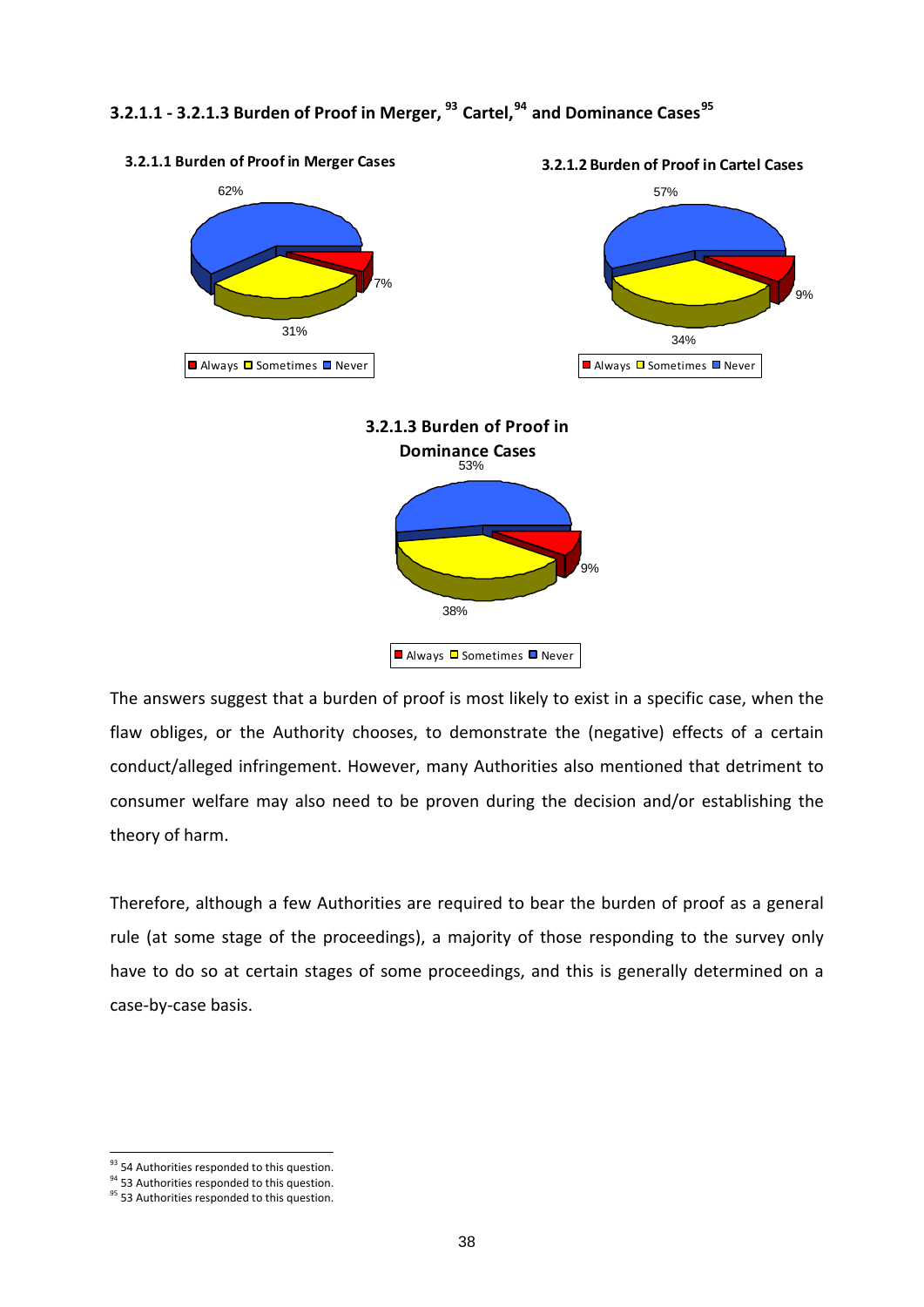#### **3.3 No Burden**

In response to the question of whether Authorities are (sometimes) required to prove a detriment to consumer welfare at any stage of the proceedings, 22 Authorities responded negatively.[96](#page-38-0)

However, 20 Respondents often note that the fact that they have no such burden does not mean that they do not consider the interests of consumers at all, or make no reference to consumer welfare at any stage of the proceedings. In fact, the potential effects on competition or consumer welfare may play a role in the context of i) the internal process of determining which cases to investigate; ii) in establishing the theory of harm; iii) the assessment of or permitting of exceptions; iv) the assessment of the gravity of an infringement; or of v) determining the sanction/fine. Norway notes that while applying the competition act special consideration is given to the interests of consumers, but there is no explicit burden of proof on the Authority in individual cases. Poland also notes that in cases that go beyond the realm of presumptions (not in hard core cartels or restrictions), consumer welfare may be explicitly taken into account at more or less all stages of the proceedings.

The Netherlands note that if the Authority states that consumer welfare is harmed, it must prove such detriment, regardless of the type of case at hand. Another Authority notes that in merger cases the emphasis is on establishing a 'substantial lessening of competition' (SLC) to the requisite level (i.e. 'expect') and when making exemptions it will need to 'expect' that the efficiencies will arise and passed on to the consumers. Yet another Authority notes that it always refers to consumer welfare when establishing a theory of harm, when drafting a decision and when determining the sanction in merger cases. The reference to consumer welfare is also always made in dominance cases and sometimes in cartel cases. However, the said Authority does not consider such reference to amount to a burden of proof.

#### **3.4 Case‐by‐case Burden**

In contrast, some Authorities state that a burden of proof may exist in all three types of cases at one or more stages of the proceedings. For example, Australia states that there is a burden in merger, cartel and dominance cases to establish 'substantial lessening of competition' (SLC)

<span id="page-38-0"></span><sup>96 57</sup> Authorities responded to this question.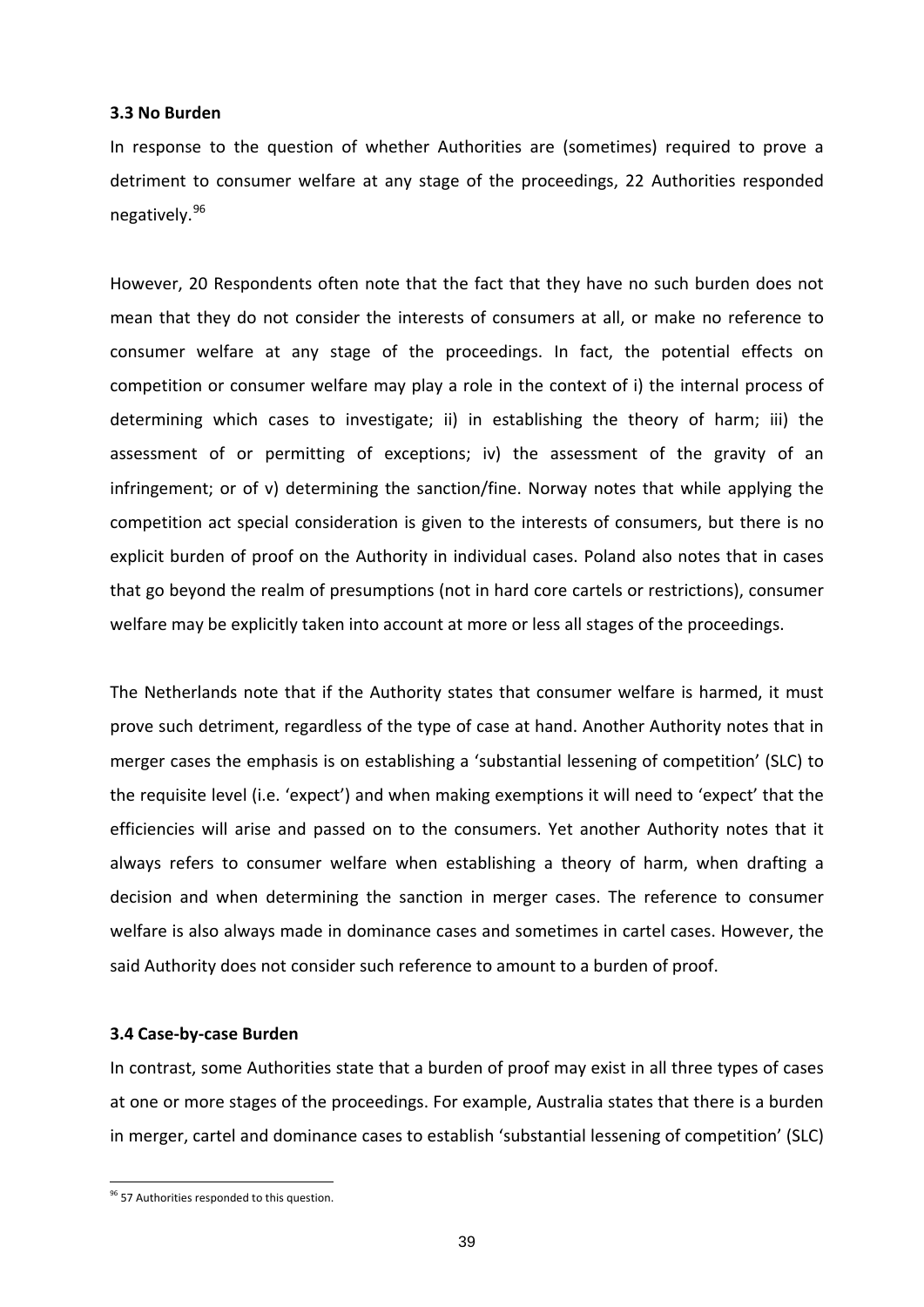and adds that this test has many elements in common with a total welfare test, except that it does not take into account potential efficiency benefits. Nine Respondents have a burden of proof in all three types of cases at several stages of the proceedings. France notes that consumer welfare necessarily has to be considered in merger and dominance cases and also at some stages in cartel cases. Hungary notes that it does not have to prove effects in cartel cases where an anticompetitive objective can be established. There is no burden when drafting the decision, but the Competition Council of the Authority sometimes includes "messages" (either of an educative or advocacy nature) in the written decision. These are observations beyond the scope of the legal purpose of the decision and do not have to be substantiated by hard evidence. There is also no burden while arguing the case in court. The European Commission says the burden of proof is case‐specific and may be subject to court proceedings. South Africa also notes that it sometimes has a burden.

US DOJ states that it does not carry a formal burden of proof prior to the initiation of court proceedings, although it does consider the impact of investigated activity on consumer welfare in initiating enforcement action in the courts, as well as in issuing public statements where appropriate in closing investigations without enforcement action. DOJ reported that it does have a burden to establish consumer detriment when it initiates court proceedings and related litigation in mergers and dominance cases. However, cartels are conclusively presumed to be unreasonable under the Sherman Act, and thus presumed to harm consumer welfare. In a cartel case, DOJ must prove that the cartel agreement existed and the defendants entered it, but DOJ is not required separately to demonstrate harm. Similarly, the US (FTC) notes that, at stages where there is no formal burden of proof, consumer welfare is nevertheless considered informally.

Other Authorities have a burden of proof either in cartel or dominance cases or in both types of cases. Finland indicates that the burden of proof depends on each case at hand.<sup>[97](#page-39-0)</sup> Five other Authorities stated that they also have a burden in cartel and dominance cases at certain stages of the proceedings. Vietnam and Zambia state that they only have a burden of proof in cartel cases. Jordan and Mauritius only have a burden in dominance cases. Mauritius states that in dominance cases, there is a burden of proof in establishing the effects, when making

<span id="page-39-0"></span> $97$  Moreover, with the new law that is to be adopted, the Finnish Authority shall set forth all the essential facts or matters which it considers relevant in terms of evidence, in the statement of objection–phase.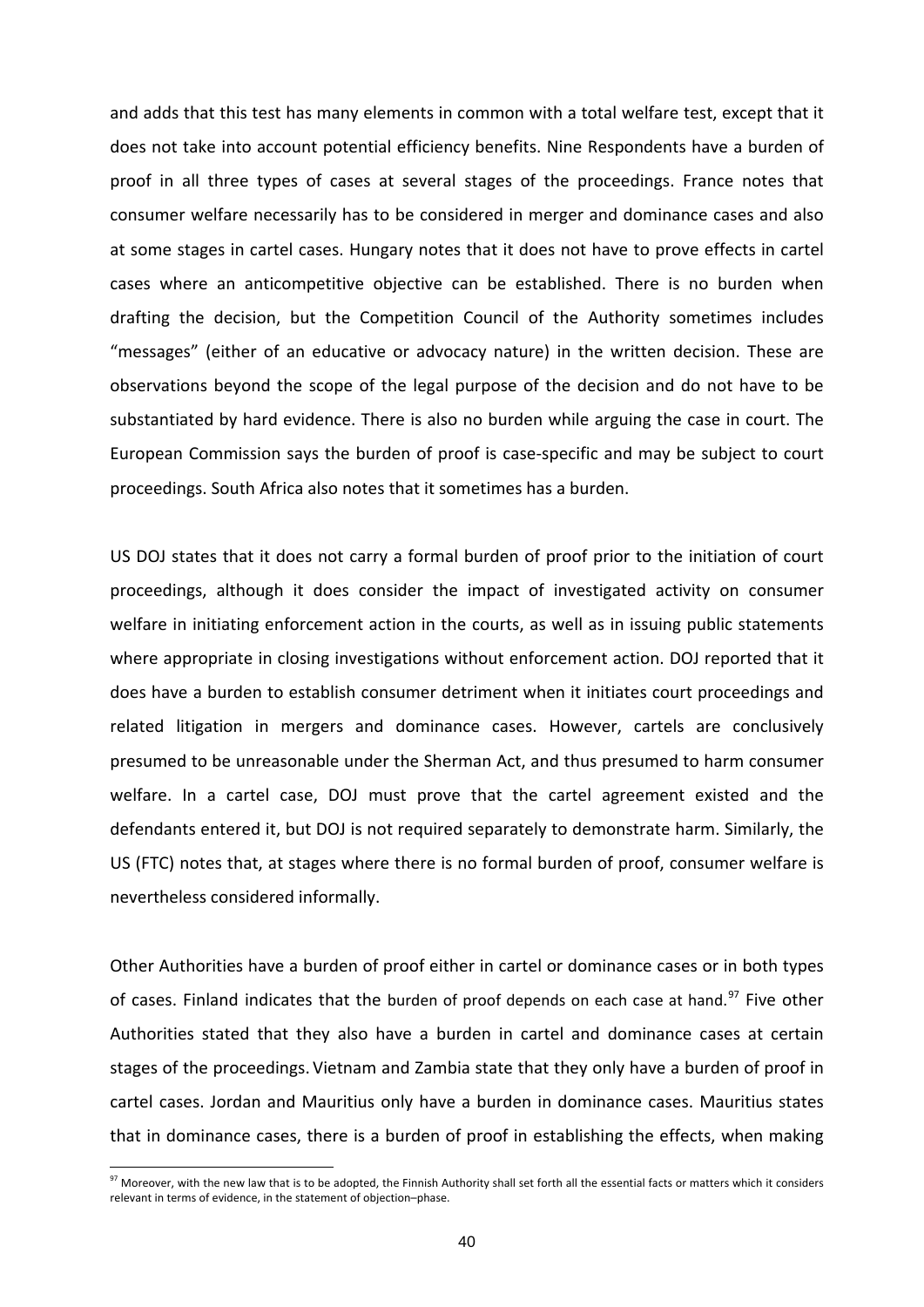an exception and when determining the sanction, but only if the Authority chooses to demonstrate effects. Besides this, the Mauritian Authority has a list of relevant benefits that may be considered when assessing remedies, among which is consumer welfare. Kenya and Malta both only have a burden of proof, at several stages, in cartel and in merger cases when making an exception (efficiencies). Swaziland has a burden of proof at several stages in dominance and merger cases. Canada states that in merger cases a formal legal burden (with respect to establishing consumer harm) does not exist prior to the initiation of proceedings before the Competition Tribunal; nevertheless, Canada considers impacts of a merger on consumer welfare when developing and assessing theories of harm.

In merger cases, most Respondents do not have a burden of proof (see graph 3.2.1). In contrast, Israel states that it only has a burden of proof in merger cases when drafting the decision. Some, like Croatia, Kenya and Malta have a burden of proof in merger cases, but only when making exceptions (accepting efficiency defences). Furthermore, 11 Respondents have a burden of proof in merger cases at some stages of the proceedings. Korea indicates that when assessing anticompetitive effects in merger review, detailed anticompetitive effects, i.e. detriment to consumer welfare of the transaction, must be proven. While, when assessing efficiency defences, the potential increase in consumer welfare must be proven. Korea adds that in this respect, the process of proving the potential consumer harm is conducted when assessing the anticompetitive effect of a merger transaction rather than being conducted separately.

#### **3.5 Burden of Proof: Possible Interpretations**

The fact that a burden on many Authorities to prove detriment to consumer welfare seems to only exist in a limited number of the competition cases that Respondents deal with, and/or only at limited stages of the proceedings, might be explained by the existence of (implicit) legal presumptions. A common legal presumption is, for example, that 'hard core' cartels have or are intrinsically capable of having, anti‐competitive effects and have a negative effect on consumer welfare. In such cases, it is not necessary to prove case‐specific anti‐competitive effects in order to establish an infringement. Such legal presumptions are based on generally‐ accepted economic theory and supported by empirical studies. Therefore, it is considered justified that it is not necessary to prove that in each individual case, the economic theory is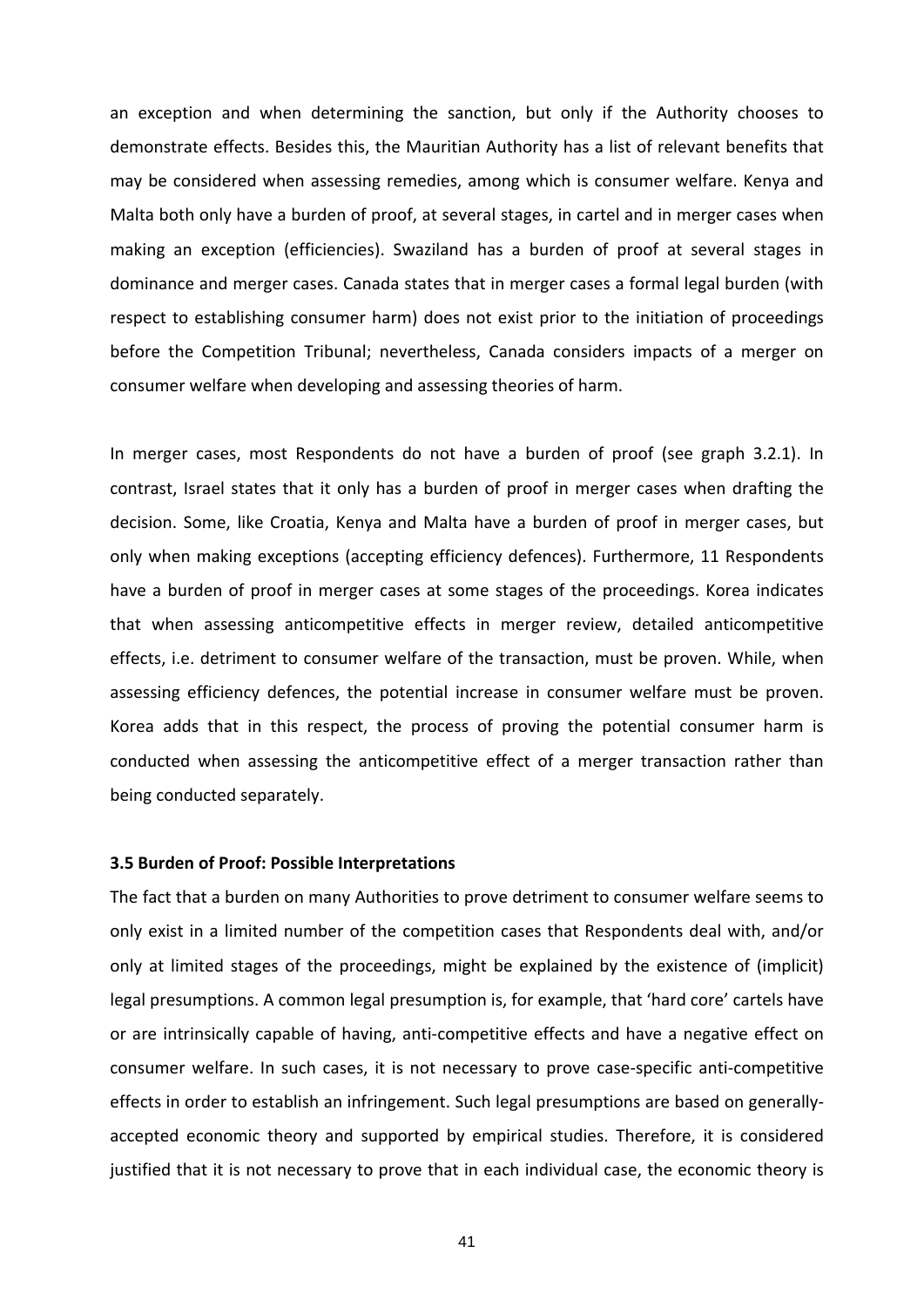correct, nor therefore necessary to quantify the exact harm to consumer welfare. It could be argued that such quantification is not in the interests of effective enforcement of competition law and prevention goals.

However, in many jurisdictions legal presumptions and/or the validity of general economic theories are rebuttable in individual cases using case‐specific economic evidence. This implies that - even if the Authority has no burden to prove negative effects on competition and consumer welfare - parties to the proceedings may confront Authorities with economic evidence to the contrary. The more convincing this submitted evidence is, the more an Authority might be forced to assess this or conduct a closer examination of the potential effects on competition or consumer welfare in order to decide on an infringement or sanction, or to uphold an infringement or sanction in court. In The Netherlands, it is possible to observe a development in jurisprudence from a form‐based approach towards a more effects‐based approach, although this is more apparent in merger and dominance cases than in hard core cartel cases. In cartel cases, although the courts accept the intrinsic capability of a cartels' negative effects on competition and consumer welfare, the courts may take the intended or potential negative effects of the specific case into account when considering the proportionality of the (level of the) fine. Especially high fines might require a higher level of substantiation, in qualitative terms, of the intended or potential harmful effects of the infringement to competition.

#### **3.6 The possibility to quantify consumer harm and actual practice**

A minority of 28% of the Respondents believe it is not possible to quantify detriment to consumer harm.<sup>[98](#page-41-0)</sup> When stating that they do not believe it possible to quantify the detriment to consumer welfare, Authorities cited such reasons as: i) scarce human resources; ii) limited data/information in cases; and iii) it had never tried ‐ two Authorities did however note that they apply the concept generally during the course of their investigation. Five other Authorities noted that although some aspects of consumer detriment may be possible to quantify - such as overcharge - it is much more difficult to quantify aspects of quality and range/extent of choice, especially because these factors play out in the long run and should therefore not be reduced to a simple matter of a short run welfare triangle.

<span id="page-41-0"></span><sup>98 15</sup> Authorities; 28% of Respondents to this question.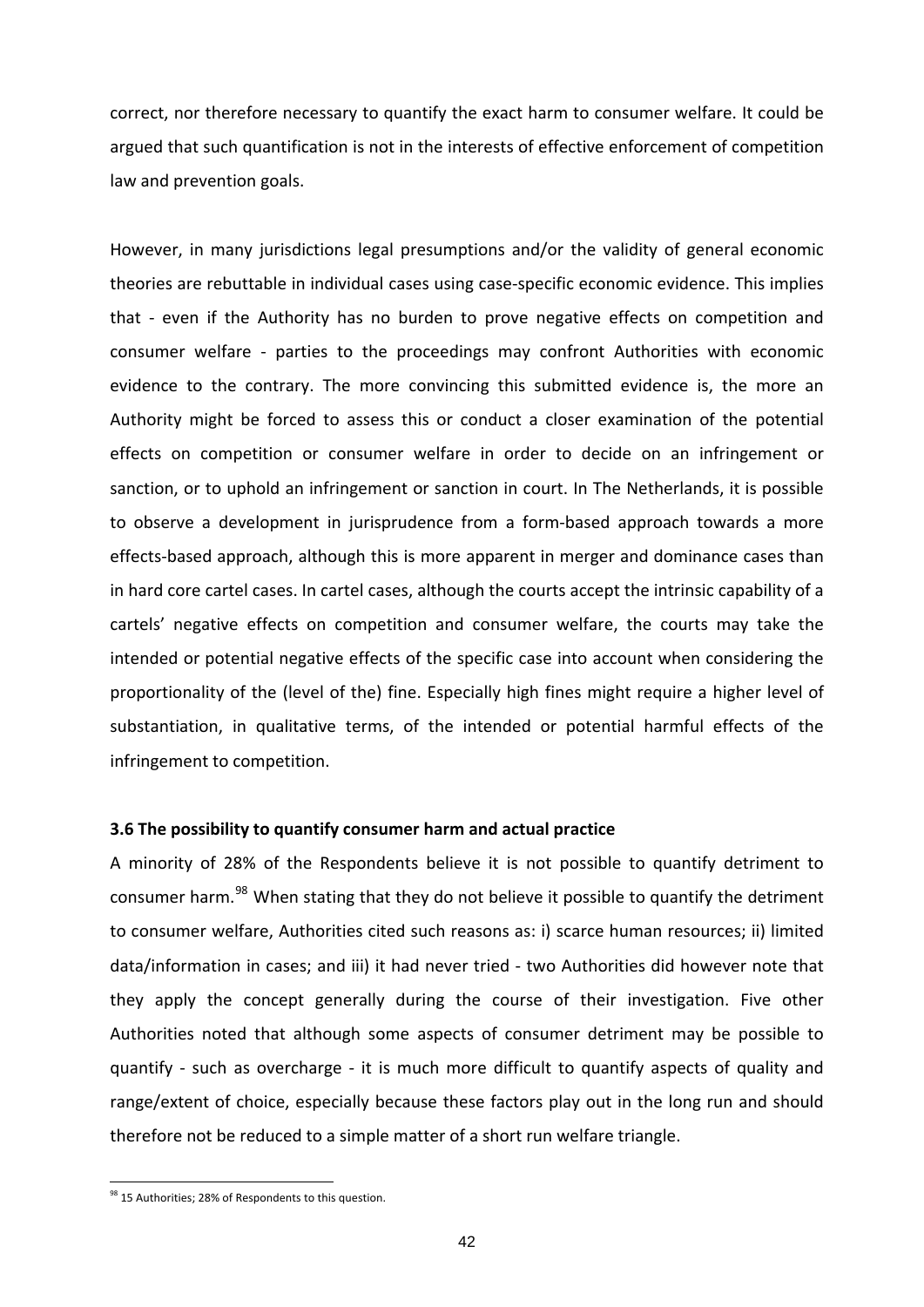#### **3.6 Possibility to quantify detriment**



Although a large majority of the Respondents do consider it possible to quantify detriment to consumer welfare, it is observed that they nonetheless all seem to recognize difficulties and limitations to such quantification.<sup>[99](#page-42-0)</sup> Indeed, some Authorities who stated that they believed it possible to quantify the detriment to consumer welfare, also commented that it is only possible to assign an order of magnitude or a range of feasible values, rather than a point estimate (Finland and Australia), or that no full and perfect quantification is possible due to strong constraints in terms of data, time/dynamic with reference to the detriment to consumer welfare and the presence of quality or other non‐price aspects (Hungary, Korea, the Netherlands New Zealand, US (FTC)). Some Authorities stated that due to these constraints the ability to quantify the detriment usually depended on the specific circumstances of the case (the European Commission, France), or the assessment will largely be in qualitative terms (Kenya, the Netherlands and another Authority).

Many Authorities indicated that although quantification of possible detriment to consumer welfare is possible, they either believe conducting qualitative or quantitative assessments to can be difficult in practice (Sweden, Italy, US (FTC and DOJ), or stated that they had never applied it in practice (Bulgaria, Honduras (lack of data availability), Malta, Cyprus and Swaziland (lack of human resources)). In this respect, a majority of Respondents stated that they did not provide a qualitative and/or quantitative assessment of detriment to consumer welfare for many of the reasons given above. [100](#page-42-1) Indonesia stated that the assessment of detriment decisions in their jurisdiction is still limited to possible detriment to consumer

<span id="page-42-0"></span><sup>99 39</sup> Authorities; 75% of Respondents to this question.

<span id="page-42-1"></span><sup>&</sup>lt;sup>100</sup> 30 Authorities.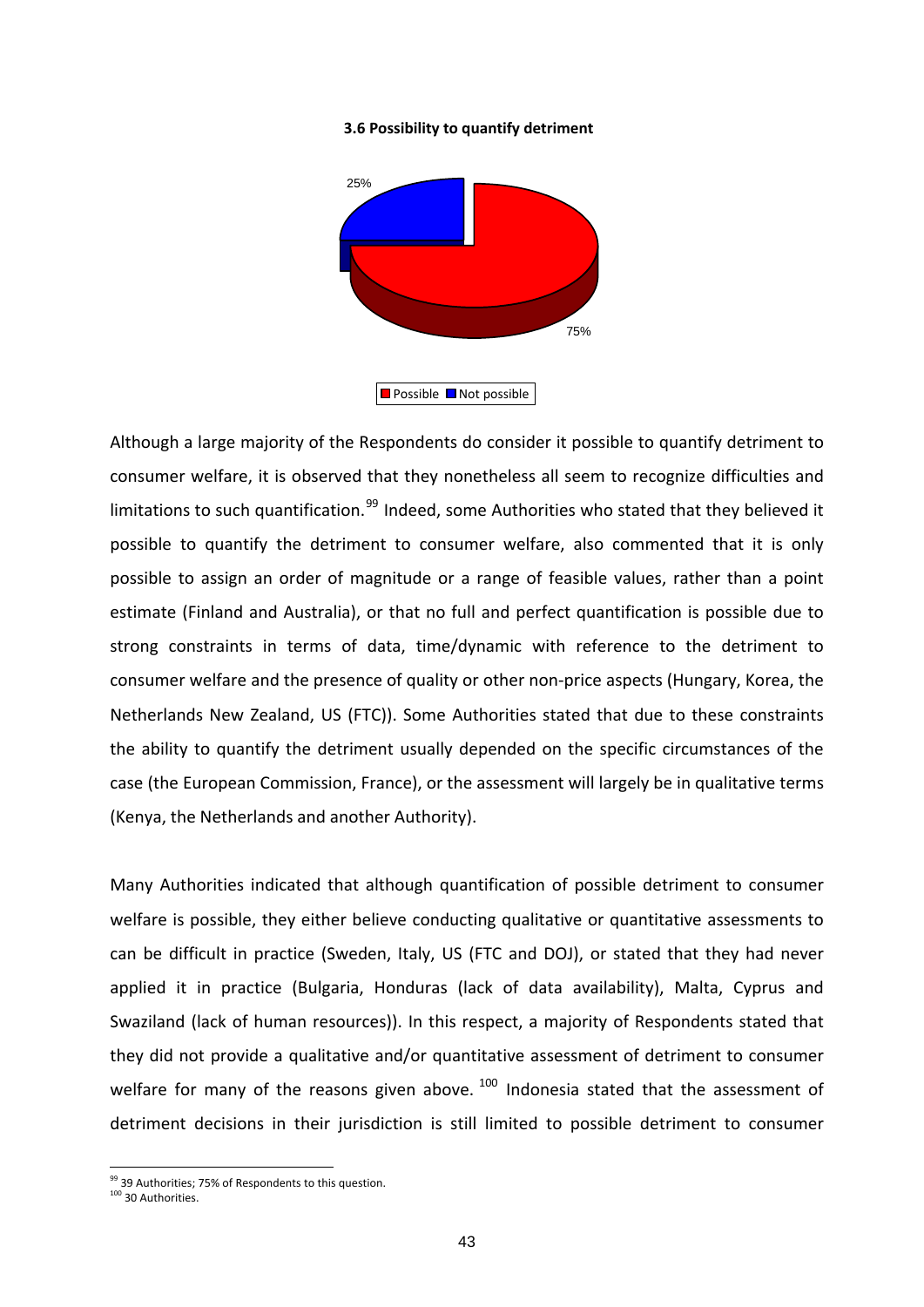surplus, not consumer welfare. Taiwan noted that it used difference of price after and before the cartel times the quantity and the time period. Yet other Authorities focus on the effect on competition and attempt to assess (either qualitatively or quantitatively) the likely harm to competition, often using the impact on customers as a proxy. This assessment is often taken into account when considering the proportionality of a particular remedy or sanction.

A few Respondents' comments referred to the need to conduct such an assessment or the purpose of it, rather than just the ability, as discussed above. For example, Bosnia and South Africa stated that such quantification is a private enforcement issue in their jurisdiction. In seven jurisdictions, the law does not require such an assessment and there is no burden of proof.

**Comments from session on Quantification and Legal Burden of Proof : Quantification not really an issue in administrative cases, as purpose of fine is punishment and deterrence not compensation.** *Moderated by Ewoud Sakkers (EU) and Monique Van Oers (Netherlands)*

In terms of financial penalties, quantification may be less important because its goal is compensation, while the objectives of a fine are generally punishment and deterrence. The increase in the size of fines reflects competition authorities' emphasis on deterrence. Quantification may be more important in a system of criminal enforcement. For example, when demanding a custodial sentence, an Authority might have to convince the jury that the cartel has clear negative effects on a particular market.

#### **3.7 The use of a qualitative and/or quantitative assessment**

Where detriment to consumer welfare is considered by Authorities, the question often arises if, and how, Authorities actually quantify this detriment in practice. Of the Authorities which stated that they quantify consumer detriment, 20 stated that they also actually use a qualitative and/or quantitative assessment. For example, Australia and Canada use such assessments in a variety of circumstances. In Australia the qualitative and quantitative assessment of the potential benefits is weighed against the potential detriment to total welfare (not consumer welfare) in authorization and notification matters. Also in cartel, monopolization and merger cases qualitative and quantitative assessment is used in order to determine whether the offending conduct is likely to substantially lessen competition, which is a proxy for assessing likely (total) welfare detriment. Bulgaria only undertakes qualitative assessments when analysing vertical agreements in order to determine their actual or potential effects on the relevant markets, as well as their effects on end consumers.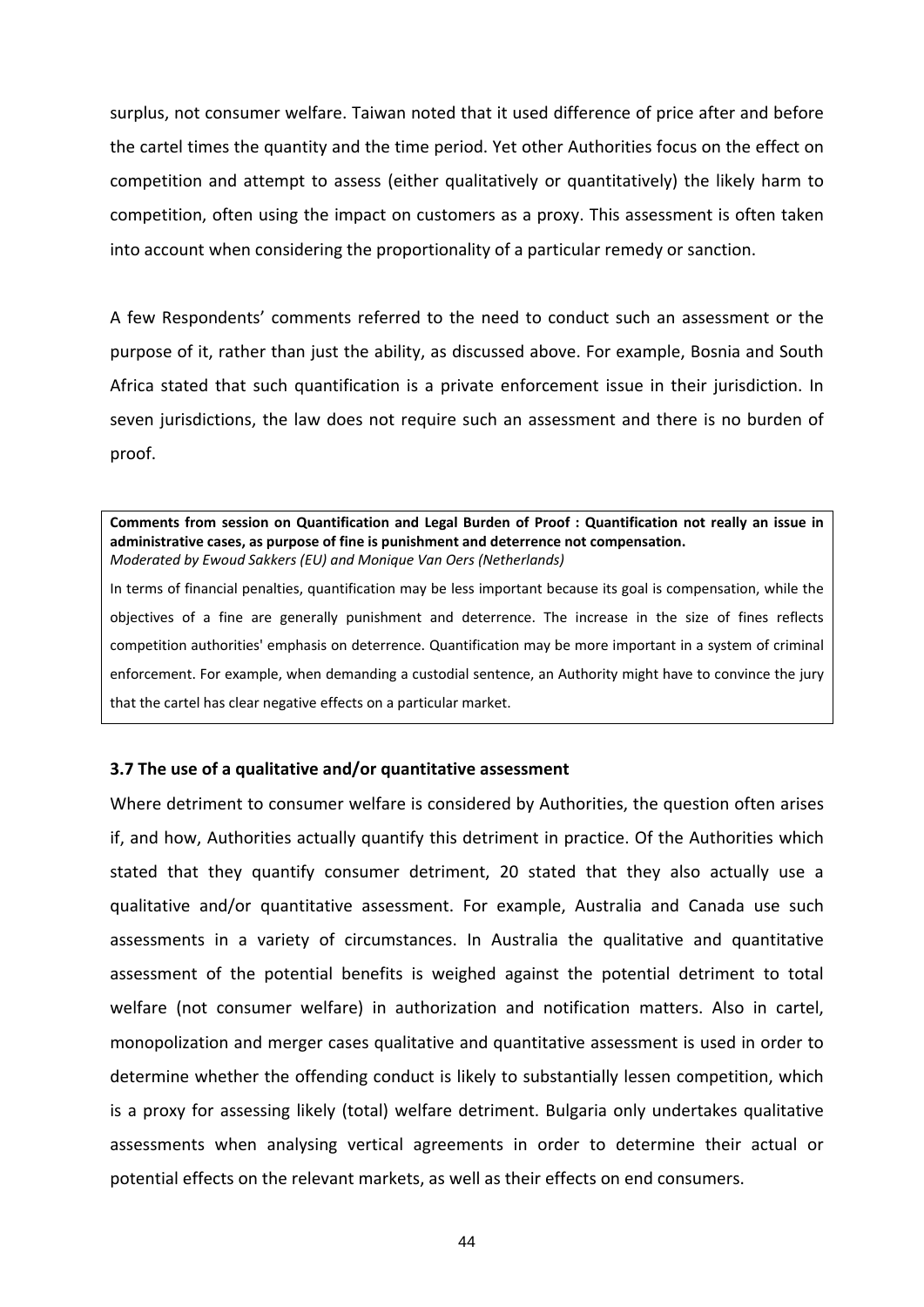The Respondents also provided a variety of answers as to what they base their assessment on. Korea, for example, bases its assessments of consumer harm on price hikes and lost opportunities for developing new products/drugs. This was recently carried out in a case concerning unlawful allurement of customers (provision of rebates) by pharmaceutical companies. Korea also provided an example of a quantitative assessment which it had carried out by multiplying the number of domestic passenger flights by the increase in fuel surcharge in a dominance case. France, Latvia, Luxemburg, Norway, Turkey and US (FTC and DOJ) stated that they conduct qualitative assessments on whether, for example i) prices increased; ii) a tendency for prices to increase exists, and/or iii) incentives for innovation were hampered. The US FTC and DOJ note that quantitative assessments are attempted (insofar as the evidence will support them). Also New Zealand and Turkey attempt to use quantitative assessments. New Zealand notes that such assessment is preferred for the purpose of determining the fine, but can only be approximate at best. Jordan makes an assessment by conducting related studies. One other Authority noted that as the evaluation of harm to competition is not required in that jurisdiction's competition law, the Authority does neither routinely engage in an analysis of the aggregate harm to the economy nor of the detriment to consumer welfare flowing from any anticompetitive conduct.

#### **3.7.1 Qualitative and Quantitative Assessment: Possible Interpretations**

It follows that if detriment to consumer welfare is considered by competition Authorities, this does not mean that this detriment is actually quantified, at least not in an exact or precise manner. Despite the fact that a majority of the Respondents considers it possible to quantify detriment to consumer welfare, they all seem to recognize difficulties and limitations to such quantification. Moreover, many Authorities do not consider it possible to conduct quantification in all cases and seem to apply it only in exceptional or specifically suited cases. In many cases, Respondents stated that the assessment seems to be of a qualitative rather than a quantitative nature. In this respect, Respondents point to factors such as limited data availability and/or human resources (disproportionate investment of time/human resources related to the results). Authorities also refer to limitations to quantifying non‐price components, such as quality, range/variety, innovation, and dynamic effects (long run versus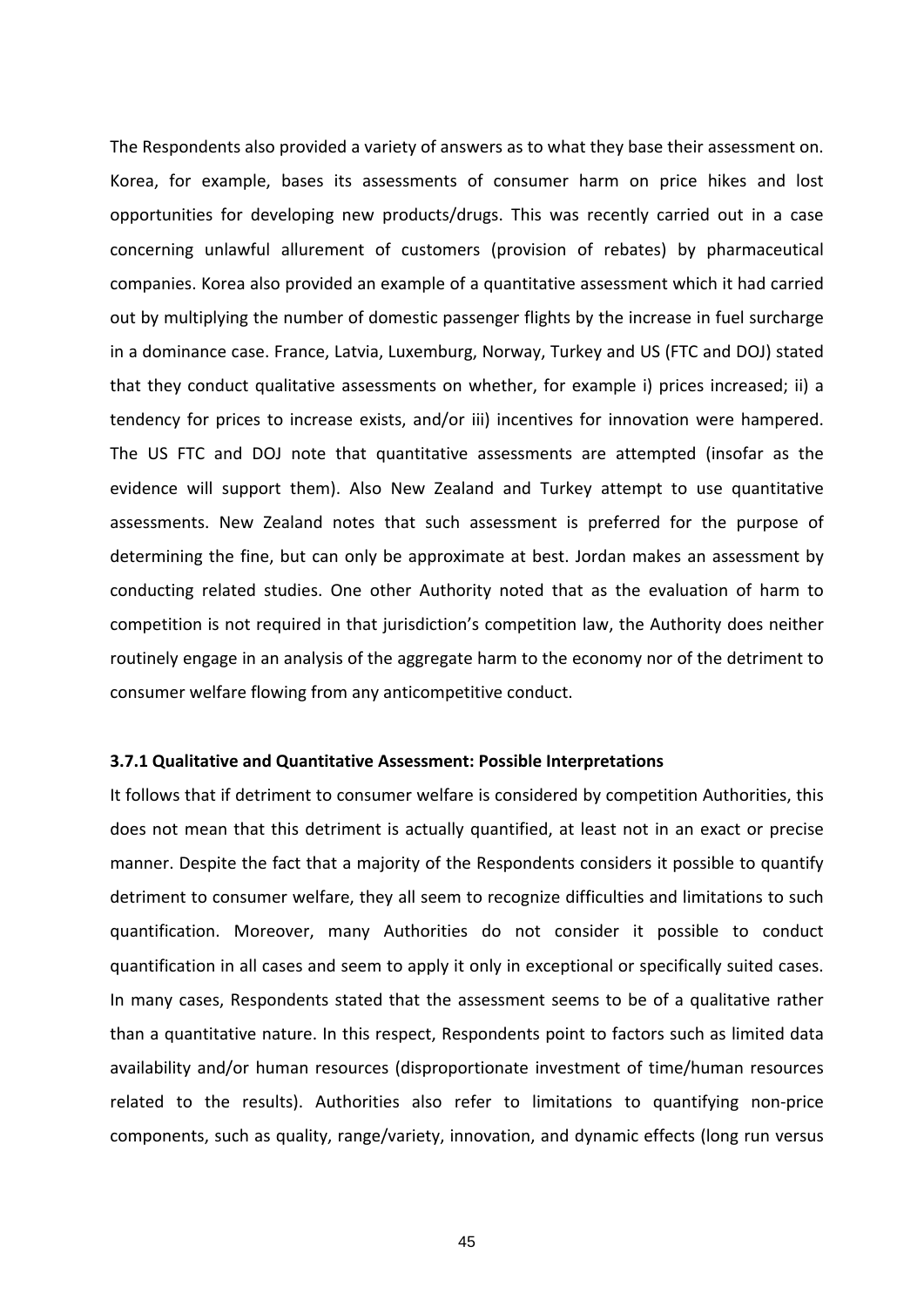short run effects). These limitations result in a relatively high degree of uncertainty in estimations or assumptions used for quantification of detriment to consumer welfare.

It may be possible in particular cases to show, for example, that a particular behaviour or agreement, will likely lead to a price increase. However, this raises two problems. Firstly, it is not clear at which stage such a likelihood would amount to "proof" in the legal sense. Secondly, showing that a price increase is not likely, is hardly sufficient to assume no damage to consumer welfare. It would also be necessary to show that there was no damage to innovation/range/quality, and other factors affecting consumer welfare. There may be methods of determining effects on such criteria. However, such methods are unlikely to be sufficiently specific to amount to legal proof that the price is thus non-reflective of the quality/range/innovation.

It is the experience of the Netherlands that in order to make such measurement of these criteria possible, it would be necessary to determine assumptions that could be made in relation to such qualitative measurements. Such determinations would have to be accepted by the business community and upheld by the courts. Otherwise there would be no possibility of legal certainty. Moreover, none of this resolves the considerable problem of an absence of data, which is prevalent in most cases.

#### **3.8 Review by courts**

Almost half of the Respondents who answered this question stated that the methodology of quantifying consumer harm had not yet been considered by the courts.<sup>[101](#page-45-0)</sup> Israel noted that in some cases there had been attempts to quantify the overcharge to the consumer. They are however aware that the overcharge does not equal consumer harm.

Six of the larger jurisdictions indicated that the methodology used for quantifying the detriment to consumer welfare had been considered by their courts. Australia noted that consumer welfare has been considered by the Australian Competition Tribunal in eight separate cases. Canada indicated that a quantification methodology was considered by the

<span id="page-45-0"></span><sup>&</sup>lt;sup>101</sup> 27 Authorities.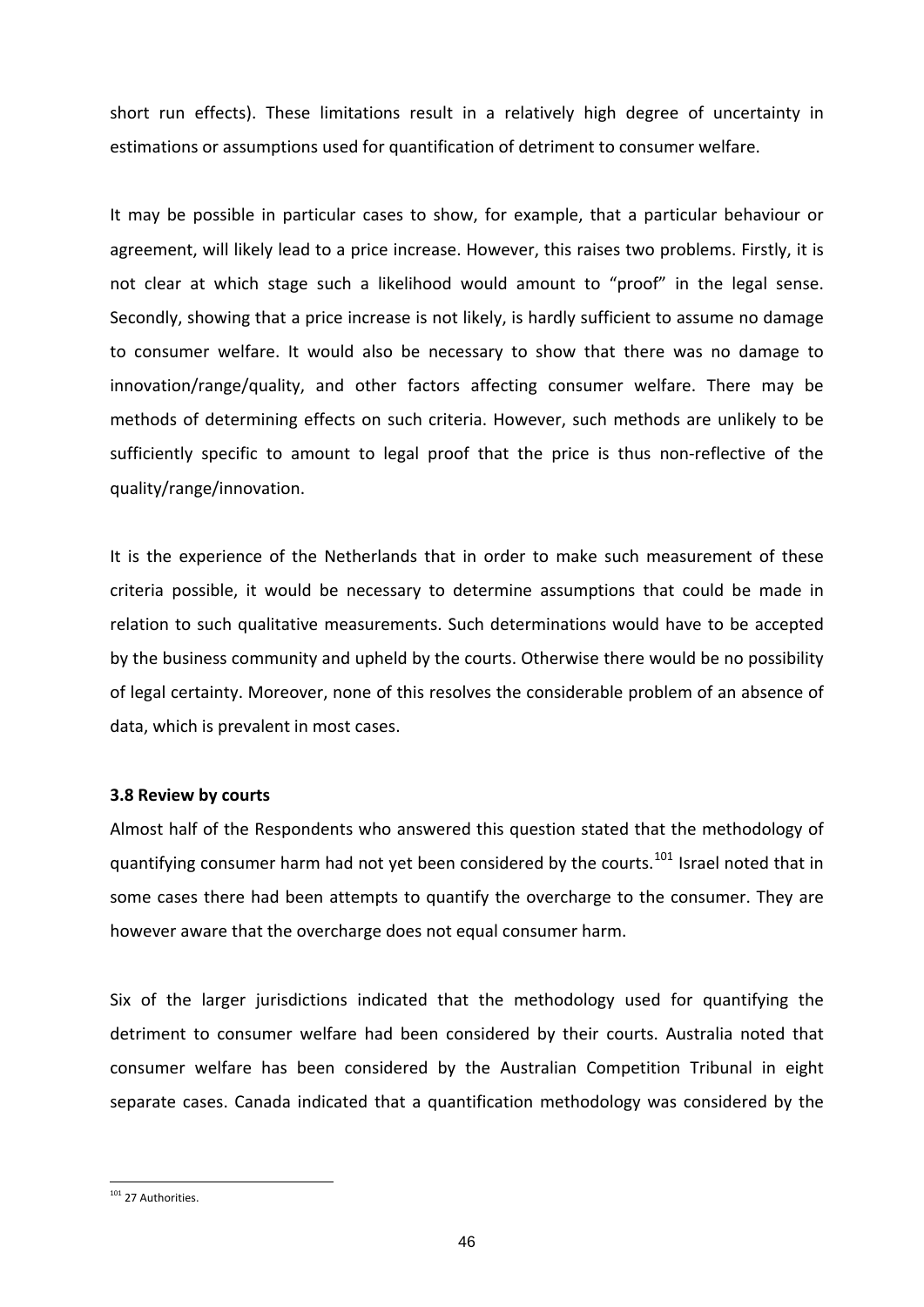Competition Tribunal in the *Superior Propane* case.<sup>[102](#page-46-0)</sup> The US FTC stated that courts have considered the methodology for assessing effects on the price component of consumer welfare, for example, by noting the importance of considering entry barriers when assessing the risk of a price increase. Price effects may coexist with non-price effects (such as reduced product quality, reduced product variety, reduced service, or diminished innovation). The methodology for assessing the non-price components of consumer welfare is less fully developed.

#### **3.9 Role of Authorities quantification of consumer harm/detriment: Possible Interpretations**

It seems that, without prejudice to the soundness and usefulness of economic theory in the quantification of effects to consumer welfare, solid economic evidence of detriment to consumer welfare in the context of a specific case cannot be based on economic theory or models alone. In addition, there is no easy, non‐contestable method for quantifying harm to consumer welfare that will work for all cases. It should be recognized that to some extent, these methods – including empirical studies or analysis – are dependent on subtle variations in the underlying nature of the competitive model being used (that might not perfectly fit the reality of the market at hand) and the accuracy and quality of the data being used. In a case‐ specific context, economic evidence must at least be related to, and tested against, the casespecific evidence and data, i.e. market facts and facts on past or present behaviour or effects, to meet the requisite legal standard of proof. Authorities point out that this is not an easy task and that it requires a lot of resources to properly collect the necessary data/facts and make a proper assessment. Moreover, it will not always be possible to meet the requisite standard of proof due to a lack of (good quality) empirical data or complex market mechanisms that are hard to predict in an economic model.

It could be argued that a precise determination of harm to the level of (individual) customers or consumers is primarily relevant for private damage actions rather than for the purpose of public enforcement of competition rules. Indeed, some Respondents indicated that they do not consider it a task for public enforcers. In this respect it should be considered that direct harm to customers or consumers is only part of the harm to consumer welfare. This does not include the so-called dead weight loss and dynamic effects. Furthermore, it is acknowledged

<span id="page-46-0"></span><sup>&</sup>lt;sup>102</sup> Canada (The Commissioner of Competition) v. Superior Propane Inc., [2003] 3 F.C. 529 (C.A.), aff'g (2002), 18 C.P.R. (4th) 417 (Comp. Trib.) (redetermination decision following [2001] 3 F.C. 185 (C.A.), rev'g (2000), 7 C.P.R. (4th) 385 (Comp. Trib.)).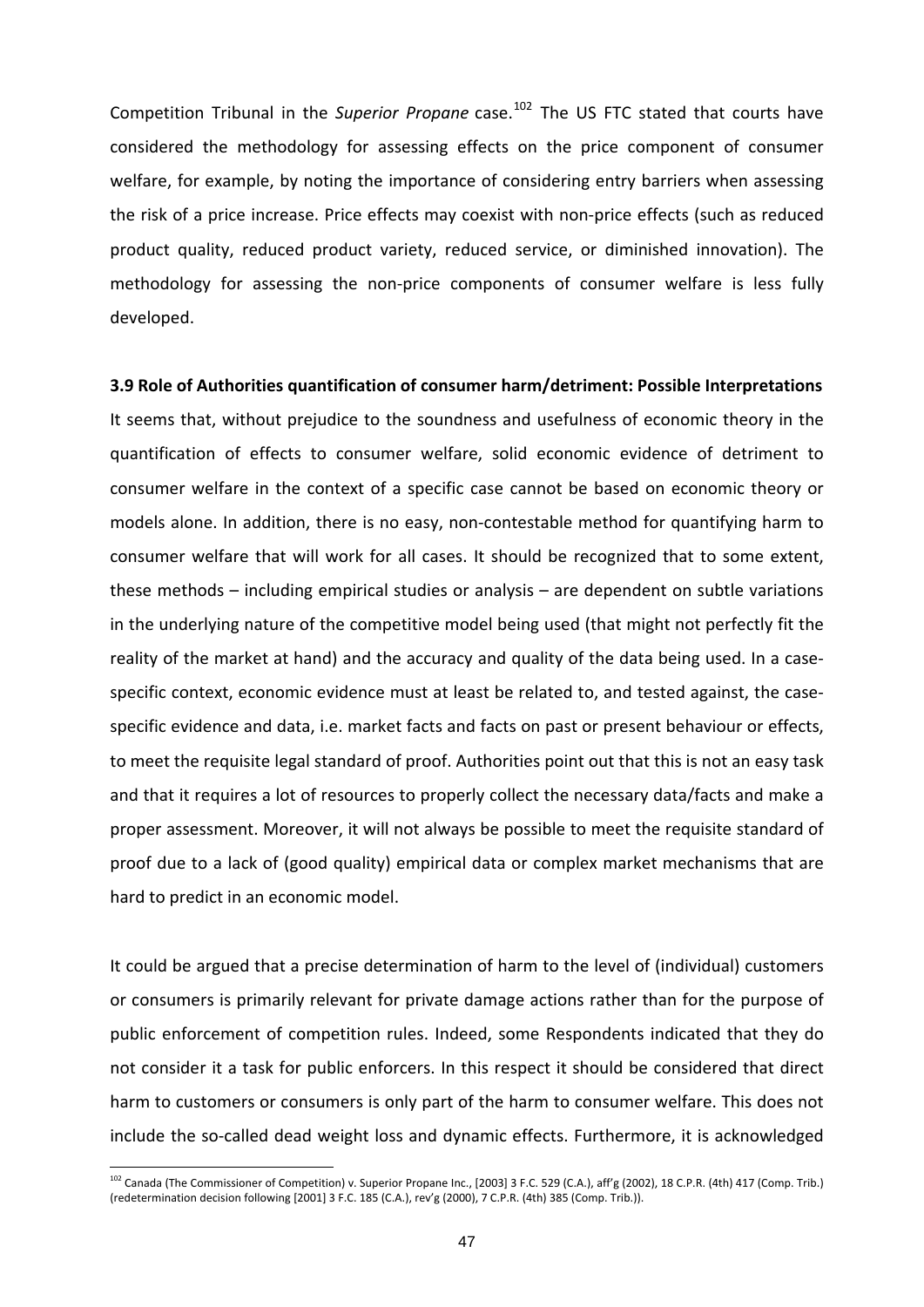that to some extent, public enforcement and private damages actions are interrelated. On the one hand private actions for damages may strengthen the working of competition rules and so support public enforcement. It forms an extra deterrence to undertakings (and is indicated as private enforcement in that respect). Therefore, Authorities might have an incentive to support private damages actions by providing insight in the harmful effects of an infringement in their decisions. On the other hand, making a quantification of harmful effects, at the level of detail of (individual) customers or consumers a precondition for public enforcement will probably diminish the effectiveness of public enforcement significantly ‐ or at least raise the workload for Authorities significantly. In its turn, this will negatively affect private enforcement, as without an effective public enforcement of competition rules, it will be much harder or even impossible to prove an infringement of competition rules in private damages proceedings. The challenge here is to strike the right balance between the two and not to, in fact, diminish effective enforcement of competition rules.

Considering the above, it seems undesirable to make proof of detriment to consumer welfare a prerequisite for finding an infringement or imposing sanctions, at least not for all competition cases. There are limitations to the quantification of such detriment, at least to meet the requisite legal standards in a case-specific context. Furthermore, efficiency aspects and the benefits of legal certainty should also be considered. Especially in cases, like hard core cartels, where generally accepted economic theories exist that that kind of behaviour is intrinsically capable of harming consumer welfare and will normally have such an effect. In other cases, quantification of detriment might contribute to the quality of the basis for constructing a theory of harm (i.e. based on behaviour that is from a competition perspective most harmful and even more tailored to the specifics of the behaviour at hand), for instance by requiring the establishment of a certain level of 'proof' of detriment to consumer welfare. However, this should not require legal proof of the exact or quantifiable loss of consumer welfare, but rather 'proof' of a more qualitative nature related to the case-specific context. Here, the challenge is to strike the right balance between the gains of a more effects‐based approach and a higher degree of tailor made decisions, on the one hand and the extra resources that are needed to achieve this ‐ especially regarding the terms of legal proceedings on the aspects of the economic evidence used ‐ and less legal certainty on the other hand.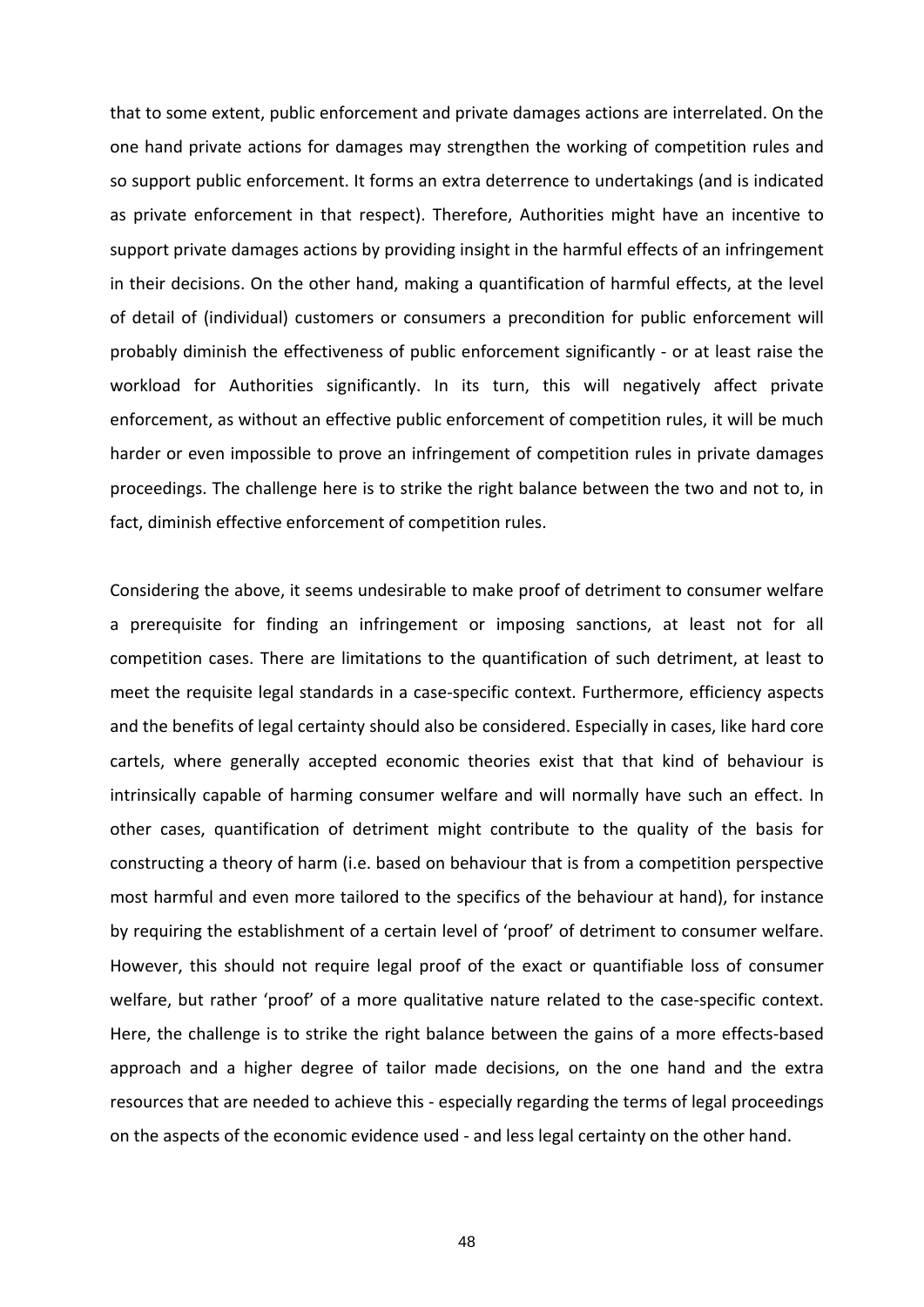In summary, it may be said that many Authorities believe it might be useful to make an effort to better obtain or provide insight in the effects of competition enforcement on consumer welfare. Firstly it can be useful to prioritize investigations/cases in order to maximize the effects on consumer welfare of the enforcement activities of Authorities from the outset. Secondly it can be helpful, when providing an account of the successes of an Authority to the political arena, or in the context of advocacy activities. Thirdly, in a more case‐specific context, it can help to better explain or substantiate why the Authority intervenes or to justify exceptions or sanctions imposed, e.g. in court proceedings. Finally, it might play a role in communicating on the activities of the Authority towards society. For example on aspects such as whether the focus of competition law should be on the benefits of competition for society as a whole, or rather the benefits for the consumer, or on the direct effects on the purse of consumers or rather on the dynamic effects of competition and good working markets as such that can not always be directly translated into short run effects on the purse of consumers. Such debate can improve the understanding of the importance of competition law enforcement and the public support for it. In the end, this will also contribute to the incentive to comply with competition rules.

### **Comments from session on Quantification and Legal Burden of Proof: Measuring the detriment to consumer welfare as a possible parameter for enforcement.**

*Moderated by Ewoud Sakkers (EU) and Monique Van Oers (Netherlands)*

Delegates agreed that consumer welfare should not be *the* parameter for enforcing competition law, but rather *a* parameter, since some competition authorities do not have the necessary discretionary powers to prioritise their enforcement in such a way.

It was commented that consumer welfare as the sole parameter is too price-driven. It was suggested that cost efficiency and innovative efficiency should also be parameters. Others preferred the proposition that consumer welfare is *the* parameter, but indicated the importance of defining a standard to ensure cohesion in application. They favoured the view that there should be a standard definition and that this should be published.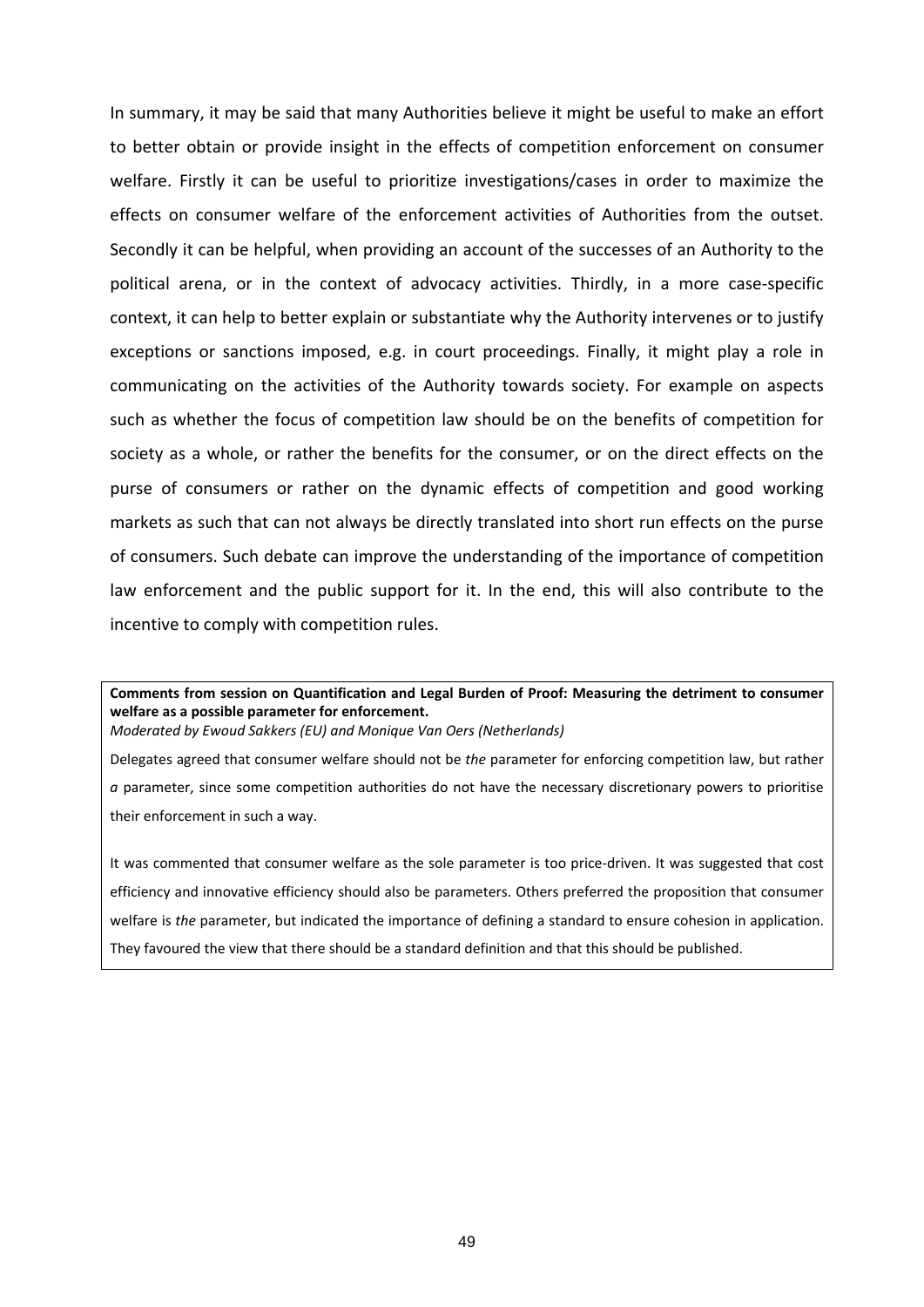### **Chapter 4 ‐ Impact and outcome assessments**

#### **4.1 Introduction**

Previous chapters of this Document have considered whether consumer welfare is used as a reference point by Authorities when carrying out their daily activities. This Chapter will focus on how Authorities estimate the effects of their activities and how the NMa calculates the effects of its activities on, for example, consumer welfare. This chapter is based on NMa publications and differs from the other chapters in that fewer Respondents answers were available for this chapter than the other chapters. This chapter looks at the increased attention which is being paid to the importance of measuring outcome generally and then turns to a distillation of the answers received from Respondents in order to analyse whether and how Authorities across the globe measure outcome. Finally, it concludes with some practical experiences of the Netherlands Authority on measuring outcome.

#### **4.2 Impact and Outcome Assessments**

In the last decade, several Authorities have started calculating the outcome effects of their activities. For some Authorities, measurement of outcome is required by law. For example the Government Performance and Results Act in the US or as a performance indicator (as in the case of the UK OFT's estimates of direct financial benefits arising from its interventions) Other Authorities also voluntarily calculate and report their outcome (the Netherlands and European Commission).

The Netherlands began outcome calculations in 2002, when it estimated the price effects of the construction cartel and a number of mergers<sup>[103](#page-49-0)</sup> and again in 2004, when the Netherlands carried out an analysis of the outcome of the Authority's work for the period 2002‐2004. Since 2004, the Netherlands Authority has published its outcome every year, in its annual reports. The UK OFT publishes annual average estimates of impact in terms of monetary savings to consumers in its annual report and Positive Impact notes.<sup>[104](#page-49-1)</sup>The UK CC also calculated and

<span id="page-49-1"></span><span id="page-49-0"></span><sup>&</sup>lt;sup>103</sup> Published in the NMa Annual Report 2002.<br><sup>104</sup> The OFT's Positive Impact note for 2009‐10 (OFT1251), which provides the annual estimates for direct financial benefits to consumers from OFT's work on competition enforcement, consumer protection, mergers and markets work over the period 2007‐10, is available at www.oft.gov.uk/OFTwork/publications/publication‐categories/reports/Evaluating/oft1251. The OFT has also published a guide to its impact estimation methods, available at [www.oft.gov.uk/OFTwork/publications/publication](http://www.oft.gov.uk/OFTwork/publications/publication-categories/reports/Evaluating/oft1250)-categories/reports/Evaluating/oft1250. Competition advocacy is not currently covered by this yearly estimate. However, in 2010, the OFT commissioned a report from London Economics on 'Evaluation of OFT Competition Advocacy' (OFT 866), available at www.oft.gov.uk/shared\_oft/reports/Evaluating‐OFTs‐work/oft866.pdf.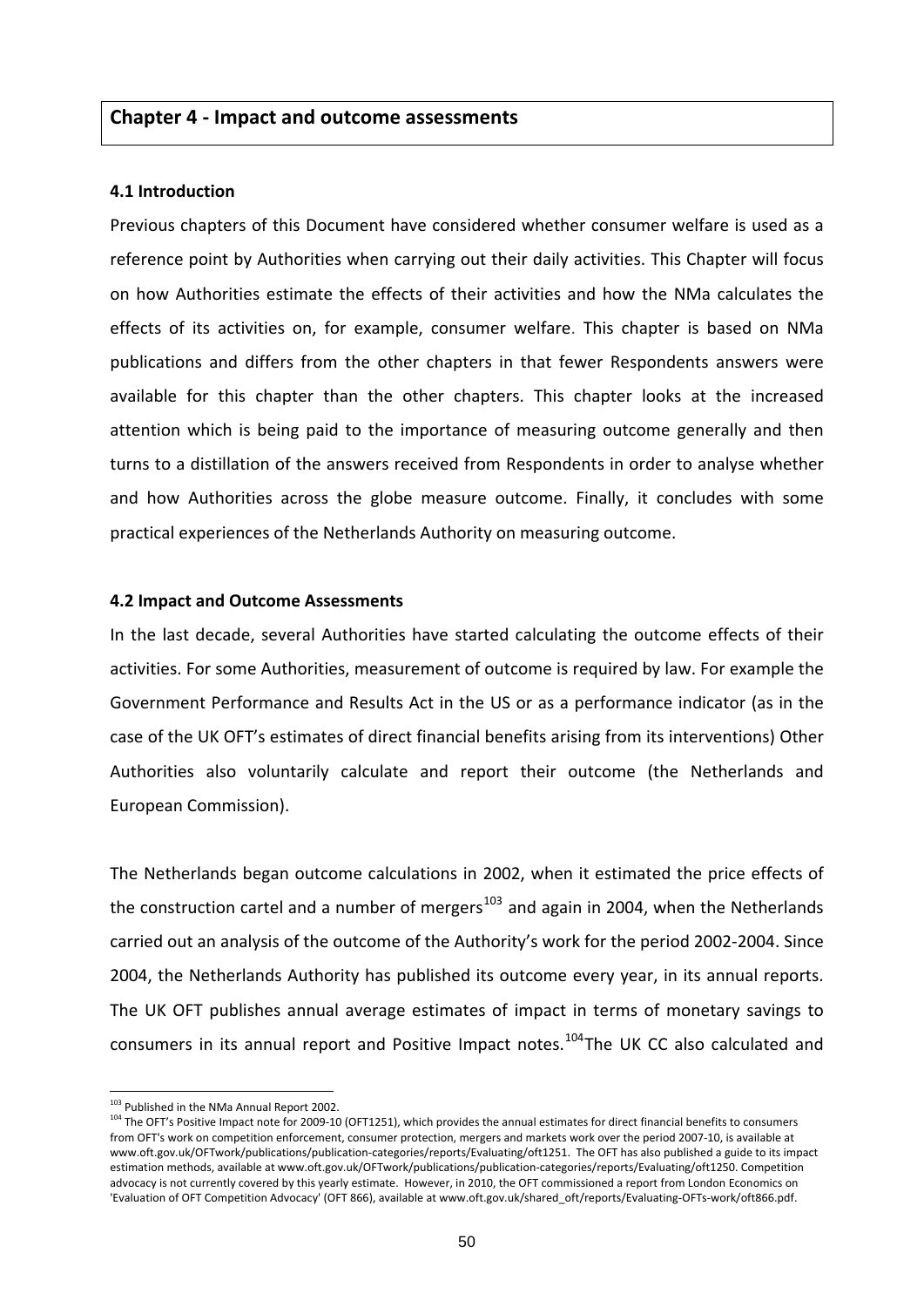reported on its outcome in 2006 for the period 2005–2006. In the table below, an overview is given of the outcome calculations of the various Authorities who indicated that they calculate outcome in responding to the questionnaire.

|                 | Explicit outcome assessment <sup>105</sup> |                           |                    |        | Implicit outcome assessment <sup>106</sup> |          |           |        |
|-----------------|--------------------------------------------|---------------------------|--------------------|--------|--------------------------------------------|----------|-----------|--------|
|                 | Merger                                     | Advocacy                  | Abuse of           | Cartel | Merger                                     | Advocacy | Abuse of  | Cartel |
|                 |                                            |                           | dominance          |        |                                            |          | dominance |        |
| Australia       |                                            |                           |                    |        |                                            | X        |           |        |
| Belgium         |                                            |                           | X                  | X      |                                            |          |           |        |
| <b>Bulgaria</b> |                                            |                           |                    |        | X                                          | X        | X         | X      |
| Denmark         | X                                          |                           | X                  | Χ      |                                            |          |           |        |
| <b>EC</b>       | Χ                                          |                           | X                  | X      |                                            |          |           |        |
| Honduras        |                                            |                           |                    | X      |                                            |          |           |        |
| Indonesia       |                                            | X                         |                    |        |                                            |          |           |        |
| Japan           | Χ                                          | X                         | X                  | X      |                                            |          |           |        |
| Korea           |                                            |                           |                    |        |                                            |          | X         | X      |
| Netherlands     | Χ                                          | $X^{107}$                 | X                  | X      |                                            |          |           |        |
| New-Zealand     | X                                          |                           | X                  | Χ      |                                            |          |           |        |
| Norway          |                                            |                           |                    |        |                                            | Χ        |           | X      |
| Romania         | X                                          |                           |                    | X      |                                            | X        | X         |        |
| Slovakia        |                                            | X                         | X                  |        |                                            |          |           |        |
| Sweden          |                                            |                           |                    |        | X                                          | Χ        | Χ         | X      |
| <b>UK OFT</b>   | X                                          | $\mathsf{X}^\mathsf{108}$ | $\pmb{\mathsf{X}}$ | X      |                                            |          |           |        |
| Zambia          | Χ                                          |                           |                    |        |                                            |          |           |        |

Most of the Authorities that responded that they conduct outcome assessments, stated that the aim of the calculation is to account to lawmakers and society, especially in order to demonstrate the directly quantifiable social benefits of the Authority's activities. Most Respondents that reported conducting outcome assessments stated that their calculations also concentrate on consumer benefits.

Of the Authorities who responded to this question, only a limited number reported that they calculate the outcome on an aggregate level comparable to the activities of the Netherlands and the UK OFT. The New Zealand and South African Authorities have also developed a methodology in line with the UK OFT's, which looks at the consumer savings of interventions

<sup>&</sup>lt;sup>105</sup> Explicit outcome assessment formulated as outcome calculations similar to the method used by NMa i.e. consumer welfare is proxied by

<span id="page-50-1"></span><span id="page-50-0"></span>quantitative measures.<br><sup>106</sup> Implicit outcome formulated as outcome assessment in terms of surveys, overview of enforcement, certain market inquiries and annual rapports i.e. no quantitative measures are used.

<span id="page-50-2"></span><sup>&</sup>lt;sup>107</sup> The results of the Advocacy study of 2011 (SEO (2011), Anticipatie op kartel- en concentratietoezicht, SEO-rapport nr. 2010-076, Amsterdam: SEO, available at [www.nmanet.nl\)](http://www.nmanet.nl/) were not sufficiently definitive to be included in the official outcome results as published by the Authority.

<span id="page-50-3"></span><sup>&</sup>lt;sup>108</sup> The OFT's assessment of advocacy is not part of their annual estimates. See footnote 105 above.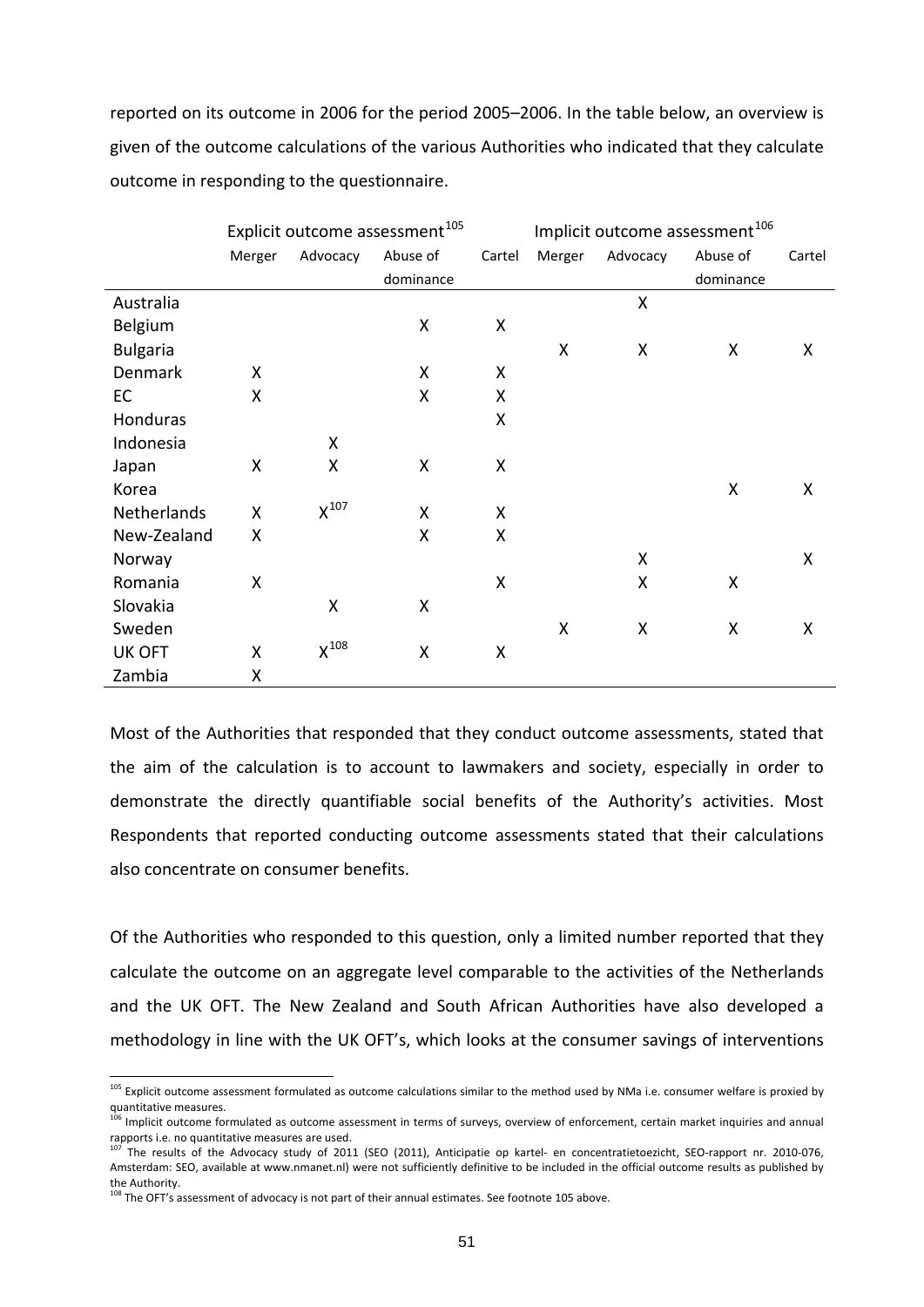in mergers, cartels and abuse of dominance.<sup>[109](#page-51-0)</sup> The New Zealand Authority also carries out expost reviews of a selection of mergers, cartels and abuse cases. In 2010, The European Commission (DG Competition) based its estimates of consumer benefits for 2010 on a new methodology and found that the estimated (observable) consumer benefits from cartel decisions were between €7.2 billion to €10.8 billion, and the estimated benefits derived from merger control decisions are between €4.2 billion and €6.3 billion. Belgium implements the same methodology to measure outcome as DG Comp for abuse of dominance and cartel cases. Both use rules of thumb for the analysis of outcome when it concerns cartels, whereby the economic effect of a cartel is assumed to be 10% of the value of goods in the specific markets affected by the infringements.

Other Authorities, such as Bulgaria, Indonesia, Japan, Norway, Romania and Sweden also assess outcome based on calculations of consumer surplus. However, in answer to the questionnaire, these Authorities mentioned that such assessment is carried out in a less systematic way. In Bulgaria and Romania, annual reports are published which reflect the results of the work and the main achievements of the Authorities. Romania is very determined to improve the in‐house analysis of the theory of harm. In two cases, they calculated the outcome, in total ranging from  $£18$  million to  $£48$  million. The quantifications will become more important in the future for the impact assessment studies, in relation to decisions adopted by the Romanian Authority. Some Authorities such as Indonesia, the outcome is calculated in terms of the impact the enforcement has had; the number of cases; and on the number and magnitude of fines imposed. Every year, Japan reports on the extent to which consumer welfare has, in their view, been protected. For Fiscal Year 2009, consumer welfare corresponding to about EUR 1.85 billion has been protected. In order to assess the impact, the Japanese Authority takes into account the size of the market and such other factors that they have assessed. Japan also evaluates the impact of merger remedies in some specific cases by estimating the consumer welfare which was protected by the remedies. It also measures the results of its advocacy activities - based on questionnaires on advocacy activities for the general public via an internet questionnaire and lessons on antitrust for high school and university students.

<span id="page-51-0"></span><sup>&</sup>lt;sup>109</sup> This number should not be considered in isolation given the fact that New Zealand uses a total welfare approach.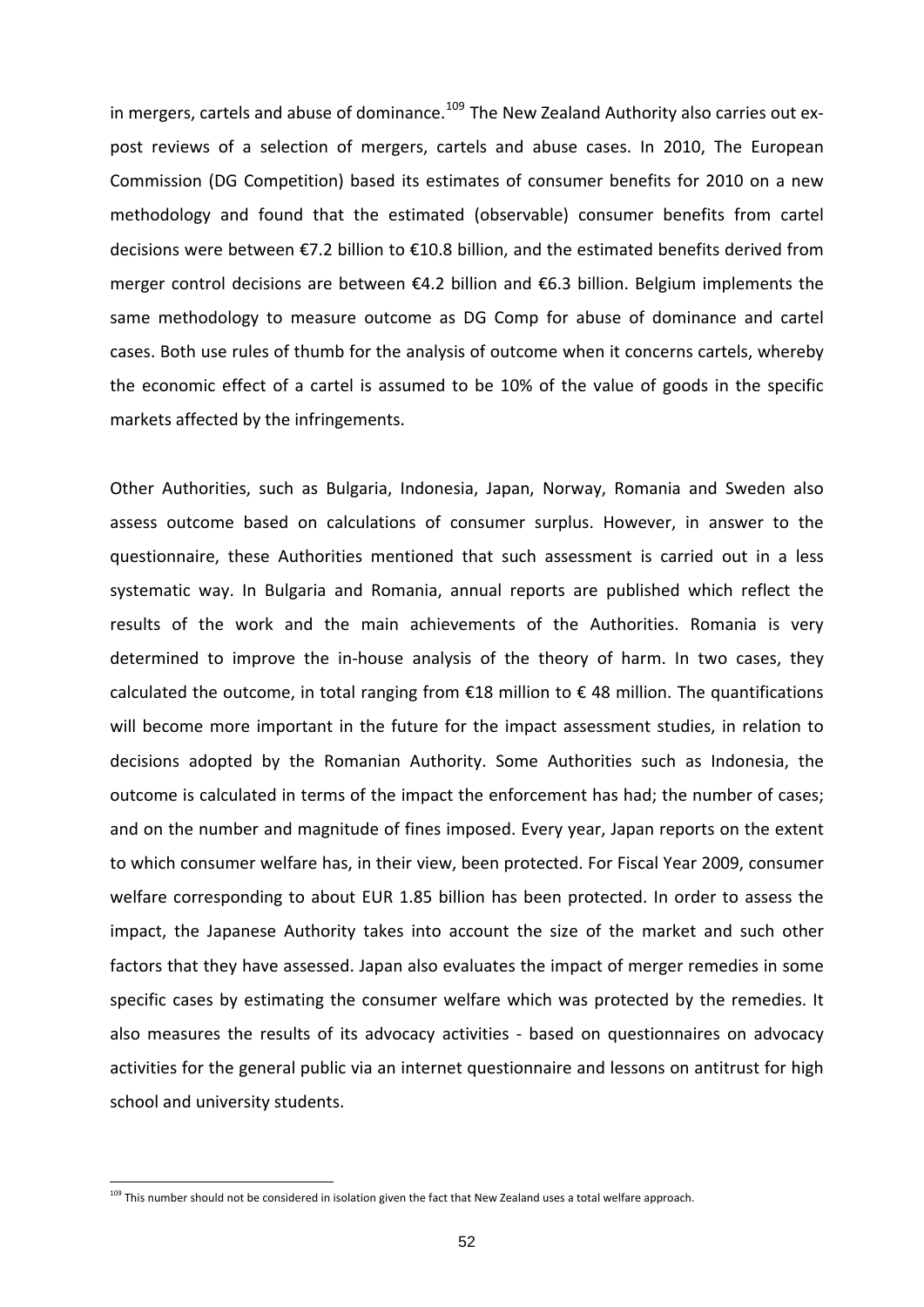In other jurisdictions, the calculations are carried out on a less regular basis, and are often combined with case assessments and interviews with stakeholders. Sweden notes that it occasionally carries out ex‐post assessments, in order to evaluate specific cases. Norway calculates the outcome of at least "one merger case, one cartel or abuse case, and an advocacy case every year". Zambia currently performs an ex-post merger analysis. While Honduras must calculate the economic gains (damages to the consumers) by the offenders in order to impose pecuniary punishments, it has no experience in assessing the effects of merger cases and advocacy efforts. Many Authorities, such as Slovenia, claim the lack resources to do the calculations. However others (Jordan) think that an impact analysis is not a primary responsibility of an Authority. This will be discussed further in Chapter 5.

In this chapter below, the Netherlands' experiences in measuring outcome are used to describe a possible method of calculating the economic effects of a competition law violation. The method used has recently been revised, in line with the conclusions of the conference organized in 2007 on outcome measurement. As a result of this conference, in 2008 *'De Economist'* published a special issue dealing with several questions concerning outcome calculation. <sup>[110](#page-52-0)</sup> Based on this method, the outcome calculation proved not to be as labour intensive as some Authorities might have thought.

# **Comments from session on Practice and Future Objectives: Calculating outcome is resource‐intensive yet important for the growth of an authority**

*Moderated by René Smits (Netherlands) and Francis Kariuki (Kenya)*

1

It was generally agreed that calculating outcome is an important tool for the improvement of working methods and for general discussions on the usefulness of competition.

It was commented that despite its advantages, calculating outcome is ultimately resource-intensive. When undertaking outcome investigations, authorities will frequently have to rely on undertakings' goodwill to overcome the information barrier, and undertakings are usually under no obligation to offer up information.

Outcome analysis should not underpin the necessity of future funding for the Authority, since the deterrent effects of its activities should lead to full compliance - in other words, the Authority should strive to achieve agency redundancy(!)

<span id="page-52-0"></span><sup>110</sup> Don, H., R.G.M. Kemp and J. van Sinderen (2008), Measuring the economic effects of competition law enforcement, *De Economist*, 156 (4), pp 341‐348.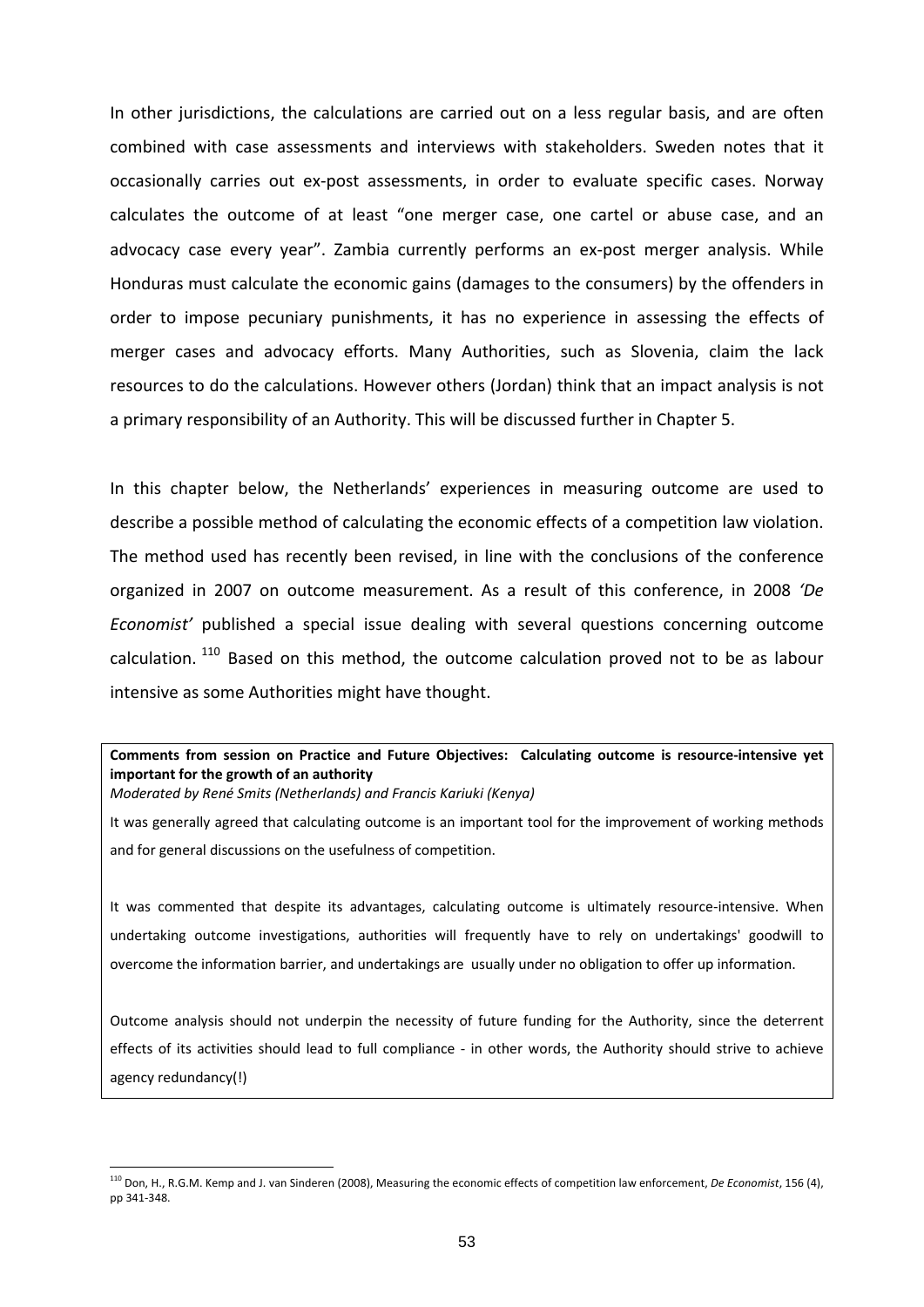#### **4.3 Method: conservative estimation of future economic effects**

In the Netherlands, the method of determining the outcome of the Competition Authority's enforcement action is to estimate, in a broad and relatively simple way, the prospective economic effects of decisions taken in a calendar year.  $111$  Conservative principles are applied in determining the scope of the separate effects.

The formal decisions taken by the Board of the Netherlands Authority (NMa) form the basis of the calculation. These decisions are a product of the statutory duty of the Authority to ensure that markets work.

In the case of competition enforcement (cartels and abuse-of-dominant-position cases<sup>[112](#page-53-1)</sup>), the NMa's actions consist of sanction decisions, commitment decisions and binding instructions. In calculating the outcome, the NMa always takes account of sanction decisions because their effects are the most certain. In the other cases, it must be quite clear that economic effects occur as a result of the commitment decision or binding instruction concerned.

the calculation focuses on cases where the Authority has prohibited a merger or approved a into consideration, where it is clear that the retraction or abandonment is connected with objections expressed by the Authority. In the case of calculating the outcome of the NMa's activities in the field of merger control, merger subject to conditions. When calculating outcome, the withdrawal of a notification/license application or the abandonment of a license application may also be taken

The outcome of the NMa's actions, in terms of consumer welfare, is estimated on the basis of the expected effects on prices, sales and productive efficiency. The expected price effect of closing down a cartel is to push down prices, which represents a gain for consumers. In the

<span id="page-53-0"></span><sup>&</sup>lt;sup>111</sup> The Netherlands Competition Authority (NMa) is also responsible for the regulation of the energy and transportation sector. The NMa also estimates the effects of its regulatory actions. For a discussion of the calculation method for regulation see Kemp, R.G.M., M. Mulder en J. Van Sinderen (2010), *Outcome van Nma‐optreden: Een beschrijving van de berekeningsmethode,* NMa Working Papers, no 1., Den Haag: NMa.

<span id="page-53-1"></span> $112$  The outcome of competition enforcement is mainly based on cartel cases.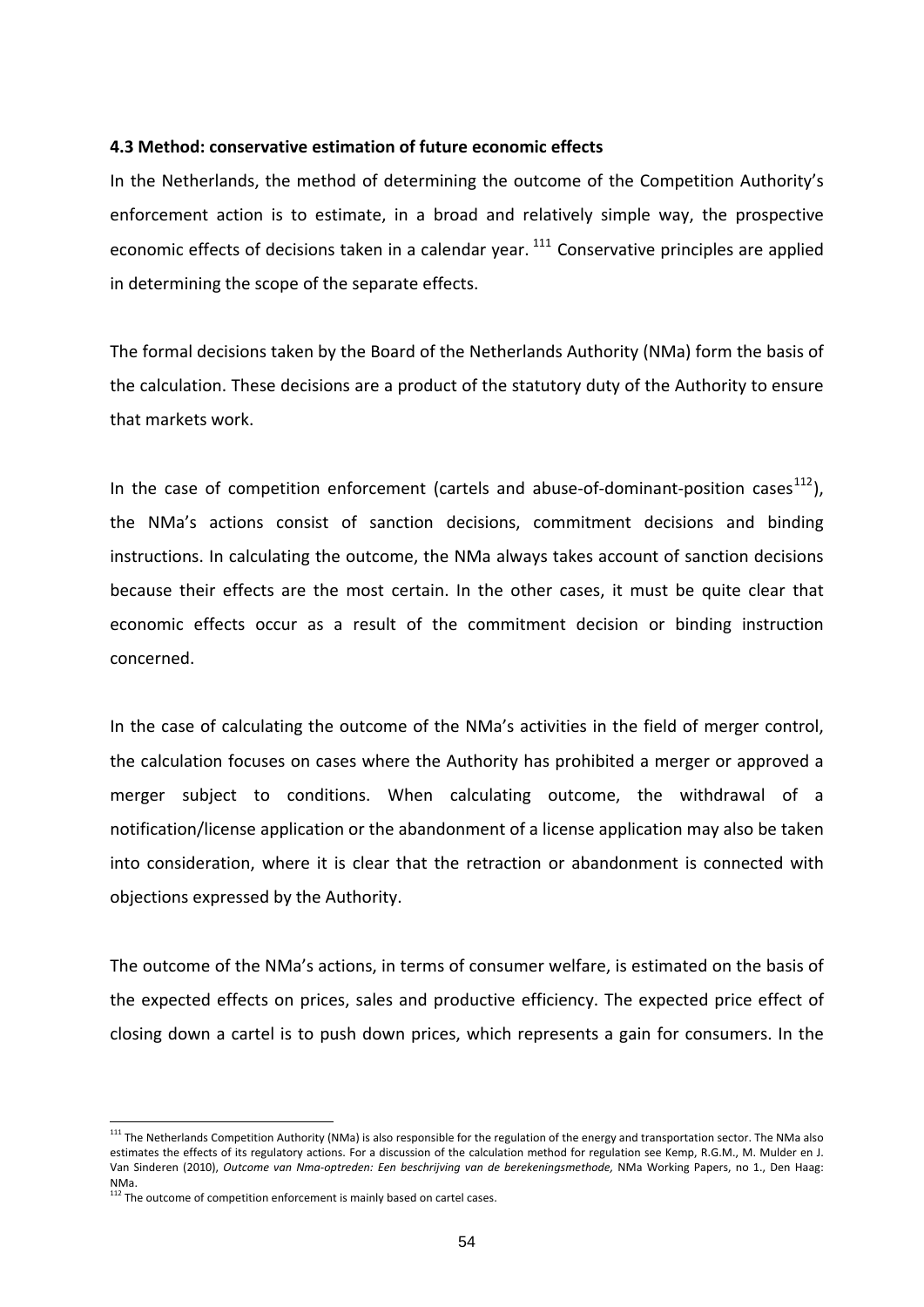case of merger control, the effect is that the parties to the merger are prevented from being able to unilaterally raise prices or minimise innovation or quality after merger.

of mergers, such detriment to consumer welfare is prevented, as the NMa will either ensure that parties carry out the remedies necessary to remove any doubts or will block those As the price is higher in a market where a cartel exists, some consumers will not buy products which they would have bought if the price had been lower. This is known as an allocative or 'deadweight loss' effect. This is a direct welfare loss for the consumer concerned. In the case mergers which restrict competition.

the degree of competition in the intermediate market(s). The NMa assumes, for the alculation, that these intermediate markets work effectively, so that the direct effect for the c The outcome of the work that the Authority carries out may also be passed on to other parts of the economy if the customer buying a particular product or service is not the final consumer but merely a link in the chain. In the case of the outcome calculation, the NMa is concerned exclusively with the direct effect (in other words the effect for the direct customer). This may be the final consumer, but it may also be another producer. The extent to which the interventions of the Authority are passed on to the final consumer depends on customer is the same as that for the final consumer.

unit. More intense competition by dismantling a cartel or blocking mergers which are likely to restrict competition, creates extra incentives to enhance productive efficiency, the benefits of Finally, productive efficiency relates to the amount of costs necessary to make one product which, in a sector with healthy competition, will be passed on to consumers.

In estimating the outcome, two principles are of importance. The first is that the calculations must be conservative, i.e. the NMa only takes into account effects about which there is little uncertainty. This means that the outcome which is presented in the NMa's annual report is likely to be an underestimate of the actual economic effect. Secondly, it must be possible to make the calculation fairly easily. The objective of the calculation is, after all, merely to obtain a rough picture of the economic effect. The NMa bases its calculation on information available from the cases. If the necessary information is not available (for instance, the exact price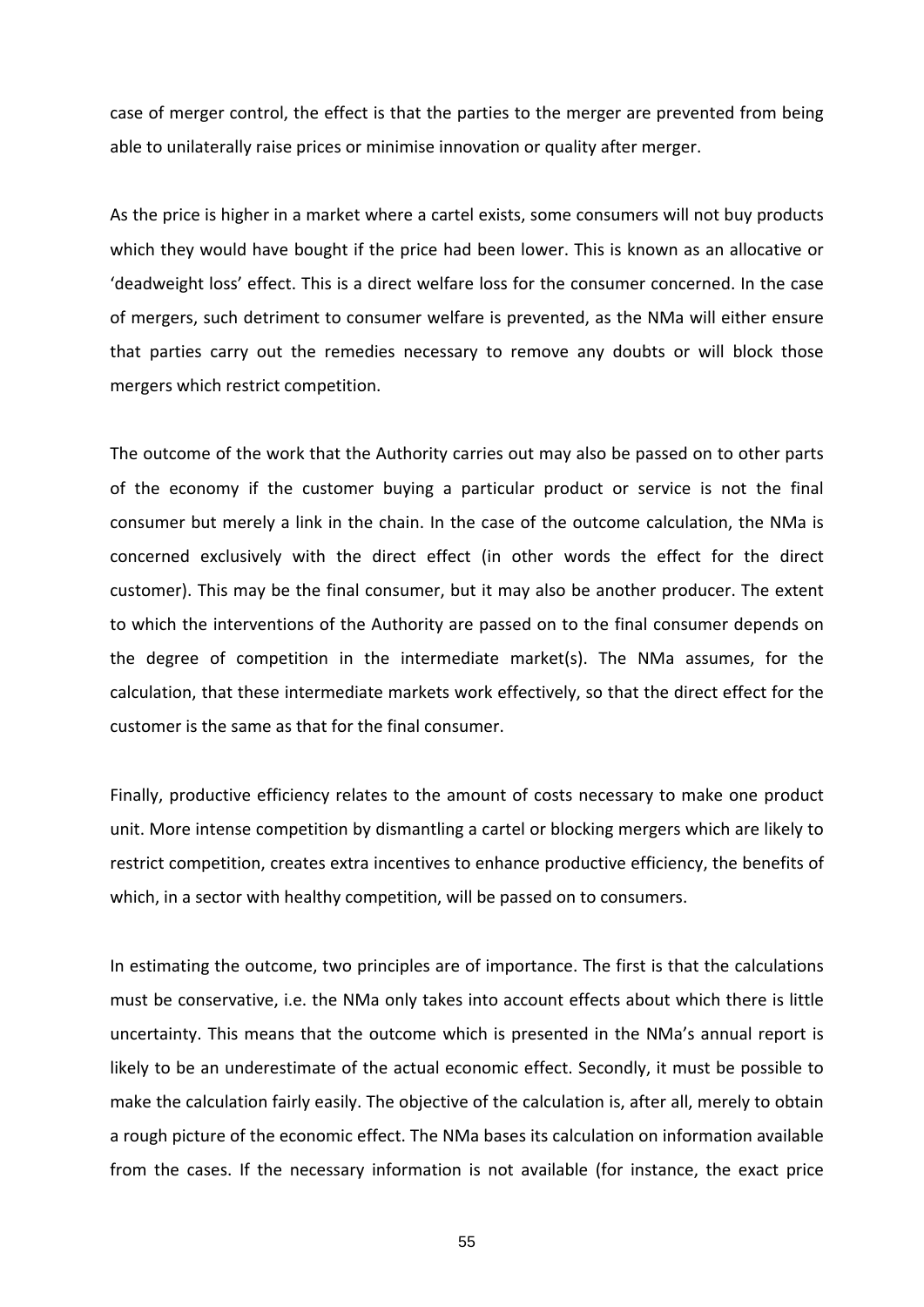effect), for cartel and abuse‐of‐dominant‐position cases, the Authority uses a threshold price effect of 10%. The relevant turnover is the turnover of the cartel participants / dominant company in the relevant market. For merger cases, the Authority uses a threshold value of a 1% price effect. This price effect is used for the whole relevant market. For calculating the deadweight loss effect, the NMa uses the "rule of one-half" method.<sup>113</sup> And finally for the productive efficiency effect, the NMa uses a threshold effect of 1% price effect.

number and scope of merger requests over time. Likewise, the number of (large) abuse-of-The NMa presents the outcome as a three‐year moving average since the outcome for an individual year can fluctuate greatly. These fluctuations are partly due to the variation in the dominant‐position or cartel cases can vary greatly from year to year. Taking the moving average reduces the impact of such fluctuations.

estimate, for each individual decision, how long the effect of the intervention by the Authority may last, is avoided. In the graph 4.3, the outcome of cartel cases, merger control and sector specific regulation activities of the Netherlands are presented. In order to obtain the moving average, the NMa calculates the first-year effects for decisions in each calendar year. Often an intervention will have an impact over a longer period, but the length of the period is not known in advance. Given the aim of making a conservative estimate, only the effects for the first year are calculated. In this way, the necessity to



**4.3 Outcome (\*€ 1,000,000) 3 years moving average**

 $P_0$  and  $P_1$  are the prices during and after a cartel.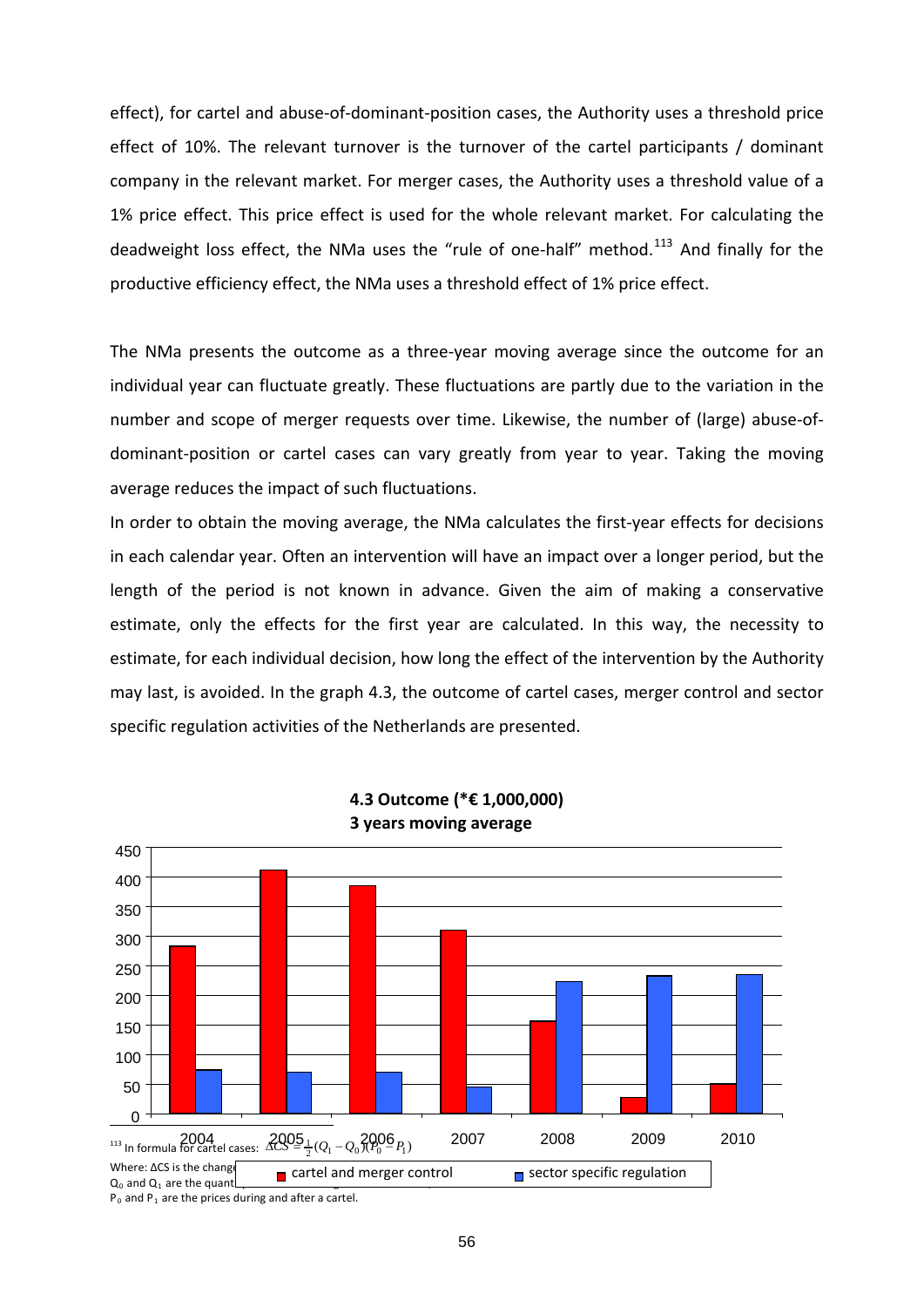In addition to these direct forms of intervention, the Authority also influences the functioning of the markets indirectly, namely through anticipation by market participants.

A recent study, SEO (2011)<sup>[114](#page-56-0)</sup>, has shown that for every sanction decision taken by the NMa there are almost five cases in which, unknown to the NMa, prohibited behaviour has been terminated or modified in response to legal advice on competition law. The results are in line with previous studies of Twynstra Gudde<sup>[115](#page-56-1)</sup> and the UK OFT<sup>[116](#page-56-2)</sup>. As the extent of this anticipatory effect is uncertain, however, no data concerning this aspect are presented in the outcome calculations.

In summary, in the Netherlands, the outcome calculations are:

- a proxy for the main goal of the Netherlands: ensuring that markets work;
- simple and easy to perform;
- only carried out in cases in which the Netherlands has fined the offender (cartels) or in merger cases which are forbidden, remedied or withdrawn;
- forward looking (for one year) and published as a three years moving average;
- conservative estimates;
- not labour intensive;

1

 published as an aggregated figure in order to avoid publishing case specific information.

To conclude, no widely recognized method of calculating outcome has been developed yet. Only a limited number of Authorities calculate the outcome on an aggregate level, while others have developed their own methodology to calculate outcome. These methods include the assessment of enforcement impact, the number of cases or the number of imposed fines. Ex‐post reviews of mergers, cartels and abuse of dominance are also in use. It should be noted

<span id="page-56-1"></span><span id="page-56-0"></span>

<sup>&</sup>lt;sup>114</sup> SEO (2011), *Anticipatie op kartel- en concentratietoezicht*, SEO-rapport nr. 2010-076, Amsterdam: SEO, available at [www.nmanet.nl](http://www.nmanet.nl/).<br><sup>115</sup> Twynstra Gudde (2005), Research into the Anticipation of Merger Control, a rep (NMa), available at [www.nmanet.nl.](http://www.nmanet.nl/)

<span id="page-56-2"></span><sup>116</sup> OFT (2007), The deterrent effect of competition enforcement by the OFT – discussion document, OFT 963, London: OFT. It should be noted that the OFT has since then produced a more recent report on the impact of competition interventions on compliance and deterrence "The impact of competition interventions on compliance and deterrence" OFT 1391

http://www.oft.gov.uk/OFTwork/publications/publication‐categories/reports/Evaluating/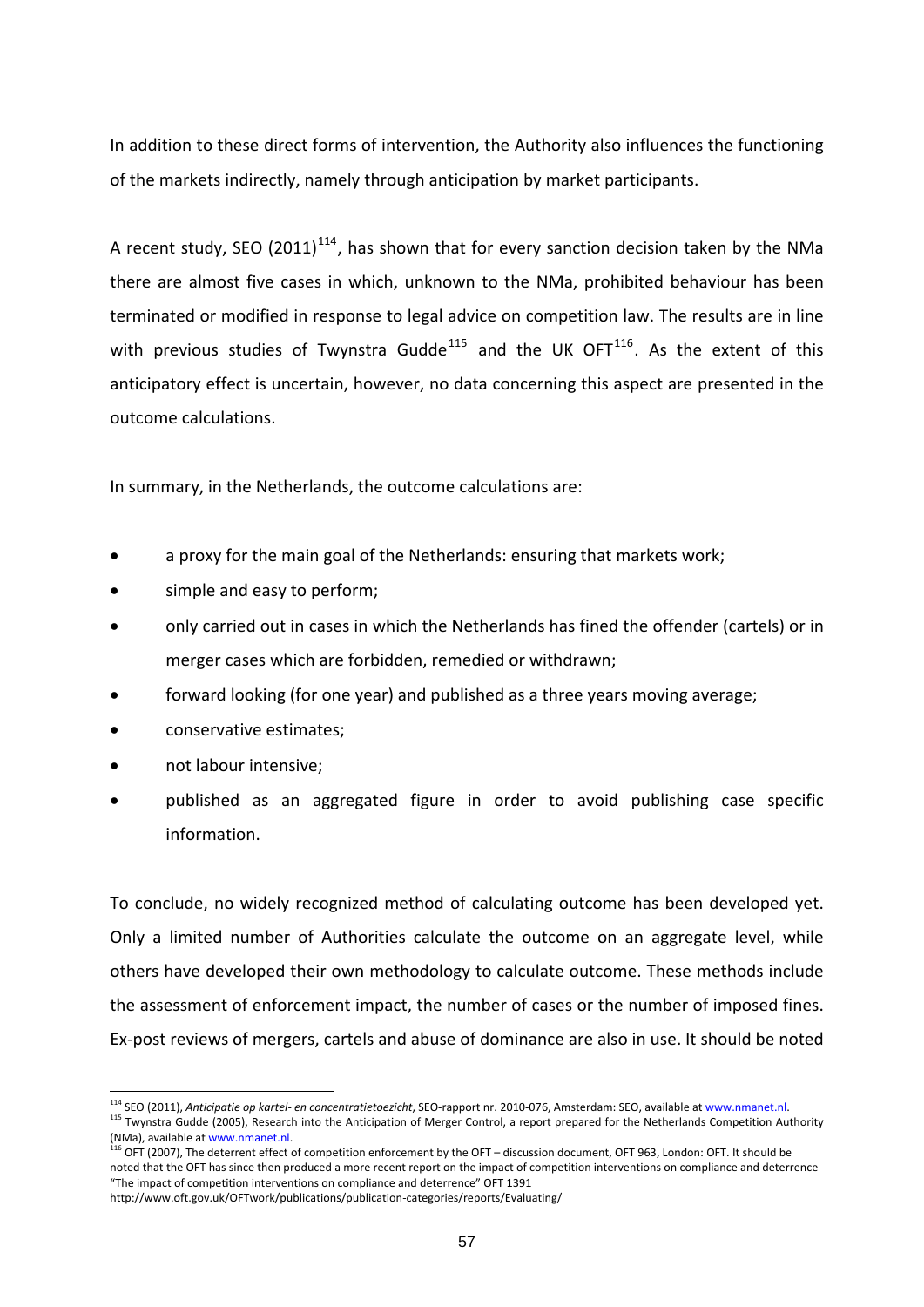that not all Authorities have the same resources and expertise to conduct impact assessments. Some Authorities do not think it is their responsibility to analyse impacts at all. It is expected that quantifications will become more important for impact assessment studies in the future.

**Comments from session on Practice and Future Objectives : Elements of behavioural economics** *Moderated by René Smits (Netherlands) and Francis Kariuki (Kenya)*

It was suggested that more important than outcome analysis was the 'felt experience' of consumers: do they see prices going down or quality going up?

Jarig Van Sinderen, Chief Economist at the NMa, explained that different responses might be elicited from consumers, depending on the manner in which outcomes are expressed. For example, presenting savings per household might look modest, whereas expressing savings to the economy as a whole tends to have a greater impact

Caution was urged, during the session, at expressing such statistics as 'savings per household', since it can be difficult to calculate and incorrect calculation can damage the credibility of the Authority.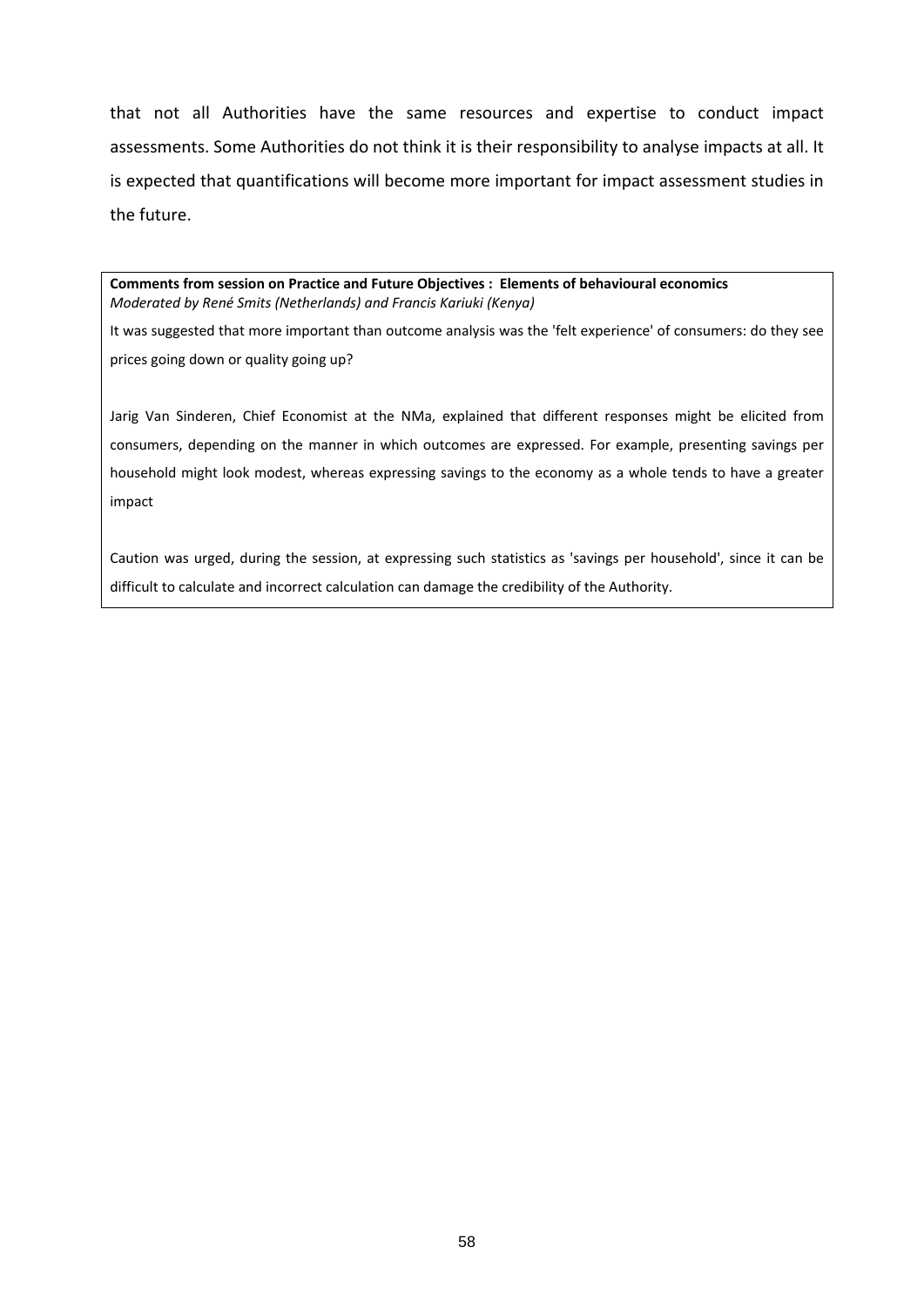# **Chapter 5 ‐ Practice and future objectives**

### **5.1 Introduction**

This chapter explores the practicalities of competition law enforcement with a view to promoting consumer welfare, and aims to provide an overview of the law "in action". This chapter considers to what degree the role attributed by Respondents to consumer welfare, as outlined in Chapter 1, has trickled down into the practical assessments of mergers, cartels and abuse of dominance cases by Authorities. Of course, for those Authorities who see consumer welfare as the underlying goal of competition law, explicit references to consumer welfare in the Authority's enforcement activities may arguably be superfluous. This may be because they see the very act of enforcement being of itself beneficial for consumer welfare. Even then, there may be stages of investigation, such as prioritisation or the imposition of sanctions, where for such Authorities explicit reference to consumer welfare may nevertheless be useful or necessary, in terms of fostering understanding for the Authorities' decisions.

This chapter discusses the areas in which the links between competition enforcement and consumer welfare may be strongest, and of particular interest to Authorities.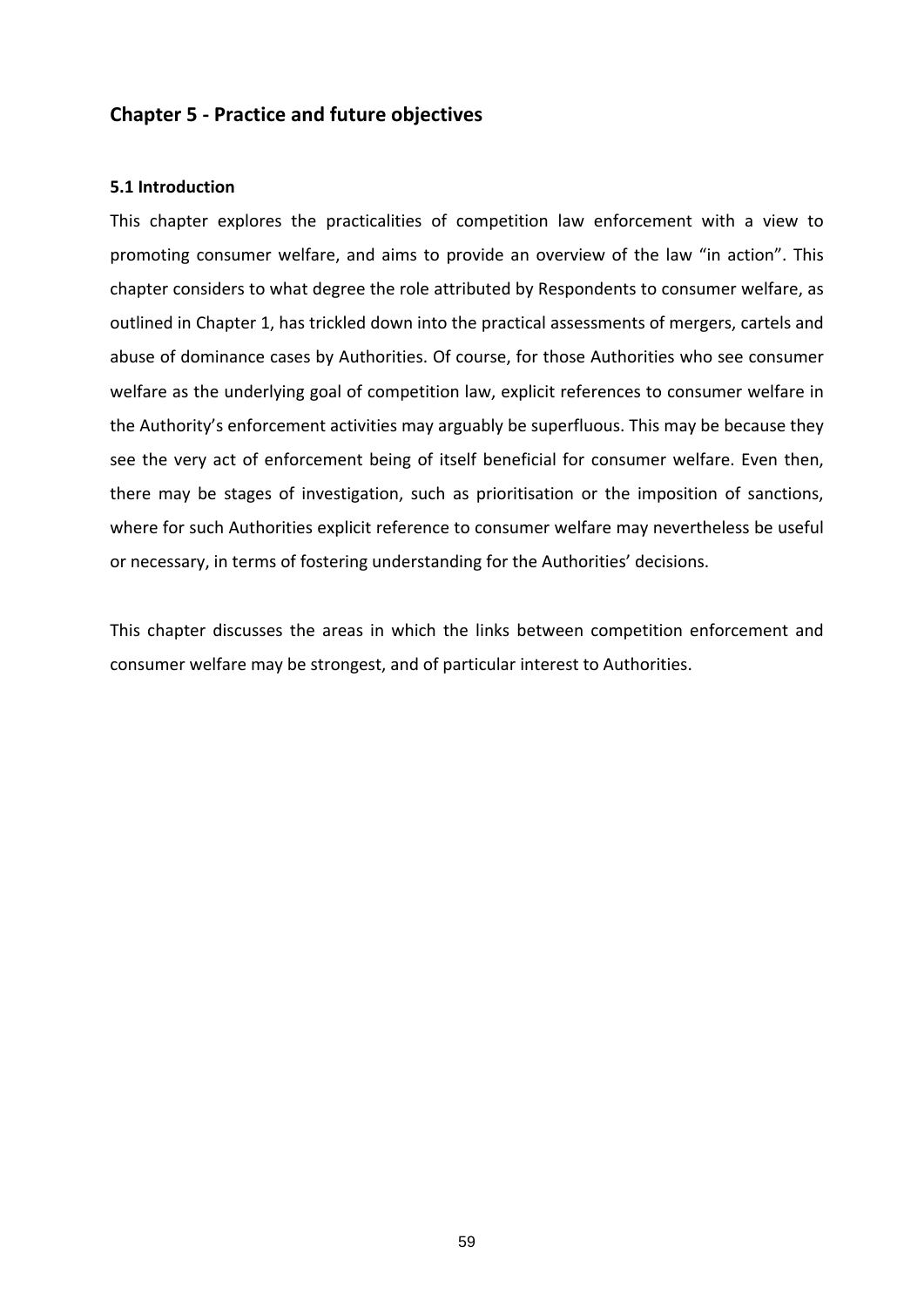#### **5.2 Referring to consumer welfare**

A first point of inquiry is whether consumer welfare is used by Authorities as a reference point, at any stage of their enforcement activities. Analysis of the responses<sup>[117](#page-59-0)</sup> indicates that a majority of the responding Authorities always or occasionally use consumer welfare as a reference point when carrying out its enforcement activities. Only four Authorities state that they never use consumer welfare as a reference point. It therefore appears that the promotion of consumer welfare may be seen as a significant area of commonality in competition enforcement throughout the world.



To set this in context, Chapter 1 indicates that, with respect to references to consumer welfare in mission statements, goals, and national legislation, although there are similarities between Authorities, there is no clear line. Chapter 3 shows that most Authorities do not seem to have a consistent let alone heavy (if any) burden of proof as regards consumer welfare. It is interesting to consider therefore why such references may be made at all.

To explore this further, it is necessary to consider the use of consumer welfare in the day‐to‐ day investigations of the Authorities. The questionnaire set out the five main procedural moments of the investigation (be it mergers, cartels or dominance) during which consumer welfare can come into play: i) when choosing which case to investigate; ii) while establishing the theory of harm; iii) when drafting the decision; iv) when determining the sanction; v) in press releases. In undertaking this analysis, this chapter compares Authorities' answers from three perspectives. Firstly, the chapter looks at where Authorities use consumer welfare in prioritisation and in establishing a theory of harm, and referring to Chapter 1, it considers

<span id="page-59-0"></span><sup>&</sup>lt;sup>117</sup> Total respondents that answered this question: 54 Authorities.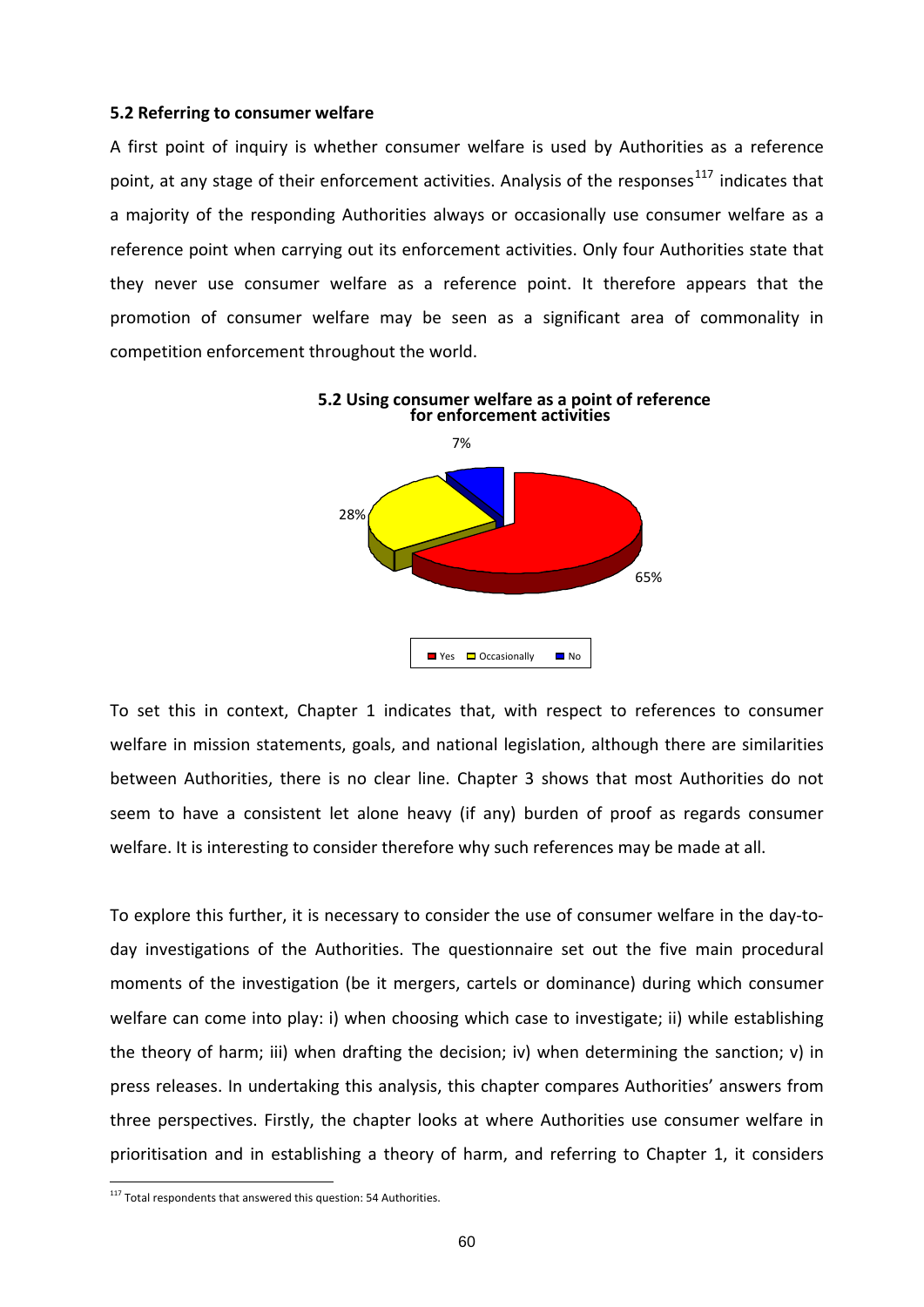whether this may be linked to consumer welfare's being seen as a goal of competition enforcement, or mentioned in mission statements. Secondly, this chapter looks at where Authorities refer to consumer welfare in their decisions and when imposing sanctions, and compares these answers to those given on references to consumer welfare in competition legislation. Finally, the chapter examines where consumer welfare is referred to by Authorities in press releases.

#### **5.3 Consumer Welfare when Prioritising Decisions/ Constructing Theory of Harm**



# **5.3.1 Prioritisation[118](#page-60-0)**

Several Authorities note that considering consumer welfare when deciding which case to take up is not so much a legal prerequisite, as something to be decided on a case‐by‐case basis, during which consumer welfare is sometimes one of the determining factors. Some Authorities, like the Netherlands, considers consumer welfare across the board of cartel and dominance cases when prioritising a case. The UK OFT also considers consumer welfare among other factors when prioritizing a case. Korea pointed out that even though it could be tempting to regard a full‐blown analysis of consumer welfare as a hurdle that takes up much time and effort, its limited resources are actually one of the reasons to examine the relevance of the case based on its direct impact on consumers.

Authorities need to review a merger on the basis of thresholds or other 'objective' data. With respect to merger control, 23 Authorities report that they never consider consumer welfare when choosing to investigate a merger because of the mandatory nature of merger review, irrespective of the initial assessment of possible consumer harm. In these cases,

<span id="page-60-0"></span><sup>&</sup>lt;sup>118</sup> 50 Respondents to questions relating to prioritization.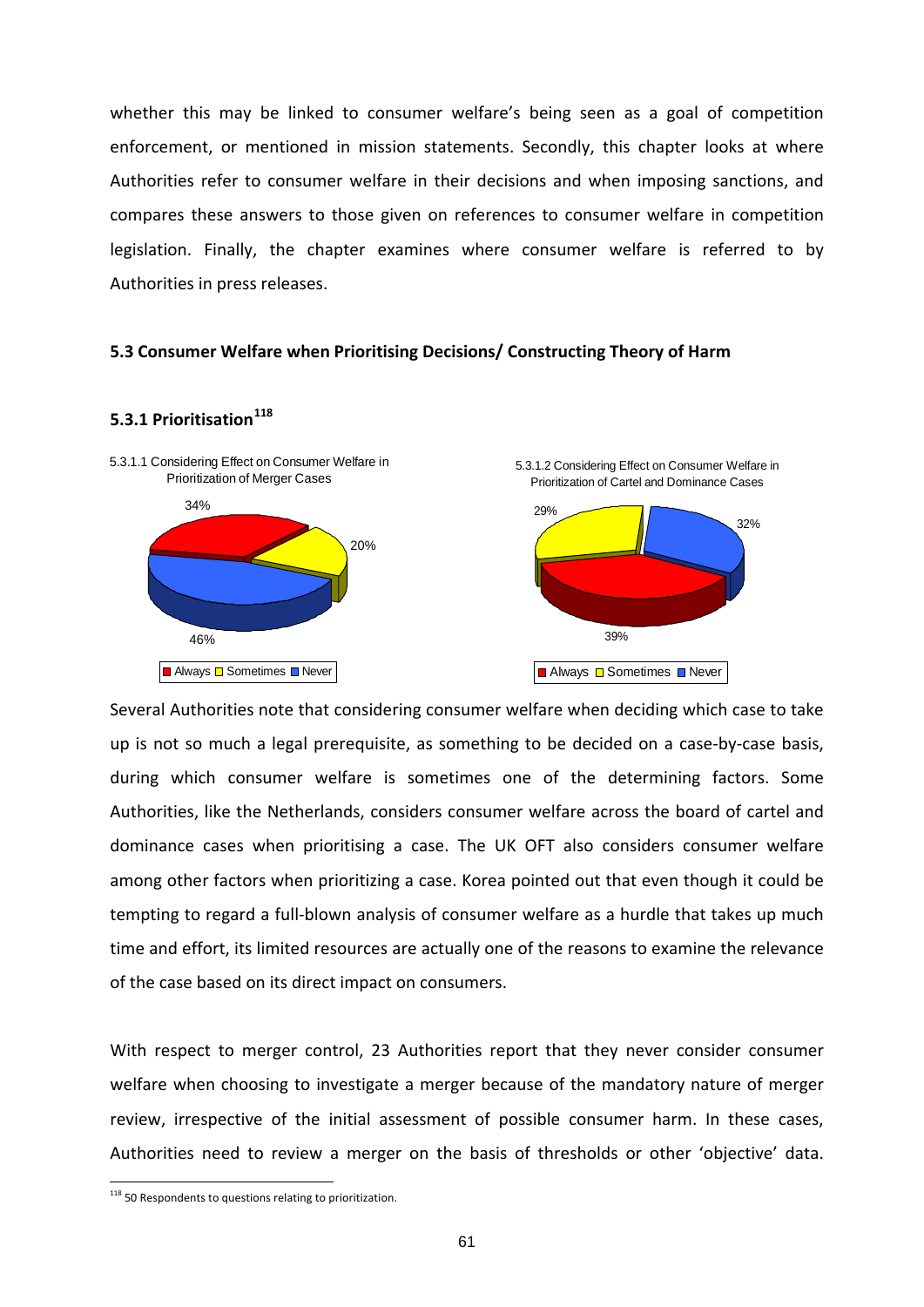Although these thresholds (e.g. the relevant turnover) may often serve as a proxy for consumer welfare, such a quasi‐automatic obligation to investigate normally obviates the need to examine consumer detriment. For some Authorities, consumer welfare may play a role (arguably similar to a prioritisation role) in the decision whether to move to a phase two investigation.

Similarly to merger cases, with reference to cartels, as pointed out by France and South Africa, a formal complaint may also trigger a legal obligation for the Authority to investigate a case, obviating the need to consider consumer welfare. For the US DOJ, the classification of cartels as per se infringements, which are presumed to harm consumer welfare, means that consumer welfare is not a category that requires extra consideration when choosing to fight cartels.

Germany, the Bundeskartellamt may consider consumer welfare as a factor while In explicitly considered. exercising its discretionary powers when selecting which dominance cases to pursue. In Korea, the Authority sometimes starts an investigation when there seems to be an abnormal price change or when prices are excessively high. The Netherlands points out that on the one hand the effect on consumers will be taken into account more often than in cartel cases, but on the other hand the number of cases is very limited and consumer welfare is not always

### Comments from session on Mission and Legislation : Take notice of political impact but do not become **overly political.**

*Moderated by Toshiko Igarashi (Japan) and Carmen Suarez (OFT)*

Cautious competition authorities are aware of changes and developments in government policy. Participants generally supported the view that authorities should carry out their tasks and adapt their policy and decisions, without becoming political. behaviour on 'the edges'. In other words, that authorities should take notice of the political impact of their

Being aware of what is happening outside may help an authority in prioritising cases, since cases that cause the largest detriment to consumers may attract attention from politicians and government, who may ask for intervention. Such an approach may enhance the legitimacy of the work of the authority. By taking all these aspects into account when prioritising its approach, an authority should also strive not to become political.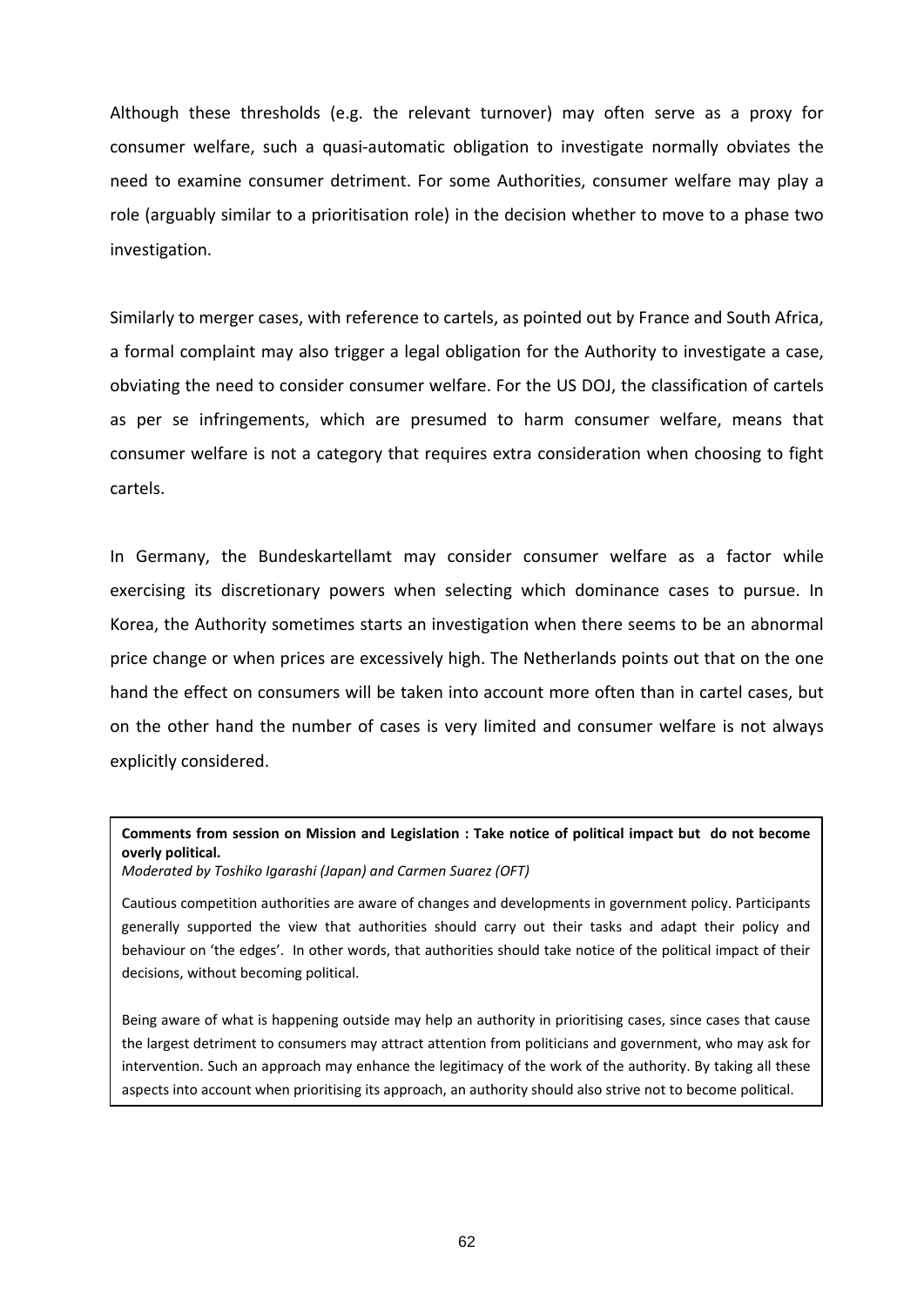### **5 .3.2 Theory of Harm**

Graph 5.3.2.1 makes clear that the majority of Respondents includes consumer welfare considerations in their investigation of mergers either always, or sometimes.<sup>119</sup> Further, as g raph 5.3.2.2 illustrates, a majority of respondents also consider consumer harm when establishing a theory of harm in cartel and dominance cases.<sup>120</sup> Some Authorities state that cartels are restrictions 'by object' and therefore assume consumer harm. This includes, for exampl e, the EU member states. Irrespective of this assumption, however, the 'object' restriction does allow a possibility to consider efficiencies; which include the condition that customers must receive a fair share of the potential efficiency benefits. Similarly, in other jurisdictions such as Australia and the United States, cartel offences, such as price fixing, are per se violations of the competition rules.<sup>121</sup>



A similar situation emerges in (other) jurisdictions with legislation containing criminal sanctions on cartel behaviour. As the UK Authorities make clear, British criminal proceedings do not require consideration of the effects of behaviour but rather focus on the dishonest

<sup>&</sup>lt;sup>119</sup> Total Respondents that answered this question: 50 Authorities.<br><sup>120</sup> Total Respondents that answered this question: 50 Authorities.

<sup>121</sup> See e.g., United States v. McKesson & Robbins, Inc., 351 U.S. 305, 309-10 (1956); United States v. Socony-Vacuum Oil Co., 310 U.S. 150, 218, 229 (1940).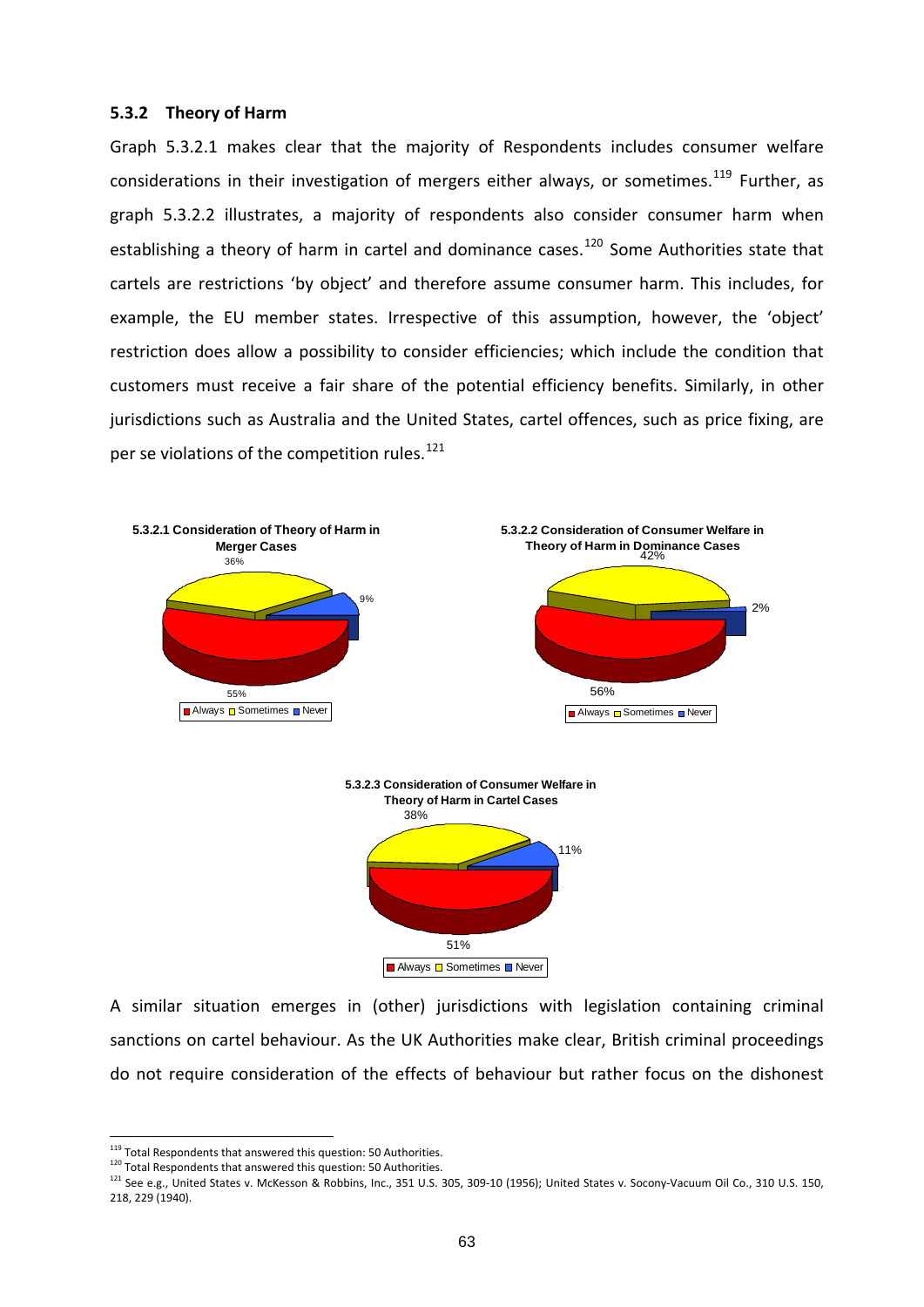conduct in forming a cartel. The specific wording of the cartel offence in criminal law may thus determine whether Authorities can take consumer welfare into account in their assessment.

98% of the Respondents either always<sup>122</sup> or sometimes<sup>123</sup> take consumer welfare into account when establishing the theory of harm in dominance cases.<sup>124</sup> Some Authorities (such as France) note that consumer welfare is particularly important in dominance cases, rather than in cartel cases. Only one Respondent suggests it never takes it into account. One Authority states that it explores the harm that may be caused to customers or consumers, but that it depends upon the level of the market referred.

There may be several explanations for different treatment of consumer welfare in different types of cases. It could be that as hardcore cartels are usually thought to be contrary to consumer welfare by their very nature, there is therefore very little room for prioritisation. Whereas in dominance cases, it may be more difficult to pigeonhole the allegedly anticompetitive behaviour in terms of its actual effect on competition, making reference to consumer welfare more necessary. Another factor for the influence of consumer welfare in dominance cases is that the decision of which dominance case to pursue may have a lasting impact on an Authority's resources given that such cases may be particularly long‐running and heavy on resources. Different treatment could also be related to the perceived point in time the detriment to consumer welfare occurs. In hardcore cartel cases the consumers will almost by definition have suffered some sort of harm. In contrast, in cases involving certain abuses of dominance (e.g. predation) although no immediate negative effects may be evident, a long‐ term analysis of consumer welfare will reveal the likely exit of various competitors and the potential for price rises that may result.

When Graph on prioritisation and theory of harm are compared to the Graphs in Chapter 1, referring to whether Authorities see the promotion of consumer welfare as an underlying goal of consumer law, and/or refer to it in their Agency mission, the following becomes apparent.

<sup>&</sup>lt;sup>122</sup> 30 Authorities.

 $123$  22 Authorities.

 $124$  Total respondents that answered this question: 53 Authorities.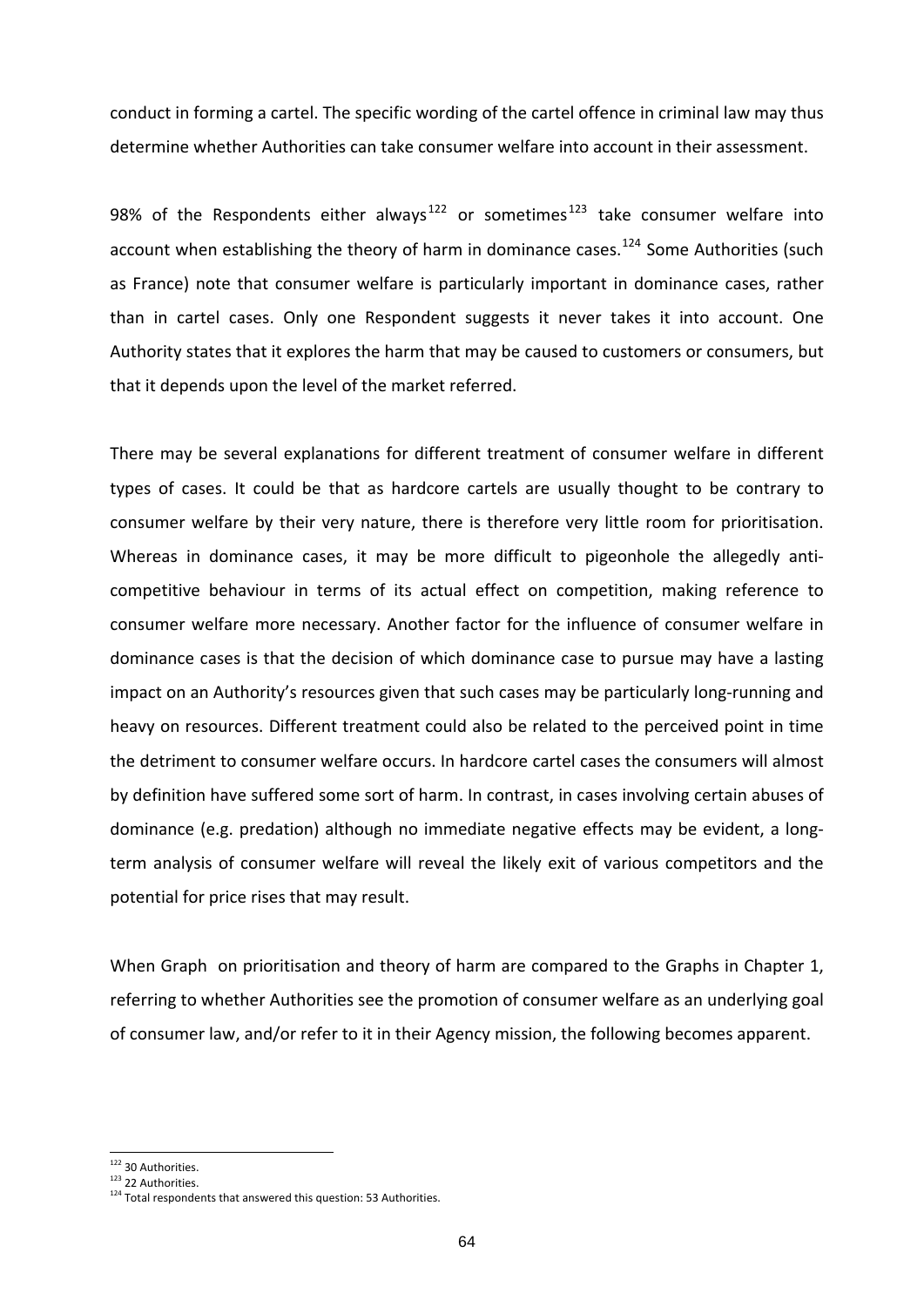

# **Graph 5.3.2.4 Mission, prioritization and theory of harm overlap<sup>125</sup>**

The number of Authorities discussing consumer welfare when prioritising cases and constructing a theory of harm, is similar to the number of Authorities that refer to consumer welfare in their mission. In fact, there is an overlapping group of 30 Authorities which refers to consumer welfare in i) mission; ii) prioritisation; and iii) theory of harm.<sup>126</sup> An overlapping group of 37 Authorities see consumer welfare as the goal, or one of the goals underlying competition enforcement, and either refer always or sometimes to consumer welfare in prioritisation and theory of harm.

# **5.4 Reference to consumer welfare in Authorities' decisions and when imposing sanctions**

# **5.4.1 Decisions**

1

A small majority of Authorities reports that direct references are made to consumer welfare in their decisional practice.<sup>[127](#page-64-0)</sup> In this way consumer detriment can function as a main justification for the government's intervention.



<sup>&</sup>lt;sup>125</sup> Mission (referred to directly or indirectly): 43 Authorities; Prioritization (consumer welfare referred to always or sometimes): 30 Authorities; Theory of harm (consumer welfare referred to always or sometimes): 45 Authorities.

<span id="page-64-0"></span><sup>&</sup>lt;sup>126</sup> These 30 Authorities were tallied by counting Authorities which stated that they directly/indirectly or always/sometimes referred to

consumer welfare.<br><sup>127</sup> This graph represents an aggregate of the answers provided to this question (as the figures for merger, cartels and dominance cases varied only very slightly). The total number of Respondents, as an average was : 48 Authorities.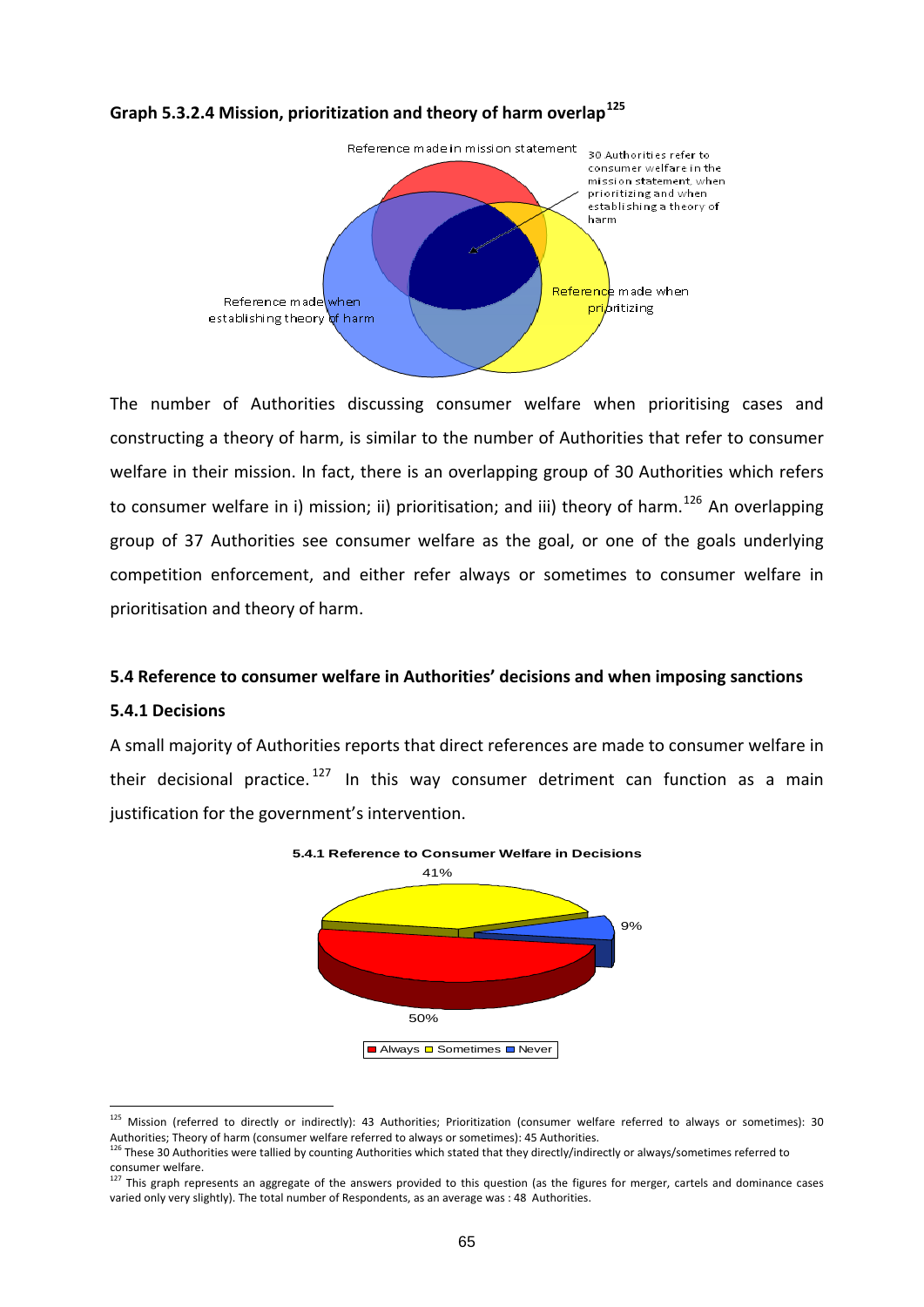The answers given do not reveal whether consumer welfare is merely referred to as a form of providing context, or if it takes centre stage. In fact, there may be quite a gap between the two. The US FTC attaches great weight to the existence of consumer detriment. For example, the US FTC has stated in a rule of reason analysis: "*a plaintiff must show that the challenged restraints have resulted in, or are likely to result in, anticompetitive effects, in the form of higher prices, reduced output, degraded quality of products or services, retarded innovation, or other manifestations of harm to consumer welfare*".<sup>128</sup>

In the Netherlands, consumer welfare is a priority for the Authority, and is an underlying theme of its enforcement, but is not directly referred to in its legislation. Generally, official references to consumer welfare are therefore confined to decisions in which the damage caused to the consumer is relevant in the assessment of the gravity of the infringement when determining the fine.

its decisions to that "competitive process" and not so many to "consumer or total welfare". Similarly, in Spain, in line with its legislation, the CNC protects the competitive process as a means to enhance consumer/total welfare, and as a result, in its cases there are references in

# **129 5.4.2 Sanctions and Remedies**





<sup>&</sup>lt;sup>128</sup> See RealComp II, Ltd., slip op. at 34 (2009).

<sup>129</sup> <sup>42</sup> Authorities answered this question.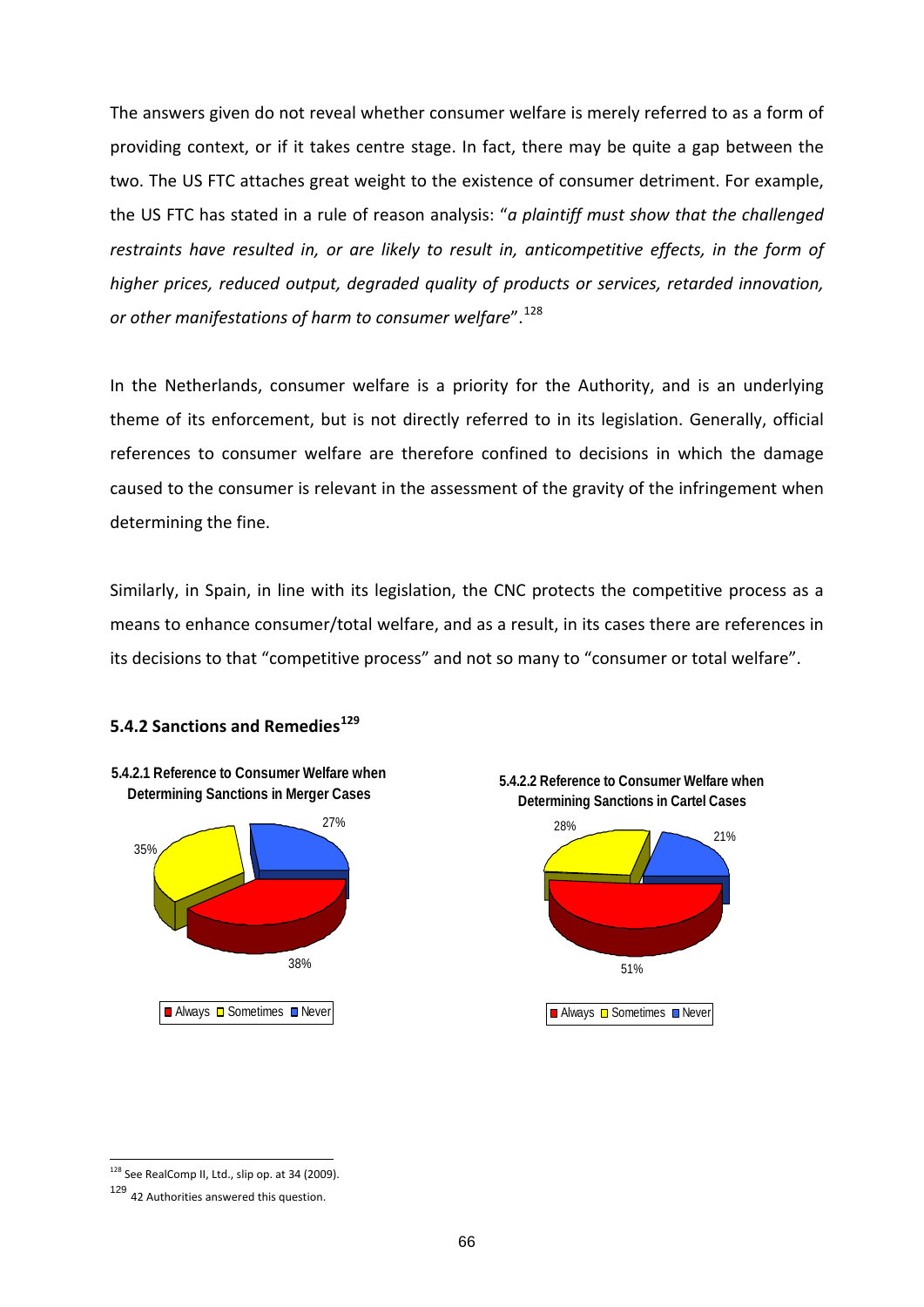

Most Authorities report that they consider consumer welfare when determining the sanction, either always or sometimes. France and Korea refer to their (draft) fining guidelines which, indirectly, refer to consumer harm in determining the severity of the sanction. In only a few cases Authorities never do so, either because they lack the power to impose sanctions (Israel, Ireland; in both jurisdictions, imposing sanctions is up to the courts) or for other reasons (the UK's Competition Commission and the US Federal Trade Commission).

Generally, two types of 'sanctions' can be distinguished in merger cases. First, the possibility that an Authority does not allow a notified merger. A second possible sanction is the possibility to accept remedies.<sup>130</sup> The answers from several jurisdictions specifically mention taking consumer welfare into account when accepting remedies.<sup>131</sup>

vertical agreements are considered moderate. No reference is made to consumer welfare. herefore, until recently, we could have said that damage to consumer welfare would never T The Netherlands refers to consumer welfare when determining the sanction in cartel cases. In the fining code of 2009, hard‐core restrictions are considered to be severe infringements, be relevant in this context.

Netherlands Authority must take into consideration the context in which a particular breach of the Competition Act has occurred, when determining the gravity of the offence. This does However, in the light of the recent judgment of the Dutch final court of appeal,  $132$  the

<span id="page-66-0"></span><sup>&</sup>lt;sup>130</sup> Even though formally, as recognised by several Respondents, these may not be seen as sanctions. The merger total likely also refers to the acceptance of remedies, rather than purely sanctions for procedural or even substantive infringements of merger control law.<br><sup>131</sup> 8 Authorities.

<span id="page-66-1"></span> $132$  Mobiele Operators, Dutch Trade and Industry Appeals Tribunal, 12 August 2010.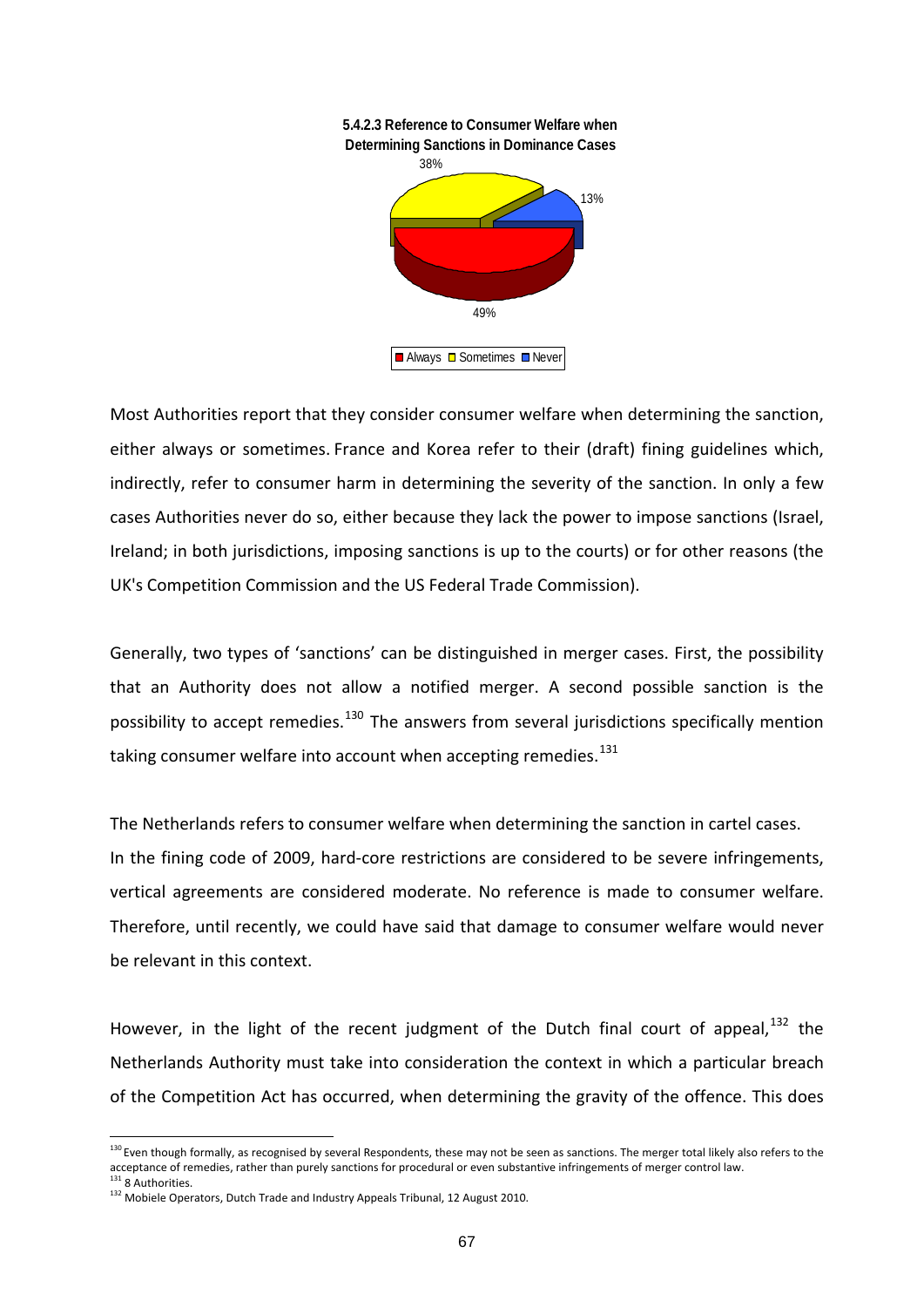not imply that the Authority has to determine the actual effects of a particular behaviour or agreement. However, the Authority does have to consider the potential effects of the behaviour or agreement, in the given legal and economic context in which that behaviour or agreement takes place.

In several jurisdictions (such as Hungary) the Competition Act identifies a set of considerations to be taken into account when imposing a fine. Those considerations often include the degree of consumer detriment. Interestingly, the number of Authorities<sup>[133](#page-66-1)</sup> that never refer to consumer welfare when determining the sanction in a dominance case is higher than when establishing the theory of harm. The reasons for this may relate to the difficulty of proving or quantifying consumer welfare in court, to the level of certainty required by the appeal court, as discussed in Chapter 3.



**5.4.2.3 Reference to Consumer Welfare in National Legislation**

Referring to graph 5.4.2.3 above,  $134$  also discussed in Chapter 1, on Authorities whose national legislation refers to consumer welfare, various issues become apparent. It may be argued that for competition Authorities which prefer an economic approach, i.e. enforcement action to be based explicitly on consumer welfare considerations, the wording of the applicable legal texts may be a point of focus. The reasoning may be that including consumer welfare considerations in legal instruments which govern Authorities may assist these Authorities in performing their tasks and in accounting for them. However, the difficulties that such explicit legal reference would raise for Authorities, as outlined in Chapter 3, would seem to outweigh such superficial advantage.

Direct reference D Indirectly referred to D Not referred to

<sup>&</sup>lt;sup>133</sup> 8 Authorities.

<sup>&</sup>lt;sup>134</sup> Total Respondents: 54 Authorities.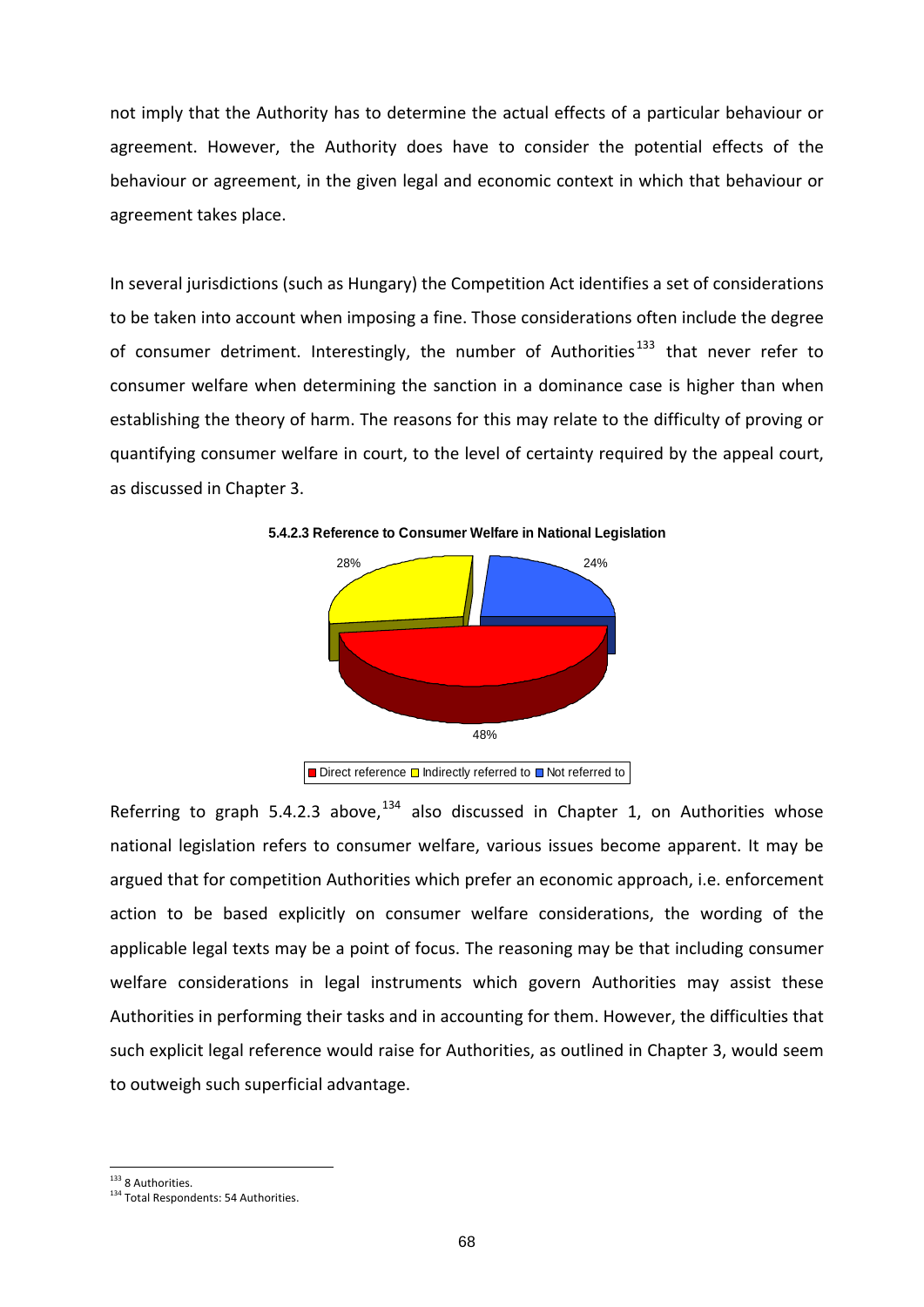Such an approach may seem less helpful to an Authority that is faced with conflicting issues of public policy in its legislation. For example, an Authority may be obliged to have regard to concepts of "fairness", economic dependency, ordo‐liberal theories of market power distribution or the preservation of national champions. These are all issues which may conflict with a goal of promoting consumer welfare through competition law. It would be helpful in such situations if the legislator had decided on the order in which several, possibly conflicting objectives needed to be met. However, even absent such specification, it may assist the Authority to strive for transparency in its decision‐making as regards these various objectives. In this way, it may be held accountable for its activities and foster understanding for its specific decisions.

In addition, explicit legislative reference to consumer welfare may lead to extensive problems for Authorities, as it would likely be interpreted by non-experts as an assumption that detriment to consumer welfare can be always or easily quantified, which, as discussed in Chapter 3, is not the case. This would imply that legislators should avoid inserting quantification requirements into legislation.

# **5.5 Press Releases**

decision, including the sanction, one might expect reference to consumer welfare in press releases and other publications emanating from the Authority.<sup>135</sup> Indeed, most Authorities If consumer welfare plays a role in prioritising or establishing a theory of harm or drafting the sometimes refer to consumer welfare in press releases, and some will always do so.



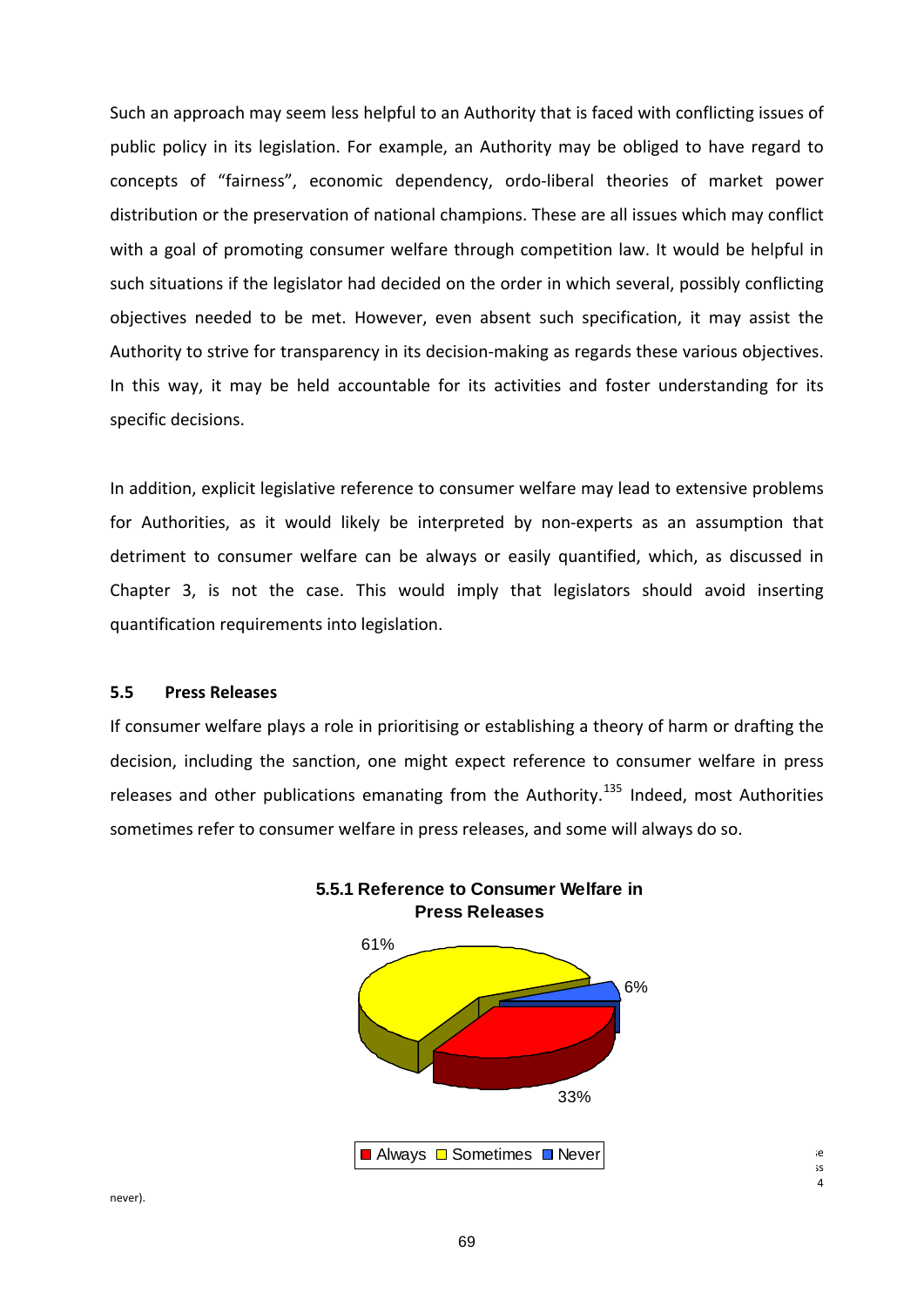The Finnish and Hungarian responses provide some explanation. The Finnish competition Authority acknowledges that it struggles with bringing over the message of what its merger review activities actually achieve for consumers. Therefore, it "attempts to at least briefly describe effects on consumers". The Hungarian Authority specifies that while its press releases may not include the term 'consumer welfare', as that may not be user-friendly, Hungary focuses on the consumer benefits following from a merger that is approved. It would seem, therefore, that issuing well-drafted explanations of the effects on consumers upon completion of a merger review may help underscore the importance of consumer welfare. This is not to say that consumer welfare is necessarily quantified, either generally in terms of 'outcome', or in specific cases. In Hungary, press releases dealing with cartel decisions emphasise the harm caused to final consumers. If the cartel in question involves intermediary goods/services, an effort is made to highlight the harm to final consumers.

#### **5.5.2 Reference to Consumer Welfare in Mission Statements**



Direct reference **□** Indirectly referred to **□** Not referred to

Referring to whether Authorities talk about consumer welfare in their mission, as discussed in Chapter 1, it becomes apparent that even Authorities who do not refer to consumer welfare in their mission statement $^{136}$ , do refer to consumer-welfare in their press releases.

#### **Comments from session on Practice and Future Objectives : Communicate openly with consumers**

#### *Moderated by René Smits (Netherlands) and Francis Kariuki (Kenya)*

It emerged during the breakout session, that an impact assessment of consumer welfare in the Authority's work is relevant in the context of accountability. Authorities should reveal to consumers how they assess their welfare in the decisions, sanctions and remedies. Authorities may often only refer to the complexity of issues in their communications and this may be considered as "unsustainable arrogance" on the Authorities' part. Authorities should learn to speak the language of consumers and should have an open channel to consumers and engage with them more profoundly.

Ŀ

<sup>&</sup>lt;sup>136</sup> Total respondents: 54 Authorities.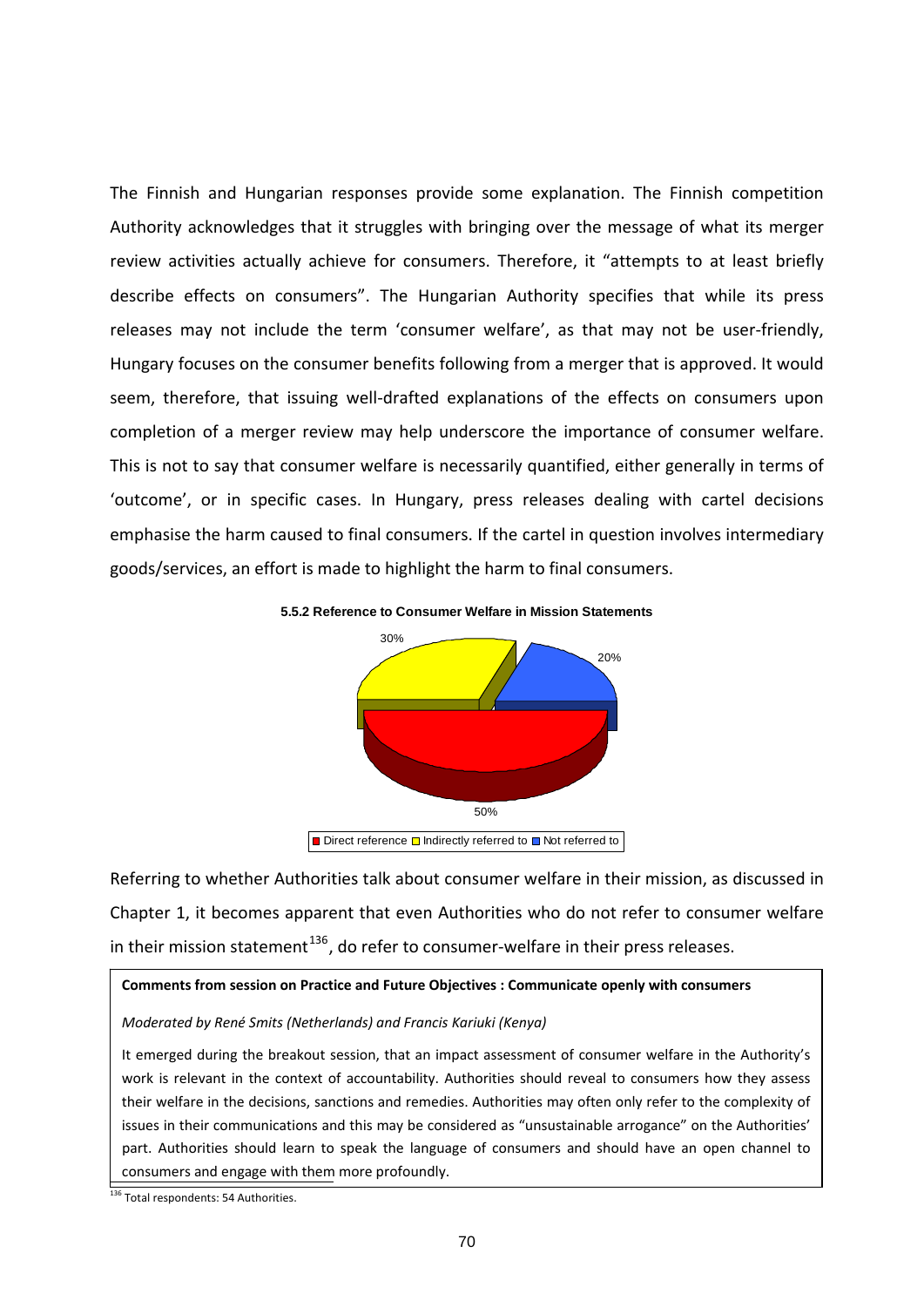On the one hand, an Authority may choose not to mention consumer welfare in their advocacy and press communications, even if it is mentioned in their legislation, because of the difficulties they experience in practice with quantifying consumer welfare, or in reconciling consumer welfare with other competing goals in their legislation. As noted by Poland, the possible tensions between consumer welfare and other goals of the Authority, or of government, may be a reason to mention, or not to mention, consumer welfare in the Authority's mission statement and press releases.<sup>137</sup>

communications, precisely because although they do see promoting consumer welfare as their main goal, it is not mentioned in their legislation. It may be omitted from their legislation because of parliamentary disagreement on the issue at the time the legislation was adopted, o r because of quantification difficulties, as discussed in Chapter 3. While formal reference by th e Authority to consumer welfare may thus be excluded, it may be that the Authority nevertheles s refers to consumer welfare informally, in its press releases or in its advocacy, because consumer welfare may be a useful tool to explain to the general public the benefits On the other hand, an Authority may mention consumer welfare in their advocacy and press that competition can bring to the economy.

Authority exists. The US (FTC) has in the past referred to consumer welfare for its advocacy work.<sup>138</sup> A difficulty attached to using consumer welfare in an Authority's advocacy efforts Alternatively, as is the case in the US, the great importance attached to consumer welfare throughout a competition procedure is neatly reflected by the fact that carrying out competition enforcement is meant to strive towards a single goal (namely consumer welfare). US domestic competition law and policy require such a focus. In such cases, it makes sense that consumer welfare takes centre‐stage, as it embodies the very essence of why the may relate to the fact that, as noted by one Authority, interpretations of consumer welfare

<sup>&</sup>lt;sup>137</sup> For example, such tensions may be particularly conspicuous in case of exploitative abuses of dominance, which are often approached from a rather imprecise perspective of fairness, such as "unfair prices", "unfair discrimination" and "unfair trading conditions". If, according to courts, fairness demands, for example, uniformity of trading conditions, applying competition law (thus construed) to exploitative abuses may sometimes lead to paradoxical results, where "fairness" takes precedent over consumer welfare.

<sup>&</sup>lt;sup>138</sup> For example, In March 2006, the FTC filed a comment with a member of the Ohio State Senate stating its support for Senate Bill 179, which would allow the direct shipment of wine to Ohio consumers from manufacturers either inside or outside the state. The comment focused on the increased welfare for Ohio's consumers.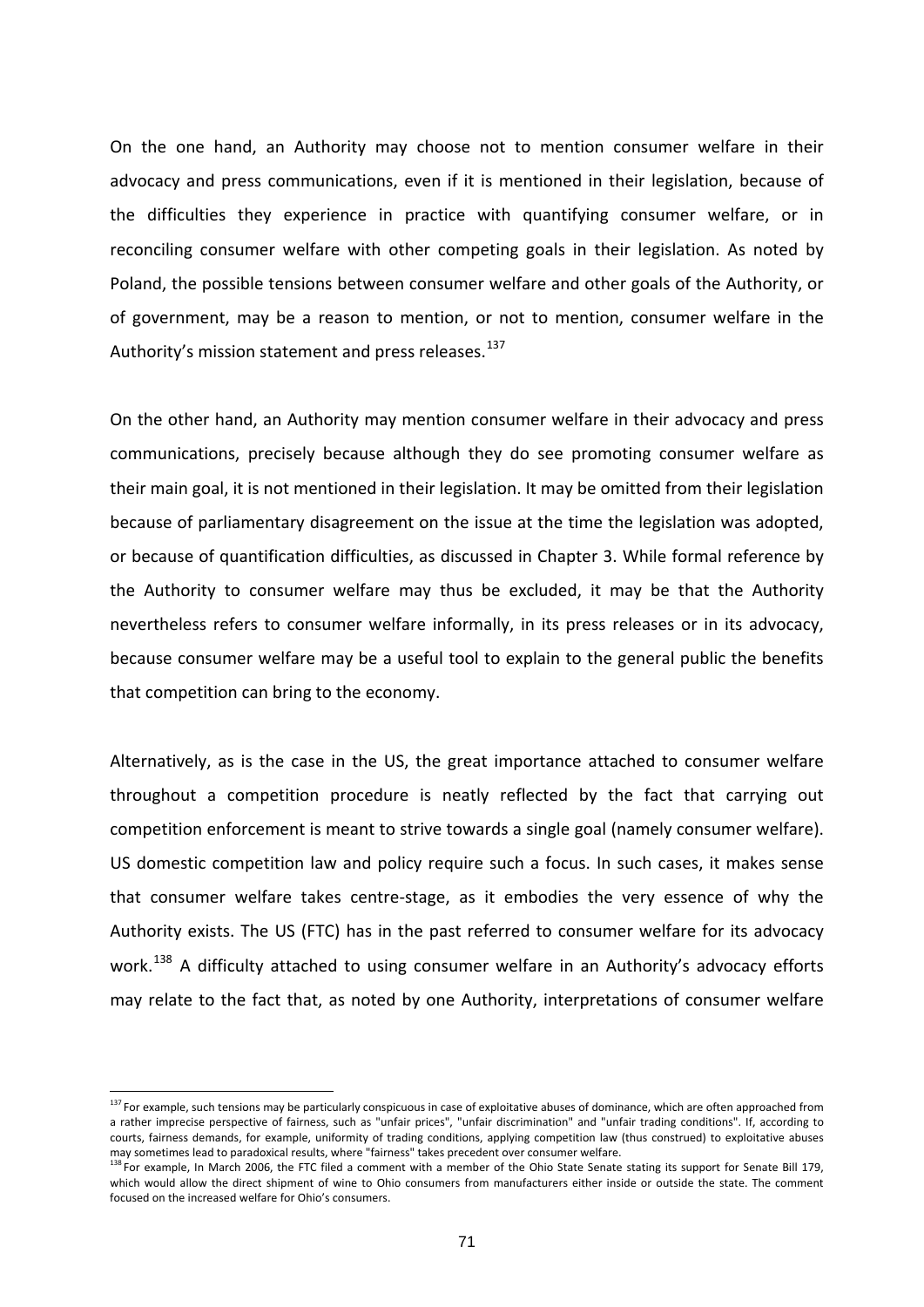may differ between different governmental bodies. Institutional design may also play a role in such tensions.

Some Authorities consider consumer welfare to be an intrinsic part or natural result of the performance of the task attributed to them by the legislator. However, it is not stated as such in the Authority's legislation. There may be various reasons for this, as discussed above, relating to legislative intention or relating to difficulties of quantification and burden of proof. Nevertheless, for these Authorities, such as the Netherlands, the promotion of consumer welfare is an intrinsic part of competition law enforcement.

Some Authorities, such as Bosnia and Mexico, refer to the importance of procedural limitations in this regard. In principle, competition policy goals cannot override other pieces of legislation. In Taiwan legislation is clear on this subject, Article 1 of the domestic Competition Act states that "consumer interests" are only one of the policy goals to be achieved.

the area of competition," brings into focus the issue regarding the extent to which the remit of Authorities extends to advocating the promotion of consumer welfare. In many instances, advocacy an implied power. A special case is the European Commission, which acts as executive body of the European Union and has political responsibilities and direct The remark of the Mauritian Authority, that it is "strictly limited to intervening and advising in Authorities may be competent to implement competition legislation but will not have standing to propose regulation or give advice on draft legislation. In other instances, such an advisory role has specifically been granted to the Authority, such as is the case in Poland.<sup>139</sup> Not all Authorities will have such wide explicit powers. However, some Authorities may nevertheless take a bold interpretation of their statutory competences and will consider parliamentary accountability, features absent at other Authorities.<sup>140</sup> Within the European Commission, it is however the Directorate‐General for Competition that is primarily responsible for the exercise of competition enforcement powers and decisions are subject to appeal before the Court of Justice of the European Union.

 $139$  See section 31 of the Polish Act of 16 February 2007 on competition and consumer protection, available at:

competition enforcement powers and decisions are subject to appeal before the Court of Justice of the European Union. http://www.uokik.gov.pl/competition\_protection.php.<br><sup>140</sup> Within the European Commission, it is however the Directorate‐General for Competition that is primarily responsible for the exercise of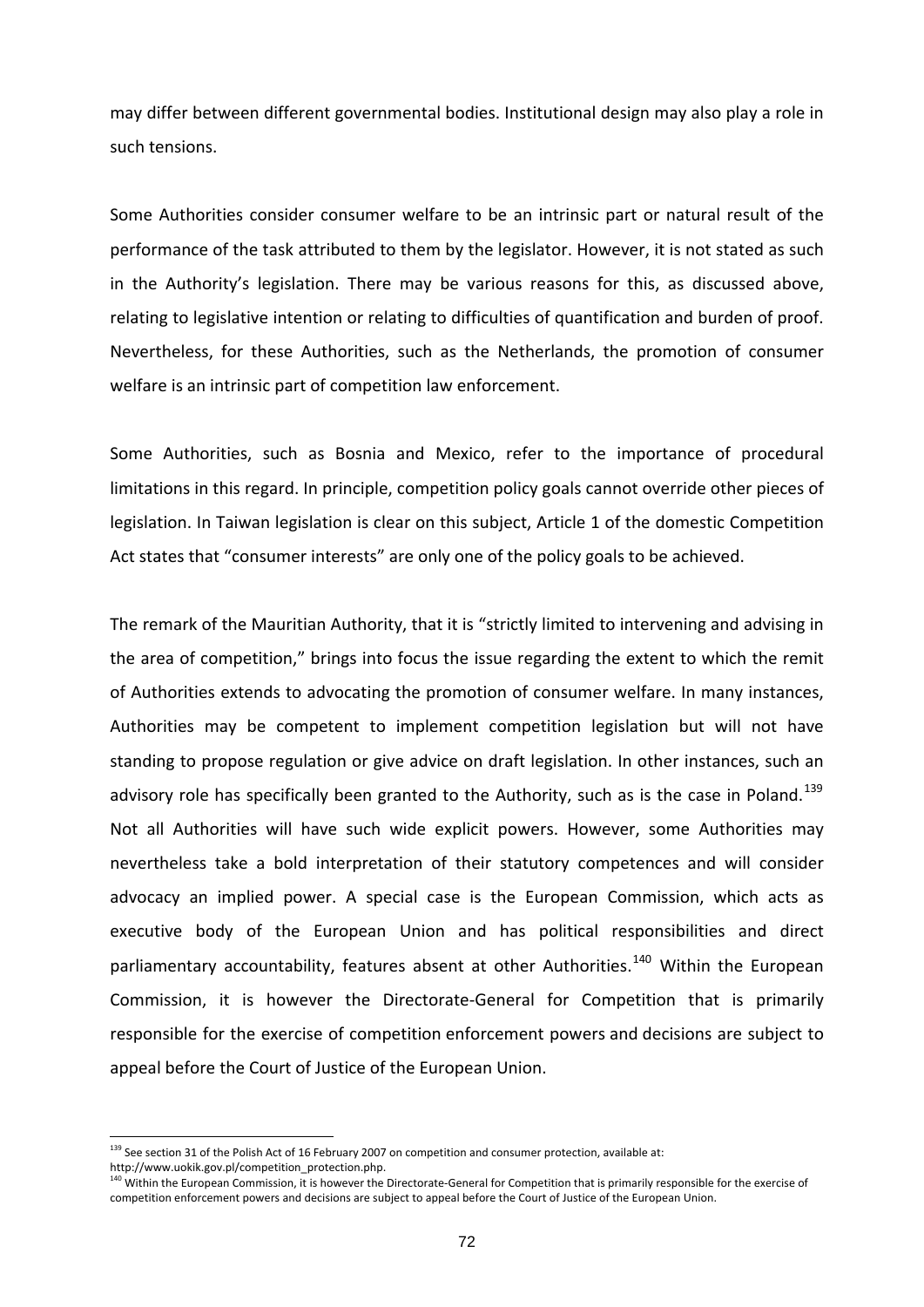Some Authorities refer to consumer welfare in their advocacy and publicity.<sup>[141](#page-71-0)</sup> "Increased interaction with media and competition stakeholders" is mentioned by the Authority of Romania, which also prioritizes intervention in respect of economic sectors of high impact for consumer welfare. Slovakia mentions sector inquiries as another tool, which is used to promote consumer welfare. Many Authorities referred, at various stages in their answers, to the usefulness of being able to refer to consumer detriment in issuing guidance to the business community and to consumers themselves. As was stated by Mexico, in the ICN Advocacy Teleseminar in 2011, using the detriment to consumer welfare that will likely result from a particular anti-competitive behaviour or agreement, as an example, can help the Authority to express competition law in terms "that even your grandmother can understand".

### **5.6 Other references to consumer welfare**

Given the difficulties relating to the quantification of detriment to consumer welfare in case‐ specific calculation of consumer harm, as discussed in C hapter 3, it may be interesting to xamine whether consumer welfare is useful as a general measure of enforcement success. e

In its answers to the questionnaire, the European Commission mentions its encouragement of private enforcement. Many Authorities may have a role to play here to encourage civil litigation as a supplement to public enforcement, which remains central in many jurisdictions. Ongoing consultation exists on a possible EU initiative for a consistent approach to collective redress across the European Union.<sup>142</sup> There are some [difficulties,](#page-72-0) but in spite of these,<sup>143</sup> fostering civil enforcement may be a practical means of furthering consumer welfare in times of budgetary restraints for competition Authorities. The example of the OFT may be inspiring: in 2007, it submitted specific proposals to the UK government on how to encourage private enforcement.<sup>[144](#page-72-0)</sup>

<sup>&</sup>lt;sup>141</sup> 3 Authorities.

<span id="page-72-0"></span><sup>142</sup> Commission Staff Working Document - Public Consultation: Towards a Coherent European Approach to Collective Redress Document SEC(2011)173 final, Brussels, 4 February 2011, available at:

http://ec.europa.eu/justice/news/consulting\_public/0054/ConsultationpaperCollectiveredress4February2011.pdf.

<sup>&</sup>lt;sup>143</sup> Promotion of civil enforcement encompasses issues concerning the interplay between public and private enforcement, such as the binding nature of decisions of Authorities in follow-on litigation, the availability of documents in files held by Authorities and the protection of leniency applicants against litigation on the basis of their leniency application. A case is pending before the European Court of Justice (ECJ) on the extent of protection to be afforded to documents emanating from leniency applicants in the context of the coherent application of Union

competition law: Case C-360/09 (Pfleiderer), notably on the protection of self-incriminatory statements.<br><sup>144</sup> Private actions in competition law: effective redress for consumers and business, Recommendations from the Offi November 2007, OFT916resp, available at: http://www.oft.gov.uk/shared\_oft/reports/comp\_policy/oft916resp.pdf.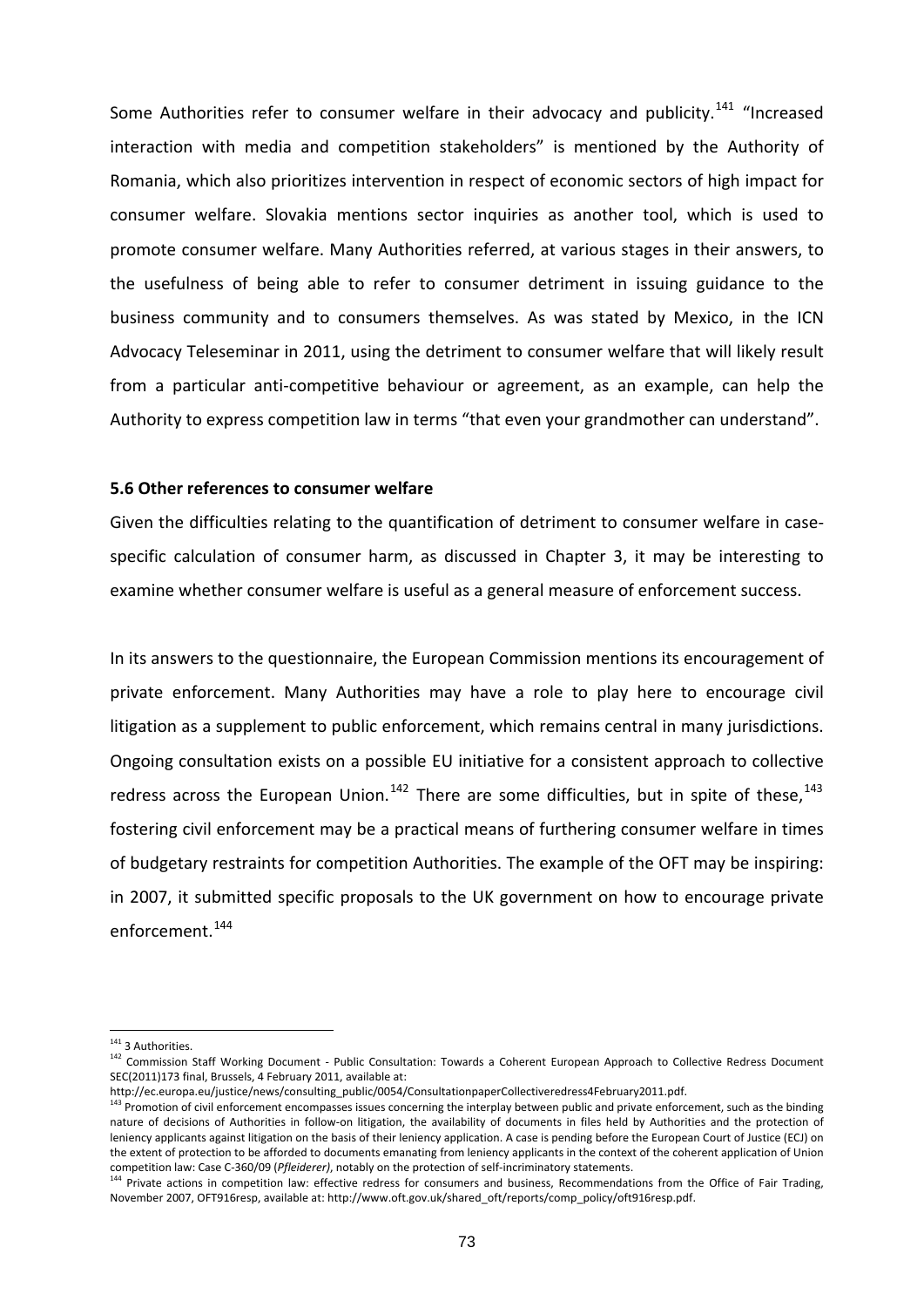# **Comments from session on Practice and Future Objectives : Non‐economic interests are better pursued in a private enforcement action**

*Moderated by René Smits (NL) and Francis Kariuki (Kenya)*

During the break‐out session it was remarked that detriment to consumer welfare is hard to prove before a court. Non‐economic interests are better to be pursued via private enforcement.

Russia seeks to promote consumer welfare by non-enforcement means, primarily by its competition development programs and advocating competition principles with other government bodies, including competition advocacy in the course of liberalization of former state created monopolies. While doing so Russia seeks to create a competitive environment in various sectors of the economy that eventually would result in an increase of consumer welfare.

Only the US FTC mentions litigation as one of its means of promotion of consumer welfare, next to advocacy. This latter instrument is also used to promote specific legislation, such as in the case of combating anticompetitive "pay for delay" practices in the pharmaceutical industry. Through such practices, pharmaceutical enterprises seek to keep generic drugs off the market, thus limiting consumer choice and raising prices.

As discussed in Chapter 4, even in jurisdictions where consumer welfare does not play an method of calculating outcome has yet been developed. A limited number of Authorities alculate the outcome on an aggregate level, while others have developed their own c to measure outcome may not be as expensive and difficult as some may perceive. It may open role in identifying the objectives of the Authorities, it may play its part in other areas of the Authority's work. It seems that when carrying out enforcement action and when reporting on their activities, whether in the form of precise outcome calculations or otherwise, Authorities frequently require a measuring rod or yardstick. Consumer welfare is an obvious and useful tool in this respect. However, as emerges in Chapter 4, no widely recognized methodology to calculate outcome. Not all Authorities have the same resources and expertise to conduct impact assessments. It is, however, important to note that using consumer welfare therefore transpire that quantification will become more important for impact assessment studies in the future.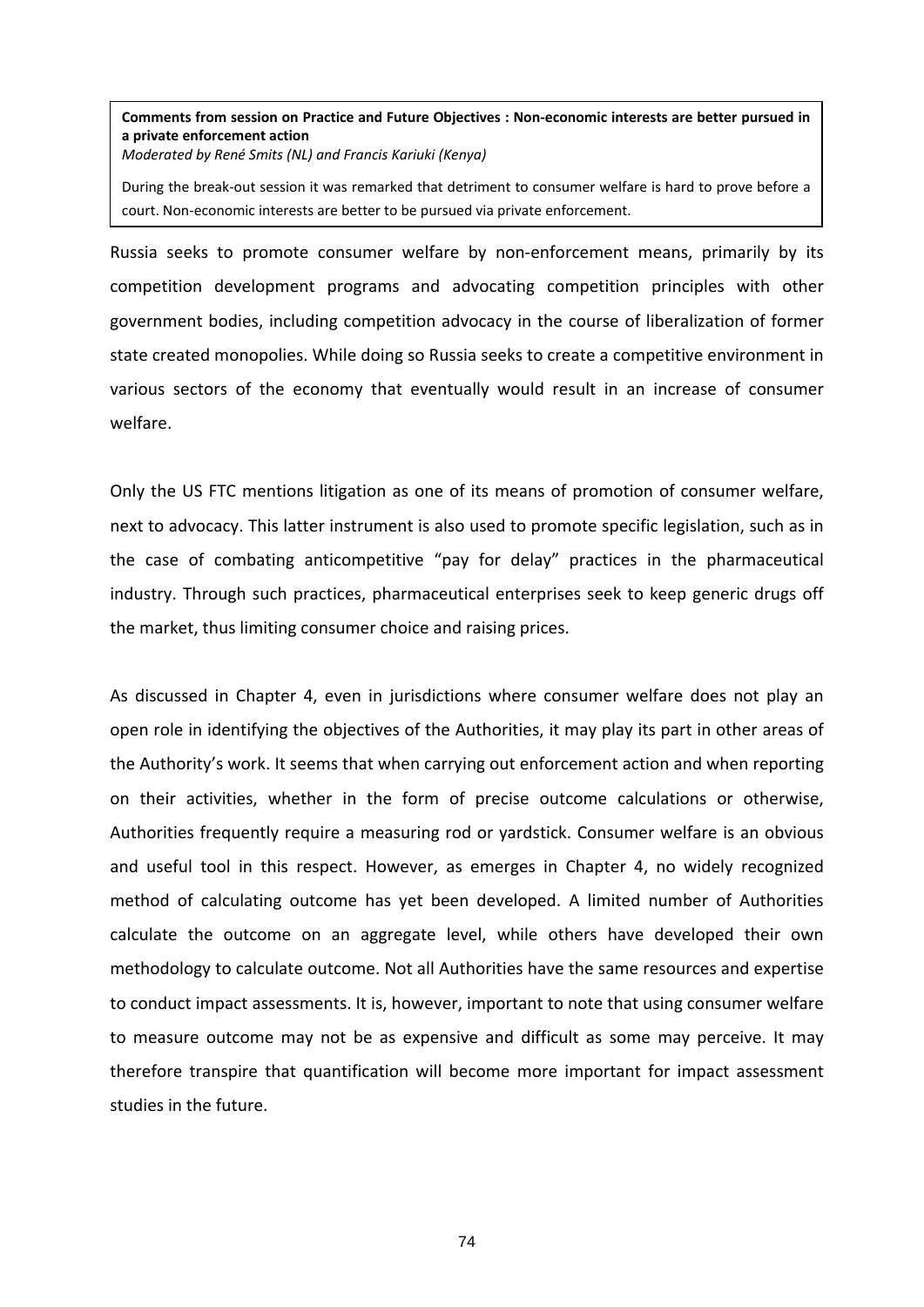#### **Comments from session on Practice and Future Objectives: Short and long‐term impact** *Moderated by René Smits (Netherlands) and Francis Kariuki (Kenya)*

Participants discussed the influence of the timeframe in outcome findings and the importance of distinguishing between short- and long- term impact. Due to judicial review, decisions of competition authorities can sometimes become binding only after several years. It follows that there will be a delay between the decision and its impact. Since consumers often take a short-term view, research-based impact assessments may not be congruent with their perspective.

### **5.7 Conclusion**

In summary, it can be stated that consumer welfare is highly important for many different Authorities across the globe. However, consumer welfare is not always explicitly referred to at all stages of Authorities' work. Authorities seem, depending on their competencies, to further consumer welfare by a variety of means, where they deem appropriate rather than consistently, across the board. Specific and transparent reference by an Authority to how consumer welfare has been taken into account when explaining its objectives and findings, could benefit competition law enforcement.

Some Authorities are firm believers that advocacy, or proposing statutory provisions which specify that consumer welfare is an objective to be pursued in enforcing competition law, is an excellent means of explaining to the public to the benefits competition enforcement can obtain for consumers. Further suggestions by Respondents included assisting governments, through advocacy efforts, in the adoption of regulation which is in conformity with well conducting sector inquiries; and promoting civil enforcement of competition law. functioning markets (markets in transition, public tendering procedures, and so on);

Respondents state they usually refer to consumer welfare in some form or another. This is interesting in light of academic criticism that, for example, European jurisdictions take too little notice of consumer welfare, and all too often employ a rather formalistic reasoning in ruling. Perhaps this explains why a more recent policy shift may not yet have been fully their decisions. Perhaps this can be partly explained by the possibility that such jurisdictions do take consumer welfare into account, but do not refer to it explicitly in their decisions or press releases. It could also reflect a policy shift, on the basis of which Authorities have (recently) started infusing their case handling with consumer welfare considerations. As is well known, competition cases tend to have a long lifespan from inception to final judicial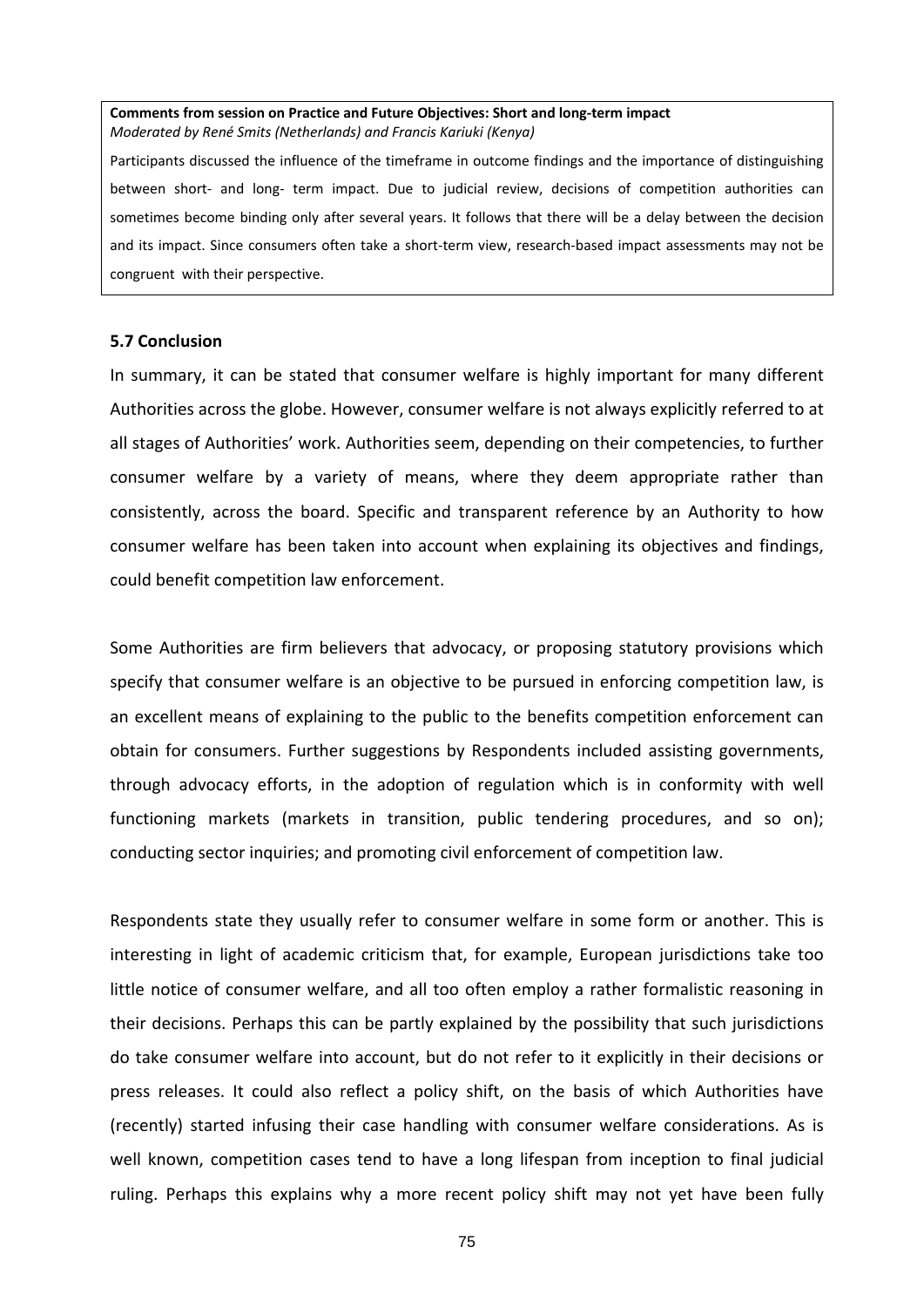observed by academic commentators. An alternative explanation is that consumer welfare does play a role in the practices of Authorities, but not in a way that can easily be measured.

European Authorities. Some Authorities (such as Brazil, Vietnam and South Africa) appear to refer explicitly to consumer welfare, whereas the practice in other jurisdictions (such as Austria and Switzerland) seems to mention consumer welfare less frequently. Other There appears to be no clear geographic delineation based on the deference paid to consumer welfare. On every continent there are differences between how Authorities deal with this topic. Nevertheless, common law jurisdictions (such as Australia, the UK and the US) seem more inclined to refer to consumer welfare. In addition, it seems that many emerging markets are more likely to refer to consumer welfare explicitly than most continental Authorities (such as Honduras and Indonesia) are particularly interesting, as they seem to have a mix of both: sometimes consumer welfare is explicitly mentioned, and sometimes it is not referred to at all. Perhaps it is mainly a matter of expediency. If there is no explicit legislative obligation to include consumer welfare, it could be seen as overly burdensome to include it in the decision, as is explained in Chapter 3.

Consistent use of consumer welfare in competition enforcement, whether as an explicit objective and criterion or more as a background reference value, would seem more conducive to creating legal certainty.

# **Outcomes of the 2011 ICN conference : Advantages of interaction of competition authorities, regulators, and consumer authorities.**

*Presentation by Henk Don (Member of the Board, NMa)*

In November 2011 Henk Don, Member of the Board at the NMa, delivered a speech at the European Competition and Consumer Day conference in Poland, in which he discussed the outcomes of the 2011 ICN conference. He observed that competition enforcers are moving towards a greater emphasis on the promotion of consumer welfare, which adds legitimacy and provides enforcers a goal to strive towards in their daily work. Also discussed was institutional design and the advantages of integrating competition and consumer authorities in light of the upcoming merger of the NMa (Netherlands Competition Authority), CA (Netherlands Consumer Authority) and OPTA (Netherlands Post and Telecommunications Regulator) into an Authority for Consumers and Markets in 2013.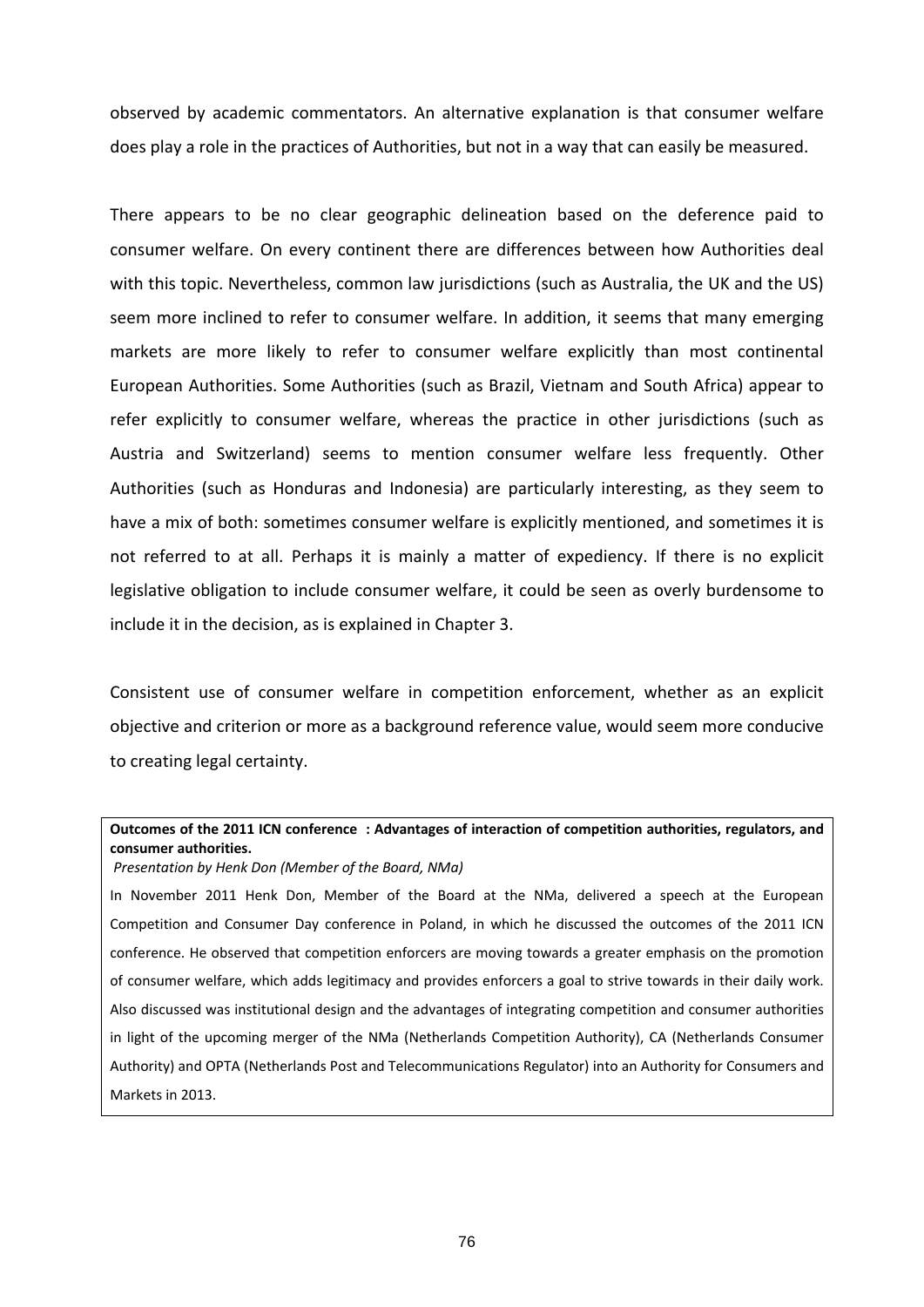# **Chapter 6 – Non Governmental Advisors' Views**

#### **Introduction**

Answers to the questionnaire were received from 19 NGAs from different jurisdictions and disciplinary backgrounds. This chapter will discuss the answers of the NGAs to the complement the overall goal of this Document: to provide a helicopter view of the prevailing attitudes towards the role of consumer welfare in competition enforcement. This chapter will questionnaire and compare the outcome to the answers provided by the Authorities. These NGA perspectives, while obviously representative of only a small group of the ICN's NGAs, follow the layout of the five previous chapters of this Document.

### **6.1 Goal, Mission and Legislation**

this cross‐section of NGAs view the relative importance of consumer welfare in competition welfare in a particular jurisdiction, is also reflected in the references made to it in, for example, the mission statement of Authorities and national legislation. The first topic of this chapter corresponds to Chapter 1 of this Document and discusses how law. Three possible perspectives are presented in the questionnaire: one can view consumer welfare as the primary goal, one of the many goals or as a possible outcome of competition law enforcement. An interesting question is whether the proclaimed view of consumer

With regard to the relationship between consumer welfare and competition law enforcement, more than half of the NGAs state that promoting consumer welfare is the primary goal. Hilke opines that although total welfare may also be a separate goal of competition law, it only rarely conflicts directly with consumer welfare.<sup>145</sup> A minority of the NGAs state that promoting consumer welfare is one of the many goals of competition law, but not (necessarily) the primary one. According to Reynolds, consumer welfare is more of an EU concern than it is a concern of other Authorities outside the EU. Baarsma mentions another possible perspective, namely, that perhaps, the practice of competition law may even lower consumer welfare in specific cases. In this respect, she presents consumer welfare and

<span id="page-76-0"></span><sup>&</sup>lt;sup>145</sup> See Chapter 2 of this Document for a further discussion on total welfare.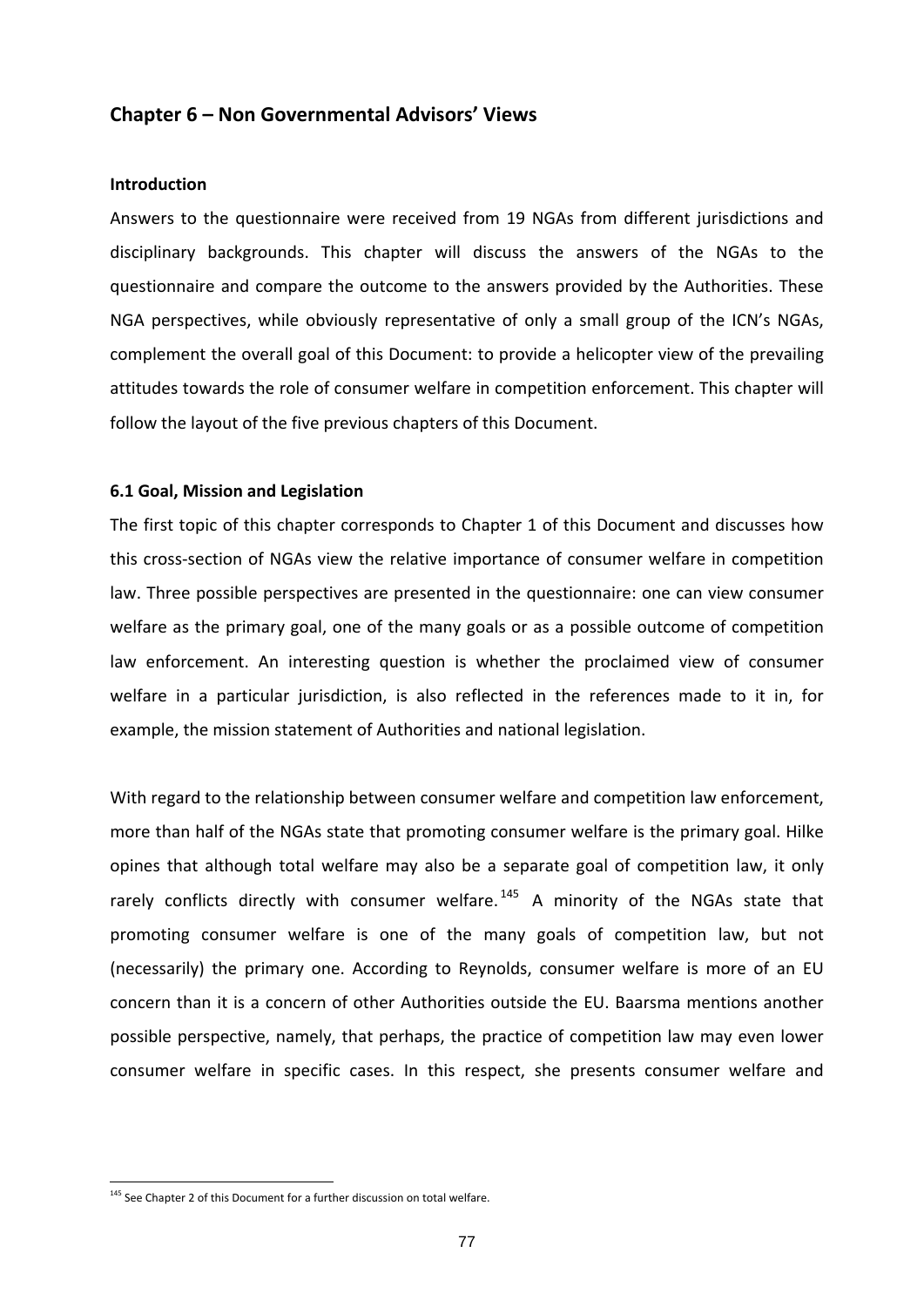competition not always as complementary but sometimes as contrary goals.<sup>146</sup> It is therefore elevant to differentiate between consumer welfare vis‐à‐vis competition law enforcement. r

see promoting consumer welfare as the primary goal of competition law enforcement. Almost all of the NGAs recognize that consumer welfare is either the primary or one of the many goals of competition law enforcement. A small majority of the NGAs that states that promoting consumer welfare is the primary goal of competition law, also states that there is either a direct or an indirect reference to consumer welfare in the mission statement of the Authority in their jurisdiction. On the other hand, according to more than half of this group of NGAs, no reference is made to consumer welfare in their national legislation, although they

Of the minority group of NGAs (33%) stating that promoting consumer welfare is one of the example of a decision of an Authority where direct reference is made to consumer welfare<sup>147</sup> and the decision of a Brazilian court in the "gas cartel" case as an example of a direct many goals of competition law, all but one also state that consumer welfare is not referred to in the mission statement. Half of the NGAs in this category answer that there is also no reference made to consumer welfare in national legislation. A number of NGAs propose that, despite the fact that consumer welfare is considered to be one of the many goals of competition law, there is only limited reference to it in legislation and almost no reference to it in mission statements of the Authority. Bagnoli mentions the Brazilian Nestlé case as an reference to consumer welfare in a court decision.<sup>[148](#page-76-0)</sup>

The answers received from the NGAs seem to suggest that in some [jurisdictions,](#page-76-0) the role of consumer welfare is more [prominent](#page-76-0) than the mission statement and national legislation might suggest. Baarsma considers the lack of explicit [reference](#page-76-0) in much of the relevant legislation to be [problematic.](#page-76-0)

This outcome is similar to the answers provided by the [Authorities.](#page-76-0) Although most Authorities see the [promotion](#page-76-0) of consumer welfare as a goal to be achieved, they have different opinions

1

<sup>146</sup> Baarsma, B, *Rewriting competition law from an economic perspective*, SEO Economic Research/University of Amsterdam.

<sup>&</sup>lt;sup>147</sup> CADE decision of March 15, 2002.

<sup>&</sup>lt;sup>148</sup> The Justice of the State of Minas Gerais Brazil granted the first decision that orders companies condemned by cartel to reimburse prejudiced consumers because of higher prices. The decision benefits 260 public and private hospitals of the State that would have paid more expensive for industrial gases due to the illegal performance of the companies, that were condemned by CADE.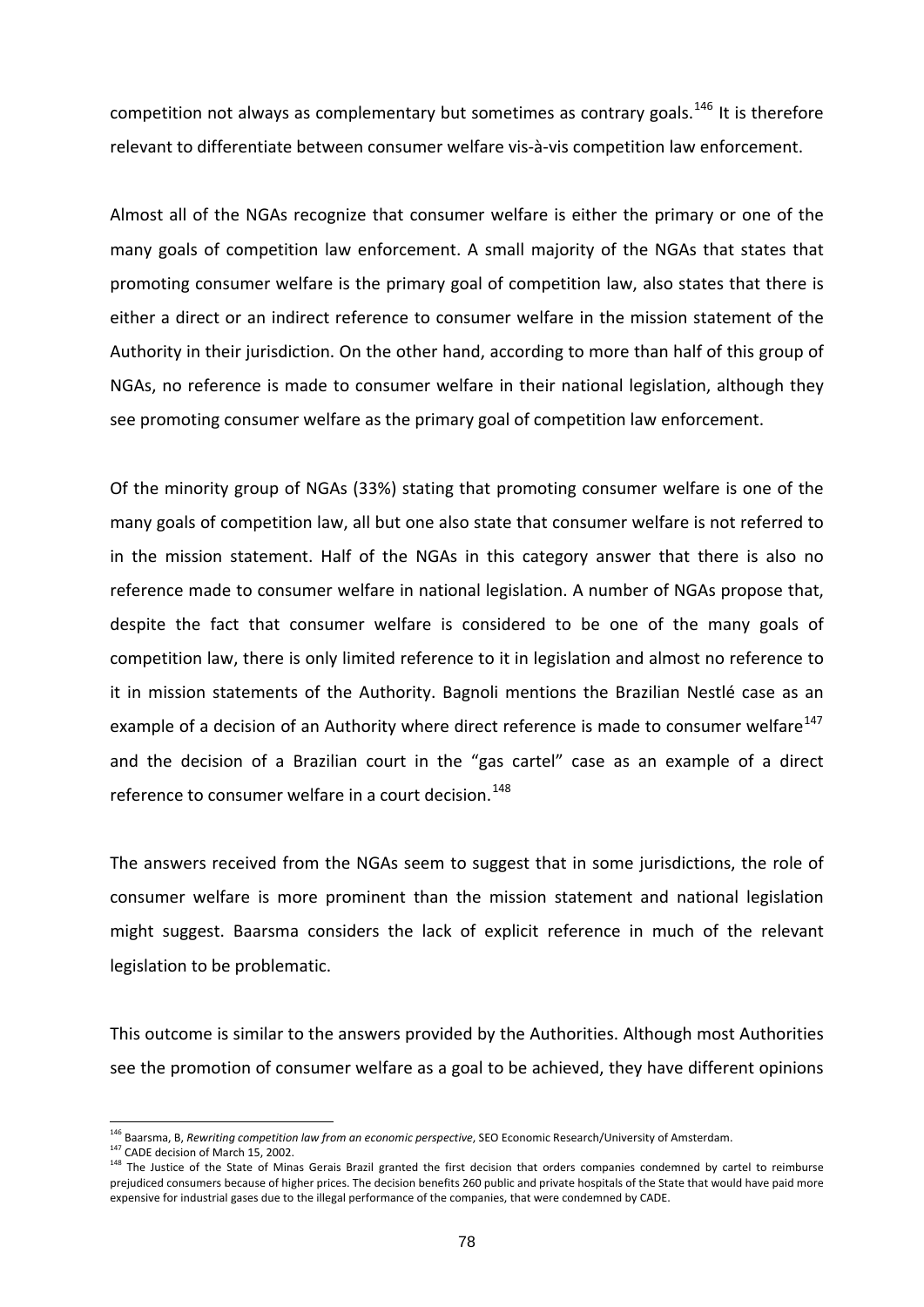with regard to the importance of this goal and whether the desire to achieve this goal has been translated into practice.

## **6.2 Defining Consumer Welfare in Competition Law Enforcement**

Consumer welfare can mean different things to different Authorities and NGAs.<sup>149</sup> The main question in this section is how best to define consumer welfare. As discussed in Chapter 2 of this Document, the concept is often described in economic terms as consumer surplus, and many Authorities would include quality, range and service as elements of consumer surplus.

A minority of the NGAs (22%) completely agrees with the definition given in the questionnaire.<sup>150</sup> Hawk describes it as a general definition and a majority of the NGAs (72%) state that in their belief, the definition of consumer welfare focuses on consumer surplus. Bloom for example, takes the view that consumer welfare consists of maximizing consumer surplus. Van Gerven adds to this that quality should be reflected through consumer surplus. Lugard stresses that a proper definition and analysis of consumer welfare should also take account of dynamic effects, in particular innovation. Sims notes that the definition was historically more focused on total welfare, but is today similar to the given definition.

although there is no single definition of consumer welfare in the US, case law suggests that it means maximization of wealth through efficiently allocating resources. According to Power, Not all national legislation provides for a formal definition of consumer welfare, however, a definition may sometimes be derived from case law. One NGA notes for example that, there is a similar situation in Ireland, where the Supreme Court has stated that:

"*The entire aim and object of competition law is consumer welfare. Competitive markets must serve the consumer. That is their sole purpose*."<sup>151</sup>

1

<sup>&</sup>lt;sup>149</sup> See e.g. Cseres, K., "The Controversies of the Consumer Welfare Standard"(2007) The Competition Law Review 121.<br><sup>150</sup> Which is the following: "Consumer welfare in competition law enforcement is not synonymous with co consumer surplus - which also encompasses quality / range / innovation; we do not look at non-economic considerations. We also do not look at total welfare. We focus on long-term consumer welfare. We use both a static and dynamic analysis as appropriate, given the specific facts

of the case."<br><sup>151</sup> The Court goes on to consider that: "Competition law, as is often said, is about protecting competition not competitors even if it is competitors who most frequently invoke it. Its guiding principle is that open and fair competition between producers of goods and services will favour the most efficient producers who will thereby be encouraged to satisfy consumer demand for better quality products, wider choice and lower prices. (…) It is obvious that these principles are in frequent and general tension and that competition Authorities must strike a balance between competing considerations. Complex economic relationships need analysis before a conclusion may be reached as to whether particular impugned behaviour is injurious to or beneficial to competition and to the consumer."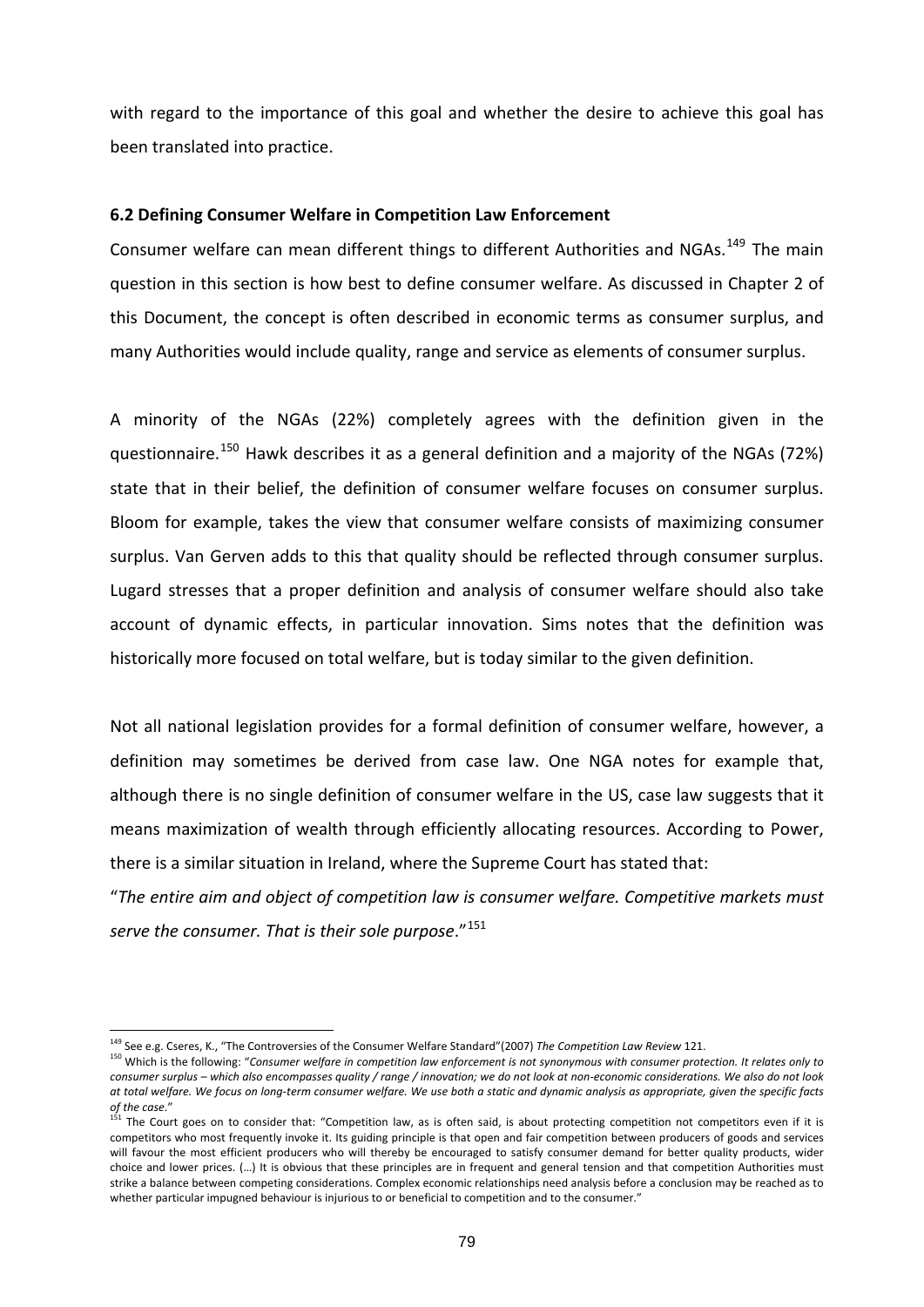Opinions differ among the NGAs as to what the main elements of the definition of consumer welfare should be. A small majority of the NGAs believes that the concept is confined to economic criteria and that the focus is (or should be) on consumer surplus.<sup>152</sup> Power states that this is a difficult question because it seems heartless to fail to take other considerations Henry also makes a side note stating that economic criteria include innovation and quality. As mentioned previously, Van Gerven considers quality to be part of consumer surplus. into account, but it is also unclear as to where the boundaries lie in terms of what is included in the concept of economic criteria. Blumenthal points out that in principle, consumer welfare could apply to other measurable criteria. He claims it is basically a maximization concept.

perspective, describing consumer welfare as the result of the creation of an efficient, ompetitive environment, balancing the interests of workers, owners and consumers and c According to one NGA, consumer welfare emphasizes real price effects, however cases often include discussions of quality, customer choice and innovation. Sometimes these are dealt with by examining price equivalents, but not necessarily. He goes on to say that both shortterm and long‐term effects are examined where there is a difference in the certainty between them. Potentially, consumer information effects or deception effects could be considered in a merger or other matter, however this approach is uncommon. Oxenham takes a different focused on development. Bagnoli's definition of consumer welfare also focuses on consumer welfare as a result of enterprises exposed to free competition (which tends to be more attuned to consumer desires and expectations because firms are under a constant threat of loosing their market share to new and higher quality products).

# **6.2.1 Consumer Welfare and Consumer Protection**

When considering definitions, another point of discussion is whether or not one should differentiate between consumer welfare and consumer protection. Some see consumer protection as a separate, though complementary field of law to competition law: competition law keeps the options open, while consumer law protects the ability of consumers to choose between those options.

<sup>&</sup>lt;sup>152</sup> 56% of NGA responses.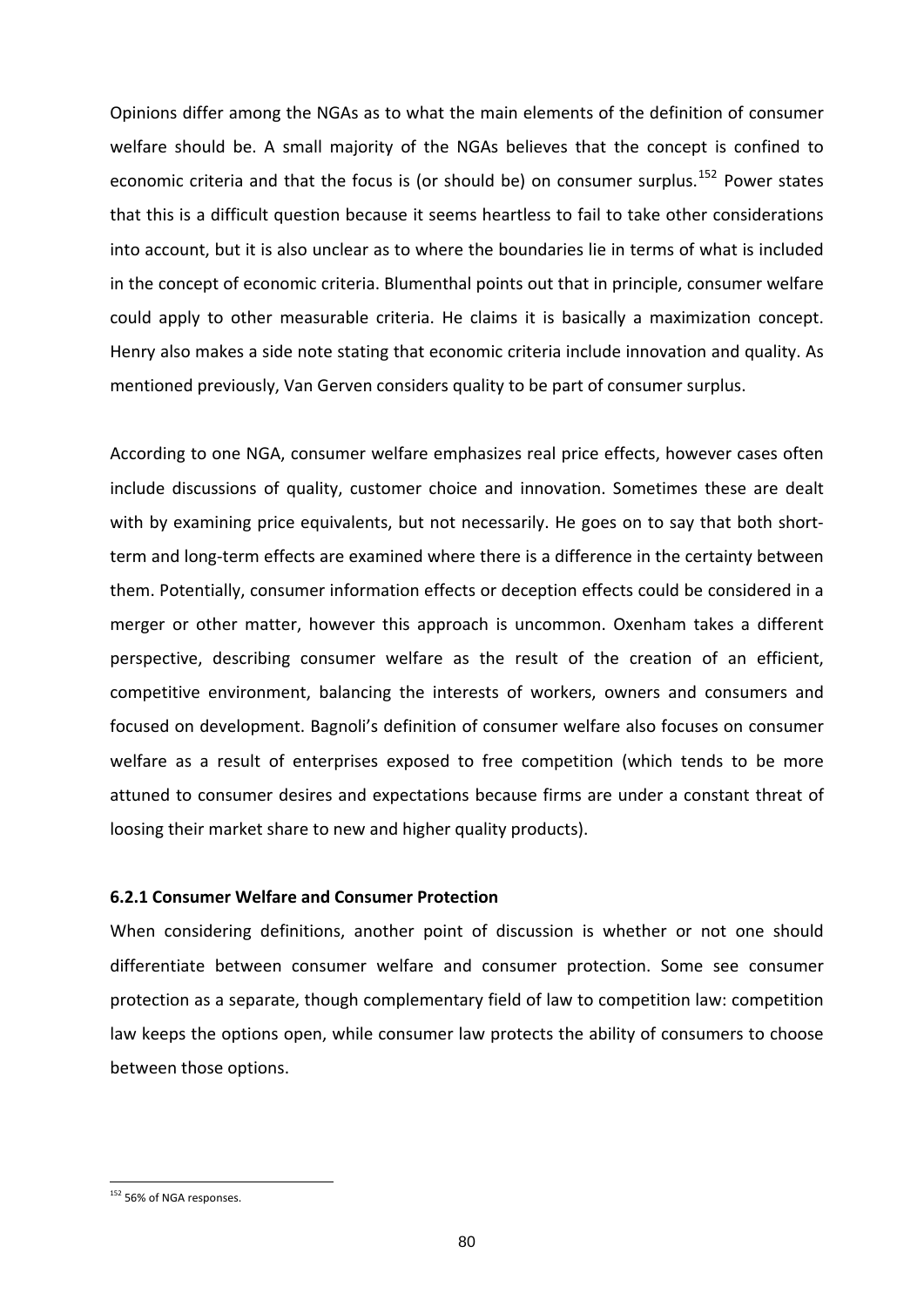In line with this, a large majority of the NGAs (78%) states that the Authority in their jurisdiction does distinguish between consumer welfare and consumer protection. One NGA opines, for example, that consumer welfare generally refers to the economic notions of consumer and producer surplus, whereas consumer protection usually refers to protection from misleading advertising and fraud. Consumer protection typically implies a broad category of laws separate from competition. In the US, consumer protection statutes involve concepts more akin to fraud than to competition. This divergence is seen, for example, at the FTC, where there is both a Bureau of Competition and a Bureau of Consumer Protection. Hilke notes accordingly that consumer protection matters are generally dealt with separately from ompetition matters, although links between theory and practice exist. Although many c Authorities are also Consumer Protection Authorities, some Authorities do not have an explicit consumer protection function.<sup>153</sup>

### **6.2.2 Consumer Welfare and Total Welfare**

As noted previously, a large majority of the NGAs state that their definition of consumer welfare focuses on consumer surplus. The question then arises as to whether total welfare, i.e. the combined welfare of the consumer and producer, is also considered. Debate exists as to whether total welfare or consumer welfare, should be the competition law standard.

directly conflict with consumer welfare. He goes on to state that when healthy competition exists, consumers will ultimately benefit from total welfare enhancements. Where the two may potentially conflict is in the area of geographically based market power. Indeed, he posits approach is really a mercantilist policy. Half of the NGAs that answer this question state that their Authority considers total welfare in addition to consumer welfare. However, one NGA notes that total welfare does, on occasion, that it may be tempting for governments to adopt a total welfare standard in defence of a national monopoly that raises prices to domestic consumers but facilitates extracting consumer surplus from foreign customers to such an extent that the nation where the monopoly exists, benefits as a whole. Although wrapped in a mantle of total welfare, this

<span id="page-80-0"></span><sup>&</sup>lt;sup>153</sup> Power and Ojeda Cárdenas.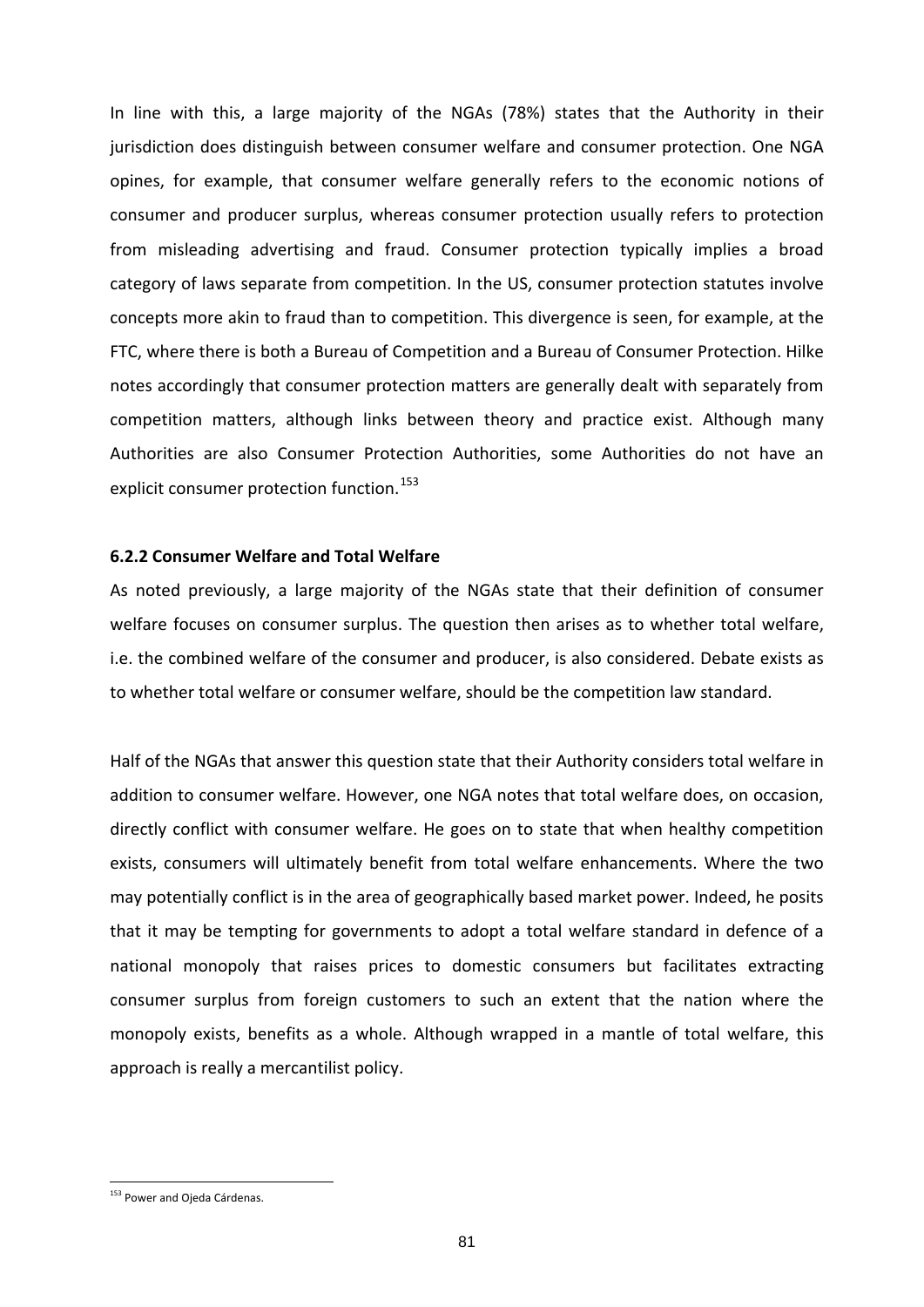Baarsma points to a useful general definition of total welfare which she states consists of consumer welfare and producer welfare. The part commonly termed consumer surplus arises because consumers are willing to pay more for goods than they actually pay. Producer surplus arises because the market price is higher than what the manufacturer would want to be paid for his goods and services. She further notes that, according to the standard model, in which a monopolist sets a single price for all consumers, the monopolist will sell a lower quantity of goods at a higher price than would firms under perfect competition. The focus of competition can either be on the prevention of a deadweight loss (that is to protect total welfare) or the maximization of consumer surplus.[154](#page-80-0)

Where total welfare differs from consumer welfare, internal [considerations](#page-80-0) sometimes draw the [distinction](#page-80-0) to the attention of decision makers. In line with this, one NGA states that an argument can be made that Authorities try to maximize total welfare by focusing on consumer surplus. The NGA further expresses the view that US Authorities focus on consumer surplus rather than total wealth, in the context of merger control. Ojeda Cárdenas notes that in her jurisdiction, when total welfare and consumer welfare differ, consumer surplus seems to prevail. Lugard states that the Authority in his jurisdiction seems to focus on consumer welfare, albeit in an implicit manner.

#### **6.2.3 Short Term and Long Term Consumer Welfare**

Half of the NGAs answer that the Authority in their jurisdiction focuses on short-term consumer welfare. Furthermore, a majority of the NGAs also state that the Authority focuses on long-term consumer welfare.<sup>155</sup> According to Hilke, protecting or enhancing competition often has long‐term as well as short‐term benefits for consumers. Furthermore, Authorities will also tend to focus on short-term effects when they are more certain. One NGA adds that long term consumer welfare arguments would likely not be enough to overcome evidence that conduct will lead to a short term price increase.

### **6.2.4 Concluding Remarks**

-

With regard to questions of definition, the overall opinions given by NGAs are similar to the answers provided by the Authorities. Like the Authorities, some NGAs interpret consumer

<sup>154</sup> See also Baarsma, B., *Rewriting competition law from an economic perspective*, SEO Economic Research/University of Amsterdam. 155 80% of NGA responses.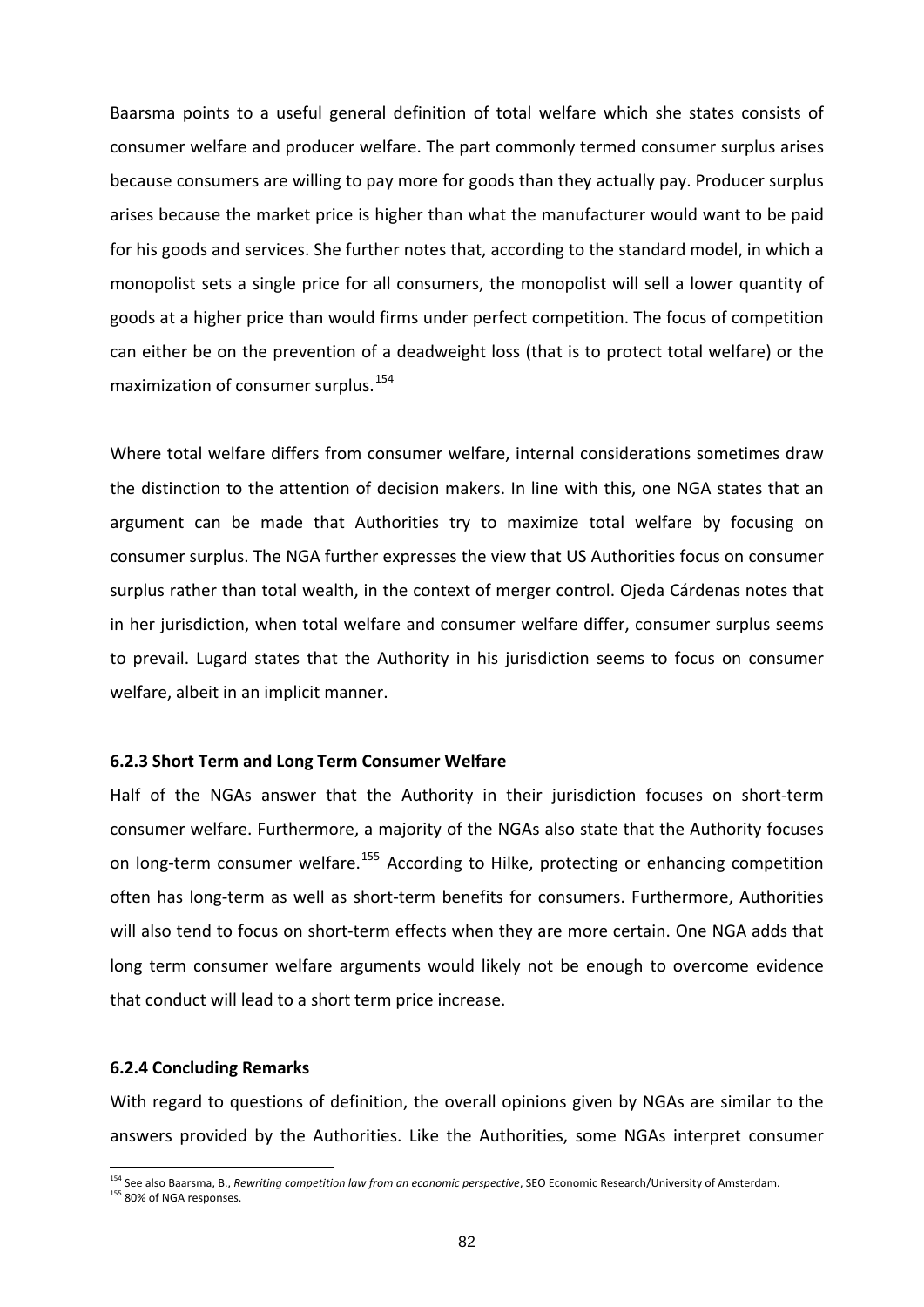welfare, to include quality, and other (mainly economic) criteria. Finally, and also in line with the Authorities, most NGAs prefer a long‐term approach in theory, while some admit that enforcement realities frequently oblige them to have regard to short-term effects.

## **6.3 Quantification in Competition Cases**

There are many difficulties in measuring the effects of competition law cases on consumer welfare. Although it is relatively straightforward to measure the effects on price and output, it can be very difficult to measure quality, consumer choice, and innovation effects, though they too are of critical importance to the analysis of consumer surplus effects (that many Authorities focus on according to a majority of the  $NGAs^{156}$ ). There are limits as to what Authorities can measure in terms of quantifying impact on consumer surplus in an individual case. This section analyses the answers of the NGAs that relate to the quantification of detriment to consumer welfare as an economic concept.

#### **Session on Business Perspectives: Quantification of detriment is the problem of private enforcement**

The questionnaire shows that both NCAs and NGAs regard quantification as a problem for private enforcement, since the amount of harm can form the basis of the amount of damages awarded. However, damages in private actions might not reflect the loss to consumer welfare or total welfare, since they do not take account of deadweight loss or dynamic effects.

#### *Moderated by Anne Perrot (France) and Olavo Chinaglia (Brazil)*

Delegates agreed that there can be benefits to quantifying consumer welfare. Quantification creates more comfort for the parties, since they have something concrete. In jurisdictions with class actions, there is a need for such calculations. For in‐house lawyers, quantification can be used as an ethical basis for fostering a culture of compliance.

It was also observed that the importance of the accountability and credibility of enforcement agencies demands that authorities can rationally explain why a high fine is imposed. This is particularly desirable given the advent of excessive fines which are no longer in proportion to penalties for other crimes more serious than cartel infringements. Quantification of damages is one way in which this might be accomplished, although simply referring to fining guidelines is not enough.

<sup>&</sup>lt;sup>156</sup> See section 6.2 of this Document.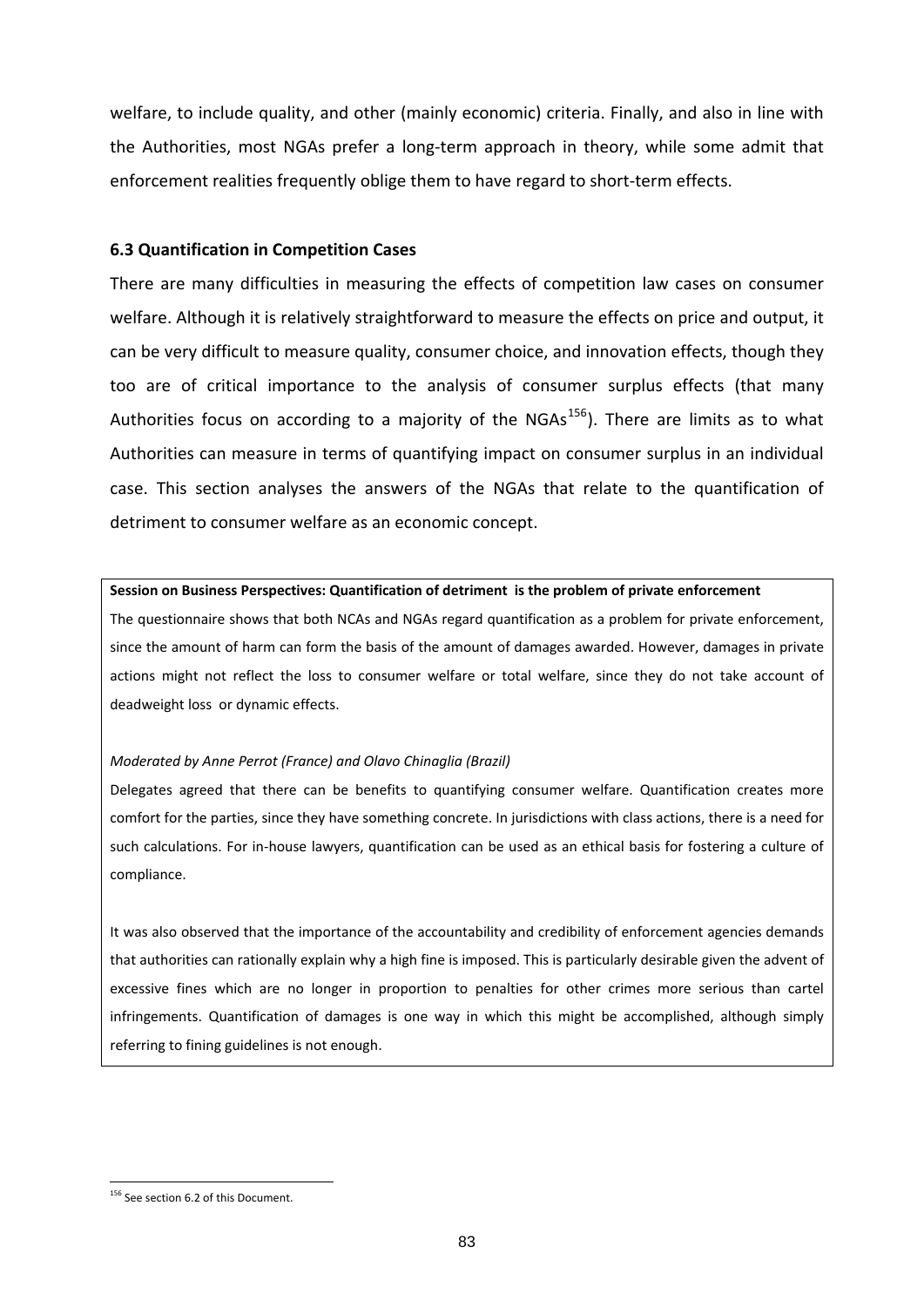## **6.3.1 Burden of Proof**

l

-

As a preliminary matter, It is interesting to note that, on the one hand, a majority of the NGAs answer that there is no burden for the Authority to prove a detriment to consumer welfare in the first three stages mentioned or when drafting the decision.<sup>157</sup> On the other hand, however, a minority of the NGAs answer that there is no burden in the other stages at all.<sup>158</sup>

One NGA notes that technically, the Authority in his jurisdiction is required to prove harm to competition at any stage of production and not harm to ultimate consumers per se. Therefore although the Authority seeks to show consumer harm, this is not required, it is simply an extra means of giving a full justification for government intervention.

state that a burden to prove detriment to consumer welfare only exists in a limited number of competition cases and/or only at limited stages of the proceedings, as explained in Chapter 3. The outcome of the NGA answers is in line with answers of the Authorities, who, in general,

## **6.3.2 The Possibility to Quantify Consumer Harm and Actual Practice**

welfare, exactly half of the NGAs believe this is possible. One NGA makes a reservation stating that this is not the case in every situation. Quantification of detriment to consumer welfare effects is most common in merger cases. Six NGAs believe it is not possible to quantify estimate in rule of reason cases. Moving to the question of whether or not one believes it is possible to quantify consumer consumer welfare. Angland believes it is impossible, given all the variables. Foer is not sure whether it is possible or not, but he does believe that it is usually possible to provide an

quantitative assessment of the possible detriment to consumer welfare. According to one NGA, the Authorities use economic analysis in merger and dominance investigations, in order to determine the competitive effects of the matter on a relevant market. The Authorities use this analysis to attempt to predict how much prices are likely to rise in the relevant market Whereas half of the NGAs state they believe quantification is possible, only one third also state that the Authority in his or her jurisdiction actually conducts a qualitative and/or

<sup>&</sup>lt;sup>157</sup> 92% of NGA responses indicated that when choosing which case to investigate, 100% during an investigation, 75% during the analysis and 56% when determining the sanction.<br><sup>158</sup> 36% of Respondents stated that this occurred while establishing the theory of harm, 33% in establishing effects, 40% when making an

exception (efficiencies), 30% when drafting the decision, 36% while arguing the case in court.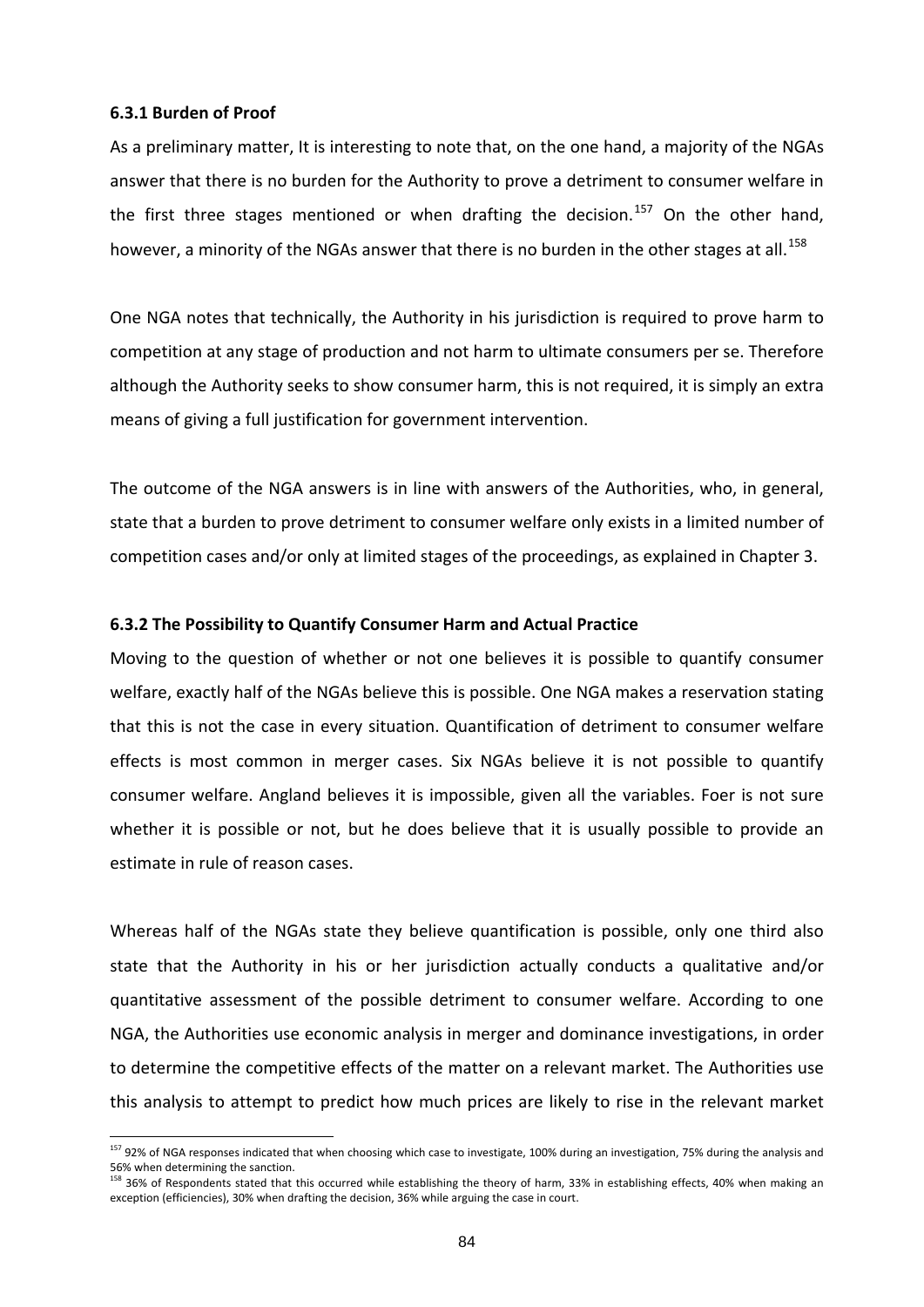after the merger or as a result of the monopoly. Both Sims and Hilke make a reservation by stating that this only happens in some cases. According to Sims this only happens occasionally on the basis of econometric analysis and modelling.

Bagnoli answers that the Authority must prove the existence of an infringement of competition law by showing that some behaviour (intentionally or not) produces anticompetitive effects in the relevant market. Victims of that infringement, i.e. society at large, have a claim to recover any damages. The question of the quantification of the detriment to consumer welfare will only come into play when a civil action is lodged. These quantifications will then be verified by the courts.

are often presented with such analyses and sometimes mention them in decisions. Where the defence presents a quantitative estimate of efficiency benefits, courts often comment on the Though Bagnoli believes the Courts should review the quantification, only 17 % of the NGAs answer yes to the question of whether the methodology of identifying and/or assessing consumer welfare has ever been considered in court. One NGA specifies by stating that courts validity of these estimates.

#### **Session on Business Perspectives : Difficulties with quantification**

*Moderated by Anne Perrot (France) and Olavo Chinaglia (Brazil)*

Delegates agreed that quantification can be very difficult and sometimes impossible under the current (high) standard of proof. It was noted that quantification should take account of long-term effects. However, delegates recognized that these can be hard or impossible to measure accurately.

It was also commented that there is often little focus on consumer welfare in practice, since private parties focus on the damage caused by their actions or to their business and not the damage to consumer welfare or society at large.

### **6.3.3 Concluding Remarks**

From the answers provided it follows that, although half of the NGAs believe quantification is possible, only 33% answer that they believe that Authorities actually do this and only 17% say the courts have considered the methodology. This seems to suggest that Authorities and the judiciary are more hesitant to consider the quantification of the detriment to consumer welfare than one might expect. This may have something to do with the fact that, as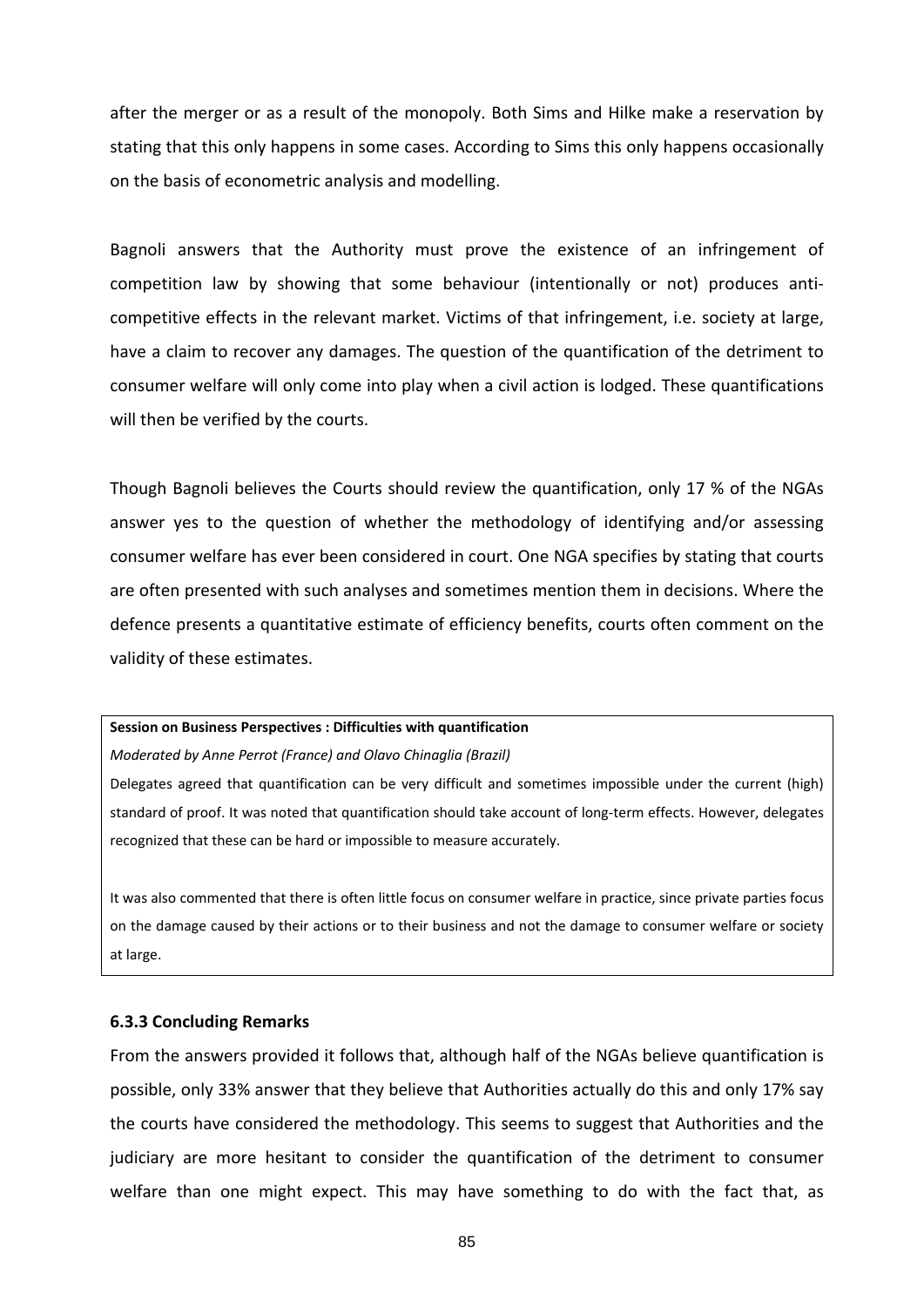mentioned in Chapter 3 of this Document, there may be serious limits to the quantification of the detriment to consumer welfare and that the determination by an Authority of potential anticompetitive effects of undertakings' behavior and agreements may, as the law stands, also lead to legal uncertainty.

in exceptional or specifically suited cases. The reason for this given by the Authorities is limited availability of data and/or human resources and limitations to the possibility of Comparing this outcome to the answers of the Authorities, it is interesting to note that the number of Authorities that believe quantification is possible (75%) is higher than the number of NGAs that believe it is possible (50%), although, as with the NGAs, most Authorities recognize difficulties and limitations to such quantifications and only evaluate a quantification quantification. The majority of the answers of the Authorities seem to suggest that quantification is more relevant for private enforcement. This is in line with what Bagnoli suggests. However, as argued in Chapter 3, it is acknowledged that to some extent, public enforcement and private damages actions are interrelated.

Overall, the answers of the NGAs support the conclusion that can be drawn for the answers of the Authorities, namely that although the belief that quantification is possible exists, there does not seems to be an easy non-contestable method for quantification that works in all cases. A case cannot be based on economic theory alone. It therefore does not seem desirable to make proof of detriment to consumer welfare a prerequisite for finding an infringement in all competition cases.

### **6.4 Impact and Outcome Assessments**

example, consumer welfare.<sup>159</sup> Since only a limited number of answers were received from the NGAs, the scope of this section will differ from Chapter 4 of this document and focus only on the question of whose welfare the Authorities take into account when conducting an The subject of this section is how Authorities calculate the effects of their activities on, for impact or outcome analysis.<sup>160</sup>

<sup>&</sup>lt;sup>159</sup> See in this regard Chapter 4 of this Document.

<sup>&</sup>lt;sup>160</sup> See also Chapter 2 of this Document on the definition of consumer welfare.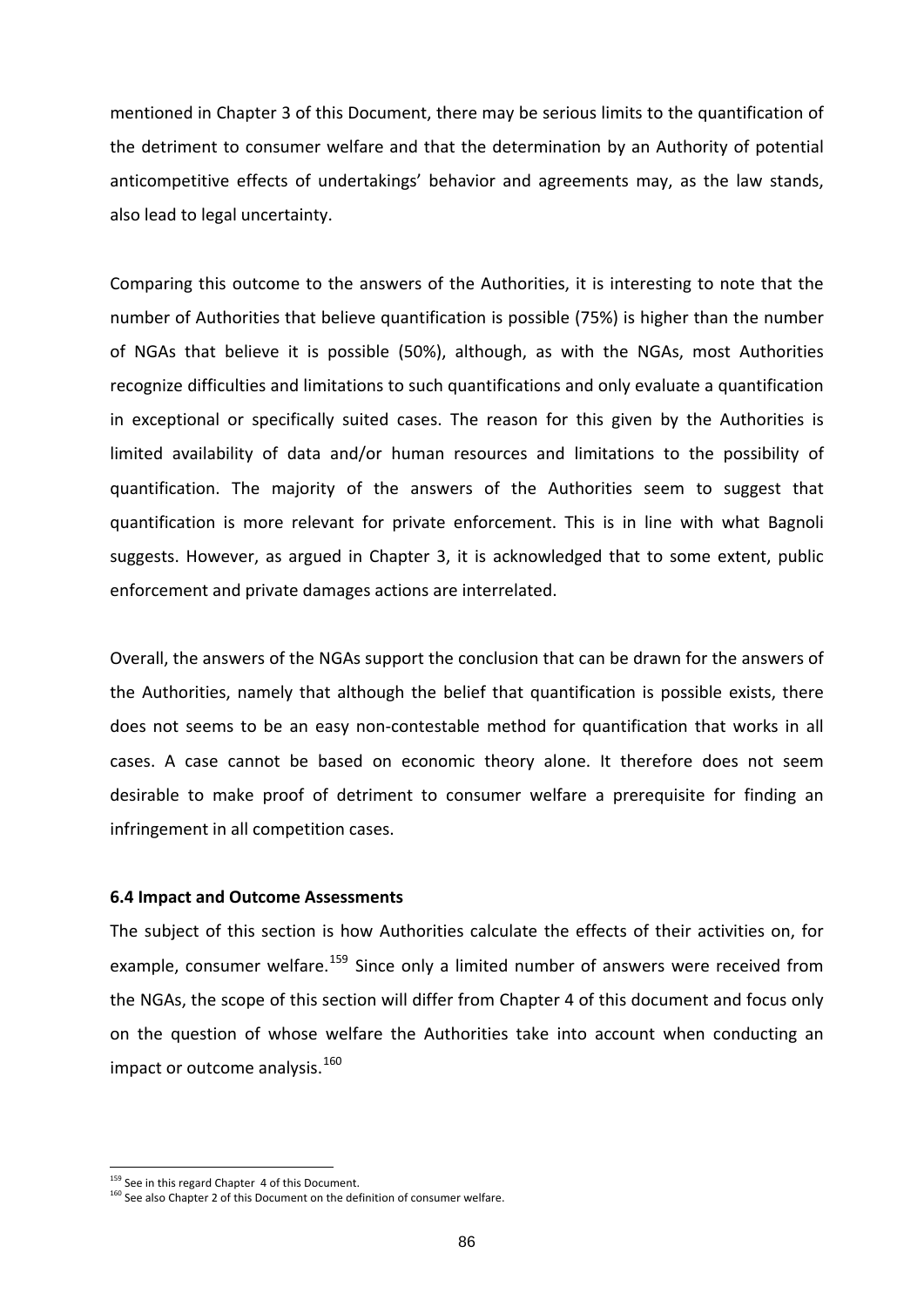A majority of the NGAs answers that the Authority in their jurisdiction does not solely take the welfare of end consumers into consideration when conducting an investigation.<sup>161</sup> However, this generalization is subject to qualifications. Foer notes that in buyer power or monopsony cases, the issues do not always turn on end consumers but on the suppliers' right to a ompetitive buyer market. Hilke states that the Authority in his jurisdiction predominantly c takes the welfare of end consumers into consideration, but not exclusively.

In merger cases, according to one NGA, Authorities would consider the welfare of purchasers of a product from the merging firms, even if the purchasers are not final end users. Henry adds to this by stating that some court cases suggest that reference to competition at the level of intermediate customers is appropriate in merger cases. He goes on to say that in cartel cases, Authorities only look at the welfare of the end‐consumer when deciding. Another NGA adds that cartels are a strict liability offense in the US, therefore consumer welfare is not ordinarily the immediate consideration.

Of the group of NGAs who answer that the Authority in their jurisdiction not only looks at the also look at the welfare of intermediate consumers in at least some of their investigations. welfare of the end-consumer, almost all also answer that the Authority also considers the welfare of intermediate consumers.<sup>162</sup> One NGA says the welfare of intermediate consumers is considered when it is distinctly different from the welfare of the end users. Ojeda Cárdenas notes that the Authority in her jurisdiction does not differentiate between intermediate and end consumers. This is in line with the answers of the Authorities, where many Respondents

## **6.5 Practice and Future Objectives**

-

The final section of this chapter, which corresponds to Chapter 5 of this Document, explores the practicalities of competition law and consumer welfare, with the aim of providing an overview of the law "in action".

As a starting point, the answers received show that a majority (78%) of the NGAs states that the Authority in their jurisdiction uses consumer welfare as a reference point when carrying out its enforcement activities. The question then is when is this reference made in day‐to‐day

 $161$  83% in merger cases, 72% in cartel cases, 78% in dominance cases and 83% in other (e.g. advocacy).

<sup>&</sup>lt;sup>162</sup> 92% in merger cases, 80% in cartel cases , 75% in dominance cases and 91% in other (e.g. advocacy).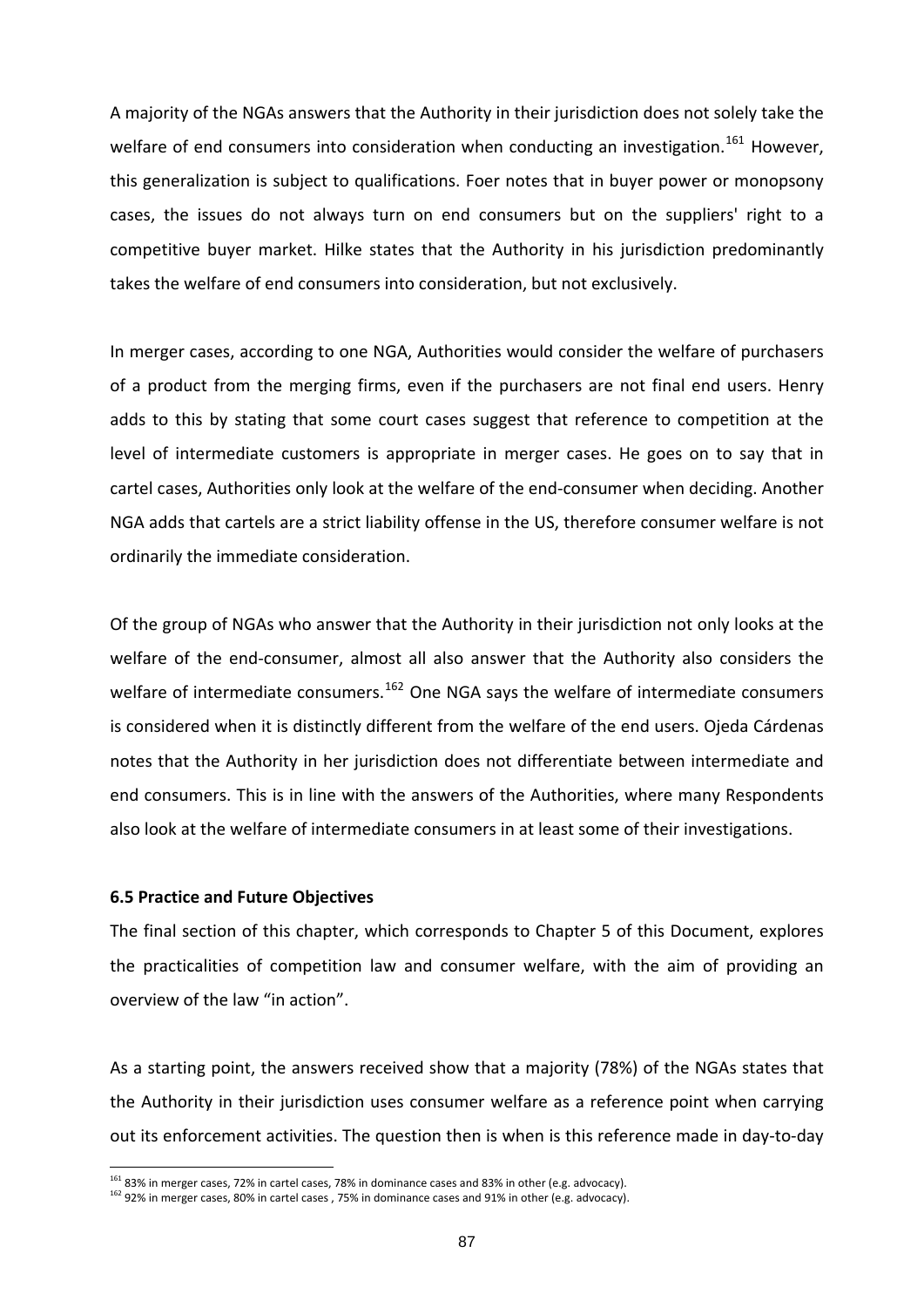investigations. Krauskopf mentions that due to high consumer prices and still existing (contractual) barriers to foreign imports, the Swiss Competition Authority focuses on consumer goods. In doing so, it takes consumer welfare into account in its enforcement activities. In fact, Krauskopf points out that the Swiss Authority pays a lot of attention to consumer welfare in its activities regarding vertical restraints.

The questionnaire set out the five main procedural moments of the investigation (be it mergers, cartels or dominance) during which consumer welfare can come into play: i) when choosing which case to investigate; ii) while establishing the theory of harm; iii) when drafting the decision; iv) when determining the sanction; and v) in press releases. The answers are presented in the two following tables (the outcome for merger and cartel cases were the same).

### Mergers and Cartels:

|              | When choosing which | While establishing | When<br>drafting | When determining | -In<br>press |
|--------------|---------------------|--------------------|------------------|------------------|--------------|
|              | case to investigate | the theory of harm | the decision     | the sanction     | releases     |
| Always       | 23%                 | 22%                | 15%              | 9%               | 22%          |
| Sometimes    | 62%                 | 57%                | 62%              | 58%              | 65%          |
| <b>Never</b> | 15%                 | 21%                | 23%              | 33%              | 3%           |

#### Dominance:

-

|           | When choosing which | While<br>establishing | drafting<br>When | When determining | press<br>-In |
|-----------|---------------------|-----------------------|------------------|------------------|--------------|
|           | case to investigate | the theory of harm    | the decision     | the sanction     | releases     |
| Always    | 54%                 | 36%                   | 42%              | 36%              | 29%          |
| Sometimes | 38%                 | 58%                   | 50%              | 46%              | 64%          |
| Never     | 8%                  | 6%                    | 8%               | 18%              | 7%           |

This seems to suggest that more reference is made to consumer welfare in dominance cases<sup>163</sup> than in merger and cartel cases<sup>164</sup> and mostly in press releases and when prioritizing cases. The general outcome of the NGA answers is in line with the answers of a majority of

<sup>&</sup>lt;sup>163</sup> An average of 39% of the answers state that reference is always made and an average of 51% that reference is sometimes made in dominance cases.

that made in 174 and 17% of the answers state that reference is always made and an average of 61 % state that reference is sometimes made in merger and cartel cases.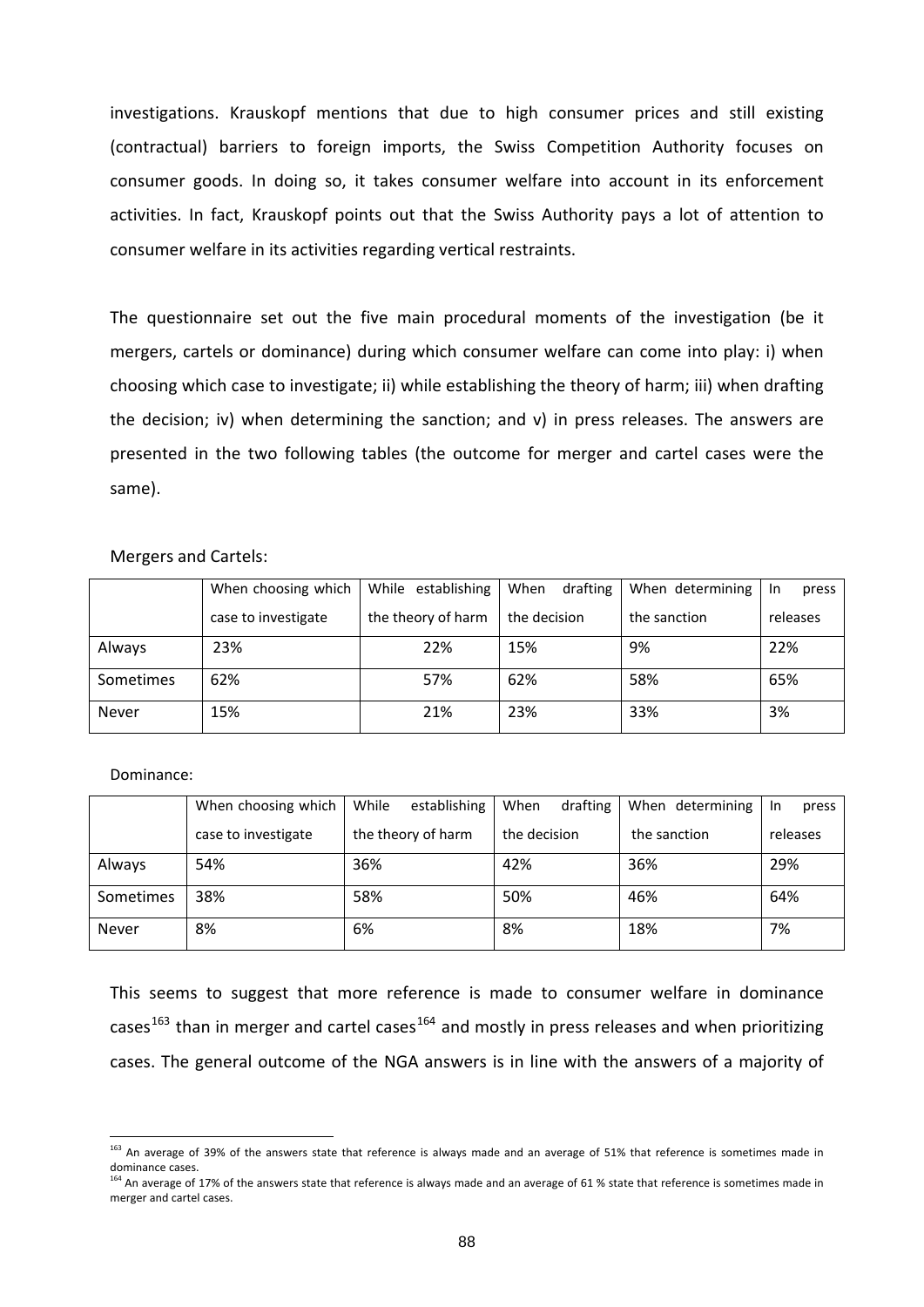the Authorities, which state that they usually refer to consumer welfare in some form or another.

# **6.5.1 Promotion of Consumer Welfare**

ll but one of the NGAs that answer the part of the questionnaire relating to this topic answer A that the Authority in their jurisdiction does not treat consumer welfare similar to other public policies. Hilke explains that the focus of the Authority is on competition effects and not, for example, on consumer health, in that even though smoking may have detrimental effects, cases have been brought against mergers that would increase market power in the sale of cigarettes.

On the question of how consumer welfare may be promoted, Lugard mentions various activities the Authority undertakes to promote competitive markets, such as public speeches. Hilke notes that the Authority's research supports advocacy activities. Sometimes actions are taken to protect privacy or to provide information directly to consumers through, for example, public announcements and pamphlets. Officials frequently participate in media and professional events that aim to encourage consumers to be careful, get full information and avoid scams.

In line with the answers of the Authorities, the NGA answers suggest that consumer welfare is highly important for many Authorities across the globe. Authorities use different means to further consumer welfare, depending on their competencies.<sup>165</sup>

<sup>&</sup>lt;sup>165</sup> See Chapter 5 of this Document.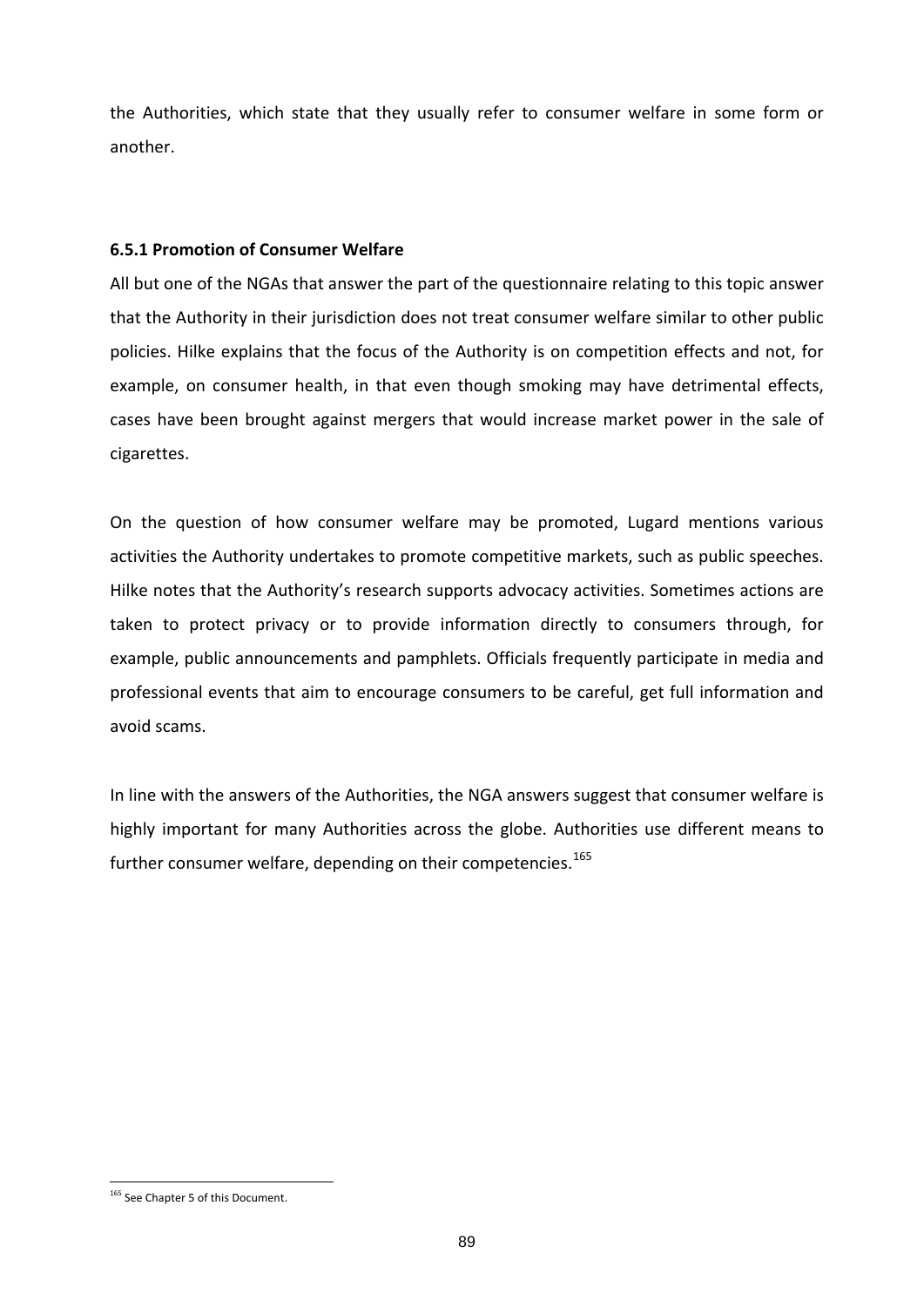## **Conclusion**

This document aims to set an agenda for future discussions and work on the role of romoting consumer welfare in competition enforcement. It is based on responses from 57 p Authorities and 19 NGAs and raises various issues which are ripe for further discussion.

report that to the contrary, they see consumer welfare as no more than a possible outcome of competition enforcement. The broad spectrum of Respondents' replies on the question of This Discussion Document begins with an initial analysis of the various approaches Authorities take to referring to the promotion of consumer welfare with respect to mission statements; goals; and national legislation. A majority of Authorities refer to consumer welfare in their mission statements. A majority (although not the same majority) also report that they are directly bound by statute to promote consumer welfare; however, others whether they see consumer welfare as a goal of competition enforcement, gives a good indication that there is formally no identical view on competition enforcement and consumer welfare across the globe.

it. Although most Respondents seem to agree on the general concept of consumer welfare, they do not seem to utilize a single definition of consumer welfare, nor do they seem to find and consumer protection. Moreover, most Respondents do not use a total welfare standard (often for practical reasons). Furthermore, they state that they prefer a long-term dynamic approach over a short-term static approach (although sometimes enforcement activities oblige them to take a short‐term static perspective). A majority of Authorities reports that they look at intermediate consumers, in at least some of their investigations, and not solely at the welfare of end users. It is obvious from a comparison of Chapters 1 and 2 that Authorities are more inclined to agree on the definition of consumer welfare than on whether an Authority should promote such a definition desirable. On examination of what Respondents understand consumer welfare to be, most Respondents agree that there is a distinction between consumer welfare

Chapter 3 discusses what Authorities think is possible in respect of the quantification of detriment to consumer welfare and if and how they apply this in practice. The answers received show that there is no easy, non-contestable, method for quantifying harm to

90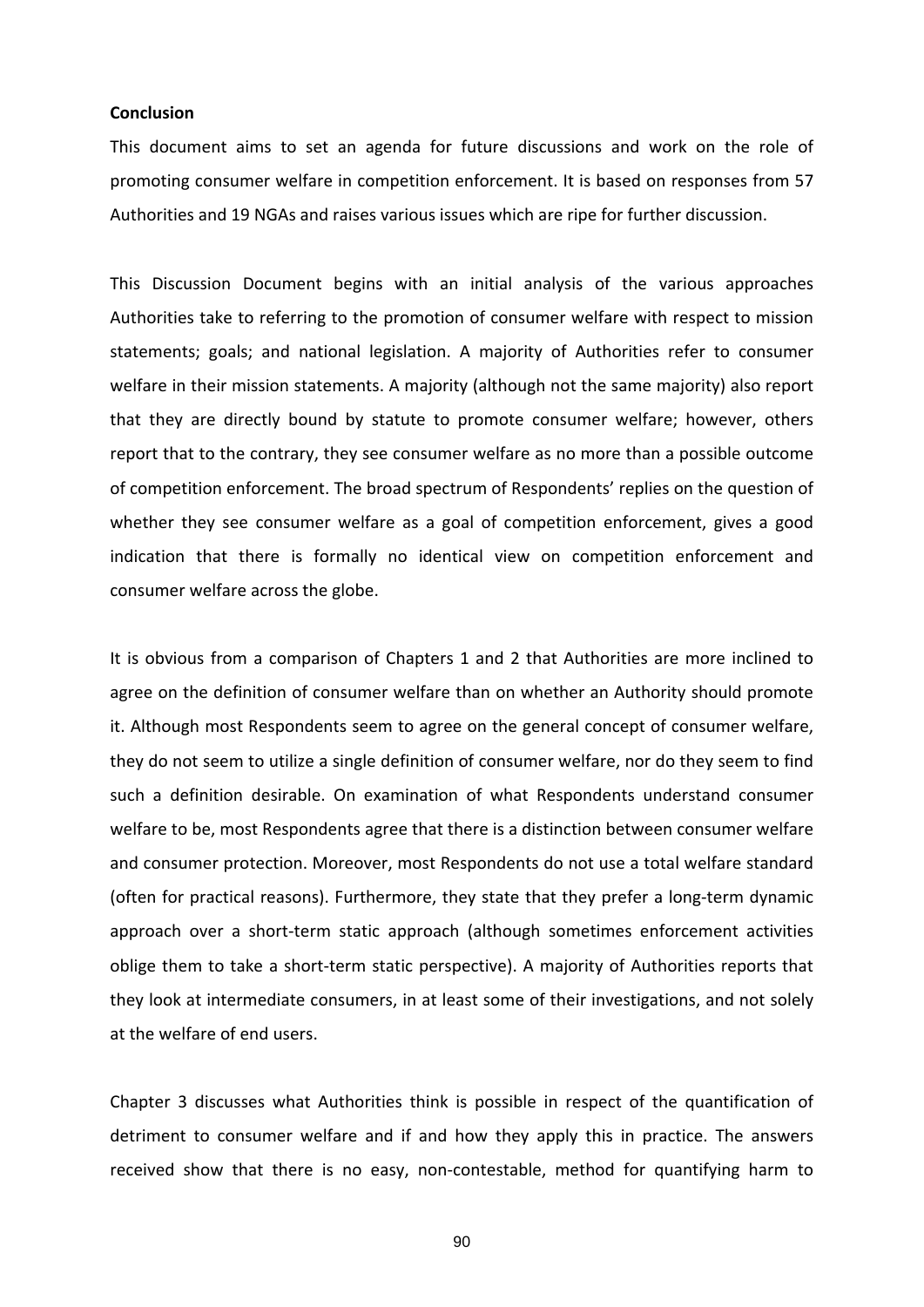consumer welfare that will work for all cases. Solid economic evidence of detriment to case-specific evidence and data in order to meet the requisite legal standard of proof. This aturally requires many resources. Moreover, it will not always be possible to meet the n consumer welfare in the context of a specific case cannot be based on an economic theory or on theoretical models alone, since it must at least be related to, and tested against, the requisite standard of proof due to a lack of empirical data or complex market mechanisms that are hard to predict in an economic model.

From a different perspective, some Respondents indicate that they do not consider quantification of specific cases to be a task for public enforcers. Respondents seem to agree that making a quantification of harmful effects a precondition for public enforcement will raise the burden of proof for Authorities significantly and probably therefore diminish the effectiveness of public enforcement generally. The challenge is to strike the right balance between the two whilst maintaining legal certainty.

Answers from Respondents showed that when reporting on their activities, whether in the form of precise outcome calculations or otherwise, many Authorities cite changes in consumer welfare as a benchmark.

of mergers, cartels and abuse of dominance cases). In most of the jurisdictions surveyed, the aim of the calculation is to account to lawmakers and society, especially in order to In fact, as Chapter 4 indicates, in the last decade, several Authorities have started calculating the outcome effects of their aggregated activities. This chapter showed that although some Authorities do not think it is their responsibility to analyse impact at all, for others measurement of outcome is actually required by law. From the answers received it follows that no widely recognized method of calculating outcome has been developed yet. Only a limited number of Authorities calculate the outcome on an aggregate level, while others have developed their own methodology to calculate outcome (including the assessment of enforcement impact, the number of cases, the number of imposed fines and ex‐post reviews demonstrate the directly quantifiable social benefits of the Authority's activities.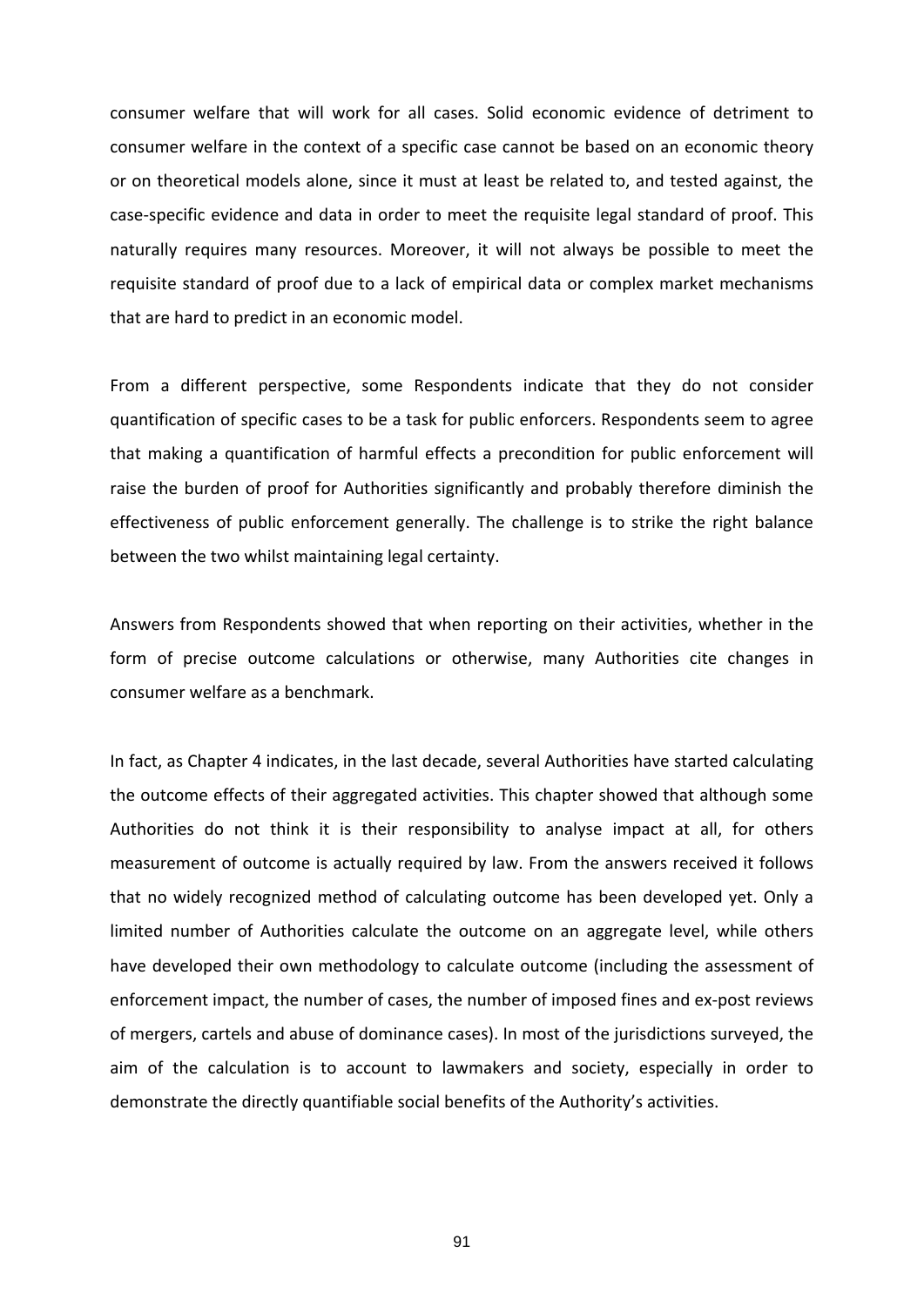Chapter 5 explores the practicalities of competition law enforcement with a view to promoting consumer welfare. This chapter aims to provide an overview of the law "in action". The answers from Respondents show that although consumer welfare is important for many different Authorities around the globe, it is not always directly referred to in the decisions of Authorities or national courts. One comparison of interest is that, in general, Authorities in common law jurisdictions and emerging markets seem more inclined to refer to consumer welfare explicitly than most European Authorities.

another way to further consumer welfare. Respondents also indicated that advocacy is a useful tool for promoting consumer welfare. Particularly in areas such as: assisting Authorities may further consumer welfare by a variety of factors. First of all, by increasing transparency as to their objectives and findings in investigations and sanctions. Some Authorities accomplish this by specifically and transparently referring to consumer welfare when establishing efficiencies in merger reviews. Prioritizing activities on the basis of consumer welfare or prioritizing *ex officio* investigations on the basis of consumer welfare, is governments in the adoption of regulation which is in conformity with well functioning markets; conducting sector inquiries; and promoting civil enforcement of competition law.

the final chapter, the answers received from some of the ICN NGAs are discussed. Overall, In the answers received from the NGAs were very similar to the answers of the Authorities. For instance, the NGAs have similar views on the definition of consumer welfare. Similar to the Authorities, the NGAs also seem to believe that in some jurisdictions, the role of consumer welfare is more prominent than the mission statement and national legislation might suggest. With regard to quantification, the belief among the NGAs surveyed that quantification of the detriment to consumer detriment is possible seems to be lower than among the Authorities. Finally, in line with the answers of the Authorities, the NGA answers suggest that consumer welfare is highly important for many Authorities across the globe and that Authorities use different means to further consumer welfare.

### **Final observations and further point of discussion**

here seems to be a gap between the promotion of consumer welfare as the (or one of the) T goals of competition law enforcement and the extent to which this has been actively

92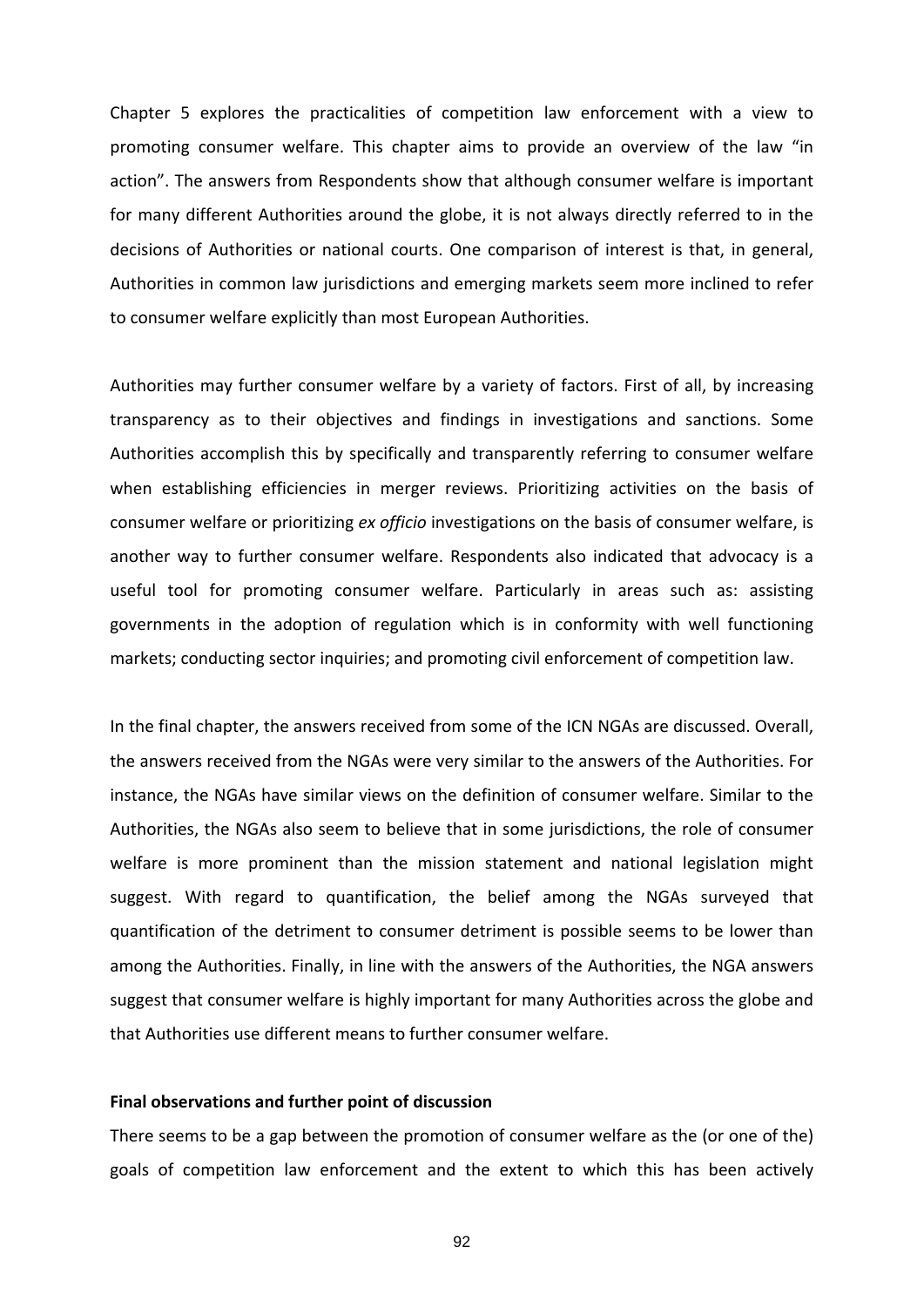translated in practice. While most Authorities seem to agree that promotion of consumer welfare is a goal to be achieved, they differ with regard to references to consumer welfare in their mission statements and national legislation. If consumer welfare is in the mission statement or declared the goal, or even simply one of many goals of an Authority, a first point of discussion is whether the lack of explicit reference in much of the relevant legislation and decisions is problematic.

In 1987, consumer welfare was described as 'the most abused term in modern antitrust analysis',<sup>166</sup> the question is whether today, consumer welfare continues to be abused by being over-cited but under-used. Given the fact that many Authorities believe the promotion of consumer welfare to be important, and state so in their missions; the first point of discussion is whether should they also define it and refer to it explicitly in their decisions. Or is it sufficient that enforcing competition law to benefit consumer welfare be a consistent underlying implicit goal of Authorities.

global dimensions. A clearly set and uniformly enforced standard is, therefore, of utmost effects-based approach and a higher degree of tailor-made decisions on the one hand, and the extra resources that are needed to achieve this and less legal certainty on the other The need for unambiguous standards and consistency and uniformity among these standards worldwide is gaining importance as transactions more frequently take place in relevance for enforcement agencies, the business community and final consumers.<sup>167</sup> Chapter 2 provides a first framework for such a definition. The second point of discussion is whether we need a uniform definition of consumer welfare, and if so what this definition should be. Though most Respondents do not seem to agree on one general definition, they do seem to agree on the several specific elements of consumer welfare. It includes at least the impact of price changes and changes in quality on the change in consumer surplus. This might suggest that there is room for a general definition. However, the answers received show that there is no easy, non-contestable, method for quantifying harm to consumer welfare. The third point of discussion is how to strike a balance between the gains of a more hand.

<sup>&</sup>lt;sup>166</sup> Brodley, JF, 'The economic goals of antitrust: efficiency, consumer welfare, and technological progress', (1987) 62 NYUniv LR 1020, p 1032.

<sup>167</sup> Cseres, KJ, 'The Controversies of the consumer Welfare Standard', March 2007, *Competition Law Review* Vol. 3 Is. 2, pp. 121‐173.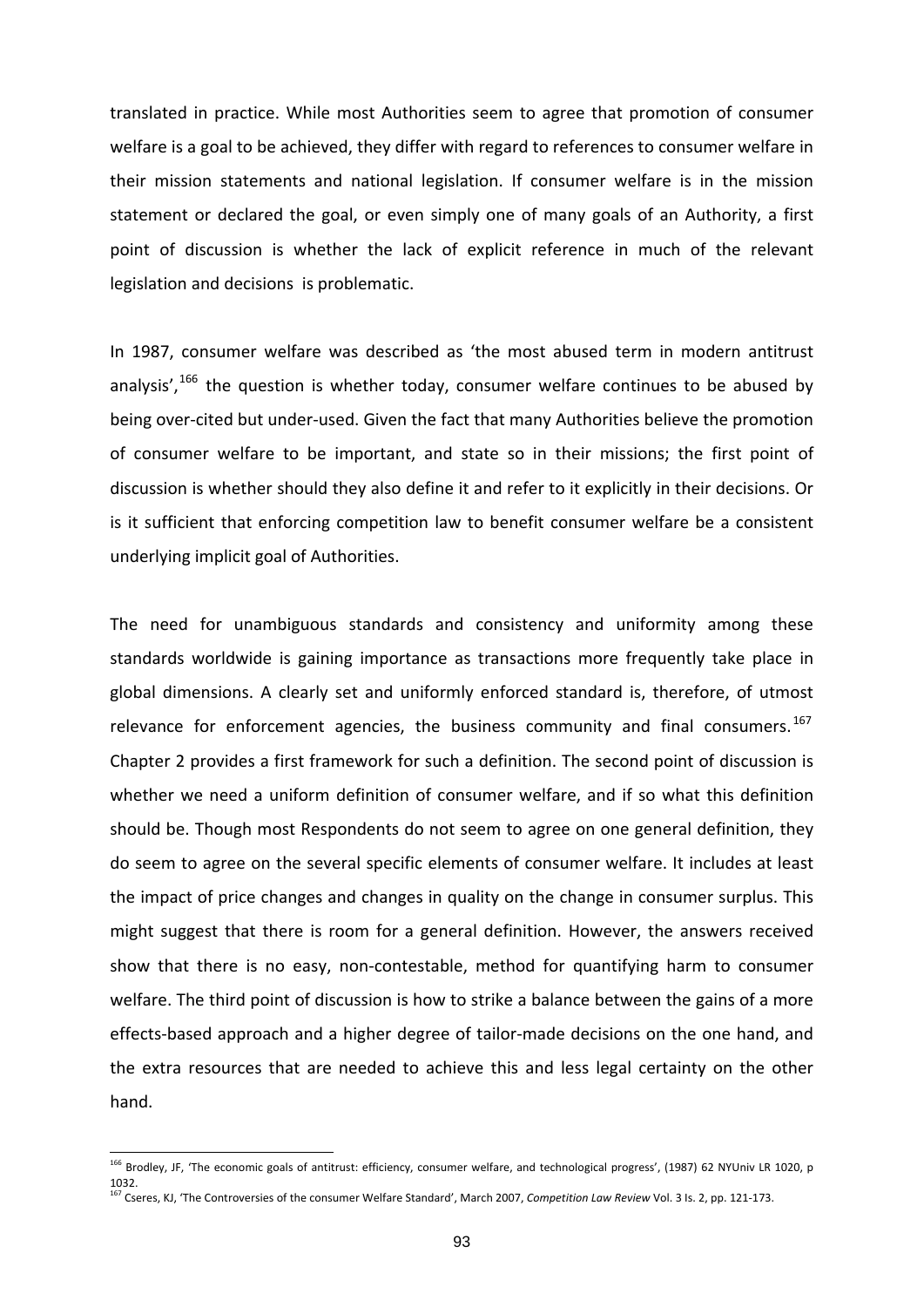assessment of the effects of competition enforcement on consumer welfare. Since the Respondents do not seem to agree on the necessity of outcome calculations and, more specifically, on one unified method of calculating outcome. A fourth point of discussion is whether outcome analysis are a responsibility of an Authority and, if so, what the proper methodology for such an assessment should be and whether this should include an

these points can assist in building a more complete picture of the effects on consumer welfare of competition enforcement across the globe - thereby setting the agenda for future There appears to be a lack of uniformity on the role of consumer welfare plays in the practice of Authorities. A more economics‐based competition law enforcement might be able to contribute to a better monitoring of what exactly the effects will be or have been of a certain trade practice on final consumers. A final point of discussion is whether Authorities can use the insights gained as a result of this Special Project to sharpen up their act on references to consumer welfare in their law enforcement and advocacy efforts. Discussion of work on this topic, as the ICN enters its second decade.

# **ICN Conference 17‐20 may 2011, the Hague**

*Special Project: Competition Enforcement and Consumer Welfare ‐ Setting the Agenda*

This special project followed the plenary session, breakout sessions and made use of an electronic poll to obtain the views of the ICN delegates throughout the discussion.

Jarig van Sinderen, Chief Economist at the NMa and Professor at the Erasmus University, reported that, from his observations during the breakout sessions, competition agencies considered consumer welfare to be important. He concluded that consumer welfare is the ultimate goal of competition economic analysis and, since it lies at the heart of competition, the topic should be included on the ICN agenda.

Barbara Baarsma, Professor at the University of Amsterdam, offered some concluding remarks on consumer welfare. She suggested that economists regard consumer welfare as the key concept, whereas lawyers maintain the key is restriction of competition. She suggested that a distinction must be drawn between protecting competition and consumer welfare, since competition cannot be assessed and the application of competition law relies on formal legal criteria, to the exclusion of welfare effects. To resolve the situation, Dr Baarsma recommended amendments to the Treaty on Functioning of the European Union to consider only consumer welfare.

A vote was taken by the audience on whether or not consumer welfare should be included as a goal in the law or competition agency guidelines. The result:

| Yes     | 65% |
|---------|-----|
| Nο      | 29% |
| No vote | 6%  |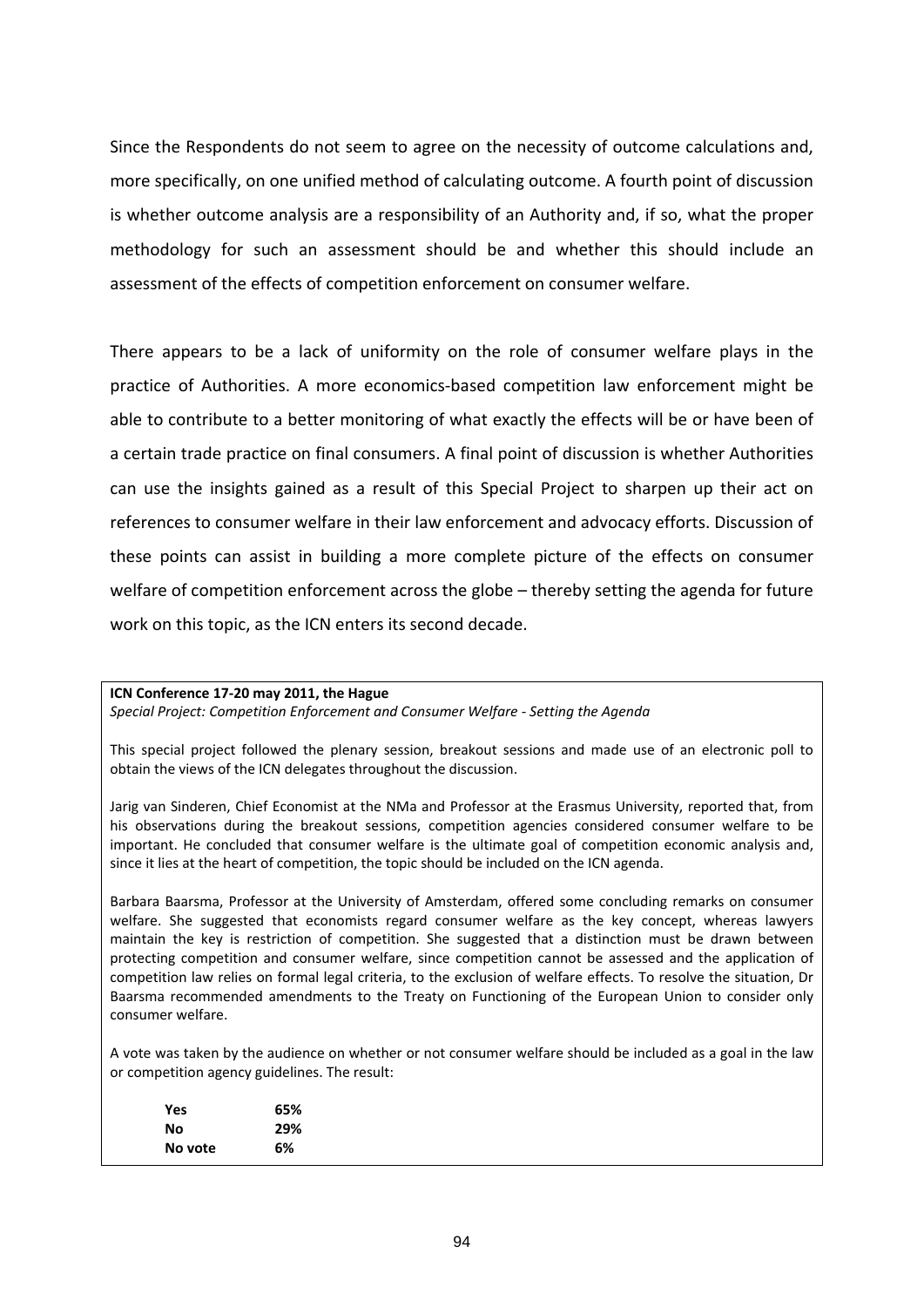

# **NMa Authors**:

Ayesha Budd Ron Kemp Monique van Oers Siún O'Keeffe Lodewick Prompers Jarig van Sinderen

René Smits Jolanda Strijker Reintjes Tjarda van der Vijver Koen de Weers Steven Wilson

# **Competition Authorities Responding**

| Australia             | Australian Competition and Consumer Commission (ACCC)         |
|-----------------------|---------------------------------------------------------------|
| Austria               | <b>Austrian Competition Authority (BWB)</b>                   |
| Belgium               | <b>Belgian Competition Authority</b>                          |
| Bosnia Herzegovina    | Council of Competition of Bosnia Herzegovina                  |
| <b>Brazil</b>         | Council for Economic Defence (CADE)                           |
| <b>Bulgaria</b>       | Commission on Protection of Competition                       |
| Canada                | <b>Canadian Competition Bureau</b>                            |
| Croatia               | <b>Croatian Competition Agency (AZTN)</b>                     |
| Cyprus                | Commission for the Protection of Competition (CPC)            |
| Czech Republic        | Office for the Protection of Competition                      |
| Denmark               | Danish Competition and Consumer Authority                     |
| El Salvador           | Competition Superintendence of El Salvador (CS)               |
| Estonia               | <b>Estonian Competition Authority</b>                         |
| <b>European Union</b> | European Commission, Directorate General for Competition      |
| Finland               | Finnish Competition Authority (FCA)                           |
| France                | Autorité de la concurrence                                    |
| Germany               | Bundeskartellamt                                              |
| Honduras              | Honduran Commission for the Defense and Promotion of          |
|                       | Competition (CDPC)                                            |
| Hungary               | Hungarian Competition Authority (GVH)                         |
| Iceland               | <b>Icelandic Competition Authority</b>                        |
| Indonesia             | Commission for the Supervision of Business Competition (KPPU) |
| Ireland               | Irish Competition Authority (TCA)                             |
| Israel                | Israel Antitrust Authority (IAA)                              |
| Italy                 | <b>Italian Competition Authority</b>                          |
| Japan                 | Japan Fair Trade Commission (JFTC)                            |
| Jersey                | Jersey Competition Regulatory Authority (JCRA)                |



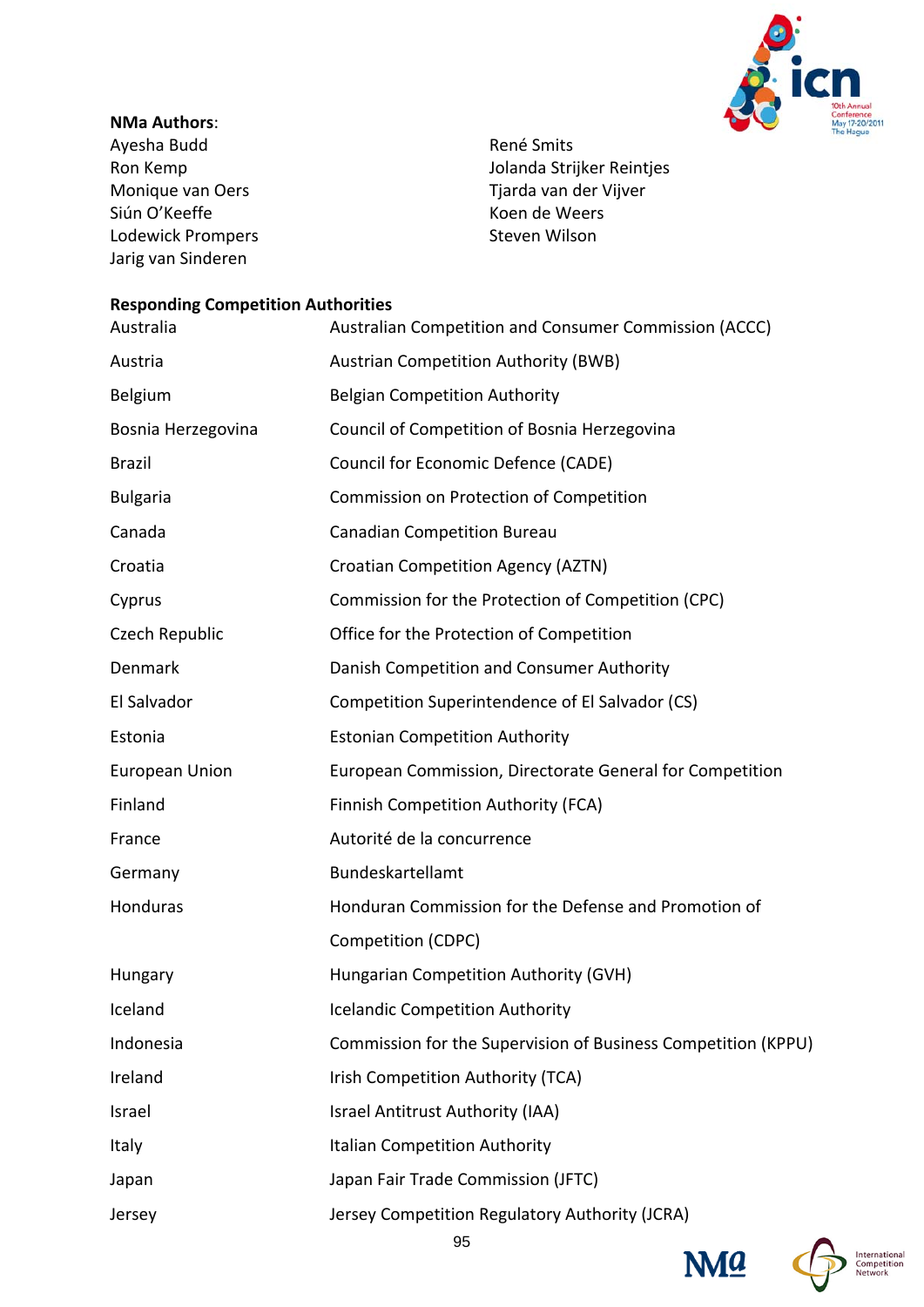

| Jordan               | Competition Directorate at the Ministry of Industry and Trade   |
|----------------------|-----------------------------------------------------------------|
| Kenya                | Monopolies and Prices Commission (MPC)                          |
| Korea                | Korea Fair Trade Commission (KFTC)                              |
| Latvia               | Competition Council of the Republic of Latvia (KP)              |
| Lithuania            | Competition Council of the Republic of Lithuania                |
| Luxemburg            | Conseil de la Concurrence et l'Inspection de la concurrence     |
| Malta                | Office of Fair Competition (OFC)                                |
| Mauritius            | <b>Competition Commission of Mauritius (CCM)</b>                |
| Mexico               | Federal Competition Commission (CFC)                            |
| Netherlands          | Netherlands Competition Authority (NMa)                         |
| New Zealand          | New Zealand Commerce Commission                                 |
| Norway               | Norwegian Competition Authority (NCA)                           |
| Pakistan             | Competition Commission of Pakistan (CCP)                        |
| Poland               | Office of Competition and Consumer Protection                   |
| Romania              | <b>Competition Council of Romania</b>                           |
| Russia               | Federal Antimonopoly Service of the Russian Federation          |
| Slovak Republic      | Antimonopoly Office of the Slovak Republic (AMO SR)             |
| Slovenia             | <b>Competition Protection Office</b>                            |
| South-Africa         | <b>Competition Commission</b>                                   |
| Spain                | Spanish Comisión Nacional de Competencia                        |
| Swaziland            | <b>Swaziland Competition Commission</b>                         |
| Sweden               | <b>Swedish Competition Authority</b>                            |
| Switzerland          | <b>Competition Commission (COMCO)</b>                           |
| Taiwan               | Fair Trade Commission (FTC)                                     |
| Turkey               | <b>Turkish Competition Authority</b>                            |
| United Kingdom       | <b>Competition Commission (CC)</b>                              |
| United Kingdom       | Office of Fair Trading (OFT)                                    |
| <b>United States</b> | Department of Justice Antitrust Division                        |
| <b>United States</b> | Federal Trade Commission (FTC)                                  |
| Uzbekistan           | State Committee on Demonopolization, Support of Competition and |
|                      | Entrepreneurship                                                |
| Vietnam              | Vietnam Competition Authority (VCA)                             |
| Zambia               | Zambia Competition Commission                                   |